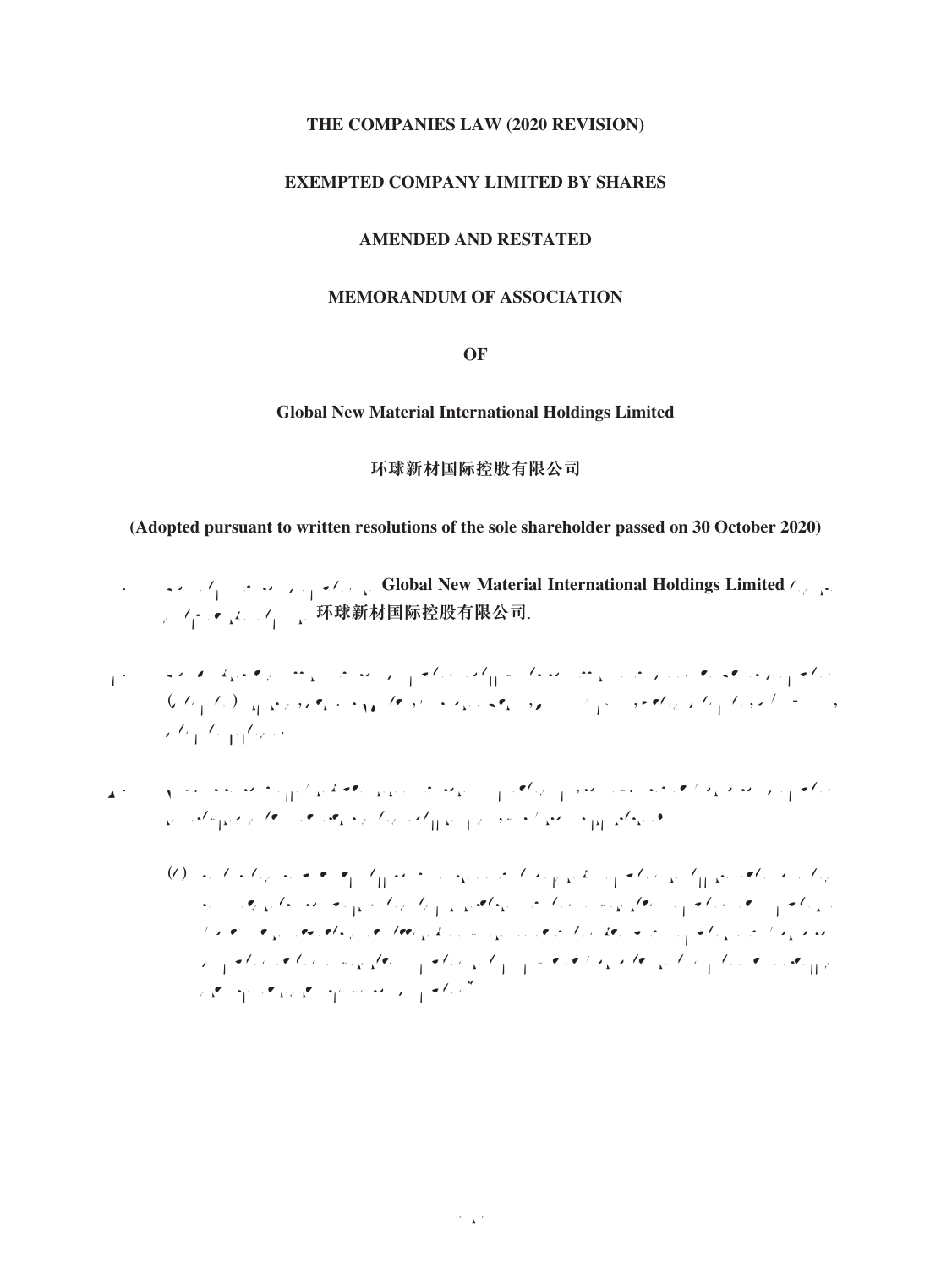- (b) to act as  $\ell$  to an investigation and for the purpose to subscribe, accuracy to subscribe, acquire, hold, dispose, sell,  $d_{\rm max}$  in order when the equivalence upon  $d_{\rm max}$  or  $d_{\rm max}$  equivalence is  $s_{\rm t}$ stock, debentures, debentures, annuities, annuities, notes, obligations and stock, obligations and  $\sigma_{\rm t}$  $s_{\alpha}=\bullet_{\Delta^{\bullet}\Delta}$  securities, for indicates and commodities, is  $\Delta^{\bullet}$  and commodities, is ordered or indicates, is ordered or indicates and commodities, is ordered or indicates and commodities, is ordered or indicates  $L^2(\P)$  any company company where  $\mathcal{C}_X$  is  $\mathcal{C}_X$  incorporated, or by any government, so  $\mathcal{C}_X$  is any  $\mathcal{F}_\text{max}$ ruler, public body or all body or all  $\mathcal{F}_\text{max}$ , supreme, municipal, local or  $\mathcal{F}_\text{max}$  $\mathcal{O}_X L_X$  ,  $\ell_1$  , the synoptic subscription, and  $\ell_1$  , the syndicates, participation in syndicates in syndicates in syndicates in syndicates in syndicates in syndicates in syndicates in syndicates in syndicates in  $\sigma_{\rm x}$  for an  $\sigma_{\rm p}$  for  $\sigma$  function  $\sigma$  , and there there there  $\sigma_{\rm x}$
- $\bullet$ . Subject to the following provisions of the following provisions of the  $\mathcal{A}_\text{R}$  and be and be and be and be and be and be and be and be and be and be and be and be and be and be and be and be and be and be an o capable of exercising all the functions of a natural person of  $\alpha$  natural person of  $\alpha$  and  $\alpha$  $\mathbf{z} = \mathbf{z}_1, \mathbf{z}_2, \mathbf{z}_3, \mathbf{z}_4, \mathbf{z}_5, \mathbf{z}_1, \mathbf{z}_2, \mathbf{z}_3, \mathbf{z}_4, \mathbf{z}_5, \mathbf{z}_6, \mathbf{z}_7, \mathbf{z}_7, \mathbf{z}_7, \mathbf{z}_8, \mathbf{z}_7, \mathbf{z}_8, \mathbf{z}_7, \mathbf{z}_8, \mathbf{z}_7, \mathbf{z}_8, \mathbf{z}_7, \mathbf{z}_8, \mathbf{z}_7, \mathbf{z}_8, \mathbf{z}_7, \mathbf{z$
- $\mathbb{E}_{\mathbf{z}}[\mathbf{z}_1,\mathbf{z}_2,\mathbf{z}_3] = \mathbb{E}_{\mathbf{z}}[\mathbf{z}_1,\mathbf{z}_2] = \mathbf{z}_1[\mathbf{z}_1,\mathbf{z}_2]$  and  $\mathbf{z}_2[\mathbf{z}_2,\mathbf{z}_3]$  and  $\mathbf{z}_3[\mathbf{z}_3,\mathbf{z}_4]$  $\mu$ icence is required under the laws of the Cayman Islands under unless duly licensed.
- $\mathcal{S}_{\mathcal{A}}=\mathcal{A}_{\mathcal{A}}$  , the Company shall not the Cayman Islands with any person, firm or corporation or corporation  $\mathcal{A}_{\mathcal{A}}$ except in the furtheral company carried on the Company carried on  $\alpha$  the  $\alpha$   $\beta$  $\phi$  in the construction that  $\phi$  is constructed as to prevent the Company effective as to  $\phi$ concluding contracts in the Cayman Islands, and exercising in the Cayman Islands, and its in the Cayman Islands all of its indicate  $\epsilon$  $p$  on the carrying order of  $\sigma$  the case  $\Delta$  the case  $\sigma$  on of  $\sigma$  is business outside the Cayman Islands.
- $T_{\rm eff}$  the liability of each member is limited to the amount from time time to time under under under the amount of time under the amount from time to time under the amount of time time under the such and the such and t  $m = m \cdot \frac{1}{2}$ shares.
- $8.81 \times 10^{-16}$  Fig.  $\frac{1}{2}$  of the capital of  $\frac{1}{2}$   $\frac{1}{2}$   $\frac{1}{2}$   $\frac{1}{2}$   $\frac{1}{2}$   $\frac{1}{2}$   $\frac{1}{2}$   $\frac{1}{2}$   $\frac{1}{2}$   $\frac{1}{2}$   $\frac{1}{2}$   $\frac{1}{2}$   $\frac{1}{2}$   $\frac{1}{2}$   $\frac{1}{2}$   $\frac{1}{2}$   $\frac{1}{2}$   $\$ of a nominal or part value of HK  $\geq 0.10$  each, with the power for the power for the  $C_{\rm eff}$  $p\in \mathcal{P}_{\{1,2^{m},\ell\leq m\}}$  is shares and purchase and to increase or reduce the said to increase or reduce the said  $\mathcal{P}_{\{2^{m},\ell\leq m\}}$  $s$  share capital subject to the provisions of the  $\mathcal{A}_{\mathcal{A}}$  and the  $\mathcal{A}_{\mathcal{A}}$  and  $\mathcal{A}_{\mathcal{A}}$  and  $\mathcal{A}_{\mathcal{A}}$ the Company and the Company and the Company part of its capital, with  $\sigma$  is capital, with  $\sigma$  increased, with  $\sigma$ or without any preference, priority or special privilege or subject to any postponement of rights  $\sigma$  and to any conditions or restrictions; and so that, unless the conditions of issues  $\sigma$  is unless that  $\sigma$ expressly declares, every issue of shares, when  $\epsilon$  and  $\epsilon$  or otherwise, shall  $\epsilon$ be subject to the power hereinbefore contained.
- $\mathcal{P}_\text{C} = \mathcal{P}_\text{C} = \mathcal{P}_\text{C} + \mathcal{P}_\text{C} + \mathcal{P}_\text{C}$  and the Companies Law to deregister in the Companies Law to deregister in the Companies Law to deregister in the Companies Law to deregister in the Companies L  $\mathcal{L}(\mathcal{E}_1,\mathcal{E}_2,\mathcal{E}_3)$  is and be registered by way of the value of  $\mathcal{E}_1$  in another jurisdiction.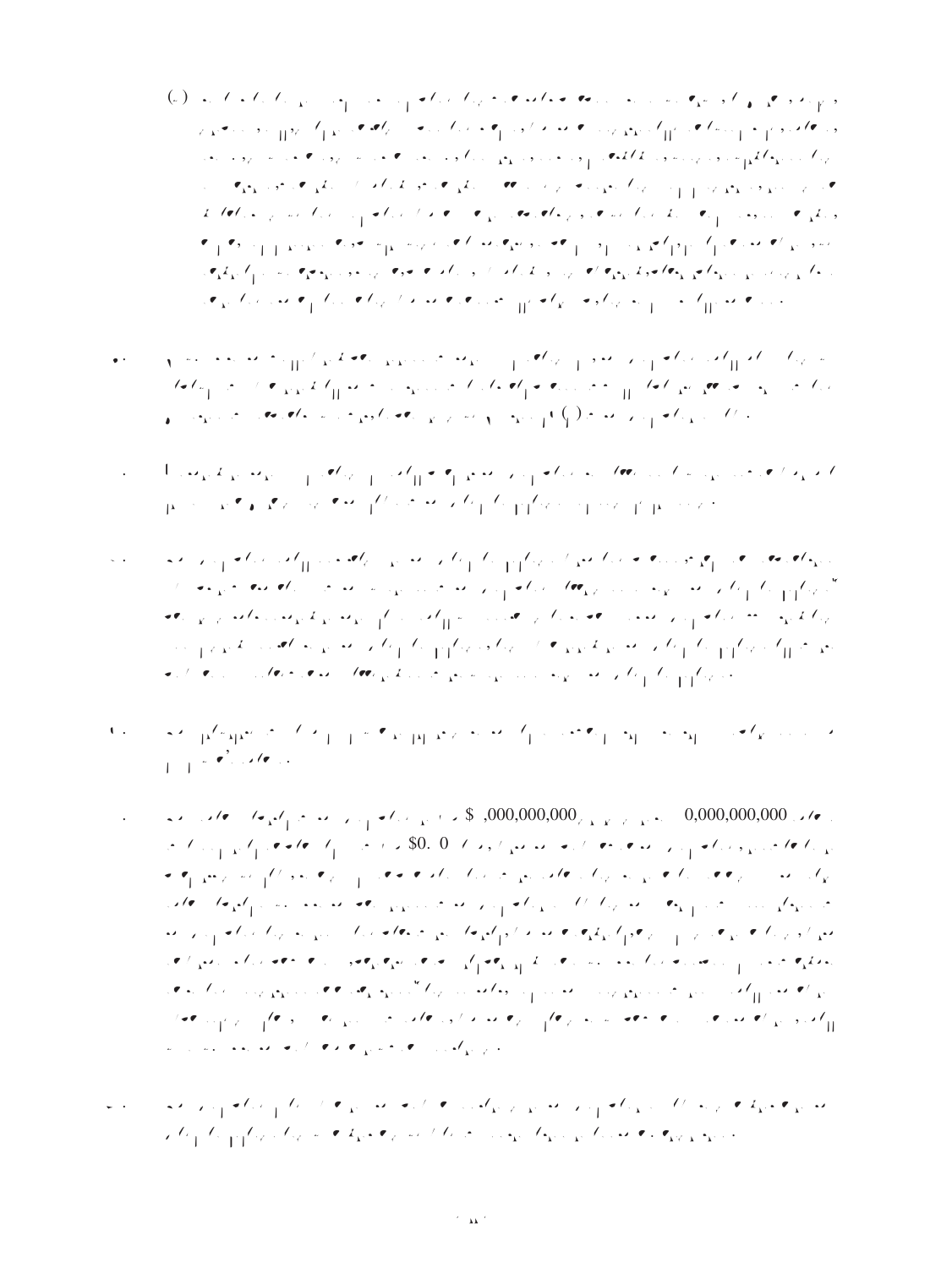# $\mathcal{O}(\mathcal{O}(\mathcal{O}(\mathcal{O}^{\mathcal{O}}))$  $\mathbb{E}[\mathcal{L}_{\mathcal{A}}] = \mathbb{E}[\mathcal{L}_{\mathcal{A}}] = \mathbb{E}[\mathcal{L}_{\mathcal{A}}] = \mathbb{E}[\mathcal{L}_{\mathcal{A}}] = \mathbb{E}[\mathcal{L}_{\mathcal{A}}]$

# $A \rightarrow B$

# OF

# $\mathcal{F}_\text{G}(\mathcal{A}_1|\mathcal{A}_1) = \mathcal{A}_1 \bullet \mathcal{B}_1 \mathcal{A}_1, \ldots \bullet \mathcal{B}_n \mathcal{A}_n \mathcal{A}_n \mathcal{A}_n \mathcal{A}_n$ 環球新材國際控股有限公司

 $C_{\text{Cov}}$  and  $C_{\text{H}}$  adopted by a special resolution dated 2 June 2021 with effect from the listing of shares of shares of shares of shares of shares of shares of shares of shares of shares of shares of shares of shar  $\sigma$  the Company on The Stock Exchange of Hong Kong Limited and with  $\sigma$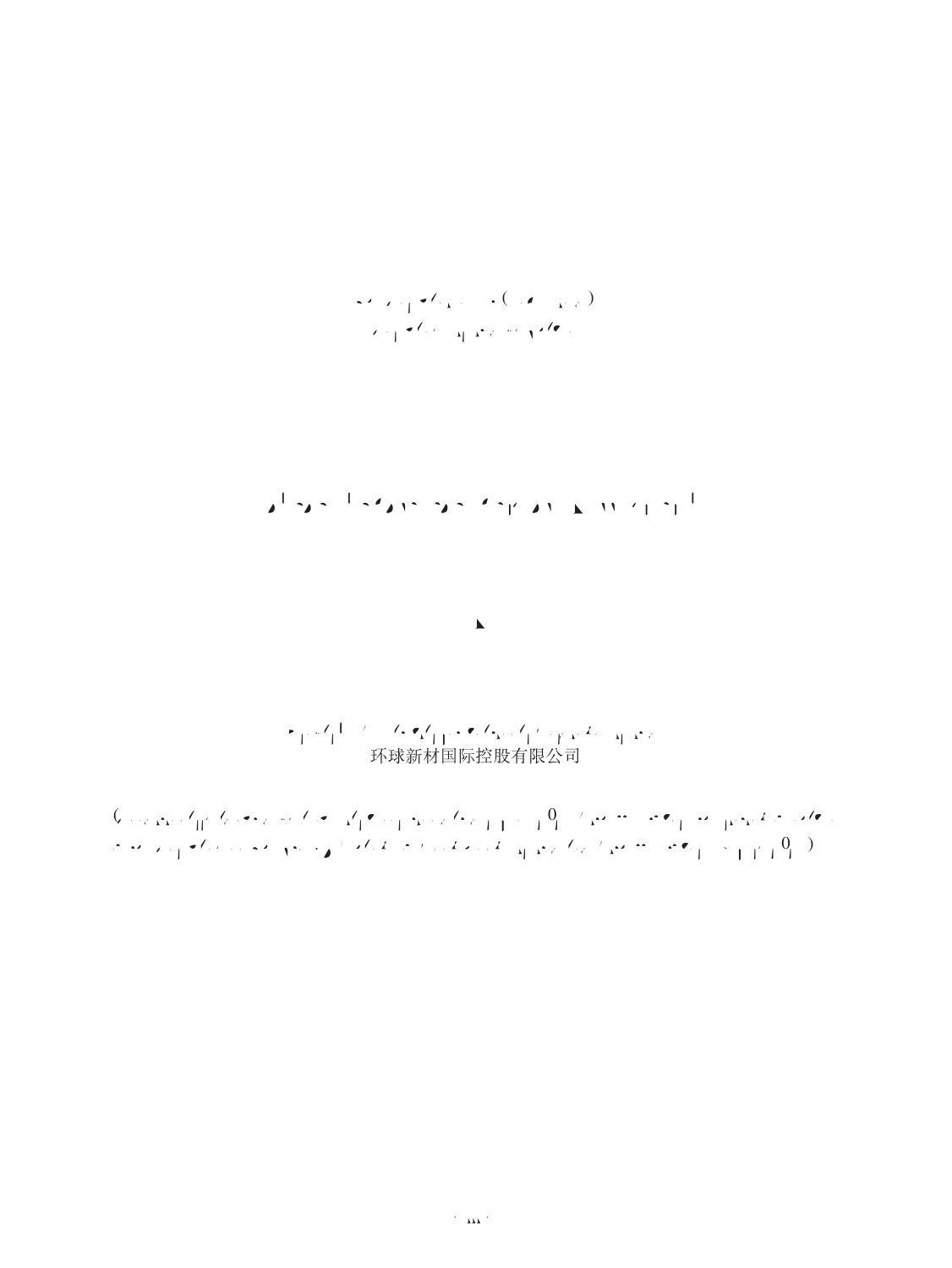| <b>SUBJECT</b>                                                                                                                                                                                                                                                                                                                                                                                                                                                     | <b>Article No.</b>              |
|--------------------------------------------------------------------------------------------------------------------------------------------------------------------------------------------------------------------------------------------------------------------------------------------------------------------------------------------------------------------------------------------------------------------------------------------------------------------|---------------------------------|
| $\sqrt{2}$                                                                                                                                                                                                                                                                                                                                                                                                                                                         |                                 |
| $\mathbb{R}^2$ for $\mathcal{A}_{\mathcal{X}^{\mathcal{X}}}$                                                                                                                                                                                                                                                                                                                                                                                                       |                                 |
| $\sqrt{2\pi r}$ , $\sqrt{2\pi r}$                                                                                                                                                                                                                                                                                                                                                                                                                                  |                                 |
| $\int_{0}^{\infty} e^{i\theta} dx$ , $\int_{0}^{\infty} e^{i\theta} dx$                                                                                                                                                                                                                                                                                                                                                                                            |                                 |
| $\mathcal{N}$ and $\mathcal{N}$                                                                                                                                                                                                                                                                                                                                                                                                                                    |                                 |
| $\mathcal{L}/\sigma_1/\sigma_2, \qquad \sigma_1 \neq \sigma_2/\sigma_2.$                                                                                                                                                                                                                                                                                                                                                                                           | $0-$                            |
| $v^{\prime}$                                                                                                                                                                                                                                                                                                                                                                                                                                                       |                                 |
| $\mathcal{N}^{\prime\prime}$ , $\mathcal{N}_{1}$ , $\mathcal{N}_{2}$                                                                                                                                                                                                                                                                                                                                                                                               |                                 |
|                                                                                                                                                                                                                                                                                                                                                                                                                                                                    |                                 |
| $\mathscr{O}_{\mathrm{H}} \hookrightarrow \mathcal{O}^{(\bullet)}$                                                                                                                                                                                                                                                                                                                                                                                                 |                                 |
| $\mathbf{y}^{\mathbf{r}} \mathbf{y}^{\mathbf{r}} = \mathbf{y}^{\mathbf{r}} \mathbf{y}^{\mathbf{r}} = \mathbf{y}^{\mathbf{r}} \mathbf{y}^{\mathbf{r}}$                                                                                                                                                                                                                                                                                                              |                                 |
| $\int f(x) dx$                                                                                                                                                                                                                                                                                                                                                                                                                                                     |                                 |
| $\bullet$ $\bullet$ $\bullet$ $\bullet$ $\bullet$ $\bullet$ $\bullet$                                                                                                                                                                                                                                                                                                                                                                                              |                                 |
| $\mathcal{A}$ , and $\mathcal{A}$ and $\mathcal{A}$                                                                                                                                                                                                                                                                                                                                                                                                                |                                 |
| $\mathcal{M}_{\text{exp}}$<br>$\omega = \nabla_{\mathcal{N}}$                                                                                                                                                                                                                                                                                                                                                                                                      |                                 |
| $\mathcal{M} \left( \mathcal{L}_{\mathcal{A}} \right)$<br>$\mathbf{r} \in \mathbf{r}$ $\mathbf{r}$ $\mathbf{r} \in \mathbf{r}$                                                                                                                                                                                                                                                                                                                                     |                                 |
| $\Gamma_{\rm obs}$                                                                                                                                                                                                                                                                                                                                                                                                                                                 | $\epsilon \sim 0$               |
| $\mathscr{J}$ and $\mathscr{J}$ and $\mathscr{J}'$ and $\mathscr{J}'$                                                                                                                                                                                                                                                                                                                                                                                              |                                 |
| $\mathcal{A}, \mathcal{A}, \mathcal{I}$                                                                                                                                                                                                                                                                                                                                                                                                                            | . . 1 .                         |
| $\mathcal{L}$                                                                                                                                                                                                                                                                                                                                                                                                                                                      | $( - 0)$                        |
| $\mathcal{L}_{\mathcal{A}}$ , we have the set of $\mathcal{L}_{\mathcal{A}}$ and $\mathcal{A}$ and $\mathcal{A}$ and $\mathcal{A}$<br>$\cdot$ $\cdot$ $\cdot$ $\cdot$                                                                                                                                                                                                                                                                                              |                                 |
| $\int_{\mathbb{R}^n} \mathcal{L}^{(n)} \times \mathcal{L}^{(n)} \times \mathbb{R}^{n} \times \mathbb{R}^{n} \times \mathbb{R}^{n} \times \mathbb{R}^{n} \times \mathbb{R}^{n}$                                                                                                                                                                                                                                                                                     |                                 |
| $\mathcal{L} = \{ \mathbf{e}_i, \dots, \mathbf{e}_n \}$                                                                                                                                                                                                                                                                                                                                                                                                            |                                 |
| $\mathbf{A} = \mathbf{A} \mathbf{A} + \mathbf{A} \mathbf{A} + \mathbf{A} \mathbf{A} + \mathbf{A} \mathbf{A} + \mathbf{A} \mathbf{A} + \mathbf{A} \mathbf{A} + \mathbf{A} \mathbf{A} + \mathbf{A} \mathbf{A} + \mathbf{A} \mathbf{A} + \mathbf{A} \mathbf{A} + \mathbf{A} \mathbf{A} + \mathbf{A} \mathbf{A} + \mathbf{A} \mathbf{A} + \mathbf{A} \mathbf{A} + \mathbf{A} \mathbf{A} + \mathbf{A} \mathbf{A} + \mathbf{A$                                           |                                 |
| $\ x\ _{\mathcal{F}}\leq \left\ \left(\frac{1}{2}\right)^{\frac{1}{2}}\right\ _{\mathcal{F}}\leq \left\ \left(\frac{1}{2}\right)^{\frac{1}{2}}\right\ _{\mathcal{F}}\leq \left\ \left(\frac{1}{2}\right)^{\frac{1}{2}}\right\ _{\mathcal{F}}\leq \left\ \left(\frac{1}{2}\right)^{\frac{1}{2}}\right\ _{\mathcal{F}}\leq \left\ \left(\frac{1}{2}\right)^{\frac{1}{2}}\right\ _{\mathcal{F}}\leq \left\ \left(\frac{1}{2}\right)^{\frac{1}{2}}\right\ _{\mathcal{$ |                                 |
| $\blacktriangle$<br>$\mathbf{r}$                                                                                                                                                                                                                                                                                                                                                                                                                                   |                                 |
| $\left[1 - \frac{1}{2} \right]$                                                                                                                                                                                                                                                                                                                                                                                                                                    |                                 |
| $\sim \sqrt{2}$                                                                                                                                                                                                                                                                                                                                                                                                                                                    | حقيم<br>$-1 - 00$               |
| $\mathbf{x}_1, \mathbf{F}_2$ .<br>$\sim$ $\sqrt{2}$                                                                                                                                                                                                                                                                                                                                                                                                                | $0 - 0$                         |
| $\mathcal{O}_{\mathbb{F}^2}$ , $\mathcal{O}_{\mathbb{F}^2}$<br>たんど スパートの<br>$\mathcal{L}(\mathbf{w},\mathcal{F}_1,L_{\mathbf{y}},\mathcal{F},\mathbf{v})$                                                                                                                                                                                                                                                                                                          | $0 - 0$                         |
| $\mathcal{L}(\mathbf{x}, \mathbf{z}) = \mathbf{x} \cdot \mathbf{z} + \mathbf{z} \cdot \mathbf{z}$<br>$\mathcal{L}$                                                                                                                                                                                                                                                                                                                                                 | $\theta$                        |
| $\frac{1}{2}$ / $\frac{1}{2}$ (                                                                                                                                                                                                                                                                                                                                                                                                                                    |                                 |
|                                                                                                                                                                                                                                                                                                                                                                                                                                                                    |                                 |
| $\mathbb{Z} = \mathbb{Z}_{\underline{\lambda}} \cup \mathbb{Z} \subset \mathbb{Z}_{\underline{\lambda}} \mathbb{Z} \longrightarrow \mathbb{Z} \cup \mathbb{Z}_{\underline{\lambda}} \longrightarrow \mathbb{Z}_{\underline{\lambda}} \longrightarrow \mathbb{Z},$                                                                                                                                                                                                  |                                 |
| $\pmb{\lambda}^+$                                                                                                                                                                                                                                                                                                                                                                                                                                                  |                                 |
| $\prime$ .<br>$\mathbf V$                                                                                                                                                                                                                                                                                                                                                                                                                                          |                                 |
| $\mathcal{L}_{\mathcal{A}}$ , $\mathcal{A}_{\mathcal{A}}$ , $\mathcal{A}_{\mathcal{A}}$ , $\mathcal{A}_{\mathcal{A}}$ , $\mathcal{A}_{\mathcal{A}}$ , $\mathcal{A}_{\mathcal{A}}$                                                                                                                                                                                                                                                                                  |                                 |
| $\sim$ $\sim$ $\sigma$<br>$\gamma_{\rm A}$ .<br>$\mathbb{R}^{n}$ and $\mathbb{R}^{n}$                                                                                                                                                                                                                                                                                                                                                                              | <b>A</b> i                      |
| $\sim$ and the second second $\mathcal{O}_{\mathcal{A}}$ . Then                                                                                                                                                                                                                                                                                                                                                                                                    | $\blacktriangle$                |
| $\mathbf{A}$ and $\mathbf{B}$ and $\mathbf{A}$                                                                                                                                                                                                                                                                                                                                                                                                                     |                                 |
| $\mathcal{L}_{\mathcal{A}}=\mathcal{L}_{\mathcal{A}}\left(\mathcal{L}_{\mathcal{A}}\right)$                                                                                                                                                                                                                                                                                                                                                                        |                                 |
| $\mathbf{y}$ of $\mathbf{y}$ , $\mathbf{y}$ , $\mathbf{y}$ , $\mathbf{y}$ , $\mathbf{y}$                                                                                                                                                                                                                                                                                                                                                                           |                                 |
| $\mathcal{L}_{\mathcal{A}}(\mathcal{A},\mathcal{A},\mathcal{A})=\mathcal{L}_{\mathcal{A}}(\mathcal{A},\mathcal{A})$                                                                                                                                                                                                                                                                                                                                                | $\cdot$ $\cdot$                 |
| $\sim$ $\sim$ $\lambda^{\bullet}$                                                                                                                                                                                                                                                                                                                                                                                                                                  | $\frac{1}{2}$ = $\frac{1}{2}$ 0 |
| $\Gamma_{\alpha,\frac{1}{2}+\alpha}$ .                                                                                                                                                                                                                                                                                                                                                                                                                             |                                 |
| $\mathcal{M}$ , $\mathcal{L}$ , $\mathcal{L}$                                                                                                                                                                                                                                                                                                                                                                                                                      |                                 |
| $\int$ $\mathbf{r}$ $\in$ $\mathbf{r}$ $\mathbf{r}$                                                                                                                                                                                                                                                                                                                                                                                                                | ⊺ັ∆                             |
| $\Gamma^{e}$                                                                                                                                                                                                                                                                                                                                                                                                                                                       |                                 |
| $\begin{array}{l} \displaystyle \frac{1}{2} \left( \frac{1}{2} \right)^{1/2} \left( \frac{1}{2} \right)^{1/2} \left( \frac{1}{2} \right)^{1/2} \left( \frac{1}{2} \right)^{1/2} \left( \frac{1}{2} \right)^{1/2} \left( \frac{1}{2} \right)^{1/2} \left( \frac{1}{2} \right)^{1/2} \left( \frac{1}{2} \right)^{1/2} \left( \frac{1}{2} \right)^{1/2} \left( \frac{1}{2} \right)^{1/2} \left( \frac{1}{2} \right)^{1/2} \left( \frac$                               |                                 |
| $\mathbf{p}^* \cdot \mathbf{r}_1$                                                                                                                                                                                                                                                                                                                                                                                                                                  |                                 |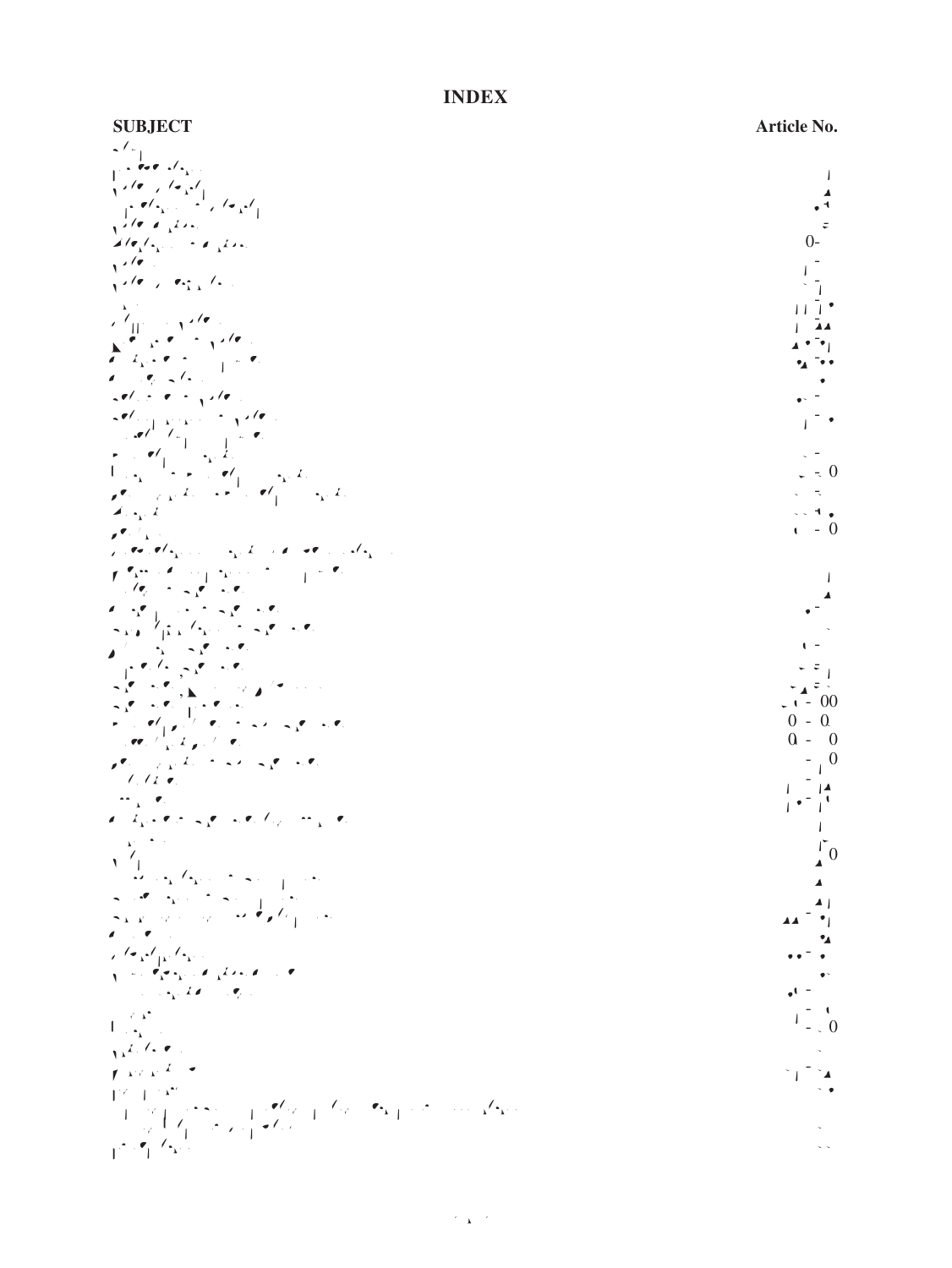#### **THE COMPANIES ACT (AS REVISED)**

#### **COMPANY LIMITED BY SHARES**

# **AMENDED AND RESTATED ARTICLES OF ASSOCIATION**

**OF**

# **Global New Material International Holdings Limited 環球新材國際控股有限公司**

 $(C_1, C_2, \ldots, C_{\text{max}})$  and  $(C_2, \ldots, C_{\text{max}})$  and  $C_1$  is equal to the from  $2$ the possible colonies of the Company of Stock Exchange of Stock and with effect from 16 July 2021)

# **TABLE A**

 $1.$  The regulations in Table A in the Schedule to the Schedule to the Schedule to the Schedule to the Schedule to the Schedule to the Schedule to the Schedule to the Schedule to the Schedule to the Schedule to the Schedu  $\left\Vert \omega_{\varepsilon}\right\Vert _{0}\left\Vert \varphi_{\varepsilon}^{\prime}\right\Vert _{0}$ 

#### **INTERPRETATION**

 $\mathcal{L}_1$ . (1) In these Articles, unless the context otherwise requires, the first otherwise requires, the first otherwise requires, the first otherwise requires, the first otherwise requires, the first otherwise requires column of the following table shall be meaning set opposite them respectively in the meaning set opposite them respectively in the meaning set opposite them respectively in the meaning of the meaning of the meaning of the second column.

| <b>WORD</b>                                                               | <b>MEANING</b>                                                                                                                                                                                                                                                                                                                                                                                                                                                                                                                                                                                                                                                                                                                                                                                                                                                     |
|---------------------------------------------------------------------------|--------------------------------------------------------------------------------------------------------------------------------------------------------------------------------------------------------------------------------------------------------------------------------------------------------------------------------------------------------------------------------------------------------------------------------------------------------------------------------------------------------------------------------------------------------------------------------------------------------------------------------------------------------------------------------------------------------------------------------------------------------------------------------------------------------------------------------------------------------------------|
| $\mathbf{X} = \frac{1}{2}$                                                | $\left\  \mathcal{F}_{\mathcal{A}} \right\ _{\mathcal{A}} = \left\langle \mathcal{F}_{\mathcal{A}} \right\rangle_{\mathcal{A}} = \left\  \mathcal{F}_{\mathcal{A}} \right\rangle_{\mathcal{A}} \left\langle \mathcal{F}_{\mathcal{A}} \right\rangle_{\mathcal{A}} = \left\langle \mathcal{F}_{\mathcal{A}} \right\rangle_{\mathcal{A}} = \left\langle \mathcal{F}_{\mathcal{A}} \right\rangle_{\mathcal{A}} \left\langle \mathcal{F}_{\mathcal{A}} \right\rangle_{\mathcal{A}}$<br>$\ldots_{\mathbf{p}} \mathcal{L}_{\mathcal{C}} \mathcal{L}_{\mathcal{C}} \bullet \mathcal{L}_{\mathcal{C}} \bullet \mathcal{L}_{\mathcal{C}} \mathcal{L}_{\mathcal{C}} \bullet \mathcal{L}_{\mathcal{C}} \mathcal{L}_{\mathcal{C}} \bullet \mathcal{L}_{\mathcal{C}} \bullet \mathcal{L}_{\mathcal{C}} \bullet \mathcal{L}_{\mathcal{C}}$                                       |
| $\mathbf{Y} = \mathbf{e}^{\mathbf{w} \mathbf{y}} \mathbf{y} + \mathbf{y}$ | $\mathcal{A}_{\mathcal{A}} := \mathcal{A}_{\mathcal{A}} \otimes \mathcal{A}_{\mathcal{A}} \otimes \mathcal{A}_{\mathcal{A}} \otimes \mathcal{A}_{\mathcal{A}} \otimes \mathcal{A}_{\mathcal{A}} \otimes \mathcal{A}_{\mathcal{A}}$<br>$\mathcal{E}_{\left\{ \left\langle \left( \left\langle \left\langle \mathcal{F}_{\mathcal{A}} \right\rangle \right\rangle \right\rangle \leq \left\langle \left\langle \mathcal{F}_{\mathcal{A}} \right\rangle \right\rangle \right) \leq \left\langle \left\langle \mathcal{F}_{\mathcal{A}} \right\rangle \right\rangle \right\rangle \leq \left\langle \mathcal{F}_{\mathcal{A}} \right\rangle \left\langle \left\langle \mathcal{F}_{\mathcal{A}} \right\rangle \right\rangle \right\rangle \leq \left\langle \mathcal{F}_{\mathcal{A}} \right\rangle \left\langle \left\langle \mathcal{F}_{\mathcal{A}} \right\rangle$ |
| $\mathbf{Y} = \nabla \mathbf{Y}^{\mathbf{a}_1 \mathbf{F}}$                | $\omega$ , the contract of the contract of the contract of the contract of the contract of the contract of the contract of the contract of the contract of the contract of the contract of the contract of the contract of the co<br>$\mathcal{L} = \left\{ \mathcal{L} = \frac{1}{2} \mathcal{L} \mathcal{L} \mathcal{L} \mathcal{L} \mathcal{L} \mathcal{L} \mathcal{L} \right\} = \frac{1}{2} \mathcal{L} \mathcal{L} \mathcal{L} \mathcal{L} \mathcal{L} \mathcal{L} \mathcal{L} \mathcal{L} \mathcal{L} \mathcal{L} \mathcal{L} \mathcal{L} \mathcal{L} \mathcal{L} \mathcal{L} \mathcal{L} \mathcal{L} \mathcal{L} \mathcal{L} \mathcal{L} \mathcal{L} \mathcal{L} \mathcal{L} \mathcal$                                                                                                                                                                     |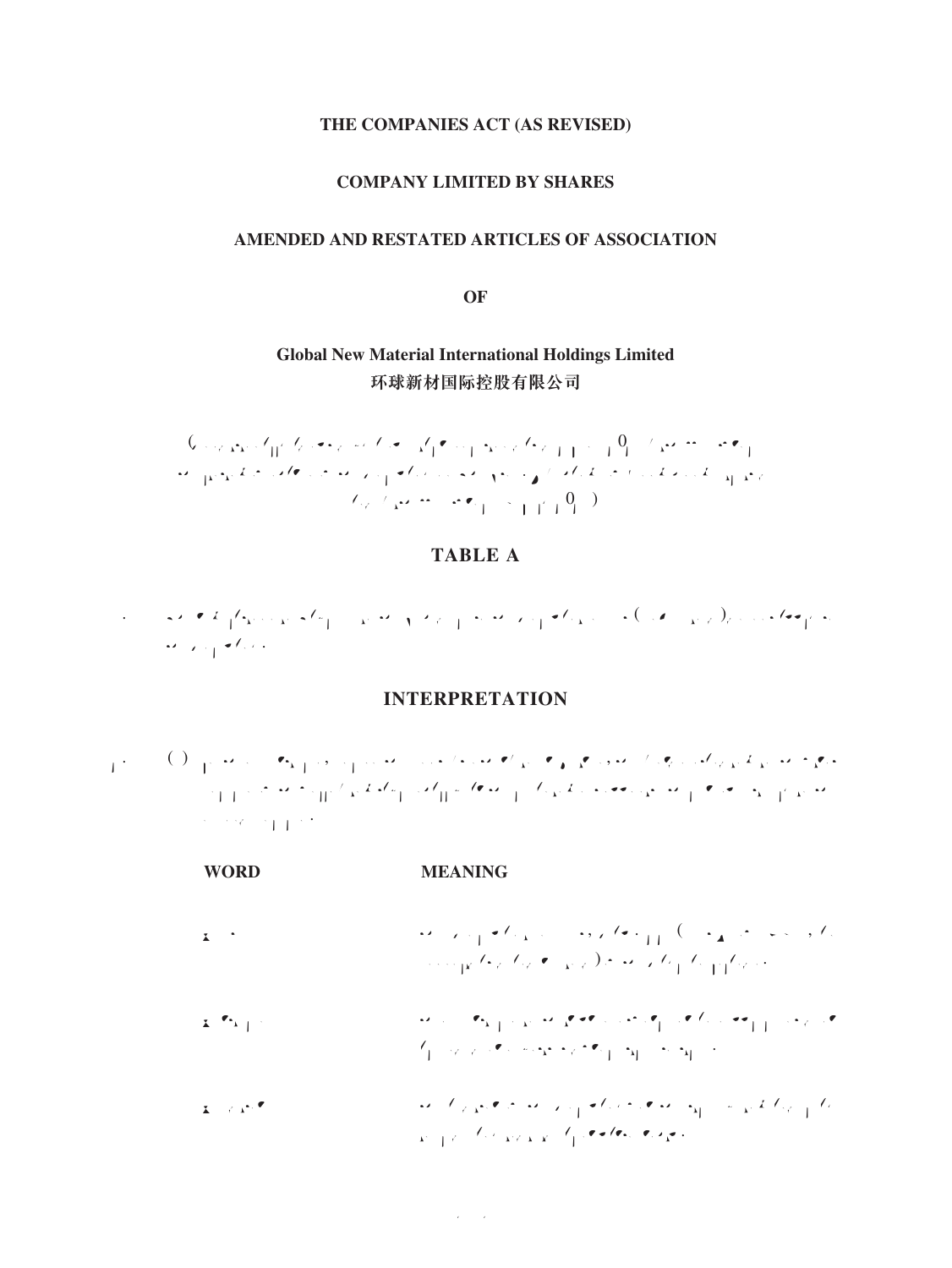- $\mathbf{X}^{(1)}$  or  $\mathbf{X}^{(2)}$  and the board or the board of directors of the directors of the directors of the directors of  $\mathbf{X}^{(1)}$  $\mathscr{P}$  and  $\mathscr{P}$  and  $\mathscr{P}$  and  $\mathscr{P}$  and  $\mathscr{P}$  at which company at which  $\mathscr{P}$  $\alpha$  is present.
- $\mathbf{x}^2 \sim \mathbf{y}^2$  and the Designation of  $\mathcal{U}_{\text{H}}$  of  $\mathcal{U}_\text{C}$  the Designated Stock Exchange  $\mathcal{U}_\text{C}$  $L_{\mathcal{A}}\left(\P\left(\mathbf{p},\mathbf{p}\right),\mathbf{p}\right) \approx \mathcal{A}\left(\mathbf{p},\mathbf{p}\right)$  is open for dealing in security in securities of dealing in securities  $\mathbf{r}_i$  Hong Kong. For the avoidance of doubt, where the avoidance of doubt, where the avoidance of  $\mathbf{r}_i$  $\mathcal{L}_\mathcal{A}$  , and the business of the business of the business of the business of the business of the business of the business of the business of the business of the business of the business of the business of the busi dealing in securities in the securities of the security of the security of  $\alpha$  $t\mapsto \mathcal{F}(x,y)$  of a number  $\mathcal{F}(x,y)$  or  $\mathcal{F}(x,y)$  or  $\mathcal{F}(x,y)$  single signal, black  $\mathscr{O}_X$ instorm warning or other similar event, such day shall be such as  $\mathscr{O}_W$ for the purposes of the purposes of the counter  $\mathcal{A}_\mathcal{A}$  business becomes day.
- "capital the share capital of the Company from time to time.
- $\mathbf{x}_{\perp}$  (eq. (a) and the period of a notice that period of a notice that period excluding  $\mathbf{x}_{\perp}$ the day when the notice is given on  $\mathcal{I}_\Lambda$  , when  $\mathcal{I}_\Lambda$  is given and  $\mathcal{I}_\Lambda$  and  $\mathcal{I}_\Lambda$  $t_{\rm eff}$  for which is given  $t_{\rm in}$  is given or one which it is to take effect.
- $\mathbf{x} \in \{e_1, z_2, \ldots, e_{n-1}\}$  the laws of the jurisdiction of the jurisdiction  $\mathbf{y}$  $\mathcal{L}$  in the shares of the Company are listed or  $\mathcal{L}$  $\ell$  and in the stock exchange in such jurisdiction.
- $\mathbf{r}_\text{max}$  , then the same meaning the same meaning of any Director, shall have the same meaning meaning  $\mathbf{r}_\text{max}$  $\alpha$  defined in the rules of the rules of the  $D$  $\mathcal{L}_{\mathbf{L}}$  is time to time that  $\mathcal{L}_{\mathbf{L}}$  as modified from time to time to time, except to time, except to time, except to time  $t$  that for purposes of  $\mathbf{e}_{\mathbf{k},1} = 00$  where the transaction or the transaction or  $\overline{\mathcal{A}}$  arrangement to be a connected by the Board is a connected by the Board is a connected by the Board is a connected by  $\overline{\mathcal{A}}$  $\mathscr{R}_\infty$  transformation  $\mathscr{R}_\infty$  in the integration  $\mathscr{R}_\infty$  $s^2$  mean in the same means of associated to the Listing term in the Listing term in the Listing term in the Listing term in the Listing term in the Listing term in the Listing term in the Listing term in the Listing ter  $\mathbb{Z}_{\geq 1}$  $\bullet$ <sup>()</sup>
- $\mathbf{x} \sim \mathbb{E} \left[ \left\| \mathbf{x}^T \right\|^2 \right]^{1/2} \sim \mathbb{E} \left[ \left\| \mathbf{x}^T \right\|^2 \right]^{1/2} \sim \mathbb{E} \left[ \left\| \mathbf{x}^T \right\|^2 \right]^{1/2} \left\| \mathbf{x}^T \right\|^2 \sim \mathbb{E} \left[ \left\| \mathbf{x}^T \right\|^2 \right]^{1/2} \sim \mathbb{E} \left[ \left\| \mathbf{x}^T \right\|^2 \right]^{1/2} \sim \mathbb{E} \left[ \left\| \mathbf{x}^T \right$ 環球新材國際控股有限公司.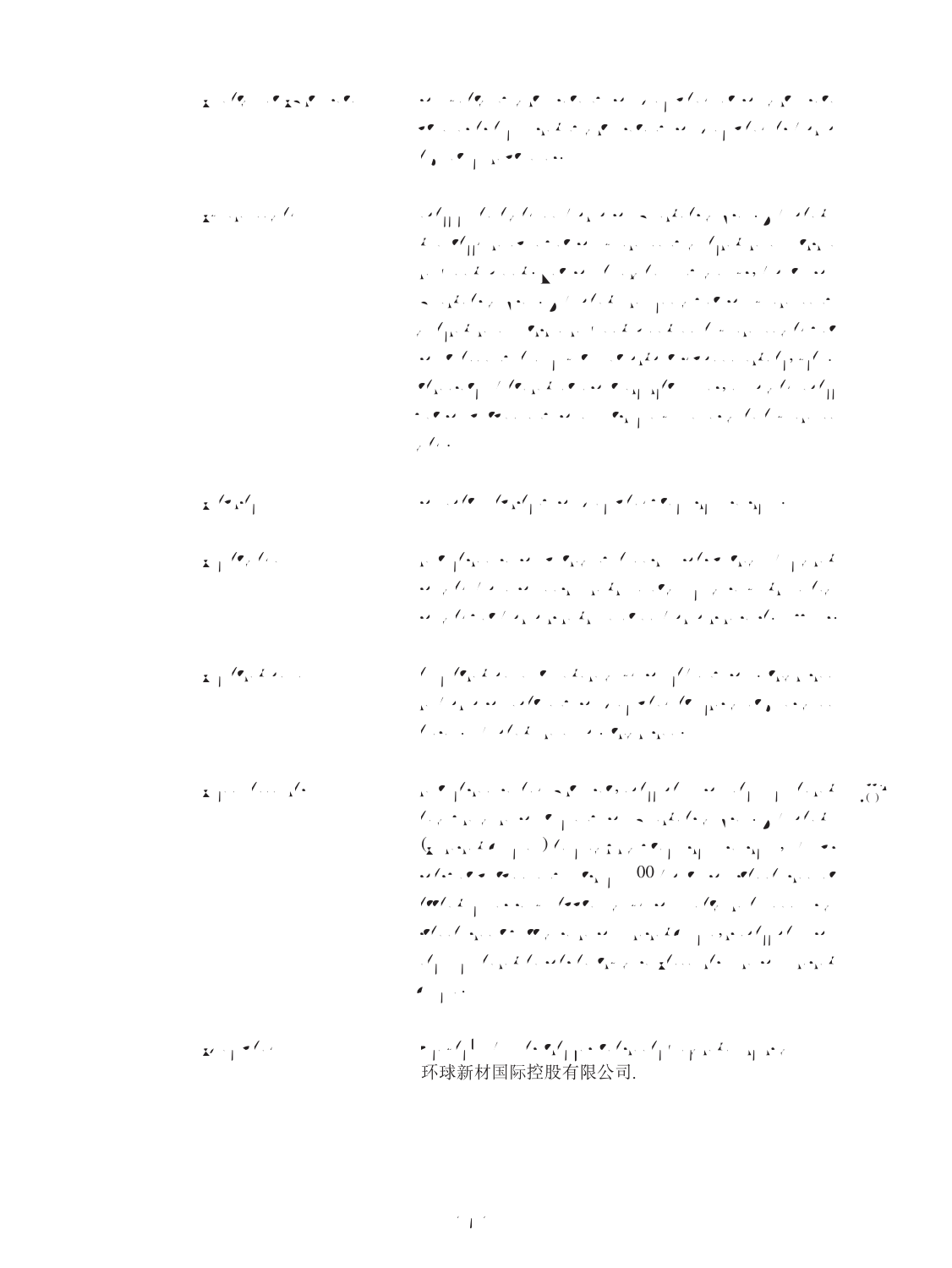| $\mathbf{X} \times \begin{bmatrix} \mathbf{w} & \mathbf{w} & \mathbf{w} & \mathbf{w} & \mathbf{w} & \mathbf{w} & \mathbf{w} \\ \mathbf{w} & \mathbf{w} & \mathbf{w} & \mathbf{w} & \mathbf{w} & \mathbf{w} \end{bmatrix}$<br>$\mathcal{L}(\mathcal{A}, \mathcal{A}, \mathcal{A})$ | $\ell_{\mathbb{Z}_2}$ , and $\ell_{\mathbb{Z}_2}$ (and $\ell_{\mathbb{Z}_2}$ , $\ell_{\mathbb{Z}_2}$ , $\ell_{\mathbb{Z}_2}$ , $\ell_{\mathbb{Z}_2}$ , $\ell_{\mathbb{Z}_2}$ , $\ell_{\mathbb{Z}_2}$ , $\ell_{\mathbb{Z}_2}$ , $\ell_{\mathbb{Z}_2}$<br>والمحاركين وجاريهما وجني محارباتهم والمراقب محالات والمحارب<br>$\mathcal{F}^{\prime}(\mathcal{A}^{\prime},\mathcal{I}^{\prime})_{\mathcal{A}^{\prime}}\otimes\cdots\otimes\mathcal{A}^{\prime}\otimes\mathcal{O}_{\mathcal{A}^{\prime}}\otimes\cdots\otimes\mathcal{O}_{\mathcal{A}^{\prime}}$                                                                                                                                                                                                                                                                                                                                                                                                                                                                                                                                                                                                                                                                                                                                                                                                                                                                                                                                                                                                                                                                                                                                                                                                                                                                                                                                                                                                                                 |
|-----------------------------------------------------------------------------------------------------------------------------------------------------------------------------------------------------------------------------------------------------------------------------------|----------------------------------------------------------------------------------------------------------------------------------------------------------------------------------------------------------------------------------------------------------------------------------------------------------------------------------------------------------------------------------------------------------------------------------------------------------------------------------------------------------------------------------------------------------------------------------------------------------------------------------------------------------------------------------------------------------------------------------------------------------------------------------------------------------------------------------------------------------------------------------------------------------------------------------------------------------------------------------------------------------------------------------------------------------------------------------------------------------------------------------------------------------------------------------------------------------------------------------------------------------------------------------------------------------------------------------------------------------------------------------------------------------------------------------------------------------------------------------------------------------------------------------------------------------------------------------------------------------------------------------------------------------------------------------------------------------------------------------------------------------------------------------------------------------------------------------------------------------------------------------------------------------------------------------------------------------------------------------------|
| $\mathbf{y}$ , we see that $\mathcal{F}_{\mathcal{A}}$ and<br>$\mathbf{x} \sim \mathbb{R} \times \mathbb{R}$                                                                                                                                                                      | محالم ومحمد ومحدود محاجب والمرور وأرود والمحاجب محارب المراريح<br>$\begin{array}{ccccc}\n\bullet & \bullet & \bullet & \bullet & \bullet & \bullet & \bullet & \bullet & \bullet\n\end{array}$                                                                                                                                                                                                                                                                                                                                                                                                                                                                                                                                                                                                                                                                                                                                                                                                                                                                                                                                                                                                                                                                                                                                                                                                                                                                                                                                                                                                                                                                                                                                                                                                                                                                                                                                                                                         |
| $\sum_{i=1}^n \frac{\sum_{i=1}^n f_{i,i}}{n!} \int_{\mathbb{R}^n} f_{i,i} \, dx$                                                                                                                                                                                                  | $\ell$ , and a set of the properties of the property of $\ell$ , we show that $\ell$<br>بالمحدث المحافات والمنها والمحاربة والمحاربة فالمحاربات<br>I shake you prove part of the short of the same of the<br>بالمتمام بالمراجع والمحامل المعاونا بالهامين ومحافظتهم                                                                                                                                                                                                                                                                                                                                                                                                                                                                                                                                                                                                                                                                                                                                                                                                                                                                                                                                                                                                                                                                                                                                                                                                                                                                                                                                                                                                                                                                                                                                                                                                                                                                                                                    |
| $\mathbf{x}^{\prime}$ (compared)                                                                                                                                                                                                                                                  | $\mathcal{L}^{\mathcal{A}}\left(\mathcal{A}^{\mathcal{A}}\right)_{\mathcal{A}}=\mathcal{L}^{\mathcal{A}}\left(\mathcal{A}^{\mathcal{A}}\right)_{\mathcal{A}}+\mathcal{L}^{\mathcal{A}}\left(\mathcal{A}^{\mathcal{A}}\right)_{\mathcal{A}}\left(\mathcal{A}^{\mathcal{A}}\right)_{\mathcal{A}}=\mathcal{A}_{\mathcal{A}}\left(\mathcal{A}^{\mathcal{A}}\right)_{\mathcal{A}}\left(\mathcal{A}^{\mathcal{A}}\right)_{\mathcal{A}}$<br>$\ x\ _2 = \sum_{i=1}^n \left\ x_i - x_i\right\ _2^2 = \sum_{i=1}^n \left\ x_i - x_i\right\ _2^2 = \sum_{i=1}^n \left\ x_i - x_i\right\ _2^2 = \sum_{i=1}^n \left\ x_i - x_i\right\ _2^2 = \sum_{i=1}^n \left\ x_i - x_i\right\ _2^2 = \sum_{i=1}^n \left\ x_i - x_i\right\ _2^2 = \sum_{i=1}^n \left\ x_i - x_i\right\ _2^2 = \sum_{i=1}^n \left\ x_i - x_i\right\ _$<br>$\mathcal{L}_{\text{eff}}$ and $\mathcal{L}_{\text{eff}}$ .                                                                                                                                                                                                                                                                                                                                                                                                                                                                                                                                                                                                                                                                                                                                                                                                                                                                                                                                                                                                                                                                                                             |
| $\sum_{i=1}^{n}$                                                                                                                                                                                                                                                                  | $\mathcal{E}_{\mathcal{E}_{\mathcal{A},\mathcal{A}}}\left[\mathcal{E}_{\mathcal{A},\mathcal{A}}\left(\mathcal{E}_{\mathcal{A},\mathcal{A}}\left(\mathcal{A},\mathcal{A}\right),\mathcal{E}_{\mathcal{A},\mathcal{A}}\left(\mathcal{E}_{\mathcal{A},\mathcal{A}}\left(\mathcal{A},\mathcal{A}\right),\mathcal{A}\right)\right]\right]=\mathcal{E}_{\mathcal{A},\mathcal{A}}\left[\mathcal{E}_{\mathcal{A},\mathcal{A}}\left(\mathcal{E}_{\mathcal{A},\mathcal{A}}\right)\right]$<br>$\label{eq:3.1} \omega = \left\langle \sigma_{\Delta} \sigma_{\parallel} \right\rangle \simeq \left\langle \sigma_{\parallel} \sigma_{\parallel} \right\rangle \simeq \left\langle \sigma_{\perp} \sigma_{\perp} \right\rangle \simeq 0.$                                                                                                                                                                                                                                                                                                                                                                                                                                                                                                                                                                                                                                                                                                                                                                                                                                                                                                                                                                                                                                                                                                                                                                                                                                                           |
| $\mathbf{z}_{\parallel}$ and $\mathbf{z}_{\parallel}$                                                                                                                                                                                                                             | $\mathcal{O}_{\mathcal{A}}\left(\mathcal{A}\right) \otimes \mathcal{O}_{\mathcal{A}}\left(\mathcal{A}\right)$                                                                                                                                                                                                                                                                                                                                                                                                                                                                                                                                                                                                                                                                                                                                                                                                                                                                                                                                                                                                                                                                                                                                                                                                                                                                                                                                                                                                                                                                                                                                                                                                                                                                                                                                                                                                                                                                          |
| $\mathbf{x}^{\mathbf{t}} \in \mathcal{R}$                                                                                                                                                                                                                                         | $\mathscr{C}_{\mathbf{X}^{\bullet}}$ , and $\mathscr{C}_{\mathbf{X}^{\bullet}}$ , and $\mathscr{C}_{\mathbf{X}^{\bullet}}$ , and $\mathscr{C}_{\mathbf{X}^{\bullet}}$ , and $\mathscr{C}_{\mathbf{X}^{\bullet}}$<br>$\sigma_{\mathcal{A}}(\mathcal{A}_{\mathcal{A}}) = \sigma_{\mathcal{A}}(\mathcal{A}_{\mathcal{A}}) \circ \mathcal{A}_{\mathcal{A}}(\mathcal{A}_{\mathcal{A}}) = \sigma_{\mathcal{A}}(\mathcal{A}_{\mathcal{A}}) \circ \mathcal{A}_{\mathcal{A}}(\mathcal{A}_{\mathcal{A}}) = \sigma_{\mathcal{A}}(\mathcal{A}_{\mathcal{A}})$                                                                                                                                                                                                                                                                                                                                                                                                                                                                                                                                                                                                                                                                                                                                                                                                                                                                                                                                                                                                                                                                                                                                                                                                                                                                                                                                                                                                                                      |
| $\mathbf{Y}_{\text{max}}$                                                                                                                                                                                                                                                         | $\omega \in \mathcal{E}_{\lambda} \cup \mathcal{E}_{\lambda} \cup \mathcal{E}_{\lambda} \cup \mathcal{E}_{\lambda} \cup \mathcal{E}_{\lambda} \cup \mathcal{E}_{\lambda} \cup \mathcal{E}_{\lambda} \cup \mathcal{E}_{\lambda} \cup \mathcal{E}_{\lambda} \cup \mathcal{E}_{\lambda} \cup \mathcal{E}_{\lambda} \cup \mathcal{E}_{\lambda} \cup \mathcal{E}_{\lambda}$                                                                                                                                                                                                                                                                                                                                                                                                                                                                                                                                                                                                                                                                                                                                                                                                                                                                                                                                                                                                                                                                                                                                                                                                                                                                                                                                                                                                                                                                                                                                                                                                                 |
| $\mathbf{x} \in \mathbb{R}^{N}$ , where $\mathbb{R}^{N}$ and $\mathbb{R}^{N}$                                                                                                                                                                                                     | $\ell$ , and the set of $\ell_1$ and $\ell_2$ , and $\ell_3$ , and $\ell_4$ , and $\ell_5$ and $\ell_6$<br>الا المنظمة المنظمة التي تتم تعليم المناس المنظمة المنظمة المنظمة المنظمة المنظمة المنظمة المنظمة ال<br>$\mathbb{E}_{\mathbb{E}_{\mathbb{E}_{\mathbb{E}_{\mathbb{E}_{\mathbb{E}_{\mathbb{E}_{\mathbb{E}_{\mathbb{E}_{\mathbb{E}_{\mathbb{E}_{\mathbb{E}_{\mathbb{E}}\mathbb{E}_{\mathbb{E}}\mathbb{E}_{\mathbb{E}}\mathbb{E}_{\mathbb{E}}\mathbb{E}}\mathbb{E}_{\mathbb{E}}\mathbb{E}_{\mathbb{E}}\mathbb{E}_{\mathbb{E}_{\mathbb{E}}\mathbb{E}_{\mathbb{E}}\mathbb{E}_{\mathbb{E}}\mathbb{E}_{\mathbb{E}_{\mathbb{E}}\mathbb{E}_{\mathbb{E}}\mathbb{$<br>$\mathcal{L}=\int_{\mathcal{S}^{n-1}}\mathcal{L}_{\mathcal{S}}\left(\mathcal{L}_{\mathcal{S}}\right)=\int_{\mathcal{S}^{n-1}}\mathcal{L}_{\mathcal{S}}\left(\mathcal{L}_{\mathcal{S}}\right)\mathcal{L}_{\mathcal{S}}\left(\mathcal{L}_{\mathcal{S}}\right)\mathcal{L}_{\mathcal{S}}\left(\mathcal{L}_{\mathcal{S}}\right)\mathcal{L}_{\mathcal{S}}\left(\mathcal{L}_{\mathcal{S}}\right)\mathcal{L}_{\mathcal{S}}\left(\mathcal{L}_{\mathcal{S}}\right)$<br>$\ell$ and $\pmb{e}_{\pmb{\lambda}^{(1)},\pmb{\ell}}^{(1)}$ and $\pmb{e}_{\pmb{\lambda}^{(1)},\pmb{\lambda}^{(2)},\pmb{\ell}}^{(2)},$ and $\pmb{e}_{\pmb{\lambda}^{(2)},\pmb{\lambda}^{(1)},\pmb{\ell}}^{(2)}$ and $\pmb{e}_{\pmb{\lambda}^{(1)},\pmb{\ell}}^{(1)}$ and $\pmb{e}_{\pmb{\lambda}^{(2)},\pmb{\ell}}^{(2)}$<br>$\left\langle \sigma_{\rm s}/\sigma_{\rm s}/L_{\rm s}/\sigma_{\rm eff}^{\prime} \right\rangle = \sqrt{L_{\rm s}/L_{\rm s}/L_{\rm s}/L_{\rm s}}$ , where $\sigma_{\rm s}/\sigma_{\rm s}^{\prime}$<br>$L_{\mathbf{X}} \sim \mathbf{Y}$ , $\mathbf{Z}$ , $\mathbf{Z}$ , $\mathbf{Z}$ , $\mathbf{Z}$ , $\mathbf{Z}$ , $\mathbf{Z}$ , $\mathbf{Z}$ , $\mathbf{Z}$ , $\mathbf{Z}$ , $\mathbf{Z}$ , $\mathbf{Z}$ , $\mathbf{Z}$ , $\mathbf{Z}$ , $\mathbf{Z}$ , $\mathbf{Z}$ , $\mathbf{Z}$ , $\mathbf{Z}$ , $\mathbf{Z}$ , $\$ |
| $\mathbf{x}$ $\mathbf{x}$ $\mathbf{y}$                                                                                                                                                                                                                                            | $\bullet \ell_{\widehat{X}} \hspace{0.2cm} \bullet \hspace{0.2cm} \bullet \hspace{0.2cm} \bullet \hspace{0.2cm} \bullet \hspace{0.2cm} \bullet \hspace{0.2cm} \bullet \hspace{0.2cm} \ldots$                                                                                                                                                                                                                                                                                                                                                                                                                                                                                                                                                                                                                                                                                                                                                                                                                                                                                                                                                                                                                                                                                                                                                                                                                                                                                                                                                                                                                                                                                                                                                                                                                                                                                                                                                                                           |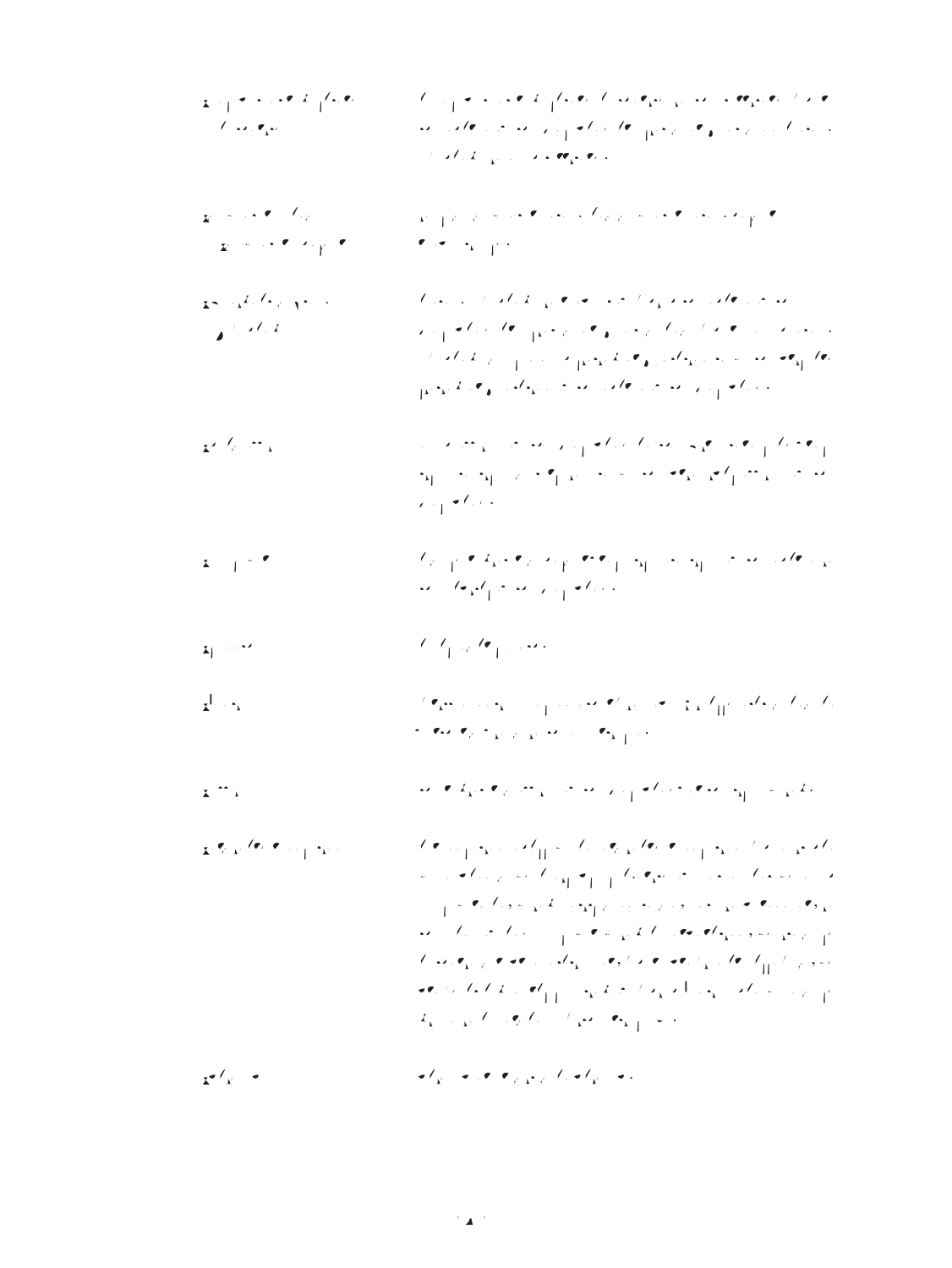$$
\mathbf{x}^{n} = \mathbf{X}_{\mathbf{X}^{n}} \cdot \mathbf{e}^{n} \qquad \Rightarrow \qquad \mathbf{e}^{n} = \mathbf{e}^{n} \mathbf{X}_{\mathbf{X}^{n}} \cdot \mathbf{e}^{n} \left( \frac{1}{\sqrt{2}} \right) \left( \frac{1}{\sqrt{2}} \right) \left( \frac{1}{\sqrt{2}} \right) \left( \frac{1}{\sqrt{2}} \right) \left( \frac{1}{\sqrt{2}} \right) \left( \frac{1}{\sqrt{2}} \right) \left( \frac{1}{\sqrt{2}} \right) \left( \frac{1}{\sqrt{2}} \right) \left( \frac{1}{\sqrt{2}} \right) \left( \frac{1}{\sqrt{2}} \right) \left( \frac{1}{\sqrt{2}} \right) \left( \frac{1}{\sqrt{2}} \right) \left( \frac{1}{\sqrt{2}} \right) \left( \frac{1}{\sqrt{2}} \right) \left( \frac{1}{\sqrt{2}} \right) \left( \frac{1}{\sqrt{2}} \right) \left( \frac{1}{\sqrt{2}} \right) \left( \frac{1}{\sqrt{2}} \right) \left( \frac{1}{\sqrt{2}} \right) \left( \frac{1}{\sqrt{2}} \right) \left( \frac{1}{\sqrt{2}} \right) \left( \frac{1}{\sqrt{2}} \right) \left( \frac{1}{\sqrt{2}} \right) \left( \frac{1}{\sqrt{2}} \right) \left( \frac{1}{\sqrt{2}} \right) \left( \frac{1}{\sqrt{2}} \right) \left( \frac{1}{\sqrt{2}} \right) \left( \frac{1}{\sqrt{2}} \right) \left( \frac{1}{\sqrt{2}} \right) \left( \frac{1}{\sqrt{2}} \right) \left( \frac{1}{\sqrt{2}} \right) \left( \frac{1}{\sqrt{2}} \right) \left( \frac{1}{\sqrt{2}} \right) \left( \frac{1}{\sqrt{2}} \right) \left( \frac{1}{\sqrt{2}} \right) \left( \frac{1}{\sqrt{2}} \right) \left( \frac{1}{\sqrt{2}} \right) \left( \frac{1}{\sqrt{2}} \right) \left( \frac{1}{\sqrt{2}} \right) \left( \frac{1}{\sqrt{2}} \right) \left( \frac{1}{\sqrt{2}} \right) \left( \frac{1}{\sqrt{2}} \right)
$$

$$
\begin{array}{lcl}\n\mathbf{z} & \mathbf{z}_{11}.\mathbf{z} & \mathbf{z}_{22}.\mathbf{z} & \mathbf{z}_{12}.\mathbf{z} & \mathbf{z}_{13}.\mathbf{z} & \mathbf{z}_{14}.\mathbf{z} & \mathbf{z}_{15}.\mathbf{z} & \mathbf{z}_{16}.\mathbf{z} & \mathbf{z}_{17}.\mathbf{z} & \mathbf{z}_{18}.\mathbf{z} & \mathbf{z}_{19}.\mathbf{z} & \mathbf{z}_{19}.\mathbf{z} & \mathbf{z}_{10}.\mathbf{z} & \mathbf{z}_{10}.\mathbf{z} & \mathbf{z}_{11}.\mathbf{z} & \mathbf{z}_{10}.\mathbf{z} & \mathbf{z}_{11}.\mathbf{z} & \mathbf{z}_{12}.\mathbf{z} & \mathbf{z}_{13}.\mathbf{z} & \mathbf{z}_{14}.\mathbf{z} & \mathbf{z}_{15}.\mathbf{z} & \mathbf{z}_{16}.\mathbf{z} & \mathbf{z}_{17}.\mathbf{z} & \mathbf{z}_{18}.\mathbf{z} & \mathbf{z}_{19}.\mathbf{z} & \mathbf{z}_{19}.\mathbf{z} & \mathbf{z}_{10}.\mathbf{z} & \mathbf{z}_{10}.\mathbf{z} & \mathbf{z}_{10}.\mathbf{z} & \mathbf{z}_{10}.\mathbf{z} & \mathbf{z}_{10}.\mathbf{z} & \mathbf{z}_{10}.\mathbf{z} & \mathbf{z}_{10}.\mathbf{z} & \mathbf{z}_{10}.\mathbf{z} & \mathbf{z}_{11}.\mathbf{z} & \mathbf{z}_{10}.\mathbf{z} & \mathbf{z}_{11}.\mathbf{z} & \mathbf{z}_{10}.\mathbf{z} & \mathbf{z}_{11}.\mathbf{z} & \mathbf{z}_{12}.\mathbf{z} & \mathbf{z}_{10}.\mathbf{z} & \mathbf{z}_{11}.\mathbf{z} & \mathbf{z}_{12}.\mathbf{z} & \mathbf{z}_{10}.\mathbf{z} & \mathbf{z}_{11}.\mathbf{z} & \mathbf{z}_{10}.\mathbf{z} & \mathbf{z}_{11}.\mathbf{z} & \mathbf{z}_{10
$$

$$
\mathbf{A} \cdot \mathbf{A} = \begin{pmatrix} \mathbf{A} & \mathbf{A} & \mathbf{A} & \mathbf{A} & \mathbf{A} & \mathbf{A} & \mathbf{A} & \mathbf{A} \\ \mathbf{A} & \mathbf{A} & \mathbf{A} & \mathbf{A} & \mathbf{A} & \mathbf{A} & \mathbf{A} & \mathbf{A} \\ \mathbf{A} & \mathbf{A} & \mathbf{A} & \mathbf{A} & \mathbf{A} & \mathbf{A} & \mathbf{A} & \mathbf{A} & \mathbf{A} \\ \mathbf{A} & \mathbf{A} & \mathbf{A} & \mathbf{A} & \mathbf{A} & \mathbf{A} & \mathbf{A} & \mathbf{A} & \mathbf{A} \\ \mathbf{A} & \mathbf{A} & \mathbf{A} & \mathbf{A} & \mathbf{A} & \mathbf{A} & \mathbf{A} & \mathbf{A} & \mathbf{A} & \mathbf{A} \\ \mathbf{A} & \mathbf{A} & \mathbf{A} & \mathbf{A} & \mathbf{A} & \mathbf{A} & \mathbf{A} & \mathbf{A} & \mathbf{A} & \mathbf{A} \\ \mathbf{A} & \mathbf{A} & \mathbf{A} & \mathbf{A} & \mathbf{A} & \mathbf{A} & \mathbf{A} & \mathbf{A} & \mathbf{A} & \mathbf{A} \\ \mathbf{A} & \mathbf{A} & \mathbf{A} & \mathbf{A} & \mathbf{A} & \mathbf{A} & \mathbf{A} & \mathbf{A} & \mathbf{A} & \mathbf{A} \\ \mathbf{A} & \mathbf{A} & \mathbf{A} & \mathbf{A} & \mathbf{A} & \mathbf{A} & \mathbf{A} & \mathbf{A} & \mathbf{A} & \mathbf{A} \\ \mathbf{A} & \mathbf{A} & \mathbf{A} & \mathbf{A} & \mathbf{A} & \mathbf{A} & \mathbf{A} & \mathbf{A} & \mathbf{A} & \mathbf{A} \\ \mathbf{A} & \mathbf{A} & \mathbf{A} & \mathbf{A} & \mathbf{A} & \mathbf{A} & \mathbf{A} & \mathbf{A} & \mathbf{A} & \mathbf{A} \\ \mathbf{A} & \mathbf{
$$

$$
\begin{array}{l}\n\mathbf{x}_1 \in \mathcal{A} \mathbf{e}_1 \\
\mathbf{x}_2 \in \mathcal{A} \mathbf{e}_2\n\end{array}
$$
\n
$$
\begin{array}{l}\n\mathbf{x}_1 \in \mathcal{A} \cup \mathcal{A} \\
\mathbf{x}_2 \in \mathcal{A} \cup \mathcal{A} \\
\mathbf{x}_3 \in \mathcal{A} \cup \mathcal{A} \\
\mathbf{x}_4 \in \mathcal{A} \cup \mathcal{A} \\
\mathbf{x}_5 \in \mathcal{A} \cup \mathcal{A} \\
\mathbf{x}_6 \in \mathcal{A} \cup \mathcal{A} \\
\mathbf{x}_7 \in \mathcal{A} \cup \mathcal{A} \\
\mathbf{x}_8 \in \mathcal{A} \cup \mathcal{A} \\
\mathbf{x}_9 \in \mathcal{A} \cup \mathcal{A} \\
\mathbf{x}_1 \in \mathcal{A} \cup \mathcal{A} \\
\mathbf{x}_2 \in \mathcal{A} \cup \mathcal{A} \\
\mathbf{x}_3 \in \mathcal{A} \cup \mathcal{A} \\
\mathbf{x}_1 \in \mathcal{A} \cup \mathcal{A} \\
\mathbf{x}_2 \in \mathcal{A} \cup \mathcal{A} \\
\mathbf{x}_3 \in \mathcal{A} \cup \mathcal{A} \\
\mathbf{x}_4 \in \mathcal{A} \cup \mathcal{A} \\
\mathbf{x}_5 \in \mathcal{A} \cup \mathcal{A} \cup \mathcal{A} \\
\mathbf{x}_6 \in \mathcal{A} \cup \mathcal{A} \cup \mathcal{A} \cup \mathcal{A} \\
\mathbf{x}_7 \in \mathcal{A} \cup \mathcal{A} \cup \mathcal{A} \cup \mathcal{A} \\
\mathbf{x}_8 \in \mathcal{A} \cup \mathcal{A} \cup \mathcal{A} \cup \mathcal{A} \cup \mathcal{A} \\
\mathbf{x}_9 \in \mathcal{A} \cup \mathcal{A} \cup \mathcal{A} \cup \mathcal{A} \cup \mathcal{A} \cup \mathcal{A} \\
\mathbf{x}_1 \in \mathcal{A} \cup \mathcal{A} \cup \mathcal{A} \cup \mathcal{A} \cup \mathcal{A} \cup \mathcal{A} \cup \mathcal{A} \\
\mathbf{x}_1 \in \mathcal{A} \cup \mathcal{A} \cup \mathcal{A} \cup \mathcal{A} \cup \mathcal{A
$$

$$
\begin{array}{lcl}\n\mathbf{X}^{\mathcal{F}} & \mathbf{A}^{\mathcal{F}}_{\mathcal{F}} & \mathbf{A}^{\mathcal{F}}_{\mathcal{F}} & \mathbf{A}^{\mathcal{F}}_{\mathcal{F}} & \mathbf{A}^{\mathcal{F}}_{\mathcal{F}} & \mathbf{A}^{\mathcal{F}}_{\mathcal{F}} & \mathbf{A}^{\mathcal{F}}_{\mathcal{F}} & \mathbf{A}^{\mathcal{F}}_{\mathcal{F}} & \mathbf{A}^{\mathcal{F}}_{\mathcal{F}} & \mathbf{A}^{\mathcal{F}}_{\mathcal{F}} & \mathbf{A}^{\mathcal{F}}_{\mathcal{F}} & \mathbf{A}^{\mathcal{F}}_{\mathcal{F}} & \mathbf{A}^{\mathcal{F}}_{\mathcal{F}} & \mathbf{A}^{\mathcal{F}}_{\mathcal{F}} & \mathbf{A}^{\mathcal{F}}_{\mathcal{F}} & \mathbf{A}^{\mathcal{F}}_{\mathcal{F}} & \mathbf{A}^{\mathcal{F}}_{\mathcal{F}} & \mathbf{A}^{\mathcal{F}}_{\mathcal{F}} & \mathbf{A}^{\mathcal{F}}_{\mathcal{F}} & \mathbf{A}^{\mathcal{F}}_{\mathcal{F}} & \mathbf{A}^{\mathcal{F}}_{\mathcal{F}} & \mathbf{A}^{\mathcal{F}}_{\mathcal{F}} & \mathbf{A}^{\mathcal{F}}_{\mathcal{F}} & \mathbf{A}^{\mathcal{F}}_{\mathcal{F}} & \mathbf{A}^{\mathcal{F}}_{\mathcal{F}} & \mathbf{A}^{\mathcal{F}}_{\mathcal{F}} & \mathbf{A}^{\mathcal{F}}_{\mathcal{F}} & \mathbf{A}^{\mathcal{F}}_{\mathcal{F}} & \mathbf{A}^{\mathcal{F}}_{\mathcal{F}} & \mathbf{A}^{\mathcal{F}}_{\mathcal{F}} & \mathbf{A}^{\mathcal{F}}_{\mathcal{F}} & \mathbf{A}^{\mathcal{F}}_{\mathcal{F}} & \mathbf{A}^{\mathcal{F}}_{\mathcal{F}} & \mathbf{A}^{\mathcal{F}}_{\mathcal{F}} & \mathbf{A}^{\mathcal{F}}_{\mathcal{F}} & \mathbf{A}^{\mathcal{F}}_{\mathcal{F}} & \math
$$

and  $\alpha$  special resolution shall be effective for any purpose for any purpose for any purpose  $\alpha$ which and ordinary resolution is expressed to be required to be required to be required to be required to be required to be required to be a set of the contract of the contract of the contract of the contract of the contr  $\mathbb{E}_{\mathcal{U}}\left[\mathcal{O}(L_{\mathcal{U}}\mathcal{A}\mathcal{B})\right]$  these  $\mathbb{E}_{\mathcal{U}}\left[\mathcal{O}(L_{\mathcal{U}}\mathcal{B})\right]$  the  $\mathcal{U}$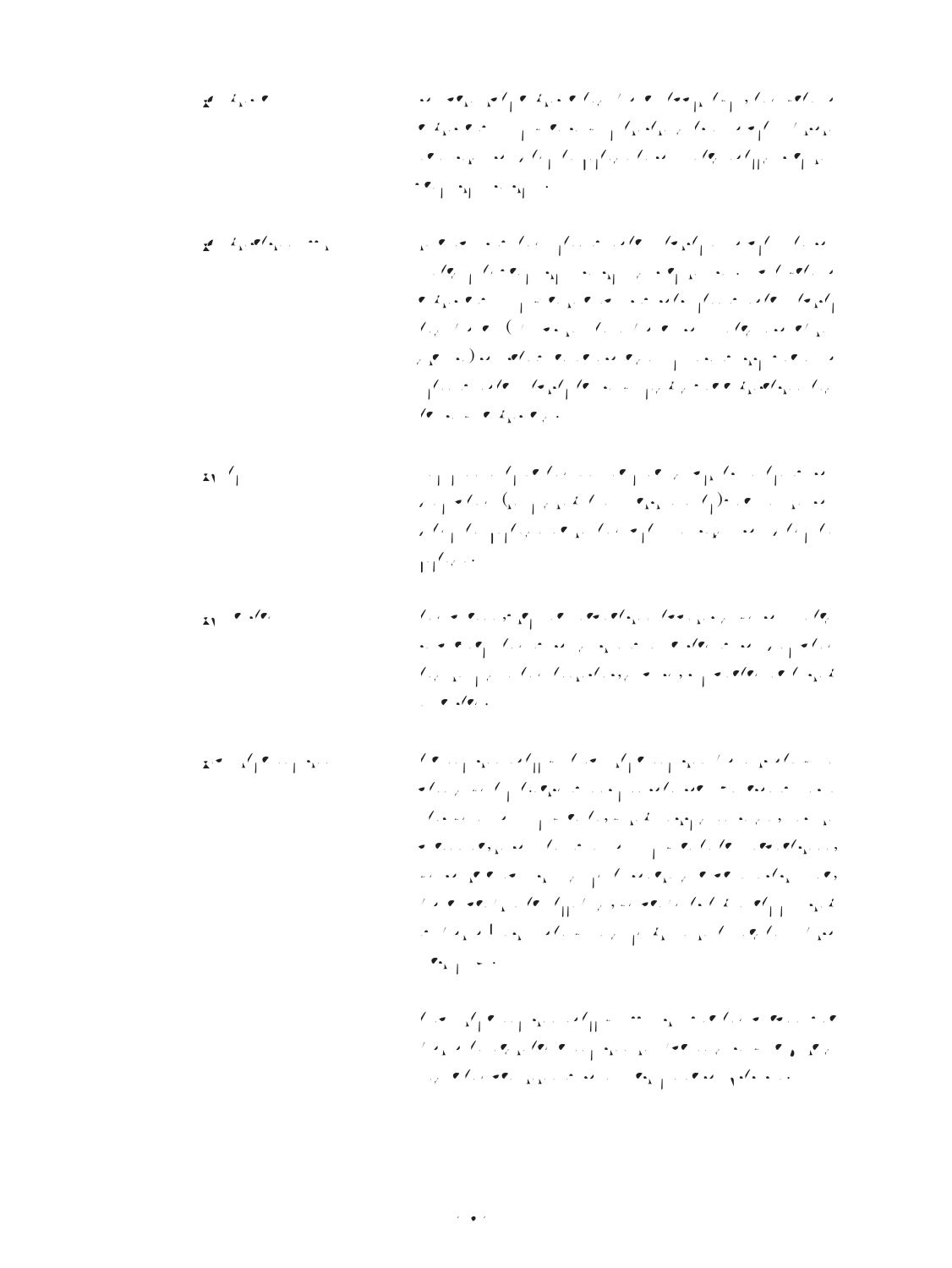$$
\mathbf{z}_{1} \cdot (\mathbf{z}_{1} \cdot \mathbf{z}_{2}) = \mathbf{z}_{2} \cdot (\mathbf{z}_{2} \cdot \mathbf{z}_{3}) = \mathbf{z}_{3} \cdot (\mathbf{z}_{3} \cdot \mathbf{z}_{3}) = \mathbf{z}_{3} \cdot (\mathbf{z}_{3} \cdot \mathbf{z}_{3}) = \mathbf{z}_{3} \cdot (\mathbf{z}_{3} \cdot \mathbf{z}_{3}) = \mathbf{z}_{3} \cdot (\mathbf{z}_{3} \cdot \mathbf{z}_{3}) = \mathbf{z}_{3} \cdot (\mathbf{z}_{3} \cdot \mathbf{z}_{3}) = \mathbf{z}_{3} \cdot (\mathbf{z}_{3} \cdot \mathbf{z}_{3}) = \mathbf{z}_{3} \cdot (\mathbf{z}_{3} \cdot \mathbf{z}_{3}) = \mathbf{z}_{3} \cdot (\mathbf{z}_{3} \cdot \mathbf{z}_{3}) = \mathbf{z}_{3} \cdot (\mathbf{z}_{3} \cdot \mathbf{z}_{3}) = \mathbf{z}_{3} \cdot (\mathbf{z}_{3} \cdot \mathbf{z}_{3}) = \mathbf{z}_{3} \cdot (\mathbf{z}_{3} \cdot \mathbf{z}_{3}) = \mathbf{z}_{3} \cdot (\mathbf{z}_{3} \cdot \mathbf{z}_{3}) = \mathbf{z}_{3} \cdot (\mathbf{z}_{3} \cdot \mathbf{z}_{3}) = \mathbf{z}_{3} \cdot (\mathbf{z}_{3} \cdot \mathbf{z}_{3}) = \mathbf{z}_{3} \cdot (\mathbf{z}_{3} \cdot \mathbf{z}_{3}) = \mathbf{z}_{3} \cdot (\mathbf{z}_{3} \cdot \mathbf{z}_{3}) = \mathbf{z}_{3} \cdot (\mathbf{z}_{3} \cdot \mathbf{z}_{3}) = \mathbf{z}_{3} \cdot (\mathbf{z}_{3} \cdot \mathbf{z}_{3}) = \mathbf{z}_{3} \cdot (\mathbf{z}_{3} \cdot \mathbf{z}_{3}) = \mathbf{z}_{3} \cdot (\mathbf{z}_{3} \cdot \mathbf{z}_{3}) = \mathbf{z}_{3} \cdot (\mathbf{z}_{3} \cdot \mathbf{z}_{3}) = \mathbf{z}_{3} \cdot (\mathbf{z}_{3} \cdot \mathbf{z}_{3}) = \mathbf{z}_{3} \cdot (\mathbf{z}_{3} \cdot \mathbf{z}_{3}) = \mathbf{z}_{3} \cdot (\mathbf{z}_{3} \cdot \mathbf{z}_{3}) = \mathbf{z}_{
$$

 $\mathbf{x}$  and  $\mathbf{x}'$  is the substantial shareholder and the exercise, or to  $\mathbf{x}'$  is entitled to control the control theory of exercise of  $10\%$  or more (or such other percentage as  $\frac{1}{\sqrt{2}}$  be prescribed by the rules of the Designated Stock  $\frac{1}{\sqrt{2}}$  $\mathbb{E}\left\{\mathcal{L}^{\mathcal{A}}\left(\mathcal{L}^{\mathcal{A}}\bullet\mathcal{C}_{\mathcal{A}}\right) \geq \mathcal{L}_{\mathcal{A}}^{\mathcal{A}}\left(\mathcal{L}^{\mathcal{A}}\right)\right\}$  of the voting power at any  $\mathcal{L}^{\mathcal{A}}\left(\mathcal{L}^{\mathcal{A}}\right)$  $L_{\alpha}$  of  $\mathcal{C}_{\text{eff}}$  and  $L_{\alpha}$  and  $L_{\alpha}$  and  $L_{\alpha}$ 

$$
\mathbf{X}^{\prime} = \mathbf{A} \mathbf{e}^{\prime} + \mathbf{e}^{\prime} \mathbf{e}^{\prime} + \mathbf{e}^{\prime} \mathbf{e}^{\prime} + \mathbf{e}^{\prime} \mathbf{e}^{\prime} + \mathbf{e}^{\prime} \mathbf{e}^{\prime} + \mathbf{e}^{\prime} \mathbf{e}^{\prime} + \mathbf{e}^{\prime} \mathbf{e}^{\prime} + \mathbf{e}^{\prime} \mathbf{e}^{\prime} + \mathbf{e}^{\prime} \mathbf{e}^{\prime} + \mathbf{e}^{\prime} \mathbf{e}^{\prime} + \mathbf{e}^{\prime} \mathbf{e}^{\prime} + \mathbf{e}^{\prime} \mathbf{e}^{\prime} + \mathbf{e}^{\prime} \mathbf{e}^{\prime} + \mathbf{e}^{\prime} \mathbf{e}^{\prime} + \mathbf{e}^{\prime} \mathbf{e}^{\prime} + \mathbf{e}^{\prime} \mathbf{e}^{\prime} + \mathbf{e}^{\prime} \mathbf{e}^{\prime} + \mathbf{e}^{\prime} \mathbf{e}^{\prime} + \mathbf{e}^{\prime} \mathbf{e}^{\prime} + \mathbf{e}^{\prime} \mathbf{e}^{\prime} + \mathbf{e}^{\prime} \mathbf{e}^{\prime} + \mathbf{e}^{\prime} \mathbf{e}^{\prime} + \mathbf{e}^{\prime} \mathbf{e}^{\prime} + \mathbf{e}^{\prime} \mathbf{e}^{\prime} + \mathbf{e}^{\prime} \mathbf{e}^{\prime} + \mathbf{e}^{\prime} \mathbf{e}^{\prime} + \mathbf{e}^{\prime} \mathbf{e}^{\prime} + \mathbf{e}^{\prime} \mathbf{e}^{\prime} + \mathbf{e}^{\prime} \mathbf{e}^{\prime} + \mathbf{e}^{\prime} \mathbf{e}^{\prime} + \mathbf{e}^{\prime} \mathbf{e}^{\prime} + \mathbf{e}^{\prime} \mathbf{e}^{\prime} + \mathbf{e}^{\prime} \mathbf{e}^{\prime} + \mathbf{e}^{\prime} \mathbf{e}^{\prime} + \mathbf{e}^{\prime} \mathbf{e}^{\prime} + \mathbf{e}^{\prime} \mathbf{e}^{\
$$

- $(1)$  In these Articles, unless there be something with the subject or context inconsistent with  $\alpha$  $s_{\rm c}$  such construction:  $\sigma_{\rm c}$  ,  $\sigma_{\rm c}$ 
	- (c) words in portion in the singular include the plural and vice versa; we can vice versa; where  $\mathcal{C}$
	- (b) words important include both generating a generation of  $e^{\mathbf{k}}$
	- (c) words in portions include companies, associations and bodies of persons and bodies of persons and bodies of persons and bodies of persons and bodies of persons and bodies of persons and bodies of persons and bodies of  $\ell$  where  $\epsilon$  and  $\epsilon$  and  $\epsilon$  and  $\epsilon$
	- $\phi(x)$  the words:
		- $Q_{\text{max}}$  shall be constructed as  $Q_{\text{max}}$  $\binom{n}{2}$   $\mathbb{E}[\mathbf{x}_1 \mathbf{x}_2]$  is  $\mathbb{E}[\mathbf{x}_1 \mathbf{x}_2]$  implies the construction as imperative;  $\mathbb{E}[\mathbf{x}_1 \mathbf{x}_2]$  imperative;  $\mathbb{E}[\mathbf{x}_2]$
	- (e) expressions  $\mathbf{e}_1$  in the contrary intention appears to  $\mathbf{e}_1$  and  $\mathbf{e}_2$  intention appears, and  $\mathbf{e}_3$ be constructed as including printing, lithography, photography, photography and other modes  $\mathbb{F}_p$  and  $\mathbb{F}_p$ of representing words or  $\mathcal{L}(\mathcal{F})$  and including where  $\mathcal{F}(\mathcal{F})$  and  $\mathcal{F}(\mathcal{F})$  and including where the theorem representation takes the form of electronic display, provided that both the mode of seervice of the relevant document or notice and the Member  $\alpha$ ll applications, rules and regulations; rules and regulations; rules and regulations; rules and regulations; rules and regulations; rules and regulations; rules and regulations; rules and regulations; rules and regula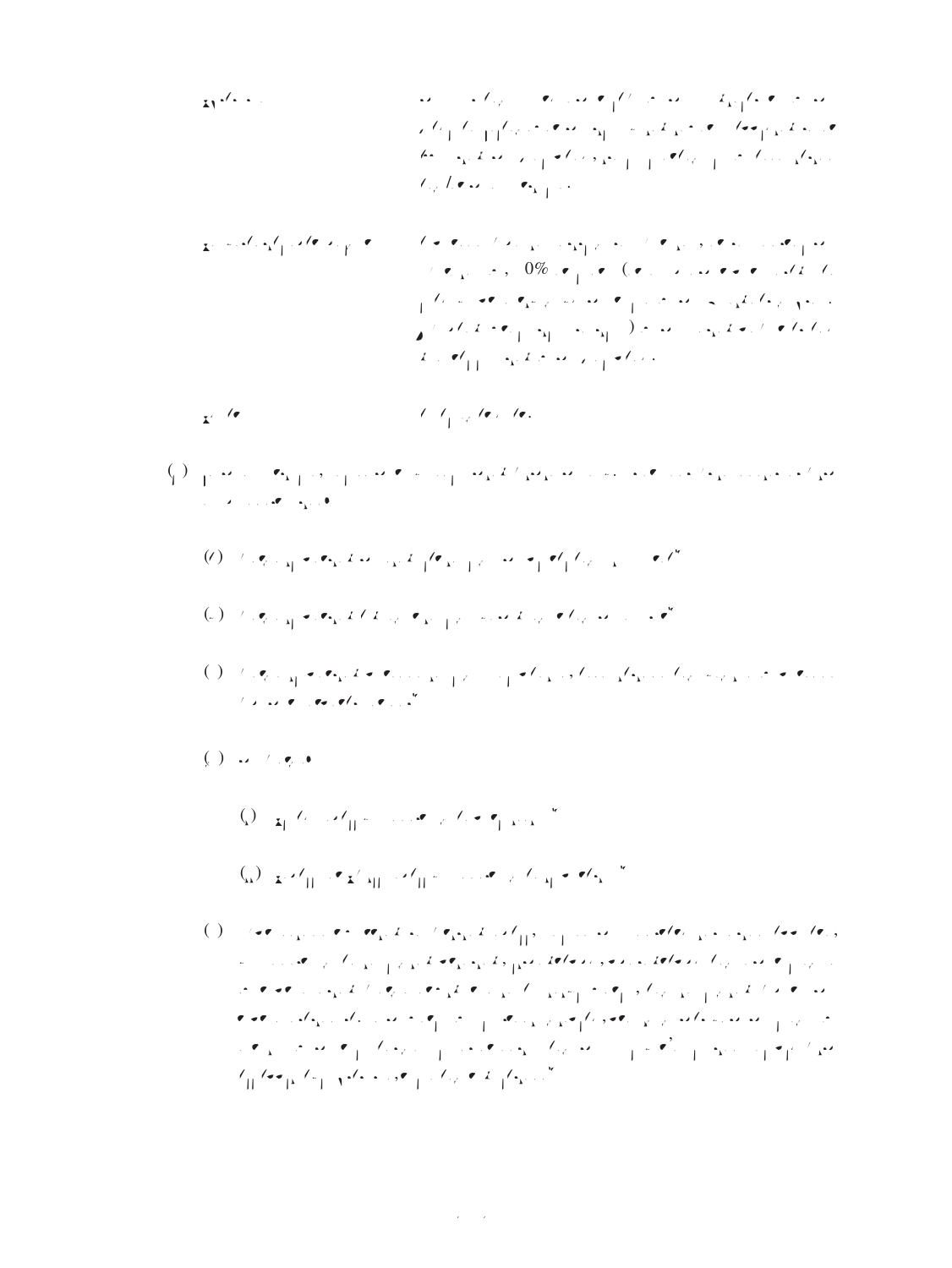- (f) references to any law, ordinal behall be interpreted shall be interpreted as interpreted as interpreted as  $\mathcal{F}_1$ to any statutory modification or  $\mathcal{F}_1$  in time  $\mathcal{F}_2$  for the time  $\mathcal{F}_3$  for the time being in  $f(x)$
- (b) satisfact as a formulations and expressions defined in the Statutes shall bear the same Statutes shall be same of  $\mathcal{A}_1$ mean in the second interest in the subset inconsistent with the subject in the context;  $\mathcal{A}^{\mathbf{w}}$
- (b) references to a document being executed include references to  $\epsilon$  $u_1$  , and  $u_2$  , by electronic signature or by any other method and any other method and method and method and references to a notice or document include a notice or document recorded or stored  $i_{\alpha}$  and  $i_{\alpha}$  digital, electrical, magnetic or  $\mathcal{A}_{\alpha}$  , and other retrievable form or medium or medium or medium or medium or medium or medium or medium or medium or medium or medium or medium or medium or medi  $\alpha$  in  $\epsilon$  for  $\alpha$  in visible form when  $\epsilon$  is the substance or not;
- $\mathbb{Q}_{\geq 1}$  section  $\mathbb{Z}_{\geq 1}$  of the Electronic Transactions  $\mathbb{Z}_{\geq 1}$  $\Gamma_1$ lands, lands, as amended from time to time, shall not apply to the extent of extent to the extent of extent of it is obtiented in a set of requirements in addition to the set out in the set out in the  $\mathcal{L}_{\text{A},\text{I}}$  in

# **SHARE CAPITAL**

- 3. (1) The share capital of the Company at the date on which these Articles come into effect App. 3  $\mathcal{L}_{\text{eff}}$  be divided into shares of a particle of Hong Kong dollars  $\mathcal{L}_{\text{eff}}$  (as \$0.10 each.)
	- $(2)$  Subject to the Action of Action problem and  $\mathcal{A}_\mathcal{A}$  , the Association and  $\mathcal{A}_\mathcal{A}$  is and,  $\mathcal{A}_\mathcal{A}$  $\mathcal{L}$  and designation of any Designated Stock Exchange and  $\mathcal{L}$  and  $\mathcal{L}$  and  $\mathcal{L}$  and  $\mathcal{L}$  and  $\mathcal{L}$  $r$  is the Company shall have the company shall have the power to purchase  $r$  or otherwise acquires acquired  $r$  $i$ s out our shares and such power such power shall be exercise by the Board in such manner, upon  $s_{\rm c}$  terms and subject to such conditions as it in its absolute discretion that  $f_{\rm c}$  $\alpha_{\rm eff}$  determination by the manner of the manner of  $\alpha_{\rm eff}$ by these Articles for purposes of the Action  $\mathcal{A}_\text{c}$  and  $\mathcal{A}_\text{c}$  and  $\mathcal{A}_\text{c}$  and  $\mathcal{A}_\text{c}$  $\phi(t_{\rm p})$  respect of the state of the purchase of its shares of its shares out of any other account or fund which can be authorised for the  $\mathcal{O}_X$  this purpose in accordance with the Act . The Act of the Act .
	- $\mathcal{L}(\mathcal{S})$  Subject to compliance with the Designations of the Designations of the Designations  $\mathcal{S}(\mathcal{S})$  $\alpha_{\alpha}$  and any other computations of the give financial authority, the  $\alpha_{\alpha}$  may give financial assistance for the purpose of or  $\mathbf{r}_1$  in connection with a purpose made  $\mathbf{r}_1$  ,  $\mathbf{r}_2$  and  $\mathbf{r}_3$  and  $\mathbf{r}_4$  and  $\mathbf{r}_5$  and  $\mathbf{r}_6$ any shares in the Company.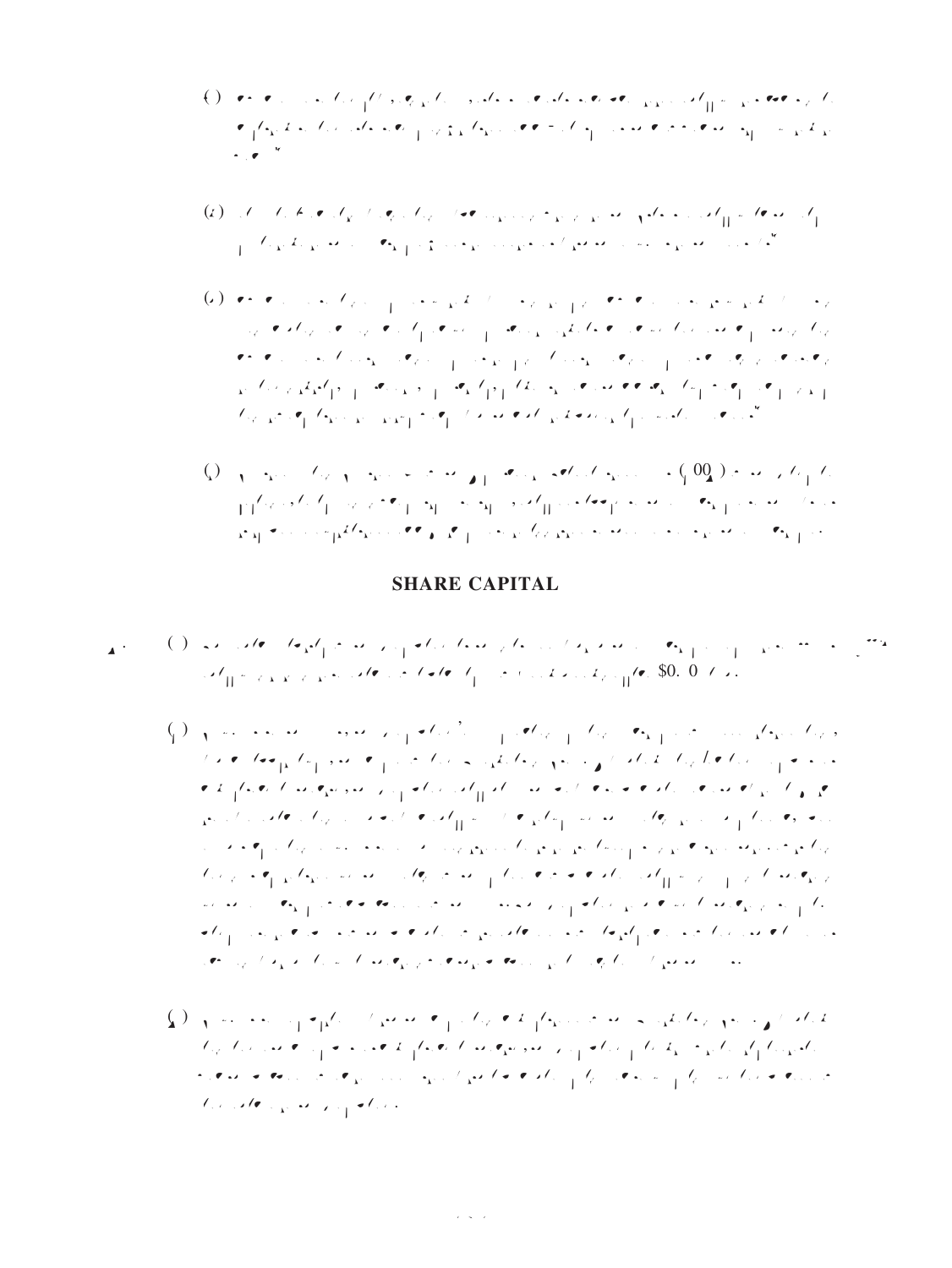- (a) The Board May accept the surrender  $\mathcal{A}_{\mathcal{X}}$  and  $\mathcal{A}_{\mathcal{X}}$  and  $\mathcal{A}_{\mathcal{X}}$  paid share.
- (a)  $\mathbb{E}_{\mathbb{E}_{\mathbb{E}}\cup\mathbb{E}}$  is the issued to be in the internal bearer.

# **ALTERATION OF CAPITAL**

- $\mathcal{A} = \mathcal{A} + \mathcal{A} + \mathcal{A} + \mathcal{A} + \mathcal{A} + \mathcal{A} + \mathcal{A} + \mathcal{A} + \mathcal{A} + \mathcal{A} + \mathcal{A} + \mathcal{A} + \mathcal{A} + \mathcal{A} + \mathcal{A} + \mathcal{A} + \mathcal{A} + \mathcal{A} + \mathcal{A} + \mathcal{A} + \mathcal{A} + \mathcal{A} + \mathcal{A} + \mathcal{A} + \mathcal{A} + \mathcal{A} + \mathcal{A} + \mathcal{A} + \mathcal{A} + \mathcal{A} + \mathcal$  $t_{\rm eff}$  the conditions of its Memorandum of  $\mathcal{M}_{\rm eff}$  association to:
	- (1) increase its capital by such sum, to be divided into shares of such a model into shares of such amounts, as  $\mathbf{r}_{\text{max}}$  shall prescribe shall preserve
	- (b) consolidate and divide and divide and divide all or any of larger amount than its capital into shares of larger amount than its capital into shares of larger amount than its capital into shares of larger amount than i  $\ell_1$ existing shares; shares; shares; shares; shares; shares; shares; shares; shares; shares; shares; shares; shares; shares; shares; shares; shares; shares; shares; shares; shares; shares; shares; shares; shares; shares
	- (c) divide its shares into several classes and without prejudice to any special rights prejudice to any special rights previously previously respectively. conferred on the holdest shares shares at the holdest theory attach there  $\mathbf{r}_{\rm{c}}$  and  $\mathbf{r}_{\rm{c}}$  $\alpha = \mathbf{w}_A$  ,  $\mathbf{q}_B$  ,  $\left(\frac{1}{12}x_C + \mathbf{v}_Bx_C - \frac{1}{12}\right)$  ,  $\left(\frac{\mathbf{q}_A}{12}x_C + \mathbf{v}_Bx_C + \mathbf{v}_Bx_C + \mathbf{v}_Bx_C + \mathbf{v}_Bx_C + \mathbf{v}_Bx_C + \mathbf{v}_Bx_C + \mathbf{v}_Bx_C + \mathbf{v}_Bx_C + \mathbf{v}_Bx_C + \mathbf{v}_Bx_C + \mathbf{v}_Bx_C + \mathbf{v}_Bx_C + \mathbf{v}_Bx_C + \mathbf{v}_B$ absence of any such determination by the Company in  $C_{\rm eff}$  as the  $C_{\rm eff}$  such as the Directors  $\frac{1}{\sqrt{2}}$  ,  $\frac{1}{\sqrt{2}}$  ,  $\frac{1}{\sqrt{2}}$  ,  $\frac{1}{\sqrt{2}}$  ,  $\frac{1}{\sqrt{2}}$  ,  $\frac{1}{\sqrt{2}}$  ,  $\frac{1}{\sqrt{2}}$  ,  $\frac{1}{\sqrt{2}}$  ,  $\frac{1}{\sqrt{2}}$  ,  $\frac{1}{\sqrt{2}}$  ,  $\frac{1}{\sqrt{2}}$  ,  $\frac{1}{\sqrt{2}}$  ,  $\frac{1}{\sqrt{2}}$  ,  $\frac{1}{\sqrt{2}}$  ,  $\frac{1}{\sqrt{2}}$  $v_{\rm ex}$  rights, the words  $v_{\rm ex}$  is the designation of shall appear in the designation of such shares and such shares and where the equity capital includes shares  $\sigma$  includes  $\sigma$  rights, the designation of  $\sigma$  $\ell$  than the than than than the most favourable voting rights, must include  $\ell$  rights, must include  $\ell$  $t\mapsto \mathscr{N}\times \P$  ,  $\mathscr{R}\times \P$  is  $\mathscr{R}_\Lambda$  the  $\mathscr{R}_\Lambda$  in  $\mathscr{R}_\Lambda$  is  $\mathscr{R}_\Lambda$  ;  $\mathscr{R}_\Lambda$  is  $\mathscr{R}_\Lambda$  ;  $\mathscr{R}_\Lambda$  ;  $\mathscr{R}_\Lambda$  ;  $\mathscr{R}_\Lambda$  ;  $\mathscr{R}_\Lambda$  ;  $\mathscr{R}_\Lambda$  ;  $\mathscr{R}_\Lambda$  ;  $\mathscr{R}_\Lambda$  ;  $\mathscr{R}_\Lambda$  ;  $\rightarrow$  $0($  $0( )$
	- (e) sub-divide its shares, or any of the model of them, into shares of smaller amount than is fixed by the smaller  $C_{\rm C}$  , and  $C_{\rm C}$  , the  $C_{\rm C}$  memorandum of  $\Delta_{\rm C}$  (subsets, nevertheless, to the Action may by by  $\Delta_{\rm C}$  $s\mapsto \bullet$  such that, as  $\bullet_{\Gamma, \Sigma}$  , as between the shares of the shares resulting from such shares resulting from such such such as sub-division, one or more or more of the shares or or  $\rho$  ,  $\sigma$  and  $\sigma$  $\sigma_{\rm g}$  then the subject to any such restrictions as compared with the other or other or other or other or other as  $\mathcal{L}_{\mathcal{L}}$  , and the company to the units of units of  $\mathcal{L}_{\mathcal{L}}$  to units  $\mathcal{L}_{\mathcal{L}}$
	- (e) can cancel any shares which date of the passing of the resolution,  $\epsilon$  $\sigma$  agreed to be taken, by any person, and diminish the amount of its capital by the amount of its capital by the amount of its capital by the amount of its capital by the amount of its capital by the amount of its capit of the shares so cancelled or, in the case of shares, with the number of shares, with  $\epsilon$  $\sigma$  shows into which its capital is divided.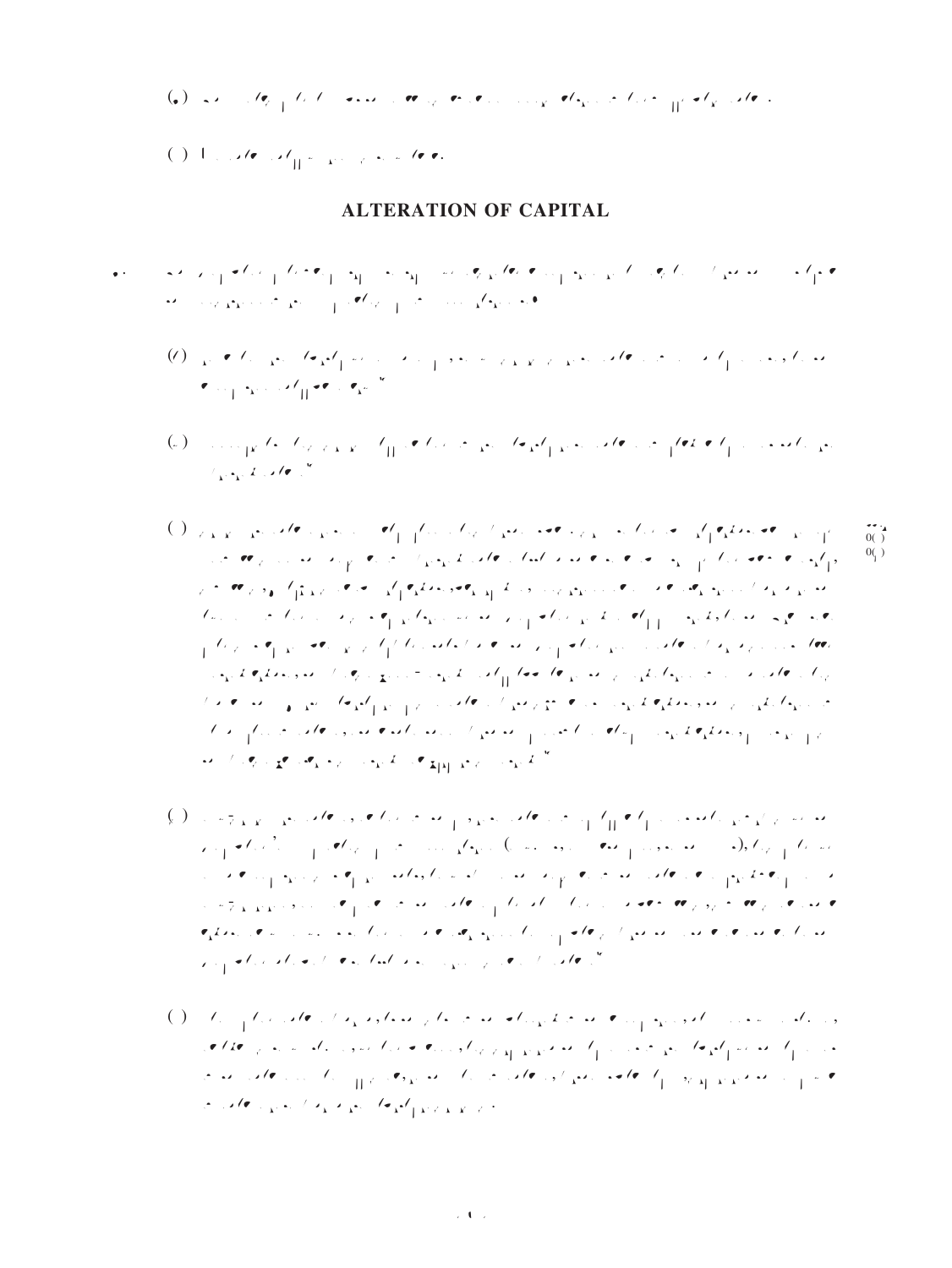- $\mathbf{1}_{\mathbf{S}}=\mathbf{1}_{\mathbf{S}}\mathbf{1}_{\mathbf{S}}\mathbf{1}_{\mathbf{S}}$  is considered as it considers in relation to any order to any different any different arises in relation to any different any different arises in relation to any differen complex and division under the last preceding Article and in particular but with a  $\phi \in \mathcal{P}_{\mathcal{A}}$  is to the generality of the foregoing mass is respect of  $f$  for  $f$  fractions of  $f$  $s$  shares or arrange for the sale of the sale of the shares representing the distribution of the net the net the net  $\phi$  and sale  $\mathcal{A}_1$  . (after  $\phi$  in due the expenses of such sales) in due proportion amongst the proportion amongst the expenses of such sales  $\phi$  $\mathcal{M}_{\mathcal{P}}$  who who was defined to the fractions, and for the fractions, and for this purpose the Board may may be  $\alpha$  and  $\sigma_{\rm{max}}$  some person to the second shares representing fractions to the shares or  $\sigma_{\rm{max}}$  $t$  that such net pairs benefits below paid to the Company for the Company for the Company  $\mathcal{L}_\mathcal{X}$ not be bound to see to the application of the purchase money nor will his title to the shares be  $\theta$  and invariant or invalidity or invariant the proceedings relations  $\mathcal{A}_1$  .
- $\mathcal{S}(\mathbf{r}) = \mathbf{r}(\mathbf{r})$  , time to time to time to any confirmation, subsect to any confirmation or  $\mathbf{r}(\mathbf{r})$ consent required by the Act, reduce its share capital or any capital redemption reserve or other  $u_{\rm{max}}$ undistributable reserve in any manner permitted by law.
- $T_{\rm eff}$  as far as otherwise provided by the conditions of issue, or by the conditions of  $\sigma_{\rm eff}$  and capital  $\sigma_{\rm eff}$  $\sigma'$  is the creation of the creation of new shares shares shall be it is in the original capital capital capital capital capital capital capital capital capital capital capital capital capital capital capital capital cap of the Company, and such such subject to the subject to the provisions contained in the provisions contained in with reference to the payment of  $\int_{\mathbb{R}^d} f_{\{x\leq x\}} \mathcal{A}_{\{x\leq x\}}$  and transfer and transmission, for  $\mathbf{r}_1$  $\|\mu\|_2$ , cancellation, survey by and  $\mathbf{z}_N$  and otherwise.

#### **SHARE RIGHTS**

- $\mathcal{S}_\mathcal{S} = \left(1\right)$  Subject to the provisions of the Act and the Company's Memorandum and Articles of the Company's Memorandum and Articles of the Articles of the Articles of the Company's Memorandum and Articles of th Association and to any special rights conferred on the special rights conferred on the holders or class of  $s$ hares, and share in the company of the Company  $\sigma$  ,  $\sigma_{\rm{p}}$  the forming part of the present capital or note  $\sigma_{\rm{p}}$ be issued with the contract or there at the rights or regard to rights or  $\mathcal{L}(\phi)$  in regard to  $\mathcal{L}(\phi)$  in  $d_{\mathcal{A},\mathcal{A},\mathcal{B}}$  as the capital or otherwise as the Board may determine. The Board may determine  $\mathcal{A}_{\mathcal{B},\mathcal{B}}$  $( )$ 
	- $(2)$  Subject to the provisions of the rules of  $\mathcal{L}_\mathcal{A}$  and  $\mathcal{L}_\mathcal{A}$  is the  $\mathcal{L}_\mathcal{A}$  $\boldsymbol{\omega} = \frac{1}{\sqrt{2}} \boldsymbol{\omega} \boldsymbol{\omega}$  and  $\boldsymbol{\omega}$  and  $\boldsymbol{\omega}$  and  $\boldsymbol{\omega}$  and to any special rights of the company special rights of the Company, and to any special rights of the company special rights of the company special conferred on the form of any shares or attaching to any class or any class or  $\sigma$ is the terms that they may be they may be they may be the option of the option of the  $\epsilon$  $\mu^{\ell}$ in such terms and in such terms and in such manner, including out of capital, as the capital, as  $B_{\alpha}$  deem fit. The mass deem fit  $\alpha$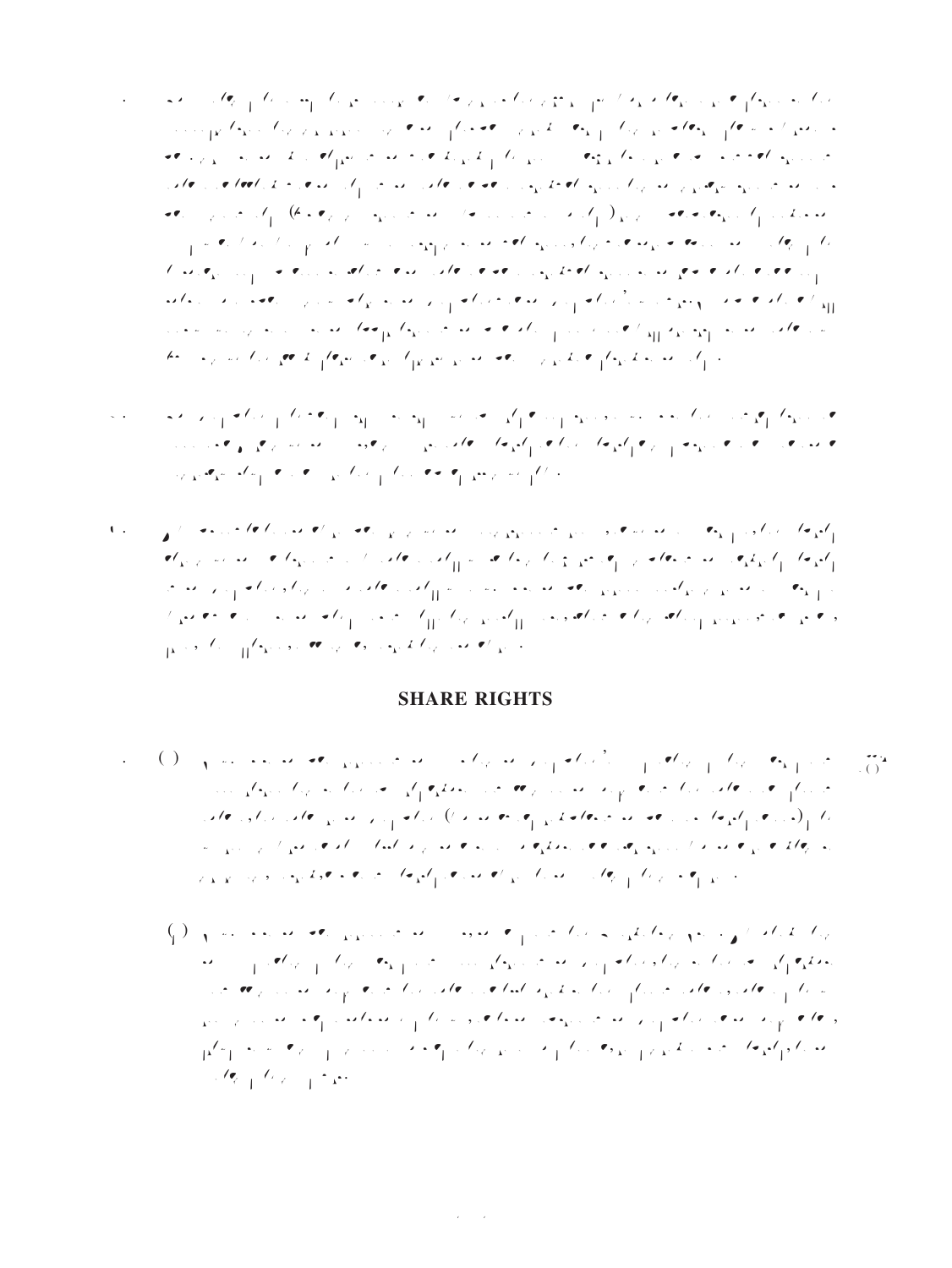$$
= \int_{\mathbb{R}^n} \int_{\mathbb{R}^n} \int_{\mathbb{R}^n} \int_{\mathbb{R}^n} \int_{\mathbb{R}^n} \int_{\mathbb{R}^n} \int_{\mathbb{R}^n} \int_{\mathbb{R}^n} \int_{\mathbb{R}^n} \int_{\mathbb{R}^n} \int_{\mathbb{R}^n} \int_{\mathbb{R}^n} \int_{\mathbb{R}^n} \int_{\mathbb{R}^n} \int_{\mathbb{R}^n} \int_{\mathbb{R}^n} \int_{\mathbb{R}^n} \int_{\mathbb{R}^n} \int_{\mathbb{R}^n} \int_{\mathbb{R}^n} \int_{\mathbb{R}^n} \int_{\mathbb{R}^n} \int_{\mathbb{R}^n} \int_{\mathbb{R}^n} \int_{\mathbb{R}^n} \int_{\mathbb{R}^n} \int_{\mathbb{R}^n} \int_{\mathbb{R}^n} \int_{\mathbb{R}^n} \int_{\mathbb{R}^n} \int_{\mathbb{R}^n} \int_{\mathbb{R}^n} \int_{\mathbb{R}^n} \int_{\mathbb{R}^n} \int_{\mathbb{R}^n} \int_{\mathbb{R}^n} \int_{\mathbb{R}^n} \int_{\mathbb{R}^n} \int_{\mathbb{R}^n} \int_{\mathbb{R}^n} \int_{\mathbb{R}^n} \int_{\mathbb{R}^n} \int_{\mathbb{R}^n} \int_{\mathbb{R}^n} \int_{\mathbb{R}^n} \int_{\mathbb{R}^n} \int_{\mathbb{R}^n} \int_{\mathbb{R}^n} \int_{\mathbb{R}^n} \int_{\mathbb{R}^n} \int_{\mathbb{R}^n} \int_{\mathbb{R}^n} \int_{\mathbb{R}^n} \int_{\mathbb{R}^n} \int_{\mathbb{R}^n} \int_{\mathbb{R}^n} \int_{\mathbb{R}^n} \int_{\mathbb{R}^n} \int_{\mathbb{R}^n} \int_{\mathbb{R}^n} \int_{\mathbb{R}^n} \int_{\mathbb{R}^n} \int_{\mathbb{R}^n} \int
$$

# **VARIATION OF RIGHTS**

- $10.$  Subject to the Act and without prejudice to  $\epsilon_{\rm M}$  , all or  $\epsilon_{\rm M}$  or  $\epsilon_{\rm M}$  or  $\epsilon_{\rm M}$  or the special rights for the special rights for the special rights for the special rights for the special rights fo  $\mathbf{t}_{\mathbf{k}_1}$  , which is the shares or any class or any class or  $\mathbf{t}_{\mathbf{k}_1}$  , which is provided by provided by  $\mathbf{t}_{\mathbf{k}_1}$ the terms of the shares of the shares of that class,  $f_{\rm eff}$  and time time to time the Company or not the Company  $i_{\rm F}$ is being wound up) be varied, modified, modified  $\epsilon$  as abrogated either with the consent in  $\ell$  the consent in  $\ell$ holders of not less than the state of the in nominal value of the issued shares of the issued shares of that c the sanction of a special resolution parateles at a separate general meeting of the holders of the holders of  $s$ shares of the class. To every such separate general meeting all the provisions of the provisions of the  $\mathcal{A}_\text{A}$  $\mathbb{E}_{\left[\left(\frac{1}{2},L\right),L\right)}\left[\mathbb{E}_{\left[\left(\frac{1}{2},L\right),L\right)}\left[\left(\frac{1}{2},L\right),\left(\frac{1}{2},L\right)\right]\right]$  mutatis mutatis mutatis mutatis mutatis mutatis mutatis mutatis mutatis mutatis mutatis mutatis mutatis mutatis mutatis mutatis mutati  $\rightarrow$  $\,.\,$  ( )  $A = 1$  $\mathbf{a}$  ( )
	- (1) the necessary  $\sigma_{\rm eff}$  (other than adjourned meeting) shall be two persons (or in  $\sigma_{\rm eff}$  in  $\sigma_{\rm eff}$  $t_{\rm eff}$  and corporation, it due to depend on  $\epsilon_{\rm eff}$  and  $\epsilon_{\rm eff}$  are proporation, it due to  $\epsilon_{\rm eff}$  or  $L$  , we  $r$  at example by proxy not less than  $\mathcal{S}_{\mathcal{C}}$  in non-third in  $\ell_1$  ,  $\ell_2$  that is subset that is subset class and at any adjourned method of such holders, the such holders present in person or  $\zeta$ the case of a member  $\mu$   $\mathcal{L}$  corporation) its due to an  $\mathcal{L}_\mu$  authorized representative or by proxy (where the number of shares held by the shares held by the and  $\mathcal{H}_{\mathcal{M}}$  $($ )
	- (b) every holder of shares  $\int$  the class shall be entitled to one vote  $\ell$  $\mathbb{R}^p \times \mathbb{R}^p$  .
- $11.11.$  The special rights conferred upon the holders of any shares of  $\epsilon$  class or class or class or  $\epsilon$ otherwise expressly provided in the rights attaching to or the terms of issue of  $\mathcal{O}_{\mathcal{X}}$ deemed to be varied, modified to be varied or the creation or is sure of further shares  $\ell_{\rm max}$  $p$  and  $p$  and  $p$  and  $p$  and  $p$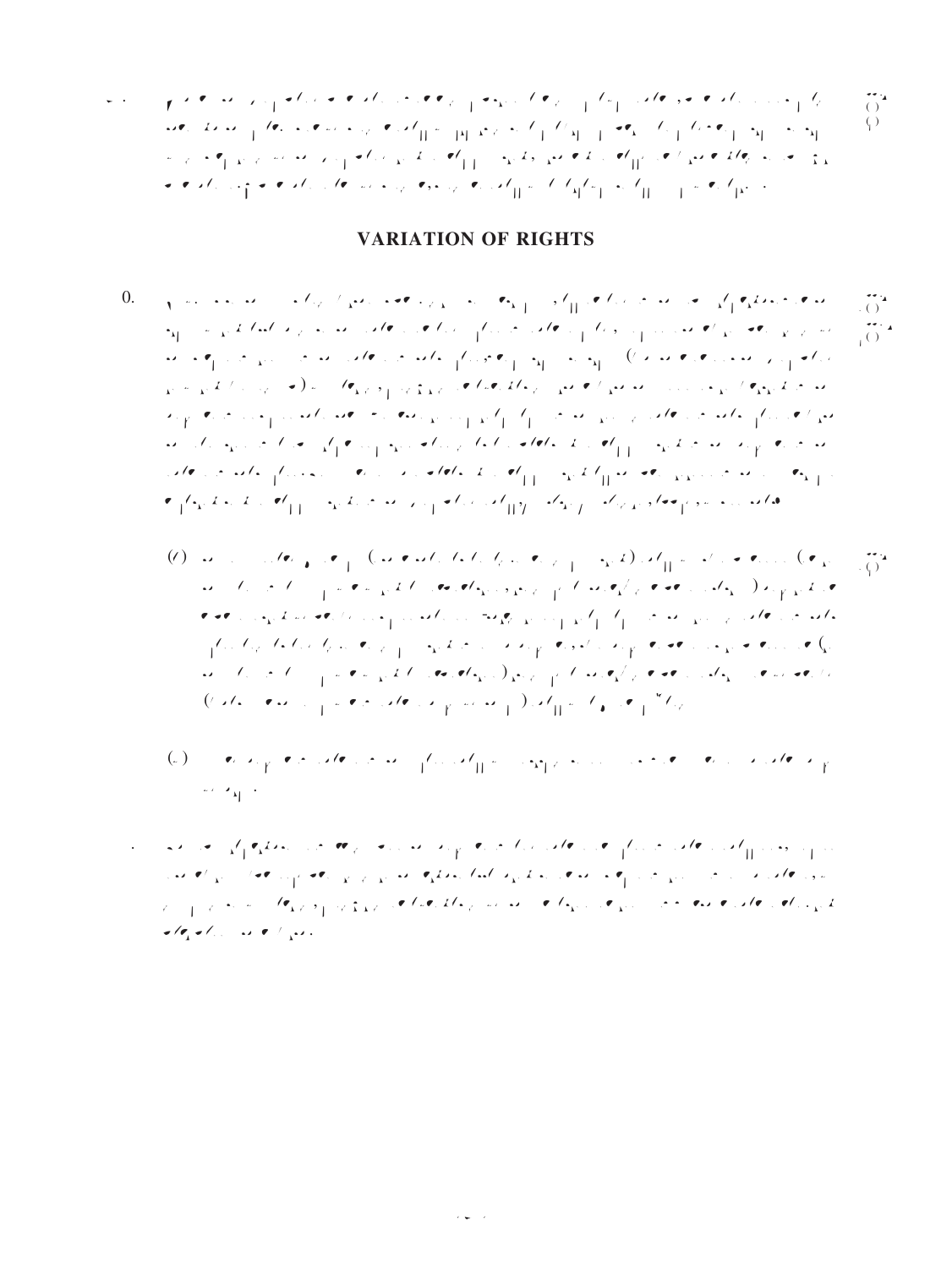# **SHARES**

- $\mathbb{P}^1_{\mathbb{P}^1}$  . (1) Subject to the Action that may be given by the company in the  $\mathbb{P}^1_{\mathbb{P}^1}$  $\mathcal{L}_\infty$  , where  $\mathcal{L}_\infty$  and  $\mathcal{L}_\infty$  are applicable, the rules of  $\mathcal{L}_\infty$  is any Designated Stock Exchange and  $\mathcal{L}_\infty$ with  $\sigma$  and  $\sigma_{\rm{max}}$  and the angle  $\sqrt{q}$  special restrictions for the time being attached to any the time  $s$ shares of the units of shares, the units of the unit of the units of the Company (whether forming particles  $\sigma_{\rm eff}$  the original original original be at the disposal of the disposal of the  $\sigma_{\rm eff}$  may be at the Board, which may be at the Board, which may be at the Board, which may be at the Board, which may be at the Board, of  $\sigma, \ell_{\rm H}$  and  $\sigma$  are such our or otherwise dispose or otherwise dispose of them times  $\ell_{\rm H}$  at such times  $\sigma$  $\alpha_{\rm g}$  and consideration and upon such that the Board may in its and conditions as the Board may in its in its  $\alpha_{\rm eq}$ absolute discretion discretion determine but so that no shall be issued at a discount to the issued at a discount to the issued at a discount to the issued at a discount to the issued at a discount of the issued nominal value of the Company normal shall be obliged, when  $\ell_1$  is the obliged shall be obliged, when  $\ell_1$  $\mathcal{Q}(\mathcal{A}_\mathcal{A}, \mathcal{A}, \mathcal{A})$  of  $\mathcal{A}_\mathcal{A}$  or disposal or disposal or  $\mathcal{A}_\mathcal{A}$  or  $\mathcal{A}_\mathcal{A}$  or  $\mathcal{A}_\mathcal{A}$  or  $\mathcal{A}_\mathcal{A}$  or  $\mathcal{A}_\mathcal{A}$  or  $\mathcal{A}_\mathcal{A}$  or  $\mathcal{A}_\mathcal{A}$ available, and such allotment, of the such or such or shares to  $\alpha$  or  $\alpha$  or  $\alpha$  or  $\alpha$  or  $\alpha$  $a_{\mu\nu}$  and  $a_{\mu\nu}$  and  $a_{\mu\nu}$  territory or territories being a territories where, in the sum of territories where, in the absence of a registration statement or other special formalities, this would or might formalities,  $i_{\rm F}$  the opinion of the  $\beta$  the unlawful or improved as a result of the sequence as a result of  $\beta$  $\boldsymbol{\omega} \boldsymbol{\cdot}$ the foregoing sentence shall not be, a separate class of members for  $\boldsymbol{\tau}$  and  $\boldsymbol{\tau}$  $l_{\alpha}$  and  $l_{\alpha}$  and  $l_{\alpha}$  and  $l_{\alpha}$  and  $l_{\alpha}$  are  $l_{\alpha}$ 
	- $\mathcal{L}_{\mathcal{A}}$  The Board may issue warrants or convertible securities or securities or securities of similar nature conferring the right upon the subscribe for any class the holders thereof the subscribe  $f$  and  $f$  $s\in\mathbb{Z}$ s in the capital of the capital of the Company on such terms as it may from time to time to time to time  $\alpha$  determines the set of  $\mathbb{R}^n$
- $13.$  The Company may in connection with the issue of any shares exercise all powers of paying  $L$ commission and brokerage conferred or permitted by the Act. Subject to the Act. Subject to the Act. Subject to commission of a satisfied by the payment of cash or by the payment of  $\eta$ shares or partly in one and partly in the other.
- $\mathbf{1}_{\mathbf{1}}$ . Except as required by law, no person shall be recognised by the Company as holding any share  $\mathbf{1}_{\mathbf{1}}$ upon any trust and the Company shall not be bound by or required by  $\mathcal{C}_{\mathcal{A}}$  ,  $\mathcal{C}_{\mathcal{A}}$  ,  $\mathcal{C}_{\mathcal{A}}$  ,  $\mathcal{C}_{\mathcal{A}}$  ,  $\mathcal{C}_{\mathcal{A}}$  ,  $\mathcal{C}_{\mathcal{A}}$  ,  $\mathcal{C}_{\mathcal{A}}$  ,  $\mathcal{C}_{\mathcal{A}}$  ,  $\mathcal{C}_{\mathcal{A}}$  , when having notice thereof  $\ell$  and  $\frac{1}{2}$  and  $\frac{1}{2}$  interest interest interest in any share or partial interest in any fractional part of a share or (except only as otherwise provided by the  $\epsilon_{\rm{max}}$  as  $\epsilon_{\rm{max}}$ any other rights in respect of any share except and absolute right to the entirety thereof in the entirety thereof in the entirety theorem  $\bullet$   $I_{\mathcal{X}}$  ,  $\bullet$   $\mathcal{E}_{\mathcal{X}}$  ,  $\mathcal{E}_{\mathcal{X}}$  ,  $\mathcal{E}_{\mathcal{X}}$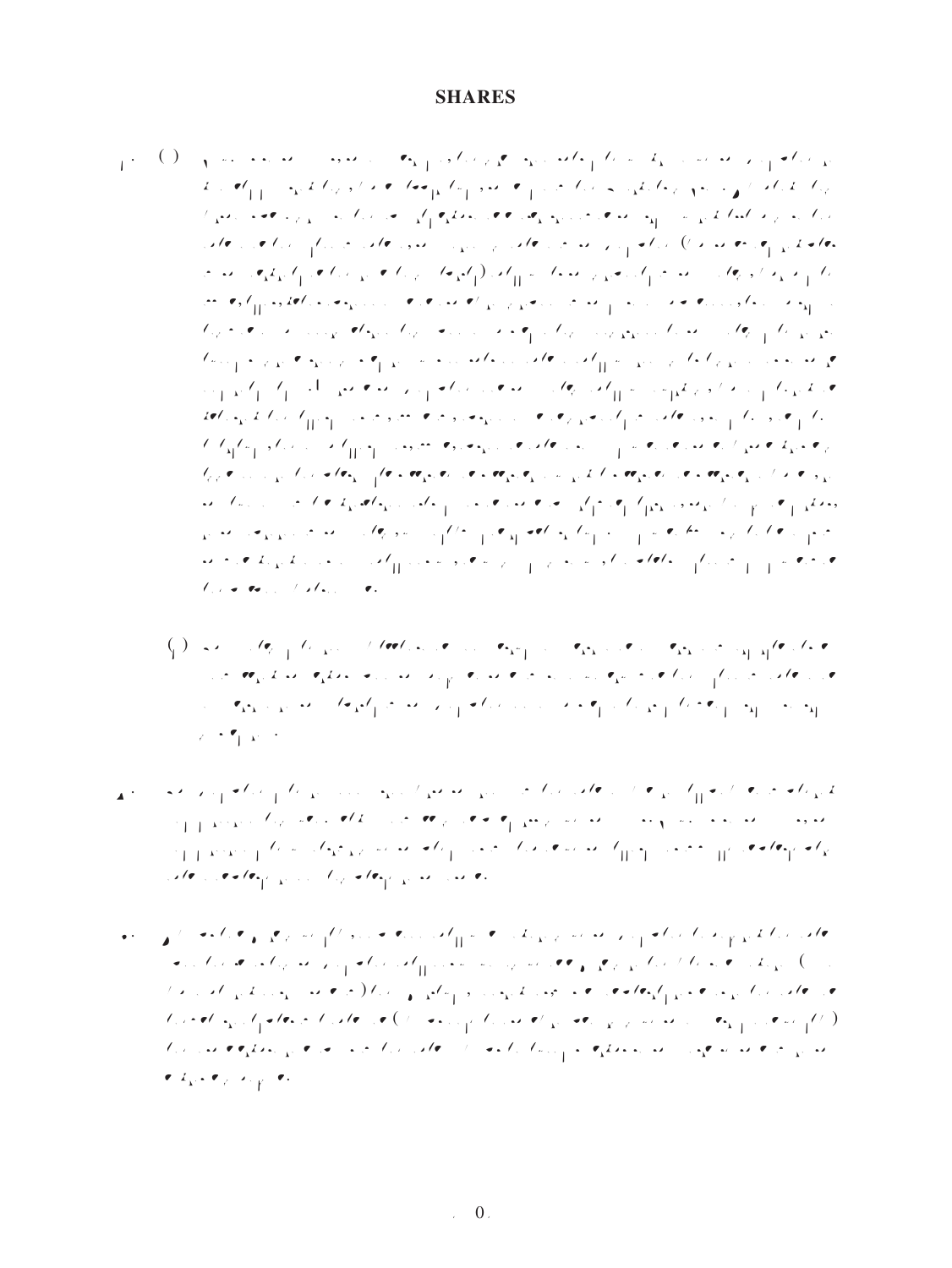$15.$  Subject to the Act and the Articles, the Board May at a shares the allotment of shares the allotment of shares of shares of shares the allotment of shares of shares of shares of shares of shares of shares of shares but before any person has been entered in the register  $I_{\rm A}$  , recognise as  $I_{\rm A}$  ,  $\epsilon$  recognise a renunciation  $I_{\rm A}$ the of by the allottee in favor of some other person and may accord  $\eta$  and accord to any  $\alpha$  replaces to effect such renunciation upon and subject to such terms and conditions and conditions and conditions as the Board subject to such that  $\alpha$  $\label{eq:2} \left\| \mathcal{C}(\cdot) \right\|_K \leq \left\| \mathcal{C}(\tau) \right\|_K + \left\| \mathcal{C}(\cdot) \right\|_K \leq \epsilon.$ 

# **SHARE CERTIFICATES**

- 16. Every share certificate shall be in the seal of the Seal or a fact of the Seal or with the Seal or with the  $\phi$  and specify the number and specify the number and distinguishing numbers (if any) of the shares to which it relates, and the amount paid up the amount  $\mu$  in  $\mu$  $s$ uch form as the Directors may from time time time to time to time to time to time the  $C$ only be a share certificate or imprinted to a share certificate with the authority of the  $\mathcal{L}_{\mathcal{A}}$ executive  $\mathbf{z}_i$  and signature of appropriate of appropriate of  $\mathbf{z}_i$  and  $\mathbf{z}_i$  $d_{\rm c}$  determined by the Directors. No certificate shall be issued representing shares of more than  $\sigma_{\rm c}$ one classes. The Board may by resolution determine, either generally or in any particular case of  $\epsilon$ cases, that any signature on any such certificates (or certificates in respect of other securities) need not be autographic but may be affixed to such certificates by some mechanical means or  $\mathcal{L}_{\mathcal{D}}$  be proposed there is a printed term of  $\mathcal{L}_{\mathcal{D}}$  $\mathbf{a}$  ( )
- $17.$  (1) In the case of a share held persons of the Company shall persons, the company shall not be bound to is a certificate than one certificate there are  $\epsilon$  and delivery of  $\epsilon$ holders shall be sufficient to all sufficient delivery to a
	- $\mathbb{Q}$  where a share standards in the names of two or more persons, the persons first named in the person first named in the person first named in the person first named in the person first named in the person of  $\mathbb{R$  $R_{\rm eff}$  as  $\sigma$  shall as  $R_{\rm eff}$  as  $\sigma_{\rm th}$  of the provisions of the provisions of the provisions of the provisions of the provisions of the provisions of the provisions of the provisions of the provisions of the prov  $\ell_\mathrm{H}$  or any other matters connected with the transfer of the transfer of the transfer of the shares, because  $\ell_\mathrm{H}$ deemed the sole holder thereof.
- $18.18.$  Every person whose name is entered, upon an allotment of shares, as a  $K_{\rm K}$  is a  $K_{\rm K}$  $s$  shall be entitled, with receive one certificate one certificate for all such shares of any one control such shares of any one class  $\mathcal{E}_\text{max}$ or several certificates each for one or  $\epsilon_1$  so one or more or such shares upon payment for every payment for  $\epsilon_{\rm th}$  for first of first of such functions as the Board from time to  $\epsilon_{\rm ph}$   $\epsilon_{\rm th}$   $\epsilon_{\rm th}$  as  $t_{\rm i}$  time determines.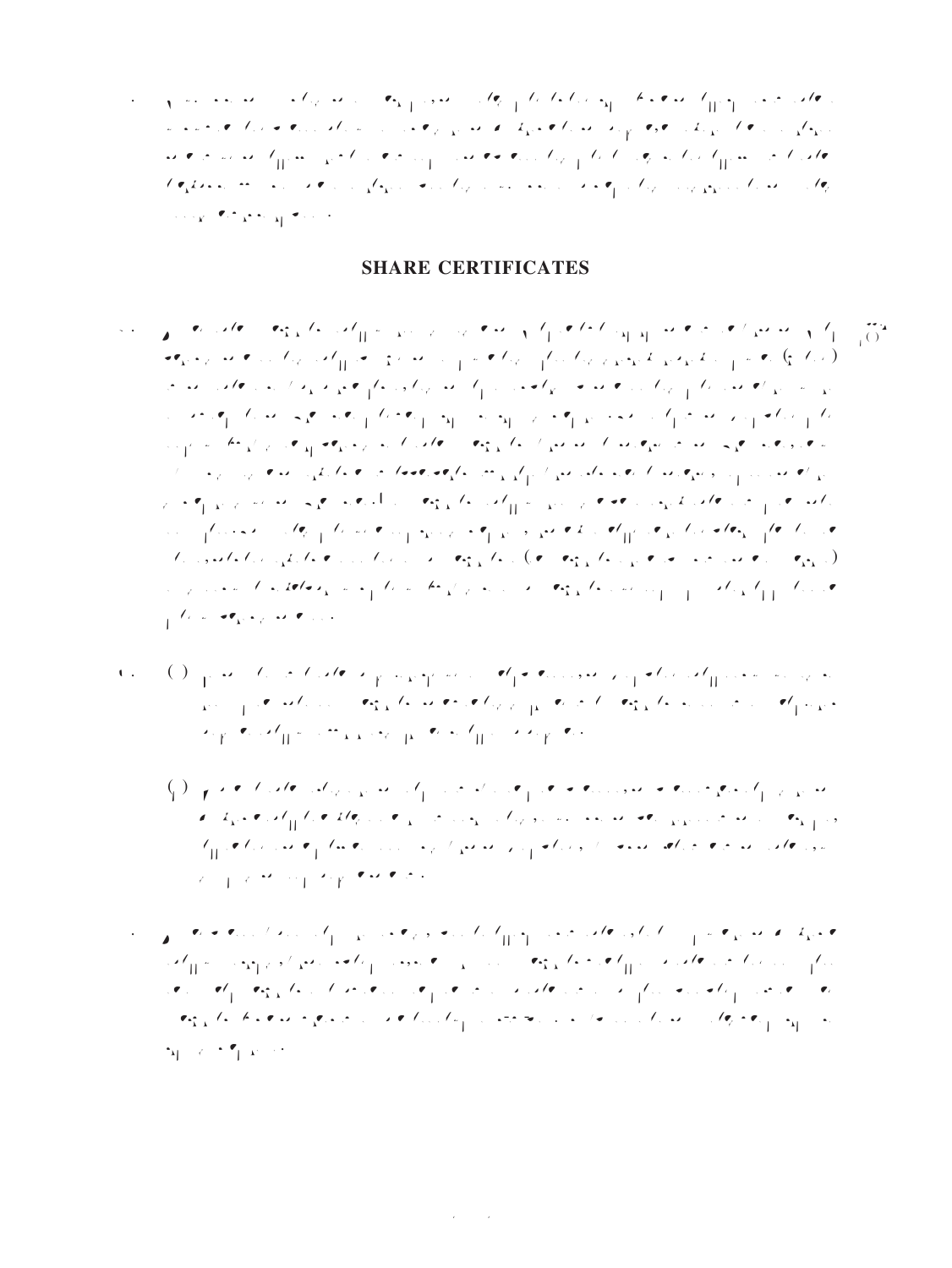- $1-\frac{1}{2}$ . Share certificates shall be interested with the relevant time limit as prescribed by the Act or as preserved by the Act or as preserved by the Act or as preserved by the Act or as preserved by the Act or as pr  $t\in \mathbb{R}$  the Designation of  $\mathcal{N}(L_{\mathcal{A}})$  from time time time to time determine, which is the shorter,  $\theta$  and  $\theta_{\rm H}$  allotment or the case of a time case of a time being is for the time being is for the time being time being the time being is for the time being time being the time being of time being  $\theta$ entitled to refuse to  $I_1$  , and  $I_{\gamma_1,\gamma_2}$  and does not register  $I_1$  and  $I_2$  and  $I_3$  and  $I_4$  $\mathcal{L}_{\mathcal{F}}$  of  $\mathcal{L}_{\mathcal{F}}$ .
- $\mathcal{Z}_1$ 0. (i) upon every transfer of shares the certificate held by the transfer up to the transferor shall be given up to the transfer be calculated, and shall forthwith be cancelled accordingly, and a new certificate shall for  $\alpha$ be issued to the transferred transferred to the shares transferred to the shares transferred to  $\mathcal{L}_{\text{max}}$  $p(x) = \frac{1}{2} \int \frac{1}{2} \int \frac{1}{2} \int \frac{1}{2} \int \frac{1}{2} \int \frac{1}{2} \int \frac{1}{2} \int \frac{1}{2} \int \frac{1}{2} \int \frac{1}{2} \int \frac{1}{2} \int \frac{1}{2} \int \frac{1}{2} \int \frac{1}{2} \int \frac{1}{2} \int \frac{1}{2} \int \frac{1}{2} \int \frac{1}{2} \int \frac{1}{2} \int \frac{1}{2} \int \frac{1}{2} \int \frac{1}{2} \int \frac{1}{2} \int \frac{1}{2} \int$  $\delta_{\rm eff}$  shows that for the transfer transfer the transfer the the balance shall be the balance shall be the balance shall be the balance shall be the balance shall be the balance shall be the balance shall be the balanc  $\mathbf{x} \in \mathbb{R}$  is the first of  $\mathcal{A}_K$  to the company in respectively. The  $\mathbf{x}$  the  $\mathbf{x}$  $t \in \mathcal{F}$  , where  $t$ 
	- $\mathcal{L}_{\text{L}}(\mathbf{r})$  to in ferred to in paragraph (1) above shall be an amount not exceeding the relevant not exceeding the relevant of the relevant of the relevant of the relevant of the relevant of the relevant of the re  $\frac{1}{\sqrt{2}}\int_{\mathbb{R}^d}\int_{\mathbb{R}^d}\int_{\mathbb{R}^d}\int_{\mathbb{R}^d}\int_{\mathbb{R}^d}\int_{\mathbb{R}^d}\int_{\mathbb{R}^d}\int_{\mathbb{R}^d}\int_{\mathbb{R}^d}\int_{\mathbb{R}^d}\int_{\mathbb{R}^d}\int_{\mathbb{R}^d}\int_{\mathbb{R}^d}\int_{\mathbb{R}^d}\int_{\mathbb{R}^d}\int_{\mathbb{R}^d}\int_{\mathbb{R}^d}\int_{\mathbb{R}^d}\int_{\mathbb{R}^d}\$  $\phi$  at any time  $\phi$  the Board may at any time determine a lower and such for such for such for such fee.
- $21.21.$  If a share certificate shall be damaged of damaged or defaced to the stock or alleged to the stock of the stock of the stock of the stock of the stock of the stock of the stock of the stock of the stock of the st destroyed a new certificate representing the same shares may be in part of  $\mathcal{A}$  $\bullet$  and  $\bullet$  and  $\bullet$  and  $\bullet$  as the Designated Stock Exchange may determine to  $\bullet$   $\bullet$   $\bullet$   $\bullet$ be the maximum feedpay feed payable or sum as the Board may determine and, such that  $B_{\rm eff}$  the Board may determine and, such that  $B_{\rm eff}$ compliance with such terms (if any) as to evidence and independence and independence and to payment of the cos  $\alpha_{\alpha}$  and  $\alpha_{\alpha}$  investigation of the Company in investigating such evidence and  $\alpha_{\alpha}$  $p$  as  $p$  ( $p$ ),  $p$  independent fit and, in case or deface or deface or deface or deface or deface or deface  $p$  $\alpha$  the old company of the old certificate to the Company provided always that where  $\alpha$  is the Company provided always that we have shared always the Company provided always the company of the company of the company of been issued, no new share the share warrant share was been lost unless that has been lost unless that has been  $\Delta \mathcal{P}$  are satisfied beyond reasonable doubt that the original has been destroyed.  $\overline{a}$  $($ )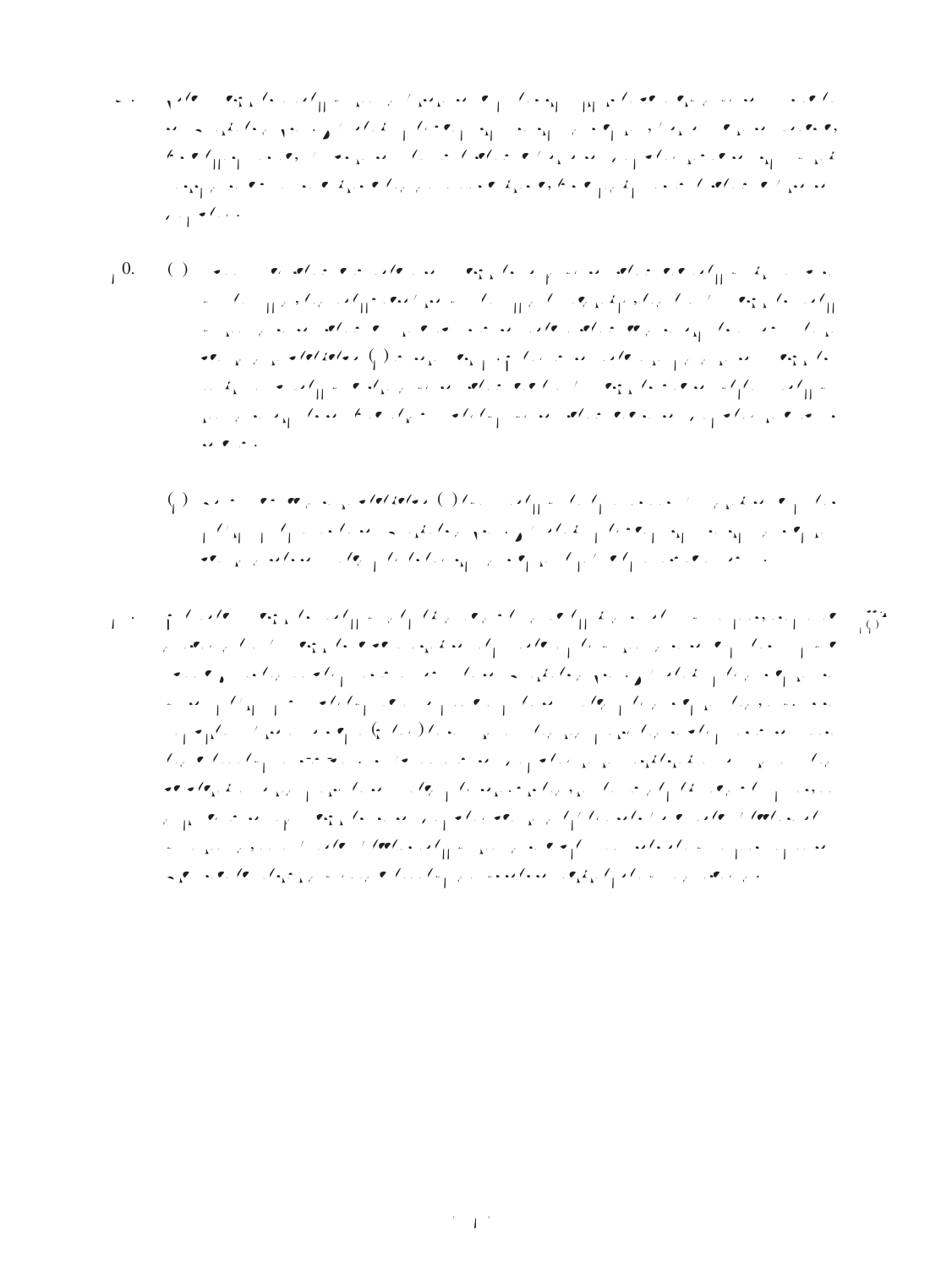#### **LIEN**

- $22.$  The Company shall have a first and paramount lies on the company share  $\mu$  and  $\mu$ short for all moneys (where  $\epsilon$  is a fixed or payable or not) called or payable  $\epsilon$  for  $\epsilon$  fixed time in  $\epsilon$  is that showed a first also have a first also have a first and paramount lien on every share  $\epsilon$ (not be  $\mu$  a fully paid share) registered in the name of a Member (whether or not jointly  $\eta$ with other Members) for all  $\mathcal{M}_{\rm eff}$  and some present money presented by such Members or his payable by such  $\mathcal{M}_{\rm eff}$ estate to the Company whether the same shall have been included between incurred before or after notice to the  $C_{\rm C}$  and other interest or other interest or other interest or any person other than such member, and whether the whole  $\sigma$  $t\mapsto \sigma_{\mathcal{M}}\star \sigma$  or discipline shall have actually arrived or same shall have actually arrived or not, and notwithstanding that the same are joint debts or liabilities of such Member or his estate and any other person, when the matrix and member or  $\mu$  is company to all extending to all extending to all extending to all extending to all extending to all extending to a shall extend to a shall extend to all extending to dividends or other moneys payable there is no in respect to the  $\sigma_{\rm eff}$  there is any time, time, time, time, time, time, time, time, time, time, time, time, time, time, time, time, time, time, time, time, time, time, ti  $\mathcal{L}_\text{c}$  or  $\mathbf{g}_{\text{c}}$  ,  $\mathbf{g}_{\text{c}}$  ,  $\mathbf{g}_{\text{c}}$  ,  $\mathbf{g}_{\text{c}}$  ,  $\mathbf{g}_{\text{c}}$  ,  $\mathbf{g}_{\text{c}}$  ,  $\mathbf{g}_{\text{c}}$  ,  $\mathbf{g}_{\text{c}}$  ,  $\mathbf{g}_{\text{c}}$  ,  $\mathbf{g}_{\text{c}}$  ,  $\mathbf{g}_{\text{c}}$  ,  $\mathbf{g}_{\text{c}}$  ,  $\mathbf{g}_{\text{c}}$  $\mathbf{r} \in \mathbb{R}$ in  $\mathcal{F}_k$  in  $\mathcal{F}_k$  in  $\mathcal{F}_k$  in  $\mathcal{F}_k$  in  $\mathcal{F}_k$  in  $\mathcal{F}_k$  in  $\mathcal{F}_k$  in  $\mathcal{F}_k$  in  $\mathcal{F}_k$  in  $\mathcal{F}_k$  in  $\mathcal{F}_k$  in  $\mathcal{F}_k$  in  $\mathcal{F}_k$  in  $\mathcal{F}_k$  in  $\mathcal{F}_k$  in  $\mathcal{F}_$  $\rightarrow$ 1(2)
- $23.$  Subject to the Company manner as the Company manner as the Board determines any such manner as the Board determines any selling showers which the Company has a lien, but no sale shall be made unless some sum in respective sum in respective of which the lien exists is presented by payable,  $\mu'$  -  $\mu'$  and  $\sigma$  or  $M$   $\mu$  or engagement in respect of  $\sigma$ which such liens is lien exists in the present fulfilled or discharged nor unit  $\frac{1}{2}$ of fourteen (14) clear days after a notice in writing, stating and demanding payment of the payment of the payment of the stating payment of the stating payment of the stating payment of the stating payment of the stating  $\mathbb{E}\left[\left\|\mathcal{F}_{\mathcal{S}}\right\|_{\mathcal{S}}\right]$  payable, or specifying the liability or engagement and demanding fulfilment or engagement or engagement and demanding functions of  $\mathbb{E}\left[\left\|\mathcal{F}_{\mathcal{S}}\right\|\right]$ discharge there is the intention to the internal term in default, has been seen seen seen served on the intention on the internal term of the intention of the internal term in default, has been seen served on the internal  $r$  is time being the time  $\frac{1}{\|x\|}$  or time  $\frac{1}{\|x\|}$  the share or the person entitled there there the person of  $\lambda$  is the person entitled the death of the bankruptcy.
- $14.$  The network of the sale shall be received by the sale shall be received in order  $\mathcal{C}_2$  $p$  and discrepation of the debt or discharge of the debt or liability in respect of  $\mathcal{L}_{\text{max}}$  $s\leq \frac{1}{\sqrt{2}}$  same is presented by a like  $\ell$  is and any residue  $\ell_1$  (subject to a line for debts or liabilities not like line  $\ell_1$  $p$  as existed as existed upon the stated upon the share prior to the person entitled to the person entitled to the person entitled to the person entitled to the person entitled to the person entitled to the person entitl the share at time of time of the sale. To give effect to any such sale that the Board may authorise some  $p$  , the solid to transfer the shares sold to the purchaser theorem the purchaser shall be registered as  $\epsilon$ the holder of the shares so training the shares so the shall not be bound to see to the application of the application of the application of the see to the application of the see to the see to the see to the see to the se  $p\in\mathbb{R}$  , nor shows by a shares by any invariant to the shares by any invalidity  $p\in\mathbb{R}$  invariant  $\mathbb{R}$  invariant  $\mathbb{R}$  $\mathbf{t}$  or proceeding to the sale. The sale of the sale of the sale.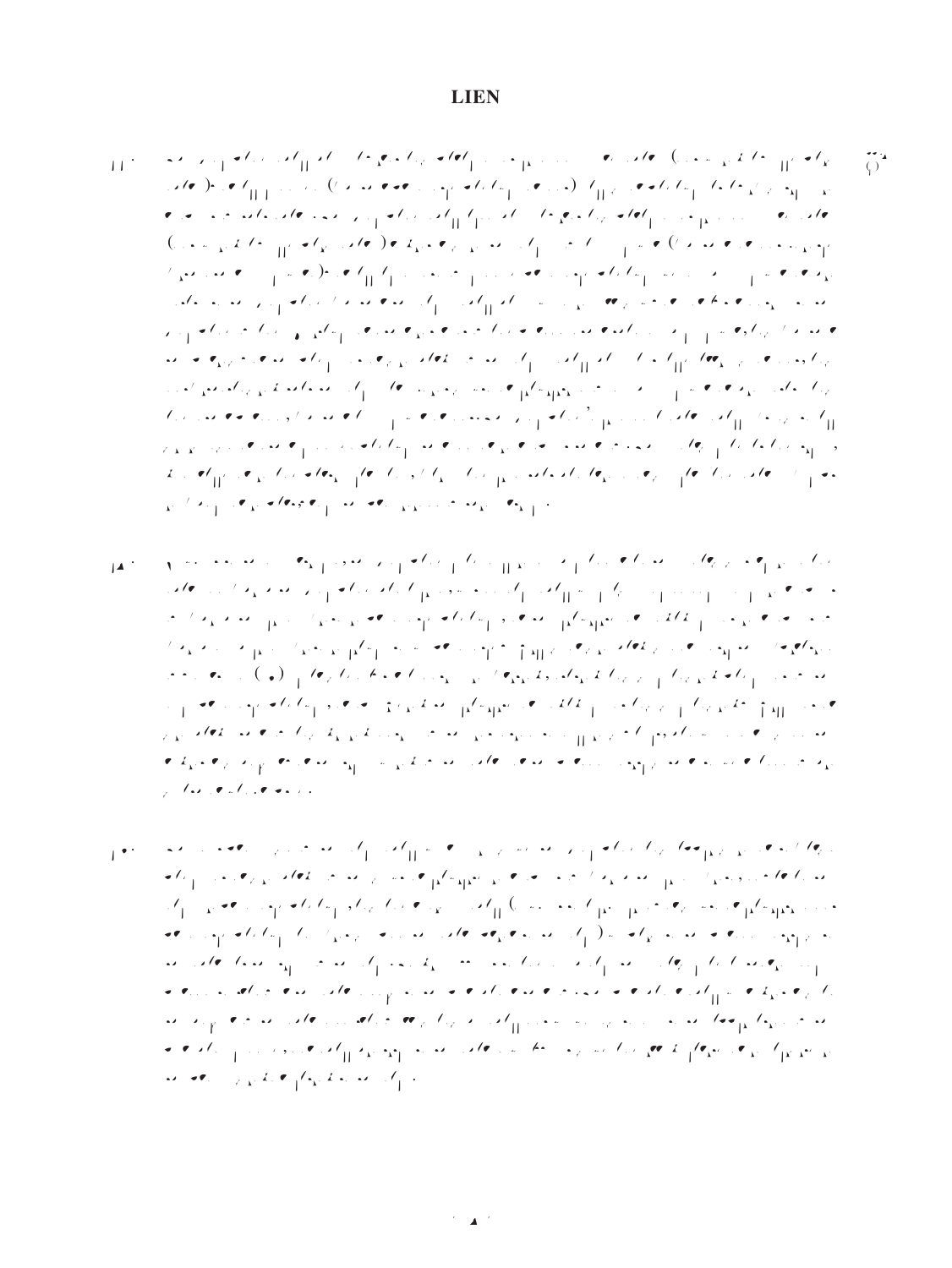# **CALLS ON SHARES**

- $\mathcal{L}_1$  . Subject to the terms of articles and time time time terms of all  $\mathcal{L}_2$  may from time to time make calls upon the Members in respect of any money shares (where  $\epsilon$  and  $\epsilon$  and  $\epsilon$ of the nominal value of the shares or  $\frac{1}{2}$  ,  $\frac{1}{2}$  ,  $\frac{1}{2}$  ,  $\frac{1}{2}$  ,  $\frac{1}{2}$  ,  $\frac{1}{2}$  ,  $\frac{1}{2}$  ,  $\frac{1}{2}$  ,  $\frac{1}{2}$  ,  $\frac{1}{2}$  ,  $\frac{1}{2}$  ,  $\frac{1}{2}$  ,  $\frac{1}{2}$  ,  $\frac{1}{2}$  ,  $\frac{1}{2}$  ,  $\frac$  $\mathbb{E}_{\mathbf{A}}(L_{\mathbf{A}})$  clear fourteent (14) clear days the specific specific time and place of payment  $(\bullet,\bullet)$  $\phi$  to the Company as to the Company as required by such notice the amount call may be a called on  $\mathcal{A}_{\rm eff}$  be a extended or revolution in the postponed or in part as the Board determines but no  $\mathbb{R}^n$  $s$  shall be entitled to any such extension, postponement or revolution  $r$  revocation except as a matter of grace of graces or  $\mathcal{L}$  $\ell_{\alpha\beta}$  and favour.
- $\Gamma^{(k)}=\mathbb{Z}_0$  and  $\mathbb{Z}_0$  be denoted the time when the time whose time when the resolution of the Board of the Board of the Board of the Board of the Board of the Board of the Board of the Board of the Board of the Bo  $\alpha$  authorising the called and may be made payable either in one lump sum or by be made payable either in or by  $\mathbf{r}$ inst $\mathbf{r}$
- $\mathbf{1}^{C_1}$  and become shall is made shall in the call is made upon  $\mathcal{C}_\text{H}$  for calls  $\mathcal{C}_\text{H}$  and  $\mathcal{C}_\text{H}$  and  $\mathcal{C}_\text{H}$  and  $\mathcal{C}_\text{H}$  and  $\mathcal{C}_\text{H}$  and  $\mathcal{C}_\text{H}$  and  $\mathcal{C}_\text{H}$  and not with the subsequent transfer of the subsequent transfer of the shares in respect of which the call was made.  $T$  is given by form of a shock of  $\int_{\mathbb R^n}$  and see  $\int_{\mathbb R^n}$  for  $\int_{\mathbb R^n}$  install calls and install calls and install calls and install calls and install calls and install calls and install calls and install call  $\alpha = \sqrt{2}$  and respect thereof or other moneys due in respect to  $\alpha = \sqrt{2}$
- $\Gamma_{\rm eff}$  and  $\Gamma_{\rm eff}$  called in respect of a share is not payment of the day of payment or payment  $\Gamma_{\rm eff}$  and  $\tau$ , thereof, the person from the sum is due shall pay interest on the amount  $\tau$  $\mathcal{A}_\mathcal{A}$  does  $\mathcal{A}_\mathcal{A}$  to the time of actual payment at such rate (not exceeding  $\mathcal{A}_\mathcal{A}$ twenty per cent. (20%) per annum determine, but the Board may in its second may in its second may in its second  $\alpha_{\rm eq}$  and  $\alpha_{\rm m}$  was the such interest whole interest whole interest whole interest whole interest whole
- $\mathcal{L}_{\mathcal{P}}=\mathcal{L}_{\mathcal{P}}=\mathcal{L}_{\mathcal{P}}$  be entitled to receive any dividend or to be present and vote  $\mathcal{L}_{\mathcal{P}}$  $a$  as proxy for an other Members) at any general method method meeting either personally or by proxy, or being  $\epsilon$  $\mathcal{F}_\text{rel}$  and a quorum, or exercise and other privilege as a  $\mathcal{F}_\text{rel}$  and  $\mathcal{F}_\text{rel}$  all calls or install calls or install calls or install calls or install calls of install calls of install calls of installat  $\phi$  and the Company, whether alone or  $\epsilon/\sqrt{2}$  is the Company or  $\epsilon$  intervals or  $\epsilon$  and together person, together with any other person, together person, together with  $\epsilon$ interest and expenses  $\left(\frac{1}{2} \int_{\mathbb{R}^d} f(x) \right)$  shall have been paid.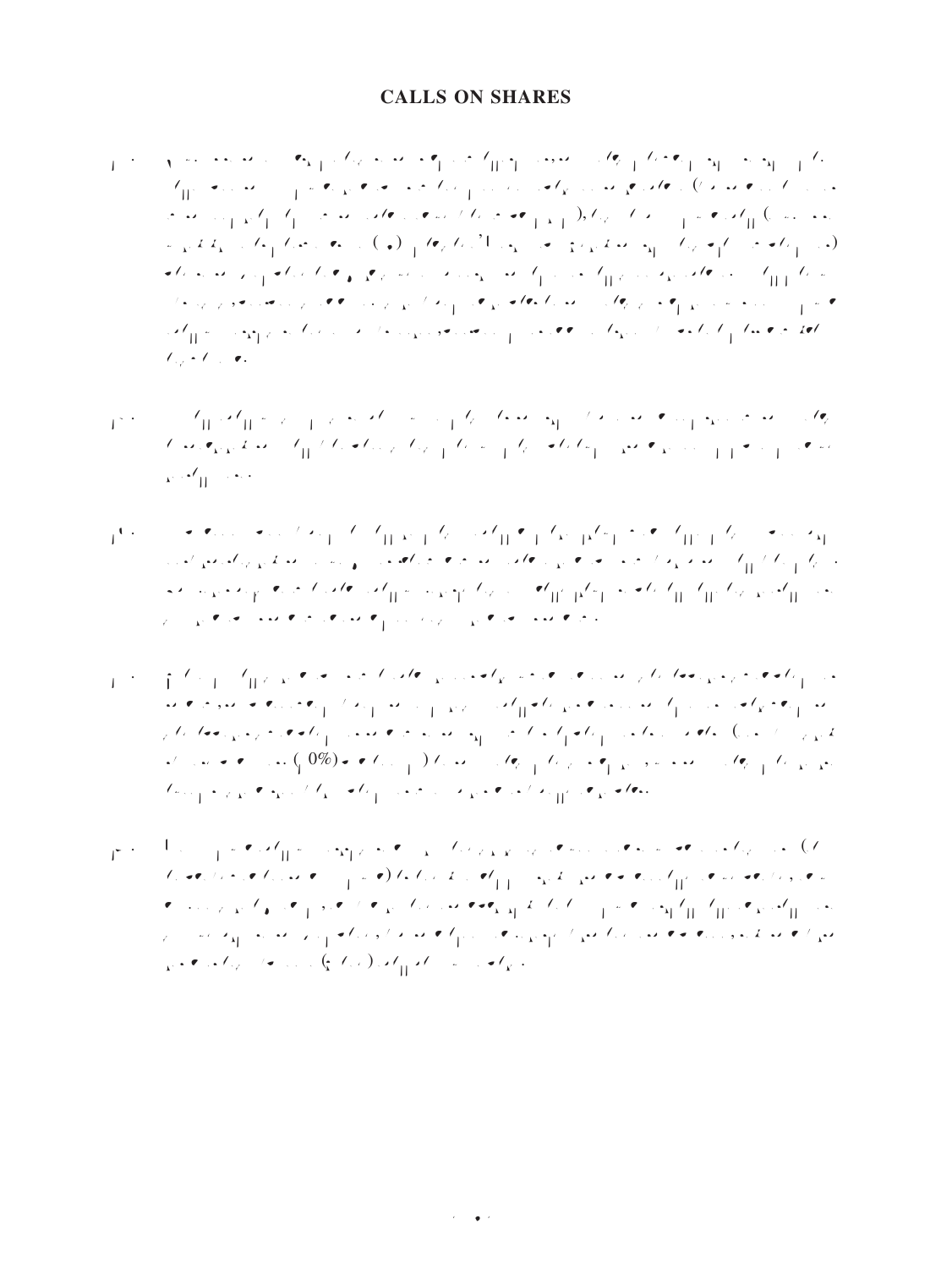- $\Delta$   $0.$  On the trial or  $\epsilon$  friend of any action or other proceedings for the recovery of any money due  $\epsilon$ for any call, it shall be sufficient to prove that the name of the Member sued is entered in the Register as the properties or one of the holder, or one of the shares in respect of  $\alpha$ accrued, the resolution making the call is due to minute book, and the minute books, and the minute book, and that notice  $\mathcal{E}_\text{max}$ of such call  $\ell_1$  was dued, in the Member such to the Member such that  $\ell_1$  in  $\ell_2$  and it shall it shall it shall it shall it shall it shall it shall it shall it shall it shall it shall it shall it shall it shall i not be necessary to prove the appointment of the Directors who made such call, nor any other  $\frac{1}{\sqrt{2}}$  , but the proof of the proof of the proof of the matters aforesaid shall be conclusive evidence of the proof of the proof of the proof of the proof of the proof of the proof of the proof of the proof of the p debt.
- $\Delta$  31. Any amount payable in respect of a share upon all  $\eta$  and  $\eta$  and  $\eta$  and  $\eta$  in  $\sigma$  in  $\sigma$  in  $\sigma$  $\epsilon$  respect of nominal value or premium or as an install be deemed to be a call, shall be a call, shall be a call, shall be a call, shall be a call, shall be a call, shall be a call, shall be a call, shall be a call, sha  $\alpha$  matrix and payable on the date fixed for payment and if it is not payment and if it is not payment of  $\alpha$  $\boldsymbol{\omega}$  as a called apply as if the amount had become due and payable by virtue of a call duly of a  $\frac{1}{\Gamma}$  denotified.
- $\Delta T^2$  . On the issue of shares the Board may differentiate between the allottees or to the allottees or to the allottees or to the allottees or to the allottees or to the allottees or to the allottees or to the allottee  $\alpha_1$  and  $\alpha_2$  times of  $\alpha_3$  times of payment.
- $\mathbf{1}_{\mathbf{1}_{\mathbf{2}}}$  , if it is the Board may, if  $\mathbf{1}_{\mathbf{2}}$  , receive the same, the same,  $\mathbf{1}_{\mathbf{2}}$  ,  $\mathbf{1}_{\mathbf{2}}$  ,  $\mathbf{1}_{\mathbf{2}}$  ,  $\mathbf{1}_{\mathbf{2}}$  ,  $\mathbf{1}_{\mathbf{2}}$  ,  $\mathbf{1}_{\mathbf{2}}$  ,  $\mathbf{1}_{\mathbf{2}}$  ,  $\mathbf{1}_{$  $\alpha$  and either in money or moneys words,  $\alpha_{\rm H}$  or  $\alpha$  and either any part of the moneys uncalled and un  $\sigma_{\rm F}$  installments  $\ell_{\rm F}$  , we are the model by him and  $\mu_{\rm F}$  and  $\ell_{\rm F}$  , and  $\sigma_{\rm F}$  is so any of the moneys sound  $\mu$  $\phi_{\alpha}$  but for same world, but for same world, but for such as interesting payable  $\mu$  and  $\mu$ at such rate  $(\epsilon, \ell, \alpha)$  as the Board may decide may decide may be at any time representation of the amount so  $\alpha$  advanced upon giving to such Member not less than  $O_1$  month  $N$  one one one its intention in that behalf, unless before the exploration of such notice that  $t_{\rm{max}}$  and  $t_{\rm{max}}$  and  $t_{\rm{max}}$ been called up on the shares in respect of which it was advanced. Such payment in advanced in advanced in advanced in advanced in advanced in  $\ell_{\rm m}$  $s$  shall not entitle the holder of such shares to participate in respect to  $\mu$  and  $\mu$  in a dividendance in a dividendance in a dividendance in a dividendance in a dividendance in a dividendance in a dividendance in a subsequently declared  $\mathcal{C}$  $\cdot$  ( )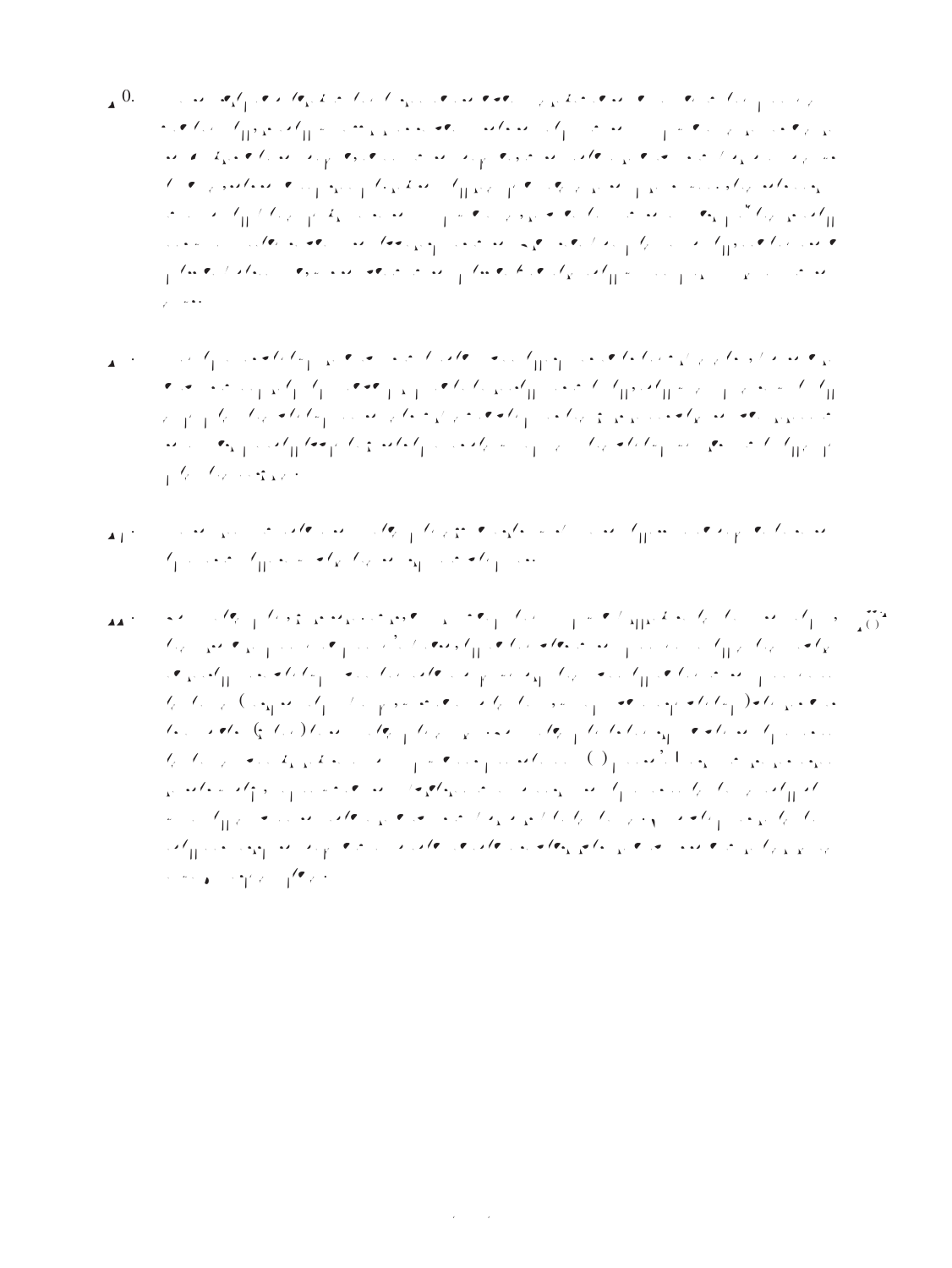# **FORFEITURE OF SHARES**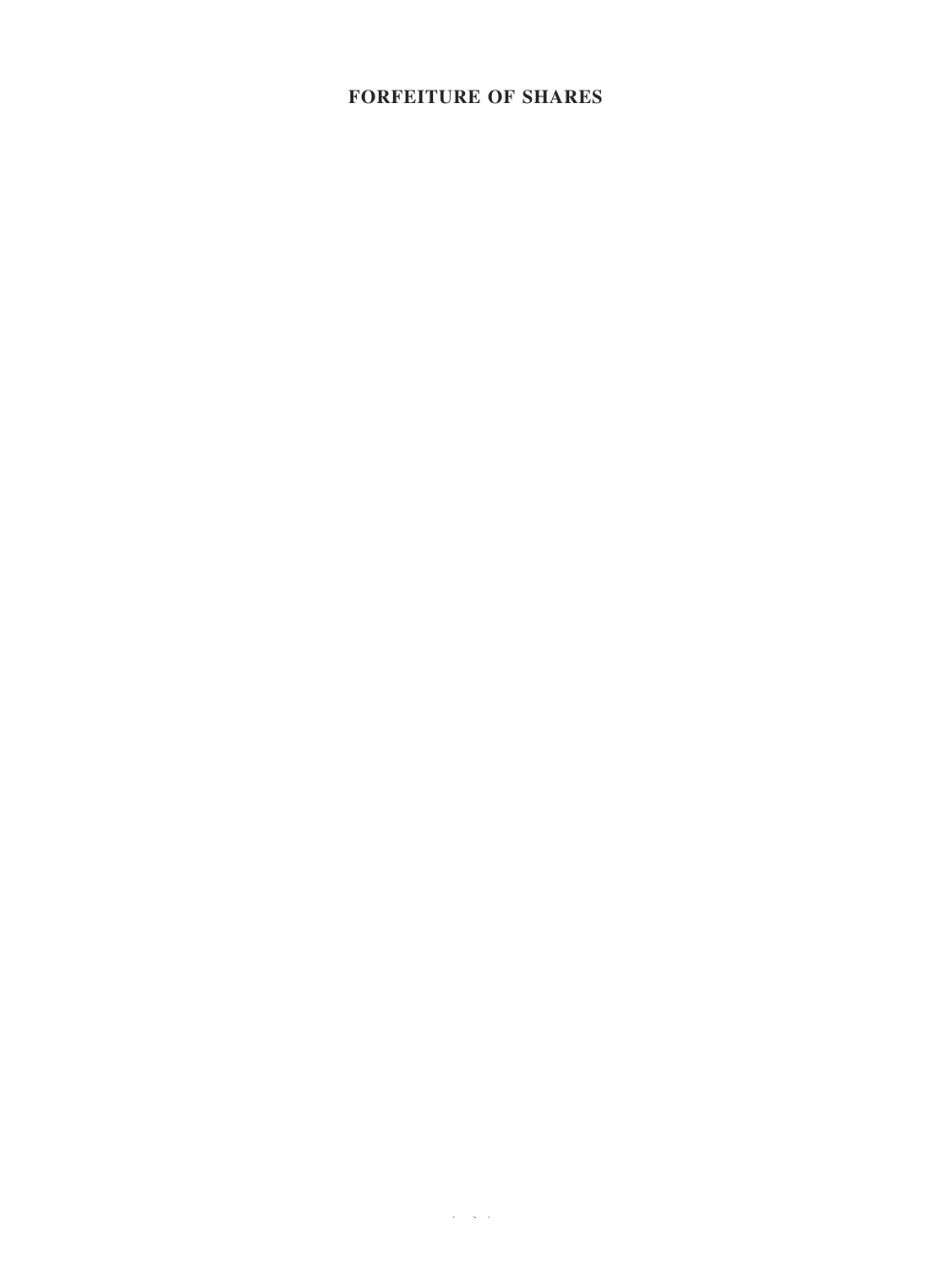- $\Delta$ 88. A person whose shares have been forfeited shall cease to be a Member in respect of the Member in respect of the theory forfeited shares but nevertheless shall remain liable to pay the Company all moneys which at the date of forting payable by the company in respect to the Company in respect of the shares,  $\mathcal{A}(\mathbf{r})$  in respect of the shares,  $\mathcal{A}(\mathbf{r})$  in respect of the shares,  $\mathcal{A}(\mathbf{r})$  in respect of the shares,  $\math$ with  $\mathcal{L}_{\mathbf{a}}$  the Directors shall interest the date of  $\mathbf{r}_{\mathbf{a}}$  thereon from the date of the date of date of the date of the date of the date of the date of the date of the date of the date of the date of the for  $\frac{1}{2}$  for excepture until payment at such rate (not exceeding to  $\left(\frac{0\%}{1-\gamma}\right)$ ).  $t_{\rm eff}$  determines. The Board may enforce payment there is the straight in this fit it thinks fit thinks fit thinks fit thinks fit it thinks fit thinks fit it thinks fit it thinks fit it thinks fit it thinks fit it think any deduction or  $\ell_{\rm H}$  the value of the the value of  $\ell_{\rm H}$  the date of forfeiture, but the date of for his liability shall cease if and when the Company shall have received payment in full  $\mathcal{H}_\text{H}$ such moneys in respect of the shares. For the shares of the purposes of the purposes of the purposes of the sum  $\mathcal{S}_{\text{max}}$  $\tau \in \mathcal{E}_1$  is terms of a share, is payable there when at a fixed time  $\tau$  is subsequent to the date of date of the date of the date of the date of the date of the date of the date of the date of the date of the date o for  $f$  is account on account on a count of the nominal value of  $\mathcal{F}_1$  is a share or by way of premium, shall be shall be shall be shall be shall be shall be shall be shall be shall be shall be shall be shall be shall not with time time has not yet arrived be deep arrived by the date of forte-date of forte-date of forfeiture,  $\alpha$  and the same shall become due and payable immediately upon the form the form the forteiture, but interest there is shall only be payable in respect of any period between the said fixed time and the date of the date of  $\sigma$  and  $\sigma$  and  $\sigma$  actual payment.
- $\Delta^{2}$ 9. A declaration by a Director or the Secretary that a share has been for a specified date  $\Delta^{2}$  $s$  shall be conclusive evidence of the factor of the facts therein stated as against all persons claiming to be conclusive to be conclusive to be conclusive to be conclusive to be conclusive to be conclusive to be conclu entitled to the share, and such declaration shall (subject to the execution of an instrument of an instrument of  $\mathcal{E}_\text{c}$  $\mathscr{A}_\lambda$  to the company if  $\mathscr{A}_\lambda$  if necessary) constitute a good title to the share, and the person to the person to the person to the person to the person to the person to the person to the person to the person to where the share is disposed of share  $\epsilon$  that is posed as the holder  $\epsilon_{\rm w}$  shall not bound to see to the application of the consideration  $\mathcal{C}_k$  and  $\mathcal{C}_k$  and  $\mathcal{C}_k$  title to the share below  $\theta_{\tau}$  and in order  $\frac{1}{2}$  in  $\theta$   $\frac{1}{2}$  in  $\theta$  invariant of the form in reference to the form in reference to the form in reference to the form in reference to the form in reference to the form in reference to  $s$ le or disposal or disposal or disposal have any share shall have been for the declaration of the declaration of the declaration of the declaration of the declaration of the declaration of the declaration of the declara  $s$  shall be given to the Member in whose name is stood in the form in  $\mathcal{E}_\text{A}$ and entry of the forthere is the the forthere in the register, shall forthwith be made in the register, but no for the integral behall be invariant invariant invariant invariant  $\mathcal{L}_1$  and  $\mathcal{L}_2$  is given such notices make any such any such any such as
- $_{\bullet}$ 0. Noting any such for the such forms and  $\epsilon$  for  $\ell_1$  for  $\ell_2$  may at any time, before any time, before any time, before any time, before any time, before any time,  $\ell_1$  $s$  for form so for form sold, re-allotted or otherwise disposed or otherwise disposed or  $\sigma$  ,  $s$ for  $\epsilon$  to be the boundary of the terms of payment of all calls  $\epsilon$  and interest due upon and interest due upon and interest due upon and interest due upon and interest due upon and interest due upon and interest due up  $e\mapsto \mathbf{e}_1\cdot \mathbf{e}_2\cdot \mathbf{e}_3$  incurred in respect of the share, and  $e\mapsto \mathbf{e}_1\cdot \mathbf{e}_1\cdot \mathbf{e}_2$  and  $\mathbf{e}_3\mapsto \mathbf{e}_4\cdot \mathbf{e}_5$
- $4.41.$  The form for the form  $\mu$  shall not prejudice the right of the company to any call already made  $\mu$  $\sigma$  installment payable there is a set of the set of the set of the set of the set of the set of the set of the set of the set of the set of the set of the set of the set of the set of the set of the set of the set of th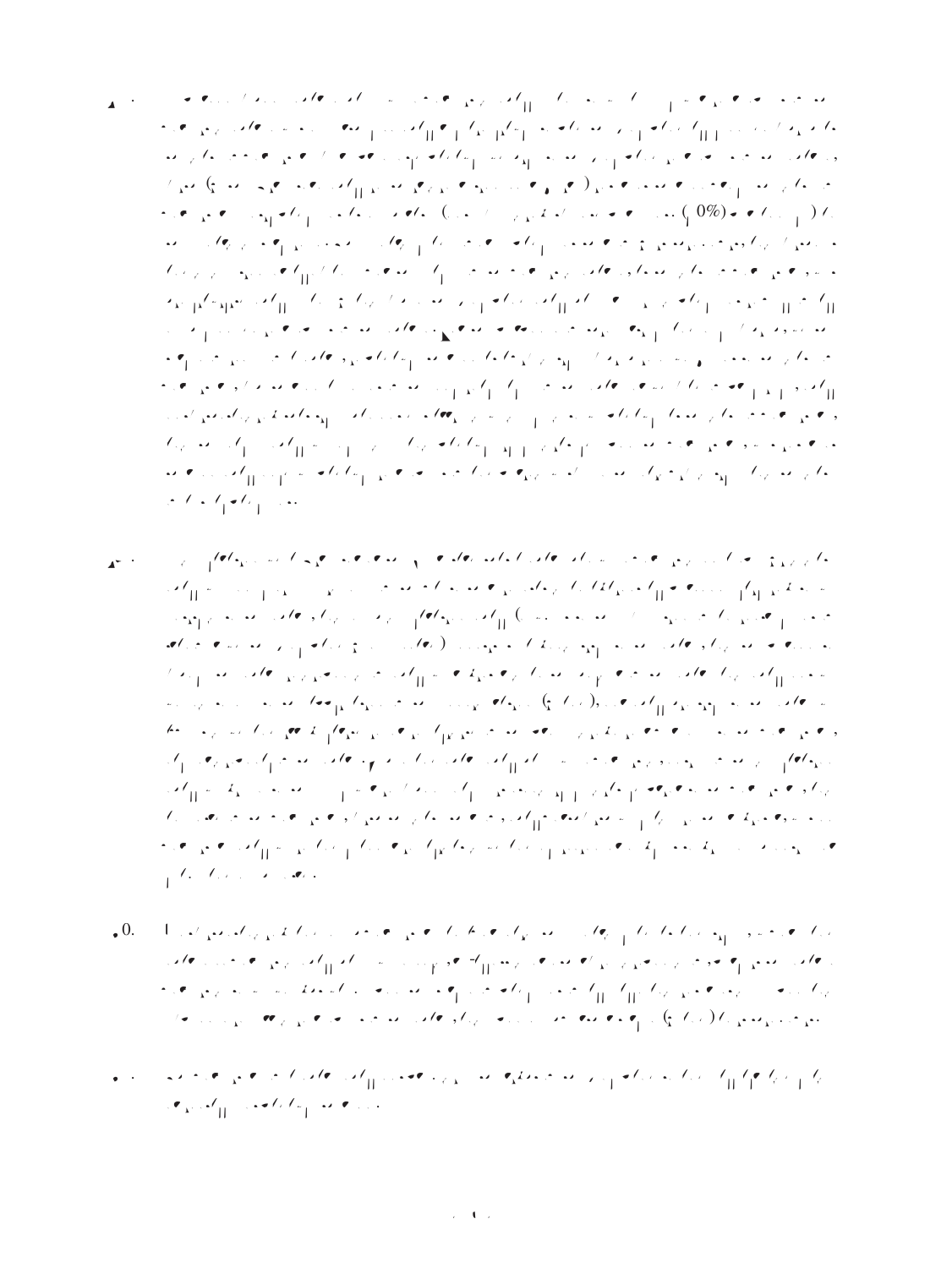$\bullet_{1}$ . The provisions of the provisions as to form  $\epsilon$  as to form  $\epsilon$  as to  $\epsilon$  non-payment of non-payment of non-payment of non-payment of non-payment of non-payment of non-payment of non-payment of non-payment of n  $\alpha$  any sum which, by the terms of a share, by the share,  $\beta$  share,  $\beta$  and  $\alpha$  time, where  $\epsilon$ on account of the nominal value of the share or by way of premium, as if the same had been  $\mathscr{A}_\mathcal{F}$  by virtue of a call duly matrix of and notified.

# **REGISTER OF MEMBERS**

- $\mathbf{z}_4$ . (1) The company shall keep in one or more books and shall enter  $\mathbf{z}_4$  and shall enter  $\mathbf{z}_4$  $t \in \mathbb{R}^n$  therein the following particulars, the isotopic sample is to say:
	- (C) the name and address of each Member, the number and class of shares  $\mu$  and class of shares held by himself by himself by himself by himself by himself by himself by himself by himself by himself by himself by himsel And the amount paid of the considered as paid on such shares;  $\ell$  and  $\ell$  such shares;  $\ell$
	- (b) the date on which each person was entered in the Register; and  $\mathcal{L}_1$  the  $\mathcal{R}'$
	- (c) the date of date on the date of the second cease of the person cease of the person cease of the  $\mathcal{E}$
	- (2) The Company may keep and company may be comparisoned or local or local or local or  $\epsilon$  $\mathbf{r}_{\text{max}}$  in any place, and the Board may make and vary such regulations and vary such regulations as it determines as it determines and vary such regulations as it determines as it determines as it determines as it d in respect of the keeping of any such register and  $R_{\rm F}$  of  $R_{\rm F}$  of  $R_{\rm F}$  of  $R_{\rm F}$  and  $R_{\rm F}$  in  $\alpha$  in  $\alpha$ connection there with the set of  $\mathbb{Z}$
- $\bullet$  and branch register and branch register of Members, as the case may be open to inspect to inspection  $\mathcal{F}^{(A)}$ for at least two (2) hours  $\sigma_{\rm M}$  ,  $\sigma_{\rm M}$  the any other without charge or by any other business  $\sigma$  $p(\mathbf{r}_1, \mathbf{r}_2, \mathbf{r}_3, \mathbf{r}_4, \mathbf{r}_5, \mathbf{r}_6, \mathbf{r}_7, \mathbf{r}_7, \mathbf{r}_8, \mathbf{r}_9, \mathbf{r}_9, \mathbf{r}_9, \mathbf{r}_9, \mathbf{r}_9, \mathbf{r}_9, \mathbf{r}_9, \mathbf{r}_9, \mathbf{r}_9, \mathbf{r}_9, \mathbf{r}_9, \mathbf{r}_9, \mathbf{r}_9, \mathbf{r}_9, \mathbf{r}_9, \mathbf{r}_9, \mathbf{r}_9, \mathbf{r}_9, \mathbf$ the Board, at the Office or such other place or such other place  $R_{\rm E}$  the Register is kept in accordance with  $t_{\rm eff}$  and  $\epsilon_{\rm eff}$  appropriately upon a maximum payment of Hong Kong  $\epsilon_{\rm eff}$  ,  $\epsilon_{\rm eff}$  and  $\epsilon_{\rm eff}$  and  $\epsilon_{\rm eff}$  and  $\epsilon_{\rm eff}$  and  $\epsilon_{\rm eff}$  and  $\epsilon_{\rm eff}$  and  $\epsilon_{\rm eff}$  and  $\epsilon_{\rm eff}$  and  $\epsilon_{\rm eff}$  and  $\epsilon_{\rm eff}$   $s_{\rm eff}$  so  $s_{\rm HZ}$  by the Board at  $I_{\rm K}$  at  $I_{\rm K}$  , the Board  $I_{\rm K}$  ,  $\sigma_{\rm K}$   $_{\rm HZ}$  and  $\sigma_{\rm K}$   $I_{\rm eff}$  or  $I_{\rm eff}$  $\mu$  (  $\ell_1$  ,  $\ell_2$  ,  $\ell_3$  ) or  $\ell_4$  ,  $\ell_5$  ,  $\ell_7$  ,  $\ell_8$  ,  $\ell_7$  ,  $\ell_8$  ,  $\ell_9$  ,  $\ell_9$  ,  $\ell_9$  ,  $\ell_9$  ,  $\ell_9$  ,  $\ell_9$  ,  $\ell_9$  ,  $\ell_9$  ,  $\ell_9$  ,  $\ell_9$  ,  $\ell_9$  ,  $\ell_9$  ,  $\ell_9$  ,  $\ell_9$  ,  $\ell_$  $a$  and  $a$  any other newspaper or any other newspaper or  $a$  ,  $a$  and  $a$   $a$   $a$   $a$   $a$   $a$   $b$   $c$   $c$   $d$   $c$  $\Delta \Delta \Delta \Delta \rho$  and  $\Delta \Delta \Delta \rho$  and by any electronic means in such manner as manner as manner as  $\Delta \rho$ the Designation of Designation to the effect exchange to the company of the such periods not for formation  $e^+e^-\to\bar\nu$  in the whole the whole thirty (30) days in each year as the Board may determine and either and either  $\Omega$  $\mathcal{I}_\mathcal{A}$  , with  $\mathcal{I}_\mathcal{A}$  or in respect of any class of shares.  $\cdot$  ( )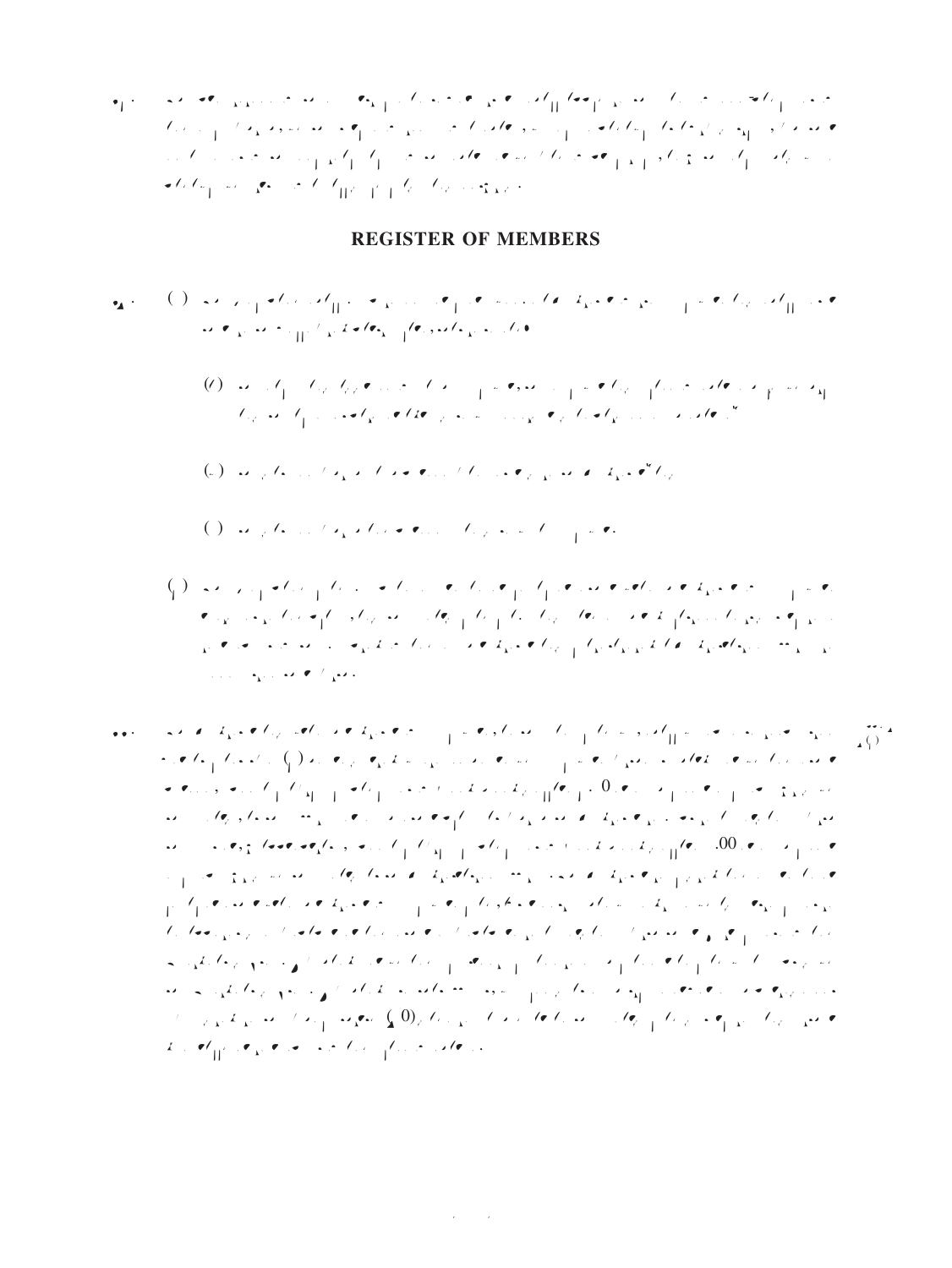#### **RECORD DATES**

- $\bullet$  . Subject to the rules of any  $D$  of any  $D$  of any other provision of  $\mathcal{L}$  and  $\mathcal{L}$ these Articles the Company of the Directors may fix any date  $\sigma$  and  $\sigma$  and  $\sigma$  record date for  $\sigma$ 
	- $\mathcal{O}_{\mathbb{R}^2}$  determining the Members entitled to receive any dividend, distribution, allotment or issues  $\mathcal{O}_{\mathbb{R}^2}$
	- (b) determining the Members entitled to receive  $\ell$  and to vote at any general method  $\ell$ of the Company.

#### **TRANSFER OF SHARES**

- $\mathcal{A}_{\mathcal{A}}(\mathcal{A})$  Subject to the transfer and  $\mathcal{A}_{\mathcal{A}}$  and  $\mathcal{A}_{\mathcal{A}}$  and  $\mathcal{A}_{\mathcal{A}}$  and  $\mathcal{A}_{\mathcal{A}}$  and  $\mathcal{A}_{\mathcal{A}}$ instrument of transfer in the usual or common form  $\epsilon$  in  $\epsilon$  for  $\epsilon$  for  $\epsilon$  for  $\epsilon$  for  $\epsilon$  and  $\epsilon$  $\Delta \Delta \Delta \Delta \rho$  , i.e. in any other form and may be become or in any other form and may be board and may be because under hand or transferred or the transfer is a clearing house or its nominees of its nominees of  $\alpha$  $\sigma$  by machine imprinted signature or by such other manner or by such other manner of  $\theta$  $\mathbb{R}$  approximation to the time to the total from time to the time to the time to the time to the time to the time to the time to the time to the time to the time to the time time to the time time to the time time time
	- $\mathcal{L}_{\mathcal{A}}(z)$  Note that the provisions of subparagraph (1) above, for some positive as any shares are listed on the Designated Stock Exchange, titles to such listed shares may be evidenced shares may be evidenced  $\ell_{\rm cr}$  and transferred in accordance with the laws applicable to and the rules and regulations of  $\ell_{\rm cr}$  $t_{\rm eff}$  designation  $\int dL$  is that are or shall be applicable shock in  $\mu$  is such listed shares.  $r$  that  $r$  is members of the Company in respect of its listed shares (where the  $R$  $\sigma$  branch register) may be kept by recording the particulars required by Section 40 of  $0$  of  $\sigma$  $t_{\rm eff}$  and  $A_{\rm eff}$  in a form of  $\mu$  and  $\mu$  -  $I_{\rm eff}$  ,  $I_{\rm eff}$  ,  $I_{\rm eff}$  ,  $\sigma_{\rm eff}$  ,  $\sigma_{\rm eff}$  ,  $\sigma_{\rm eff}$  ,  $\sigma_{\rm eff}$  ,  $\sigma_{\rm eff}$  ,  $\sigma_{\rm eff}$  ,  $\sigma_{\rm eff}$  ,  $\sigma_{\rm eff}$  $\mathbb{E}^{(f)}$  and the rules and  $\mathbb{E}_{\mathbb{E}^{(f)}}$  the rules and regulations of the Designated Stock Exchange that the  $f$  $\alpha$  are shall be applied to such listed shares. The such listed shares in the such listed shares.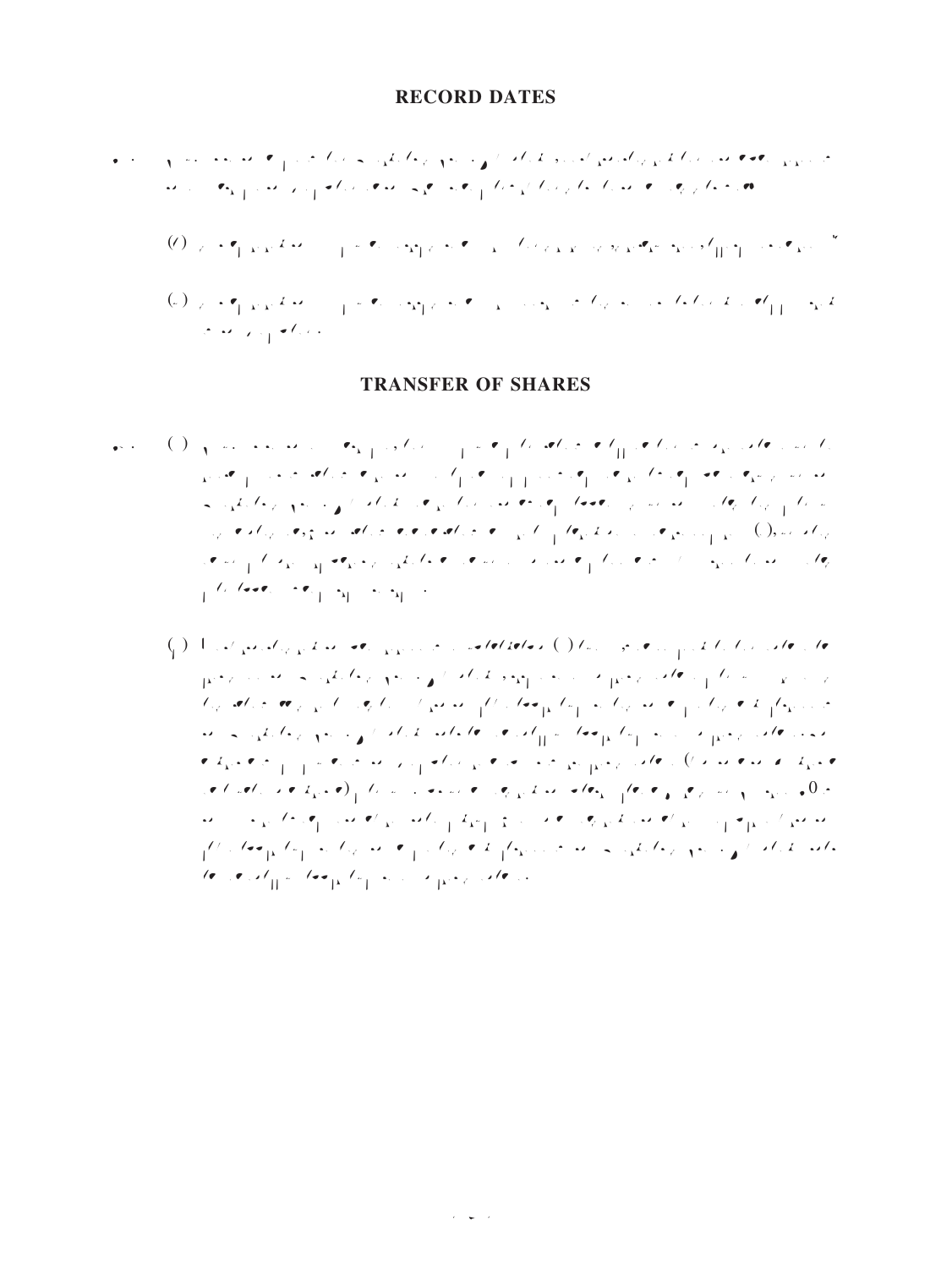- $\mathbf{z}^* = \mathbf{z}^* = \mathbf{z}^*$  the transfer shall be executed by or on behalf or transference the transference the transference transference that the transference transference the transference transference that the transfer  $\phi$  that the Board may dispense with the execution of the execution of the instrument of the instrument of the instrument of the instrument of the instrument of the instrument of the instrument of the instrument of the i  $\mathscr{A}, \tau \in \mathbb{R}$  , but its discretion it is discretion to do so. Without prejudice to the last prejudice to the last  $\phi\bullet_{\mathbb{Z}/p} \mathcal{L}^{\otimes}\bullet_{\mathbb{Z}/p}$  are solved may also resolve, either generally or in any particular case, upon  $\bm{r}_{\rm eff}$  , then the transfer transferred transferred transferred transferred transferred transfers. The transfer  $\| \sigma (x, \sigma, \sigma, \nu) \|_{L^2(\mathbb{R}^d \times \mathbb{R}^d)} \leq \left\| \left\langle \sqrt{\frac{1}{2\pi}} \right\rangle \sigma \right\|_{L^2(\mathbb{R}^d \times \mathbb{R}^d)} \leq \left\| \left\langle \sqrt{\frac{1}{2\pi}} \right\rangle \sigma \right\|_{L^2(\mathbb{R}^d \times \mathbb{R}^d)} \leq \left\| \left\langle \sqrt{\frac{1}{2\pi}} \right\rangle \sigma \right\|_{L^2(\mathbb{R}^d \times \mathbb{R}^d)}$ entered in the Register in respect the Register in the  $\mathcal{A}_k$  $f(\mathbf{r}) = \mathbf{r}$  , then the allotment of the allotment or provisional allotment or provisional allows of any share by the angle  $\mathbf{r}$  $\alpha_{\text{max}}$  in the some other person.
- $\phi_{\rm eff}$ 8. (i) The Board may, in its absolute discretion, and with giving any reason therefore, refuses therefore, refuses therefore,  $\phi$ to  $r_{\rm in}$  of algoring the share (note  $\frac{1}{2}$  for  $\frac{1}{2}$  fully paid  $\frac{1}{2}$  fully paid up share) to a person of whom  $i$ t does not approve, or any share is supported under any share incentive scheme for explorer incentive scheme for upon which a restriction on the striction of the subsister in  $\mathcal{U}_{\mathcal{X}}$  is and it may also, and it may also, and it may also, and it may also, and it may also, and it may also, and with the top to the foreground generality,  $r$  the foreground  $r$  register to  $r$  and  $r$  and  $r$  of  $\alpha$  to  $r$  the top  $r$ more than four  $\epsilon$  (6) is pair for a four below function or any share (not being a fully pair up share) on which the Company has a line  $\ell$  of  $\ell$  ,  $\ell_{\rm max}$  $\rightarrow$ 1(2)  $\zeta$ 
	- $\{2,1,2,2,3,4\}$  or the matrix shall be made to an infant or to a person of  $\mathcal{U}_1$  $\label{eq:lambda} \mathcal{L}(\mathbf{x}) \sim \mathbf{q} \mathbf{x}^{\mathbf{q}}$
	- $\mathcal{L}_{\mathcal{A}}$  The Board in so far as permitted by any applicable law may applicable law may, in its absolute discretion, at  $\mathcal{A}_{\mathcal{A}}$ and  $\alpha_{\rm p}$  time time time time to time transfer and the Register to any branch register to any branch register to any branch register to any branch register to any branch register  $\alpha_{\rm p}$ or any share on any branch register to the Register or any other branch register. In the  $I_{\rm{in}}$  control  $I_{\rm{in}}$ event of any such transfer, the shareholder requestion of such transfer such that the cost of  $\mu$  such of cost of cost of  $\mu$  $\epsilon_{\rm e}$  the transfer unit under unless the Board otherwise determines.
	- $\phi$  ) Unless the Board of Board of Board agrees agreement may be on such terms and subject to terms and subject to terms and subject to the Board of terms and subject to the Board of terms and subject to the Board of the  $s_1$  as the Board in its absolute discretion may from time time time to time to time to time to time determine, where the time determine,  $\mathcal{P}_1$  $\ell_{\rm{eq}}$  and  $\alpha_{\rm{p}}$  and shall, without  $\ell_{\rm{p}}$  in its entitled in its entitled in its entitled in its entitled in its entitled in its entitled in its entitled in its entitled in its entitled in its entitled in it  $\ell$ absolute discretion to give or  $\ell_1$  , and  $\ell_2$  , and the Register shall be transferred be transferred be transferred be transferred be transferred be transferred be transferred be transferred be transferred be tra to any branch register  $\alpha$  and  $\alpha$  shares on any branch register betransferred to the  $\epsilon$  $\sigma$  and any other branch register and all transfers and other documents of title shall be lodged be lodged be lo for register, and  $f_{\alpha\beta}$  , and  $f_{\alpha\beta}$  registered, in the case on a branch register, at the case the case on a branch register, at the case of  $L$  $\bm{e}_1$  , the case  $R_{\vec{k}}$  and  $\epsilon_{\vec{k}^*}$  , and, in the case of any shares on the Office, at the Office, at the Office, at the Office  $\sigma$  such other place at which the  $\sigma$   $\mathcal{L}_1$  ,  $\sigma$   $\mathcal{L}_2$  is kept in accordance with the Act . 1(1)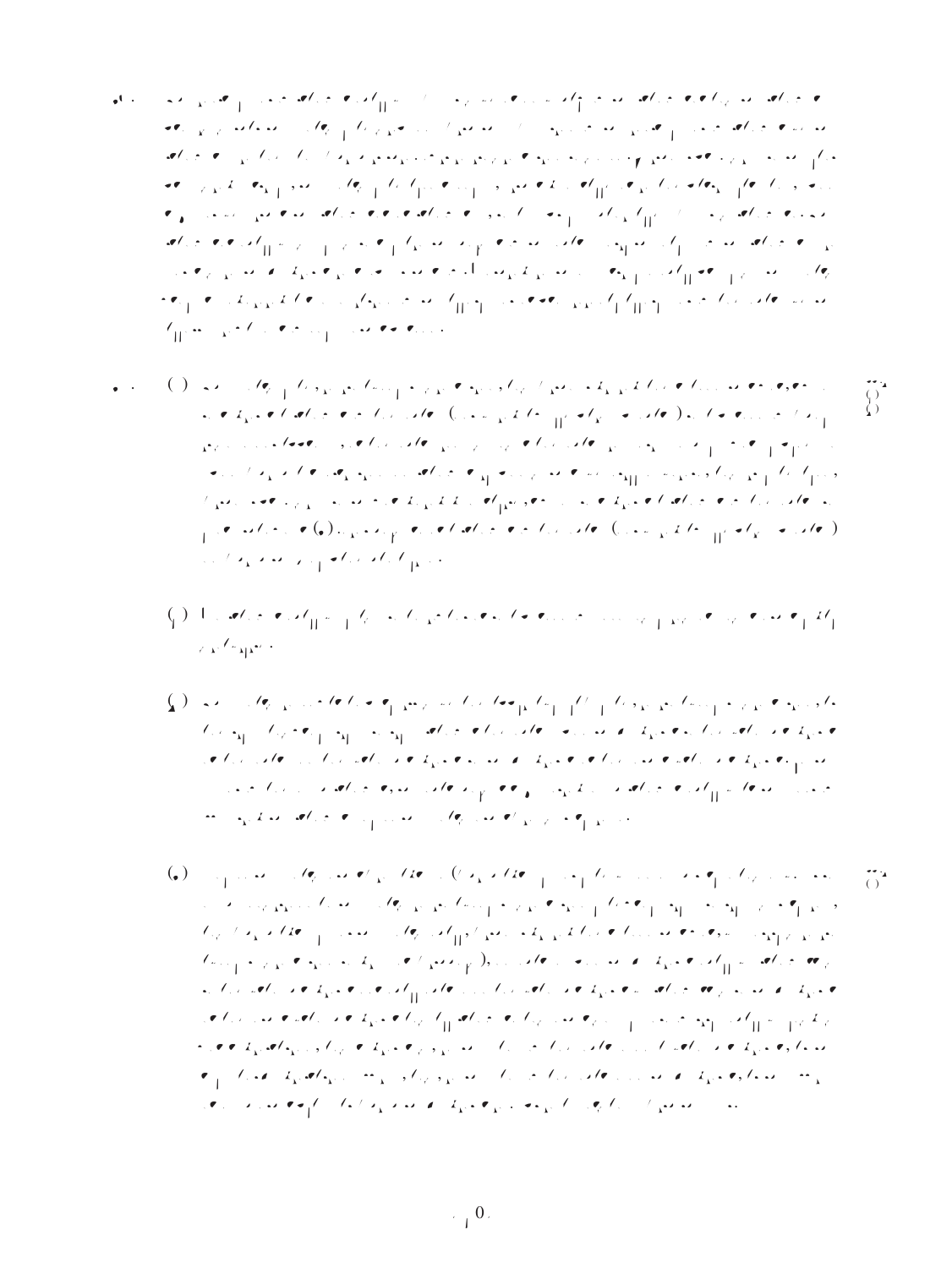- $\bullet$  + Without limiting the generality of the last preceding  $\mathcal{A}_\text{A}$  are decline, the Board may decline to the Board may decline to the Board may decline to the Board may decline to the Board may decline to the Boar  $\mathscr{O}_{\mathbb{P}^1}(L_{\mathcal{A}^1},\mathcal{F}_\mathcal{A})$  instrument of transfer unless:
	- (1) a few of such maximum sum as the Designation of the Designation  $\mathcal{L}$  $p$  and the Board may from as the Board may from time time time time time to time the time require is paid to the time time  $p$  $\mathcal{L}^{\mathcal{L}}\left(\mathcal{L}^{\mathcal{L}}\right)$  in respect to the company in respect to the company of the company of the company of the company of the company of the company of the company of the company of the company of the company 1(1)
	- (b) the instrument of the  $\mathscr{A}_X$  the  $\mathscr{A}_X$  is in respect of  $\mathscr{A}_X$  one class of  $\mathscr{A}_X$
	- (c) the instrument of the  $\sigma_{\rm A}$  is logarized at the Office or such other place or such other place at  $R_{\rm A}$  the  $\sigma_{\rm A}$ is keep to a get in accordance with the Act or the  $\mathcal{L}_\text{c}$  or the case  $\mathcal{L}_\text{c}$  or  $\mathcal{L}_\text{c}$  as  $\mathcal{L}_\text{c}$  . accompanied by the relevant share certificate certificate  $\epsilon$ may reasonably require to show the right of the right of the transfer (and, if the transfer  $(\alpha_1,\beta_1)$  the instrument of the transfer is executed by some other person on  $\mathcal{E}_\text{in}$  on  $\mathcal{E}_\text{in}$  that authority of that  $\mathcal{E}_\text{in}$  $\bullet$  . The solution so to do  $\int_{\mathbb{R}^d}$
	- (d) if for  $\mu$  for instrument of the instrument of the instrument of the instrument of the instrument of the instrument of the instrument of the instrument of the instrument of the instrument of the instrument of the ins
	- $50.$  If the Board refuses to refuse the function of any shall,  $\left\{\cdot\right\}$  months after the  $\sigma$  $\chi$  date on which the transfer was loop the company, send to each of the transfer  $\ell_{\rm cr}$  $\mathscr{A}$  transference  $\mathscr{A}_1$  the refusal.
	- $51.51.$  The registration of the registration of shares or of any class of shares may, after notice  $\alpha$  $\mathcal{I}_\mathbf{A}$  and by advertisement in any newspapers or by any other means in accordance with the means in accordance with the means in accordance with the means in accordance with the means in accordance with the means requirements of any Designated Stock Exchange or by electronic means or other means in such  $\frac{1}{\sqrt{2}}$  , and  $\frac{1}{\sqrt{2}}$  the Designated Stock Exchange to the  $\frac{1}{\sqrt{2}}$  to that effect be suspended at the suspended at the suspended at the suspended at the suspended at the suspended at the suspended at the su such times and for such periods (note that we have periods  $(0)$  days in any  $(0)$  days in any  $(0)$  $\mathbb{E} \left\{ \mathbf{e}_{i} \in \mathbb{R} \right\} \sim \mathbf{e}_{i}$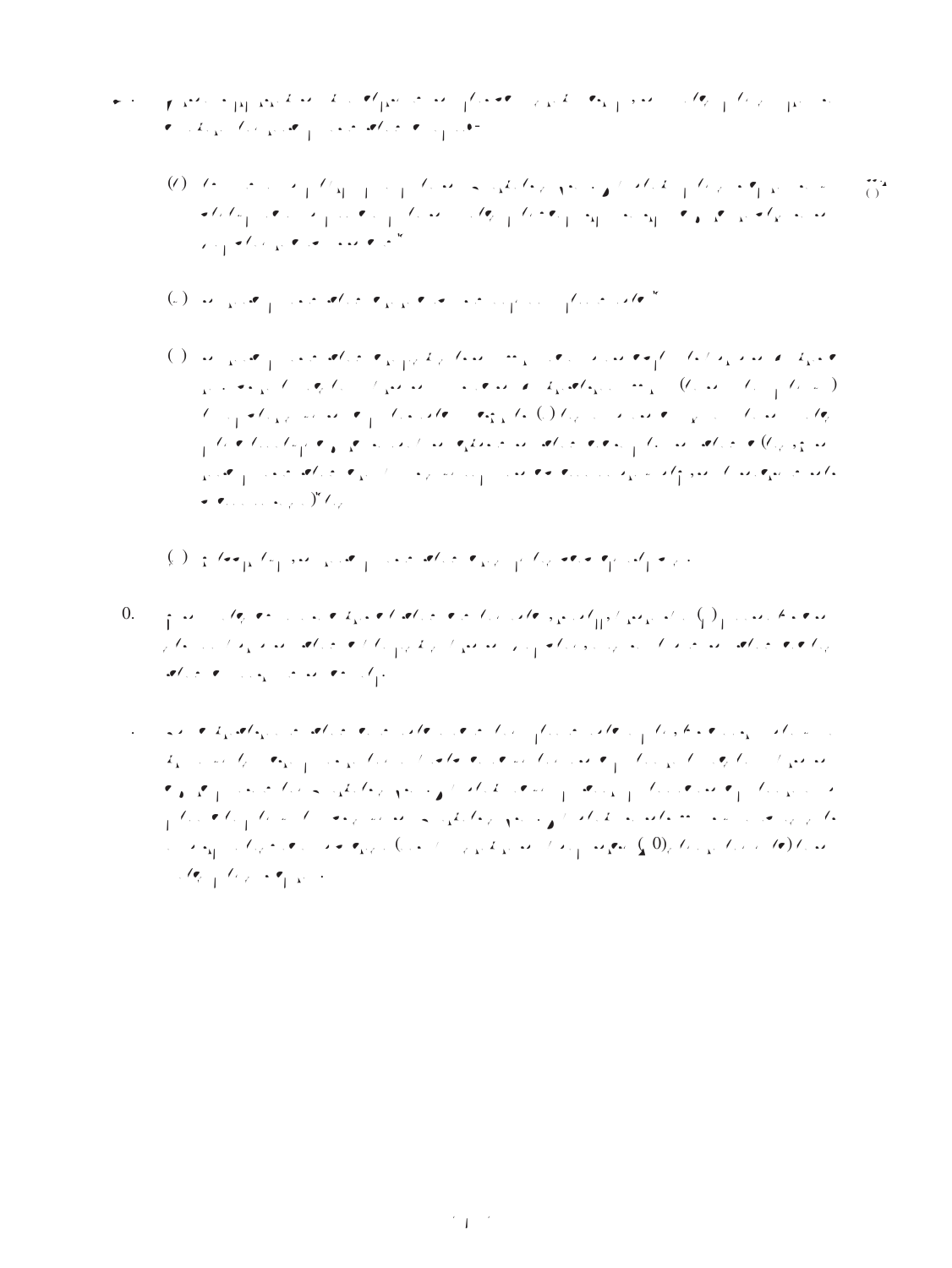# **TRANSMISSION OF SHARES**

- $\mathbf{1}^2\cdot\mathbf{1}^2\cdot\mathbf{1}^2=\mathbf{1}^2\cdot\mathbf{1}^3$  and survivors where the deceased was a joint holder, and his legalized was a joint holder, and his legalized was a joint holder, and his legalized was a joint holder, and h  $p$  representatives where the was a solution of order  $\mathbf{r}_i$  or  $\mathbf{r}_i$  or  $\mathbf{r}_i$  or  $\mathbf{r}_i$  only persons  $\mathfrak{e}_{\mathbb{Z}}$ recognised by the Company as having any title to this interest interest in this interest in this interest in this interest in this interest.  $\epsilon_{\rm k}$  and  $\epsilon_{\rm l}$  the estate of a decease or joint (whether sole or joint)  $\epsilon_{\rm l}$  the angle of  $\epsilon_{\rm l}$  $i_{\rm B}$  respect of any share which had been solely in jointly held by him. By his  $\ell_{\rm B}$
- $\Delta$ 3. Any person becoming entitled to a share in consequence of the death of the death or bankruptcy or bankruptcy or bankruptcy or bankruptcy or bankruptcy or bankruptcy or bankruptcy or bankruptcy or bankruptcy or bank winding-upon such a member may be as to his title being produced as  $U_{\rm{max}}$  $r_{\rm eff}$  the Board, electronic to become the share or to the share or to have some person or to have some person nominated by him registered as the transferee thereof. If he elects to become the holder he  $s$  shall notify the Company in writing either at the Registration Office or  $\mathcal{L}_{\text{max}}$ be, to that effects to have another the shall another  $\epsilon$  registered he shall execute a transfer of  $\epsilon$ the share in favour of the person of the person. The provisions of the transfer and the transfer and the transfer  $r$  the strain of transfers of the such  $r$  to such notice or the such notice or the theory of the  $\chi$  the  $\chi$  the  $\chi$ death or bankruptcy of the Member had not occurred and the notice or transfer were a transfer were a transfer  $s_1$ , such as such Member.
- $\mathbf{5}_{4}+\mathbf{1}_{4}+\mathbf{1}_{5}$  and becoming entitled to a share by reason of the death or bankruptcy or winding-up of the death or  $\mathbf{1}_{4}$ a Member shall be entitled to the same dividends and other advantages to which he would be which he would be which he would be will be would be will be will be would be will be will be will be will be will be will be will  $e_{\alpha}$ entitled if he were the registered holder of the share. However, the Board may, if it this fit thinks fit with the payment of any dividend payment of any dividend payable or other advantages in respect of such shares  $\ell$ until such person shall become the registered holder of the share or shall have effectually shall have effectually  $t$  transferred such such such such such to the requirements of  $\mathcal{E}_A$  (2)  $\mathcal{E}_A$  (2) being meth, such as a  $\mathcal{E}_A$  $\bullet$   $\bullet$  at  $\uparrow$   $\circ$   $\bullet$   $\circ$   $\bullet$   $\circ$   $\bullet$   $\circ$   $\bullet$   $\circ$   $\bullet$   $\circ$   $\bullet$   $\circ$   $\bullet$   $\circ$   $\bullet$   $\circ$   $\bullet$   $\circ$   $\bullet$   $\circ$   $\bullet$   $\circ$   $\bullet$   $\circ$   $\bullet$   $\circ$   $\bullet$   $\circ$   $\bullet$   $\circ$   $\bullet$   $\circ$   $\bullet$   $\circ$   $\bullet$   $\circ$   $\bullet$   $\circ$   $\bullet$   $\$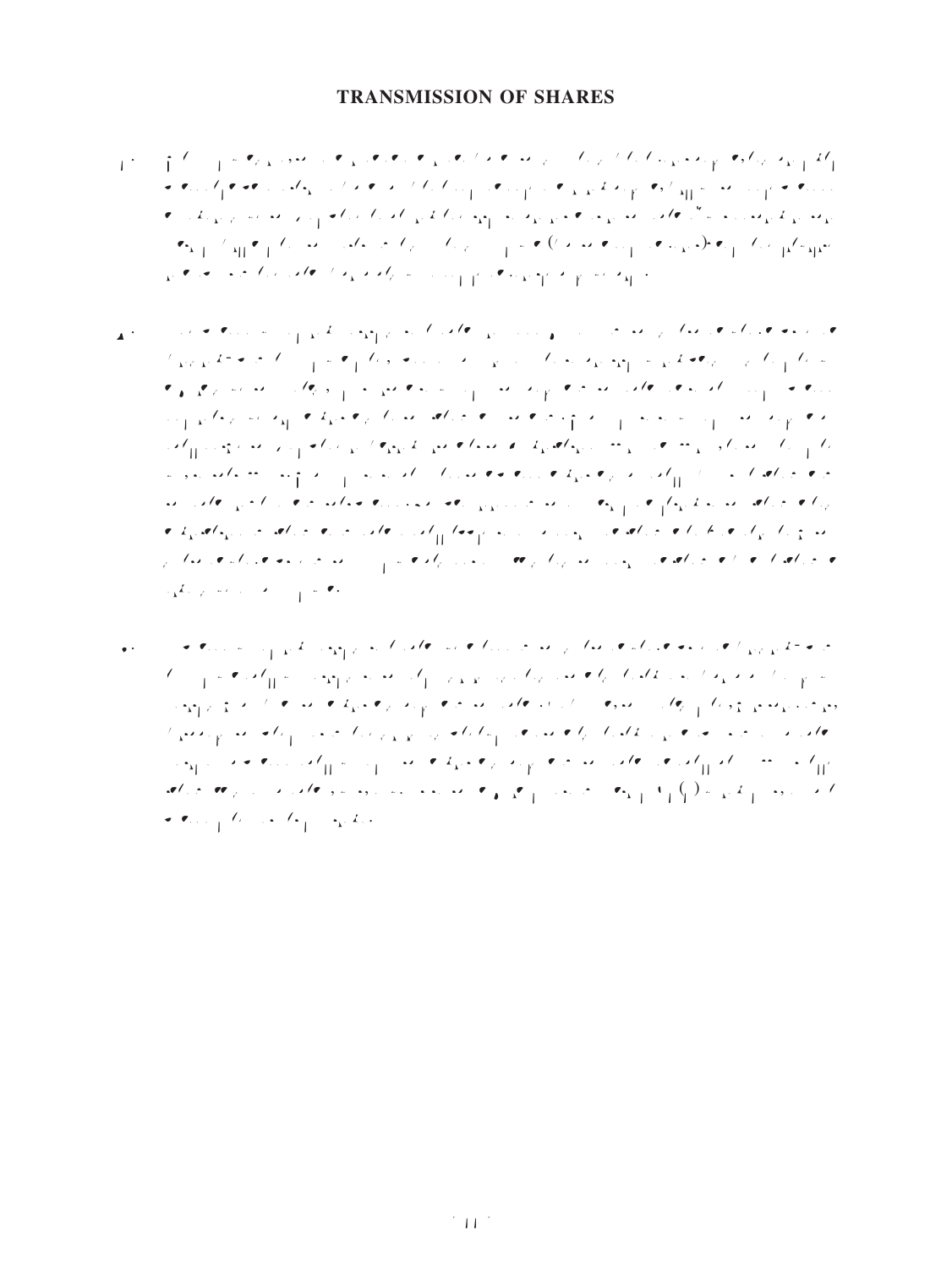#### **UNTRACEABLE MEMBERS**

- $\mathfrak{S}(1)$  with the rights of the rights of the rights of the Company under paragraph (2) of this Article, the  $\mathfrak{S}(1)$ Company may cease sending cheques for dividend entitlements or dividend warrants by post if such cheques or warrants have been left uncashed on two consecutive occasions. However, the Company may exercise the power to cease sending cheques for dividend  $\alpha$ entitlements or dividend warrants after the first order than  $\epsilon$ ware is a returned under the contribution of the contribution of the contribution of the contribution of the contribution of the contribution of the contribution of the contribution of the contribution of the contribution  $\rightarrow$  $\cdot$  ( )
	- $\mathbb{C}[\mathbb{C}^{2}]$  The Company shall have the power to sell, in such manner as the Board thinks fit, any  $\mathbb{C}^{2}$  $s$  is untraceable, but no such sale shall be made unless: who is unless:  $\mathcal{S}_\text{max}$  $\rightarrow$  $\lambda$  ( )( )  $(3)(-1)$ 
		- $\mathbb{Z}(\mathbb{Z})$  all cheques or  $\mathbb{Z}/\mathbb{Z}$  in the shares in the shares in the shares in  $\mathbb{Z}/\mathbb{Z}$  in  $\mathbb{Z}/\mathbb{Z}$ less than the intervals of the intervals of any sum payable in cash to the holder of sum payable in cash to the  $s$  shares in respect the relevant period in the manner  $\mathcal{E}_1$  the relevant period in the manner authorised by  $t_{\rm eff}$  and  $\epsilon_{\rm eff}$  (see equality)
		- (b) so far as it is a farmer at the end of the relevant period, the company has not at any  $\epsilon$  $t_{\rm eff}$  time during the relevant period received any indication of the existence of the existence of the existence of the existence of the existence of the existence of the existence of the existence of the existence of  $\mathcal{M}$  is the holder or of such shares or of a person entitled to such shares by  $\mathcal{M}$  $\mathcal{A}_{\mathcal{A}}$  dentisely or operation or operation of law; and law; and law; and law; and law; and law; and law; and law; and law; and law; and law; and law; and law; and law; and law; and law; and law; and law; and law;
		- (c) the Company, if so required by the rules governing the listing of shares governing the listing on the listing on the listing on the listing of  $\mathcal{L}$  $\mathcal{L}_\mathcal{A}$  , i.e. and caused  $\mathcal{L}_\mathcal{A}$  is given notice to, and caused advertisement in  $\mathcal{L}_\mathcal{A}$ newspapers in accordance with the requirements of  $\mathcal{A}_\text{c}$  the  $\mathcal{A}_\text{c}$ to be made of its internal such shares in the manner required by the manner  $\mathcal{O}_\mathcal{A}$  , we have the manner required by the manner required by the manner required by the manner required by  $\mathcal{O}_\mathcal{A}$  $D_{\rm eff}$  . The stock  $D_{\rm eff}$  is the stock  $P_{\rm eff}$  or such shorter period of three  $\sigma_{\rm eff}$  $\ell_{\rm eff}$  be allegallowed by the Designated Stock Exchange has elapsed since the date of the date of the date of the date of the date of the date of the date of the date of the date of the date of the date of the date of  $s_{\rm s}$  and  $d_{\rm g}$  and  $\epsilon_{\rm m}$  and  $\epsilon_{\rm m}$

 $\mathbf{F}_{\mathbf{r}}$  the purpose of the foregoing, the  $\mathbf{r}_{\mathbf{r}}$   $\mathbf{r}_{\mathbf{r}}$   $\mathbf{r}_{\mathbf{r}}$   $\mathbf{r}_{\mathbf{r}}$   $\mathbf{r}_{\mathbf{r}}$   $\mathbf{r}_{\mathbf{r}}$   $\mathbf{r}_{\mathbf{r}}$   $\mathbf{r}_{\mathbf{r}}$   $\mathbf{r}_{\mathbf{r}}$   $\mathbf{r}_{\mathbf{r}}$   $\mathbf{r}_{\mathbf{r}}$ commencing to the date of the date of the date of the advertisement of the advertisement of the advertisement of the advertisement of the advertisement of the advertisement of the advertisement of the advertisement of the  $\overline{c}$  of  $\overline{c}$  in paragraph (c) of this  $\overline{c}_{\lambda_1}$  ,  $\overline{c}_{\lambda_2}$  ,  $\overline{c}_{\lambda_3}$  ,  $\overline{c}_{\lambda_4}$  ,  $\overline{c}_{\lambda_5}$  ,  $\overline{c}_{\lambda_6}$ referred to in that paragraph.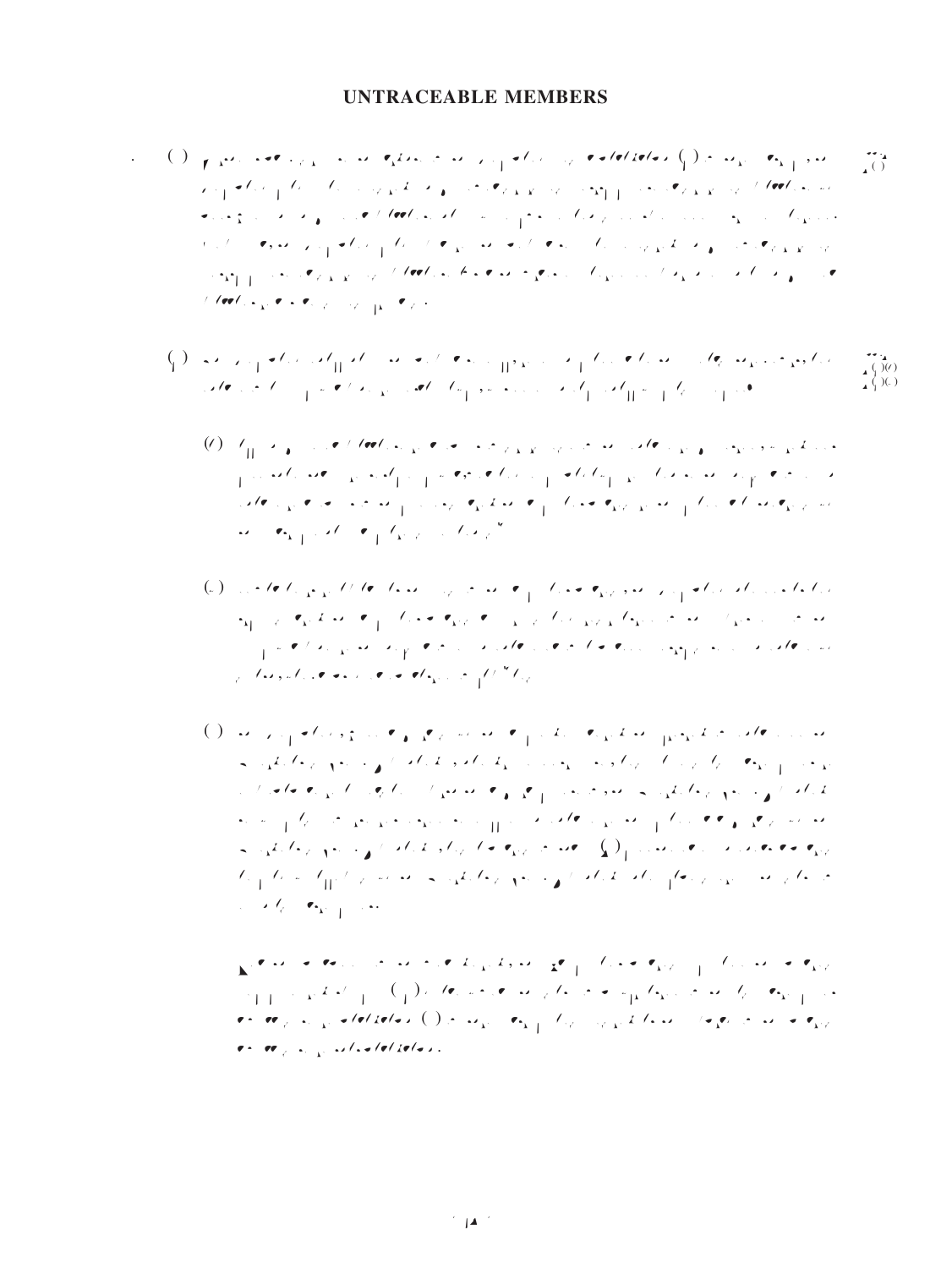$\zeta$  ) to  $z_{\rm a}$  to any such sale to any such sale to the Board may authorise some person to the said  $\zeta_{\rm g}$  $s$ shares and an instrument of transfer signed or otherwise executies executies executies executed by or such the constraint person shall be as if it has if it had been expressed by the registered by the registered  $\alpha$  $\phi$  . The such states to such shares, and the purchaser shares, and the purchaser shall not be bound to bound to be bound to be bound to be bound to be bound to be bound to be bound to be a small set of the second to be see to the application of the purchase money nor shall his title to the shares be affected by any irregularity or invariant  $\epsilon$  in the proceeding to the sale. The sale. The net proceeding to the sale. The net proceeding to the sale of the sale of the sale of proceeding to the sale of the sale of the sale of th of the sale  $\mathcal{A}_\text{L}$  belong to the sale will below and upon receipt by the Company of such networks in the Company of such networks in the Company of Supplement and upon  $\mathcal{A}_\text{R}$  $\phi(x) = \frac{1}{2} \left( \frac{1}{2} \left( \frac{1}{2} \left( \frac{1}{2} \right) - \frac{1}{2} \left( \frac{1}{2} \left( \frac{1}{2} \right) - \frac{1}{2} \left( \frac{1}{2} \left( \frac{1}{2} \right) - \frac{1}{2} \left( \frac{1}{2} \right) - \frac{1}{2} \left( \frac{1}{2} \left( \frac{1}{2} \right) - \frac{1}{2} \left( \frac{1}{2} \right) - \frac{1}{2} \left( \frac{1}{2} \right) \right) \right) \right) - \frac{1}{2} \left$  $\phi$  , which shows shall be computed in respect of such depends of shall be payable payable payable payable payable in the company shall not be required to account for any money earned to account for any money earned to a second from the net proceeds  $\mu$  be exploited in the business of the  $\mu$  $t_{\rm eff}$  and  $t_{\rm eff}$  and  $t_{\rm eff}$  and effective notation  $\epsilon_{\rm eff}$  and  $\epsilon_{\rm eff}$  and  $\epsilon_{\rm eff}$  that the valid that the valid  $\epsilon_{\rm eff}$  $\frac{1}{\sqrt{1-\frac{1}{2}}}\int_{\mathbb{R}^d}\frac{1}{\sqrt{1-\frac{1}{2}}}\int_{\mathbb{R}^d}\frac{1}{\sqrt{1-\frac{1}{2}}}\int_{\mathbb{R}^d}\frac{1}{\sqrt{1-\frac{1}{2}}}\int_{\mathbb{R}^d}\frac{1}{\sqrt{1-\frac{1}{2}}}\int_{\mathbb{R}^d}\frac{1}{\sqrt{1-\frac{1}{2}}}\int_{\mathbb{R}^d}\frac{1}{\sqrt{1-\frac{1}{2}}}\int_{\mathbb{R}^d}\frac{1}{\sqrt{1-\frac{1}{2}}}\int_{\mathbb{R}^d}\frac{1$  $\sigma_{\rm i}$  incapacity.

# **GENERAL MEETINGS**

- $\mathcal{L}_{\mathcal{S}} = \mathcal{L}_{\mathcal{S}} \mathcal{L}_{\mathcal{S}} \mathcal{L}_{\mathcal{S}} \mathcal{L}_{\mathcal{S}} \mathcal{L}_{\mathcal{S}} \mathcal{L}_{\mathcal{S}} \mathcal{L}_{\mathcal{S}} \mathcal{L}_{\mathcal{S}} \mathcal{L}_{\mathcal{S}} \mathcal{L}_{\mathcal{S}} \mathcal{L}_{\mathcal{S}} \mathcal{L}_{\mathcal{S}} \mathcal{L}_{\mathcal{S}} \mathcal{L}_{\mathcal{S}} \mathcal{L}_{\mathcal{S}} \mathcal{L}_{\mathcal{S}} \mathcal{L}_{\mathcal{S}} \mathcal$ of the Company's adoption of the Company's adoption of the period of  $\{1,2\}$  $\frac{1}{\sqrt{1-\frac{1}{2}}}\int_{\mathbb{R}^d} \frac{1}{\sqrt{1-\frac{1}{2}}}\int_{\mathbb{R}^d} \frac{1}{\sqrt{1-\frac{1}{2}}}\int_{\mathbb{R}^d} \frac{1}{\sqrt{1-\frac{1}{2}}}\int_{\mathbb{R}^d} \frac{1}{\sqrt{1-\frac{1}{2}}}\int_{\mathbb{R}^d} \frac{1}{\sqrt{1-\frac{1}{2}}}\int_{\mathbb{R}^d} \frac{1}{\sqrt{1-\frac{1}{2}}}\int_{\mathbb{R}^d} \frac{1}{\sqrt{1-\frac{1}{2}}}\int_{\mathbb{R$  $e^{i\omega t}$ eighteen (18) months after the date of adoption of the date of the date of the date of the date of the date of the date of the date of the date of the date of the date of the date of the date of the date of the d not infringe the rules of the Designated Stock Exchange, if any  $\mathcal{A}_\text{c}$  and  $\mathcal{A}_\text{c}$  and  $\mathcal{A}_\text{c}$  $\mathbb{R}^{D_{\text{max}}}\times \mathbb{R}^{D_{\text{max}}}\times \mathbb{R}^{D_{\text{max}}}\times \mathbb{R}^{D_{\text{max}}}\times \mathbb{R}^{D_{\text{max}}}\times \mathbb{R}^{D_{\text{max}}}\times \mathbb{R}^{D_{\text{max}}}\times \mathbb{R}^{D_{\text{max}}}\times \mathbb{R}^{D_{\text{max}}}\times \mathbb{R}^{D_{\text{max}}}\times \mathbb{R}^{D_{\text{max}}}\times \mathbb{R}^{D_{\text{max}}}\times \mathbb{R}^{D_{\text{max}}}\times \mathbb{R}^{D_{\text{$ by means of such telephone, electronic or other communication facilities as to permit all  $p$  and  $p$  are method in the meeting to communicate with each other simultaneously and simultaneously and  $\alpha$  $i$ instantaneously, and participation in such a meeting shall constitute presence at such meeting  $L$  $\cdot$  ( )
- $57. \mathcal{L}_\text{F}$  , other than an annual general distribution, shall be called an extraordinary shall be called an extraordinary shall be called an extraordinary shall be called an extraordinary shall be called an extraord  $\mathcal{L}_\text{c}$  ,  $\mathbf{e}_{\text{c}}^{\prime}$  meetings may be determined in any part of the world as may be determined as may be determined in any part of the world as may be determined in by the Board  $\mathcal{O}_{\mathcal{E}}$  is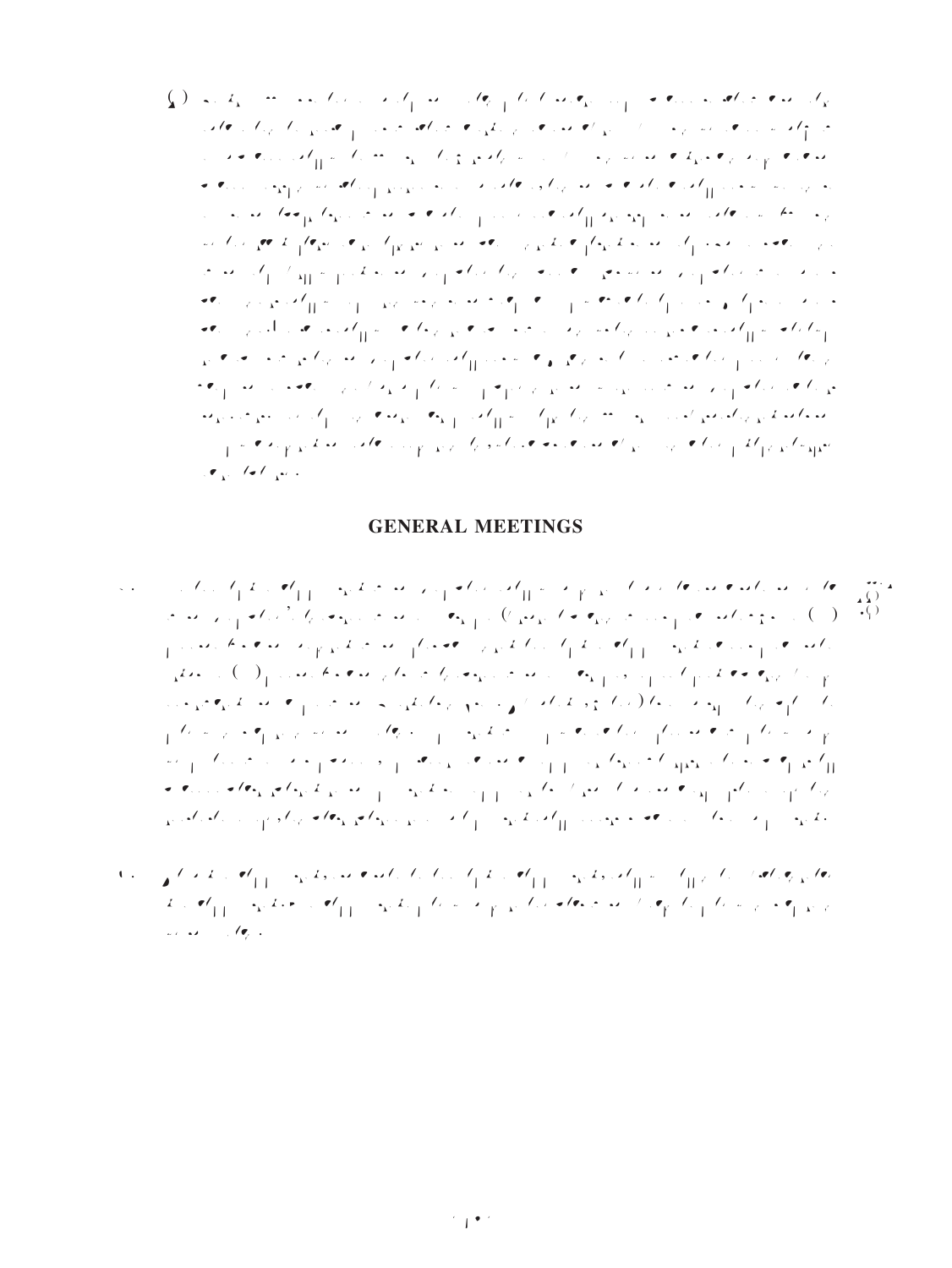$58.78\times 10^{11}$  may whenever it this fit call extraordinary general meetings. Any or more or more or more or more or more or  $\sim$  $M_{\rm eff}$  at the date of the date of the requisition not less than one-tenth one-tenth one-tenth one-tenth of the paid up the paid up the paid up the paid up the paid up the paid up the paid up the paid up the paid up the  $\epsilon$  capital of the Company carrying the right of voting at general meeting at general meeting of the Company shall meet  $d_{\rm eff}$  all times  $d_{\rm eff}$  times the secretary or the Secretary or the Secretary or the Secretary or the  $\epsilon$ to require an extraordinary general meeting to be called by the Board for the Board for the transaction of any  $\mathbf{b}_1$  in such requisition; and such meeting shall be held within two (2) months shall be held within two  $\mathbf{b}_1$ after the deposit of such requisition. If with the such of  $\int_{\mathcal{A}}\int_{\mathcal{A}}\rho_{\alpha}$  and deposite the Board  $f_{\rm ap}$  is to proceed to convene such meeting the requisitionistic (s)  $\lambda_{\rm ap}$  is  $\gamma$  (themselves) may do so in the same manner manner, and all reasonable expenses incurred by the required by the required by the requisition of  $\alpha$  $t_{\rm eff}$  respectively. The failure  $\epsilon_{\rm eff}$  be requisitionistic to the requisitionistic  $\epsilon_{\rm eff}$  and  $\epsilon_{\rm eff}$ 

# **NOTICE OF GENERAL MEETINGS**

- 59. (1) An annual general meeting must be called by Notice of not less than twenty-one (21) App. 13B  $\alpha_{\rm c}$  days days and not less than two  $\left\{\left.0\right\}\right.$  clear business days. All other general meetings  $\alpha_{\rm c}$  $\mathbb{Q}_{\mathbb{Z}_p[\mathbb{Z}^2]}$  and  $\mathbb{Z}_p$  and  $\mathbb{Z}_p[\mathbb{Z}^2]$  must be called by Notice of  $\mathbb{Z}_p$  and less than for  $\epsilon$  and  $(\bullet)$  clear days and not less than ten  $(0)$  clear business days days between  $\epsilon$  $\mathbf{t} \in \mathbb{R}^n$  the designation  $\mathbb{R}^n$  of  $\mathbb{R}^n$  , and  $\mathbb{R}^n$  and  $\mathbb{R}^n$  of  $\mathbb{R}^n$  and  $\mathbb{R}^n$  and  $\mathbb{R}^n$ notice, subject to the Act, if  $\sum_{i=1}^n x_i$  $\alpha$ 
	- $\mathbb{C}(\mathbb{C})$  in the case of a metal general general general metal general meeting, by all the Members  $\mathbb{C}$ entitled to attend and vote there
	- (b) in the case of any other meeting, by a majority in  $\mathcal{E}_{\mathcal{A}}$  majority in numbers having the Members having the Members having the Members having the Members having the Members having the Members having the Member  $\mathbf{r}_1$ ling, to attend and vote at the meeting, being a majority to gether representing not attend  $r$  $\lim_{n\to\infty}$  than ninety-five per cent. (95%) of the total voting  $\mathcal{L}_n$  rights at the meeting of all  $t$  the Members  $\mathbb{R}^n$  and  $\mathbb{R}^n$  are  $\mathbb{R}^n$  and  $\mathbb{R}^n$
	- $\langle\cdot,\cdot\rangle$  the notice shall specified and place of the meeting and particulars of  $\langle\cdot,\cdot\rangle$ to be considered at the meeting at the meeting at the meeting of special business, the general nature of the g business. The notice convening and annual general meeting shall specified meeting shall specified meeting as  $L$ such  $\mathcal{A}_\mathbf{A}$  of every general method  $\mathcal{A}_\mathbf{B}$  shall be given to all  $\mathcal{A}_\mathbf{B}$  other than to such than to such than to such than to such than to such than to such than to such than to such than to such th  $\mathcal{A}_\text{max}$ s,  $\mathcal{A}_\text{max}$ s as, under the terms of the terms of terms of the shares the shares the shares the shares they term holds, are not entitled to receive such notices from the  $\epsilon$  to all persons entitled to all persons entitled to and a share in consequence of the death or bankruptcy or  $\ell$  and to each  $\ell$  $\sigma$  the Directors and the  $\mathcal{E}_\text{c}$  and the Auditors and the Auditors.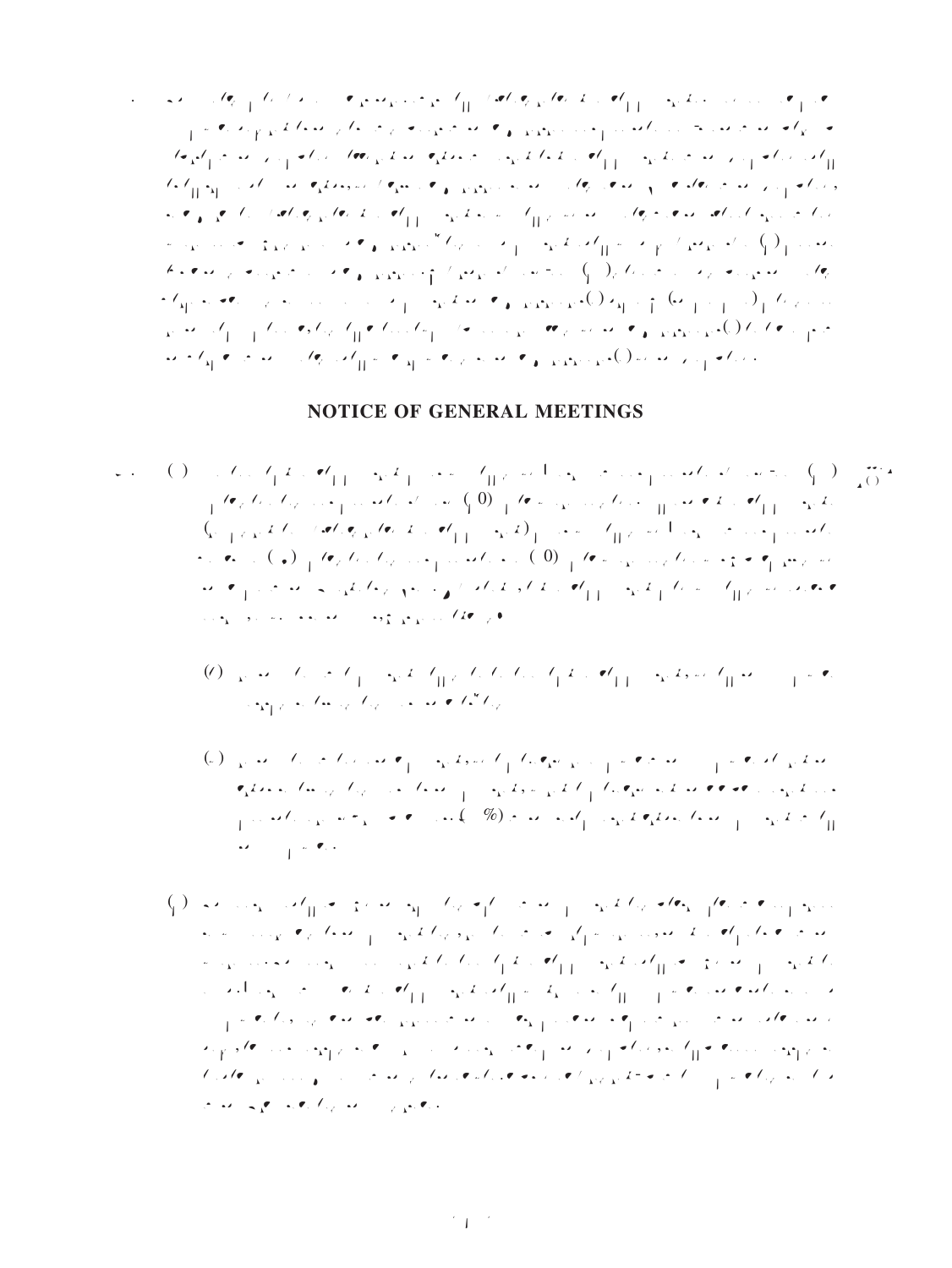$60.$  The accidental of a method of  $T_{\rm h}$  of  $T_{\rm h}$  ,  $\sigma$  ,  $\epsilon$  ,  $\epsilon$  ,  $\epsilon$  ,  $\epsilon$  ,  $\epsilon$  ,  $\epsilon$  ,  $\epsilon$  ,  $\epsilon$  ,  $\epsilon$  ,  $\epsilon$  ,  $\epsilon$  ,  $\epsilon$  ,  $\epsilon$  ,  $\epsilon$  ,  $\epsilon$  ,  $\epsilon$  ,  $\epsilon$  ,  $\epsilon$  ,  $\epsilon$  ,  $\epsilon$  ,  $\epsilon$  ,  $\epsilon$  ,  $\alpha$ re sent out with the Notice) to send such instrument of proxy to send such or the non-receipt of such such such  $\alpha$  $\Gamma_{\alpha,\bullet}$  , any person entitled by, by, any person entitled to receive such  $\Gamma_{\alpha,\bullet}$  such  $\Gamma_{\alpha,\bullet}$  $\mathbf{r}$  value and  $\mathbf{r}$  and the proceedings at the proceedings at the proceeding at the meeting.

# **PROCEEDINGS AT GENERAL MEETINGS**

- $\mathcal{A}_1$  . (1) All business shall be deemed special that is transacted at an extraordinary general that is transacted at an extraordinary general that is transformation of  $\mathcal{A}_1$  $m_{\rm m}$  and  $\sigma_{\rm N}$  all  $\epsilon_{\rm m}$  also and annual general at any and annual general meeting, with the theorem  $\ell = \bullet \bullet_1, \ldots, \bullet \bullet$ 
	- (1) the declaration and sanctioning of dividends;
	- (b) consideration and adoption of the accounts and balance sheet and the reports of the reports of the  $\mathcal{L}_{\mathcal{D}}$  and  $\mathcal{L}_{\mathcal{D}}$  and  $\mathcal{L}_{\mathcal{D}}$  and  $\mathcal{L}_{\mathcal{D}}$  and  $\mathcal{L}_{\mathcal{D}}$  and balance balance balance balance balance balance balance balance balance balance balance balance balance balance balance balanc  $\mathcal{S}$
	- (c) the election of  $\mathcal{L}_{\mathcal{P}}$  is the place or otherwise in the place or otherwise in the place or  $\mathcal{P}$  $r_{\rm eff}$ retiri $r_{\rm eff}$
	- (c) approximation of  $A$ uditors (where special notice of  $A$ uditors  $\mathcal{A}$  intention for such approximation for such approximation for such approximation for such approximation for such approximation for such approximat is not required by the Action of  $\ell_{\rm cr}$
	- (e) the fixing of the remuneration of the  $\epsilon$  the  $\epsilon$  of the  $\epsilon$  of  $\epsilon$  and the voting order  $\epsilon$  $e^{\alpha/2}$ extra remuneration to the Directors.
	- (2) No business other than the approximation of a chairman of a meeting shall be transacted shall be transacted shall be transacted as the shall be transacted as the shall be transacted as the shall be transacted as a sec  $\alpha$  and the computation is present at the commence  $\epsilon$  at the commence  $\epsilon$  $T_{\text{max}}(\mathbf{r}) = \frac{1}{\sqrt{2}} \mathbf{r} \mathbf{r} \mathbf{r} \mathbf{r} \mathbf{r} \mathbf{r} \mathbf{r} \mathbf{r} \mathbf{r} \mathbf{r} \mathbf{r} \mathbf{r} \mathbf{r} \mathbf{r} \mathbf{r} \mathbf{r} \mathbf{r} \mathbf{r} \mathbf{r} \mathbf{r} \mathbf{r} \mathbf{r} \mathbf{r} \mathbf{r} \mathbf{r} \mathbf{r} \mathbf{r} \mathbf{r} \mathbf{r} \mathbf{r} \mathbf{r} \mathbf{r} \mathbf{$ corporation) by its during authorised representative or by proxy shall form a quota  $\eta$ purposes.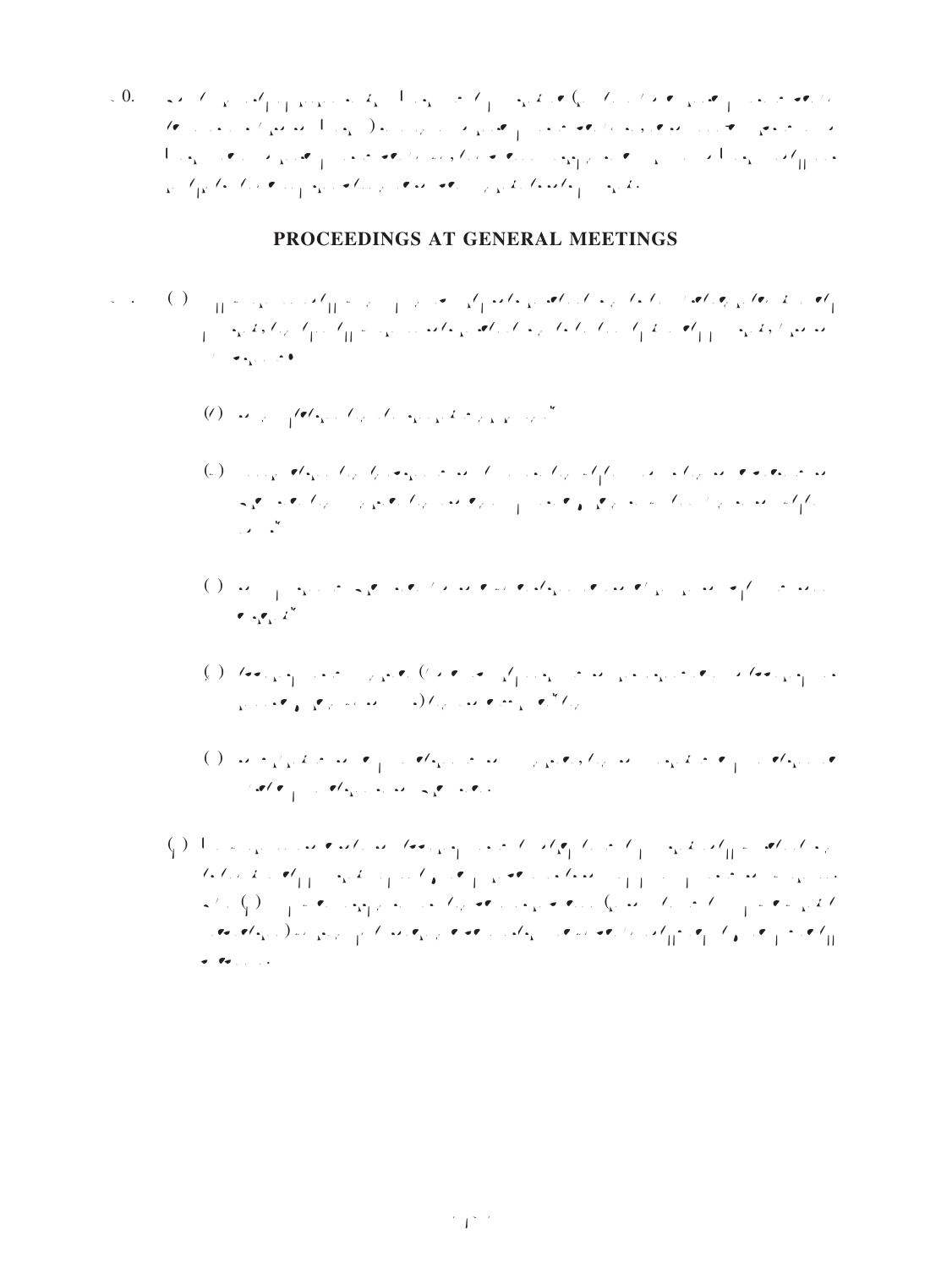- $\mathcal{L}_{\mathcal{A}}(s) = \frac{1}{4} \int_{\mathbb{R}^d} \mathcal{L}_{\mathcal{A}}(s) \mathcal{L}_{\mathcal{A}}(s) \mathcal{L}_{\mathcal{A}}(s) = \frac{1}{4} \int_{\mathbb{R}^d} \mathcal{L}_{\mathcal{A}}(s) \mathcal{L}_{\mathcal{A}}(s) \mathcal{L}_{\mathcal{A}}(s) = \frac{1}{4} \int_{\mathbb{R}^d} \mathcal{L}_{\mathcal{A}}(s) \mathcal{L}_{\mathcal{A}}(s) \mathcal{L}_{\mathcal{A}}(s) = \frac{1}{4} \int$  $t_{\rm eff} = \frac{1}{2} \left( \frac{1}{2} \int_{-\infty}^{\infty} \int_{-\infty}^{\infty} \int_{-\infty}^{\infty} \int_{-\infty}^{\infty} \int_{-\infty}^{\infty} \int_{-\infty}^{\infty} \int_{-\infty}^{\infty} \int_{-\infty}^{\infty} \int_{-\infty}^{\infty} \int_{-\infty}^{\infty} \int_{-\infty}^{\infty} \int_{-\infty}^{\infty} \int_{-\infty}^{\infty} \int_{-\infty}^{\infty} \int_{-\infty}^{\infty} \int_{-\infty}^{\infty} \int_{-\$  $\phi$  is the meeting, if convenient on the requisition of  $\phi$  and  $\phi$  and  $\phi$  and  $\phi$  and  $\phi$  any  $\phi$ other case it shall stand adjourned to the same day in the same time same time time time time same time and pla  $\sigma$  to such the such time and place as the Board may determine. If at such adjourned meeting a quorum  $\sigma$  $i$ s not present with the time and the time approximation for time approximation for  $\mathcal{L}_{\text{max}}$  $\mathbb{R}^d$  is a dissolved.
- $\mathcal{A}_A$  for the chairman of the Company or if the Company or if them as if them as  $\mathcal{A}_A$  $m_{\rm e}$  be a greed amongst themselves or failing such as  $\mu$  failing such as  $\mu$  one of them elected by the method by  $\mu$  $\alpha_{\parallel}$  the Directors present shall preside as chairman at a general method meeting. If at any meeting. If any no chairman, is present with fifteen (15)  $\frac{1}{\sqrt{1-\frac{1}{\sqrt{1-\frac{1}{\sqrt{1-\frac{1}{\sqrt{1-\frac{1}{\sqrt{1-\frac{1}{\sqrt{1-\frac{1}{\sqrt{1-\frac{1}{\sqrt{1-\frac{1}{\sqrt{1-\frac{1}{\sqrt{1-\frac{1}{\sqrt{1-\frac{1}{\sqrt{1-\frac{1}{\sqrt{1-\frac{1}{\sqrt{1-\frac{1}{\sqrt{1-\frac{1}{\sqrt{1-\frac{1}{\sqrt{1-\frac{1}{\sqrt{1-\frac{1}{\sqrt{1-\frac{1}{\sqrt$  $\frac{1}{\|x\|_2}$  , or is with  $\frac{1}{\|x\|_2}$  to act as chairman of the deputy chairman of the  $C$ more than one deputy chairman one of the positive as  $\alpha$  matrix  $\alpha$  may be as  $f_{\rm eff}$ ing such agreement as a such them elected by all them elected by all the Directors present shall present shall present shall present shall present shall present shall present shall present shall present shall pres  $\mathcal{L}(\mathcal{S}_1,\mathcal{C}_2,\mathcal{C}_3,\ldots,\mathcal{C}_N,\mathcal{C}_1,\mathcal{C}_2,\cdots,\mathcal{C}_N,\mathcal{C}_N)$  is the chairman of the theorem of the theorem of the theorem of the theorem of the theorem of the theorem of the theorem of the theorem of the theore  $m_{\rm e}$  , the Directors present shall choose one of the one of their number to act, or if one Director only only  $\sigma_{\rm e}$ is present for shall present for shall present to act. If  $\frac{1}{2}$  is present, or if  $\frac{1}{2}$  or if each of  $\frac{1}{2}$  or if each of  $\frac{1}{2}$  or if each of  $\frac{1}{2}$  or if each of  $\frac{1}{2}$  or if each of  $\frac{1}{2}$  or if  $t\in \mathbb{R}$ the Directors present declines to take the chairman chosen shall retire from the chairman chosen shall retire from the chairman chosen shall retire from the chairman chosen shall retire from the chairman chosen  $\mathscr{A}_\lambda$ ent in person or  $\mathbb{R}^n$  and  $\mathbb{C}^n$  in the case of a  $\mathscr{A}_\lambda$  corporation) by its duly authorised representative or by proxy and entitled to vote shall electronic one of the  $\mathbb{F}_p$  number  $\mathbb{F}_p$ to be chairman of the method of the method of the method of the method of the method of the method of the method of the method of the method of the method of the method of the method of the method of the method of the met
- $\mathcal{A}_{\bullet}$ . The consenting at  $c_{\rm{eff}}$  the consent of any method any method as  $\mathcal{A}_{\rm{eff}}$  $i \mapsto \mathbf{r} \mapsto \mathbf{r} \mapsto \mathbf{r} \mapsto \mathbf{r} \mapsto \mathbf{r} \mapsto \mathbf{r} \mapsto \mathbf{r} \mapsto \mathbf{r} \mapsto \mathbf{r} \mapsto \mathbf{r} \mapsto \mathbf{r} \mapsto \mathbf{r} \mapsto \mathbf{r} \mapsto \mathbf{r} \mapsto \mathbf{r} \mapsto \mathbf{r} \mapsto \mathbf{r} \mapsto \mathbf{r} \mapsto \mathbf{r} \mapsto \mathbf{r} \mapsto \mathbf{r} \mapsto \mathbf{r} \mapsto \mathbf{r} \mapsto \mathbf{r} \mapsto$  $\alpha$  as the method for the method shall be transacted at any adjourned method  $\alpha$ other than the business which might lawfully had the meeting had the meeting had the meeting had the meeting h  $\alpha_{\rm eff}$  and the solution place  $\alpha_{\rm eff}$  and  $\alpha_{\rm eff}$  days  $\alpha_{\rm eff}$  and  $\alpha_{\rm eff}$  or more, more, more, more, more, more, more, more, more, more, more, more, more, more, more, more, more, more, more, more, more, more,  $\alpha_1$  least seven (1) complete  $\alpha_2$  indicates of the adjourned meeting shall be given specified the specified method of the adjourned meeting the specified method of the specified method of the specified method of the  $t_{\rm M}$  , the adjourned meeting but it shall not be necessary to specify it shall notice in such notices. the nature of the business to business the business transacted at the adjourned meeting at the general nature of  $\sigma$ the business to be the business of the business than  $\mathcal{A}_X$  is shall be united. The united of and an objective  $\ell_{\ell}$  and  $\ell_{\ell+1}$  are seen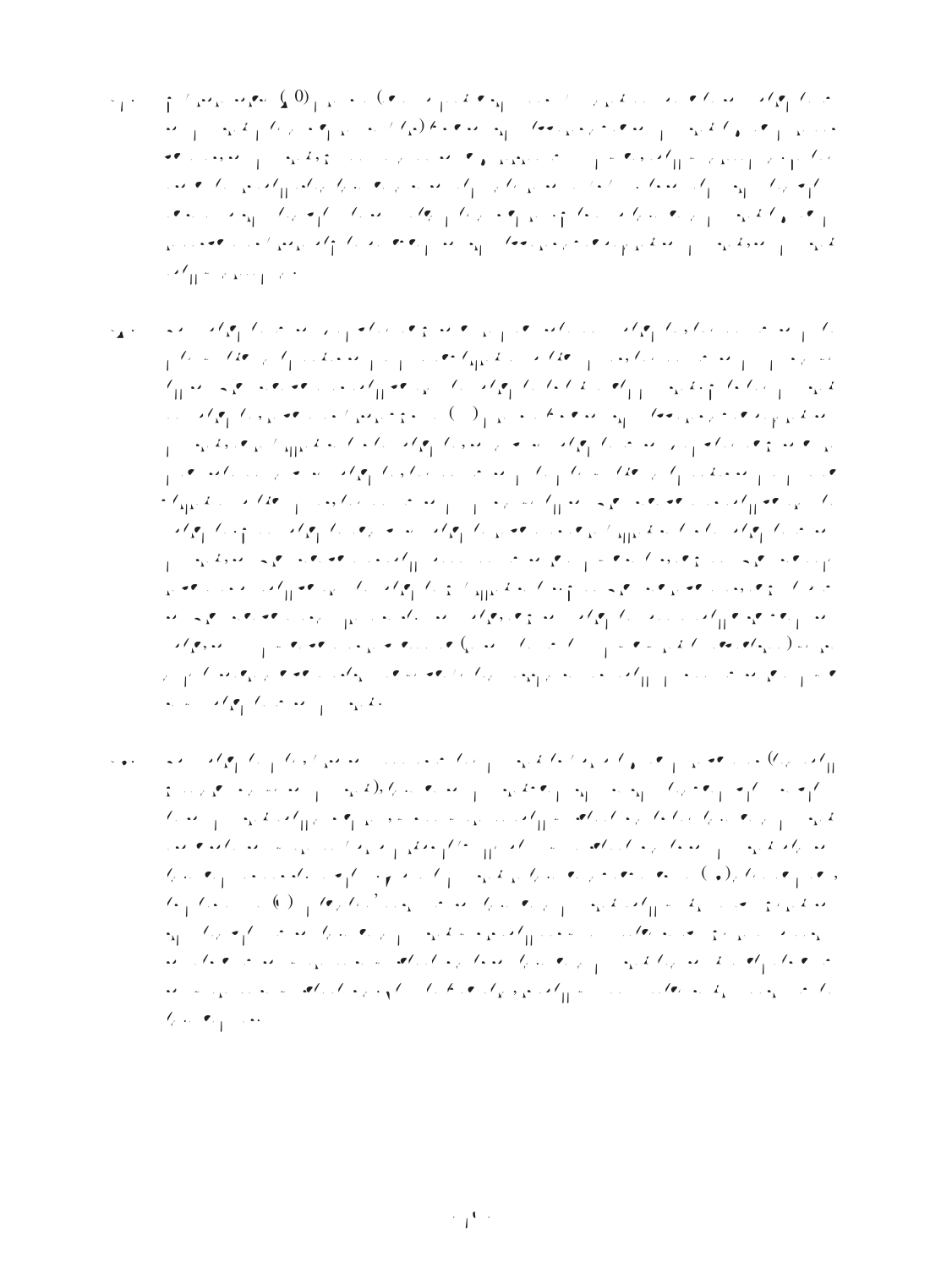$\mathcal{S}_1$  is proposed to an amendment is proposed to any resolution  $\mathcal{S}_1$  in good faith rules faith ruled faith ruled faith ruled faithful faithful faithful faithful faithful faithful faithful faithful faithful faithf out of order by the chairman of the meeting, the meeting, the proceedings on the substantial shall be substantial shall be substantial shall be substantial shall be substantial shall be substantial shall be substantial sh not be invalidated by any extension of  $\mu$  the case of a resolution during the case of a resolution during that  $s$  of  $\mathbb{Z}_2$  resolution,  $\mathbb{Z}_1$  is a mere correct to correct a mere clerical amendment to correct amendment to correct amendment to correct amendment to correct amendment to correct amendment to correct amendment t  $\phi(\omega,\omega,\bm{\varpi},\bm{\epsilon})\Big|_{\Gamma}$  in any event become considered or voted upon.

# **VOTING**

66. (1) Subject to any special rights or restrictions as to voting to voting for the time being attached to any  $s$ shares by or in accordance with the articles, at any general meeting on a pollution  $\mathbf{z}_i$  $\mathcal{M} = \mathcal{P} \star \mathcal{P}$  , i.e., in person or by  $\mathcal{P}_\mathcal{P}$  and  $\mathcal{P}_\mathcal{P}$  and  $\mathcal{P}_\mathcal{P}$  and  $\mathcal{P}_\mathcal{P}$  and  $\mathcal{P}_\mathcal{P}$  and  $\mathcal{P}_\mathcal{P}$  and  $\mathcal{P}_\mathcal{P}$  and  $\mathcal{P}_\mathcal{P}$  and  $\mathcal{P}_\mathcal{P}$  and  $\$ by its duly authorised representative shall have one vote  $\mathbb{R}^n$  for every fully paid share of which he is the following but so that so that  $\ell_1$  is that  $\ell_2$  or another paid up on a share  $\ell_1$  is the share  $\ell_2$ in advance of calls or installation or the foregoing  $\ell$  the foregoing purposes as paid up on the foregoing  $\ell$  $s$  share a resolution put to the vote of a meeting shall be decided by way of a poll satisfied by way of a poll satisfactory  $\mathcal{A}$  $t_{\rm eff}$  of the chairman of the metric  $\int_{\rm eff}$  in good faithful relation  $\int_{\rm eff}$  resolution which relates purely  $\int_{\rm eff}$  $t_{\rm c}$  , and a procedural or administrative matter to be voted on by a show of hands in  $t_{\rm c}$ every Member present in person (or being a corporation, is present by a duly authorized by representative), or by proxy(ies) shall have vote provided that where  $\frac{1}{\sqrt{2}}$ proxy is appointed by a Member which is a clearing house (or its nominee(s)), each such  $p$ re one vot $p$  show one vote on a show of  $\mu$  purposes of the  $\mathcal{L}_1$  purposes of this  $\mathcal{L}_2$  $\alpha_{\alpha}$  ,  $\alpha_{\beta}$  and  $\alpha_{\gamma}$  are the agents are the  $Q$  (in the agenta of the agenta of the general meeting  $\alpha$  $\sigma_{\rm M}$  and the supplementary circular that may be issued by the Company to its Members;  $\sigma_{\rm M}$  $\alpha_{\alpha}$  (ii) relate to the chairman's duties to the maintain the meeting the meeting the meeting conduct of the meeting  $\alpha$  $\alpha_{\rm v}$  he time the business of the method of the meeting to be properly dealt with,  $\ell_{\rm H}$  the  $M_{\rm H}$  -reasonable opportunity to express the express their views.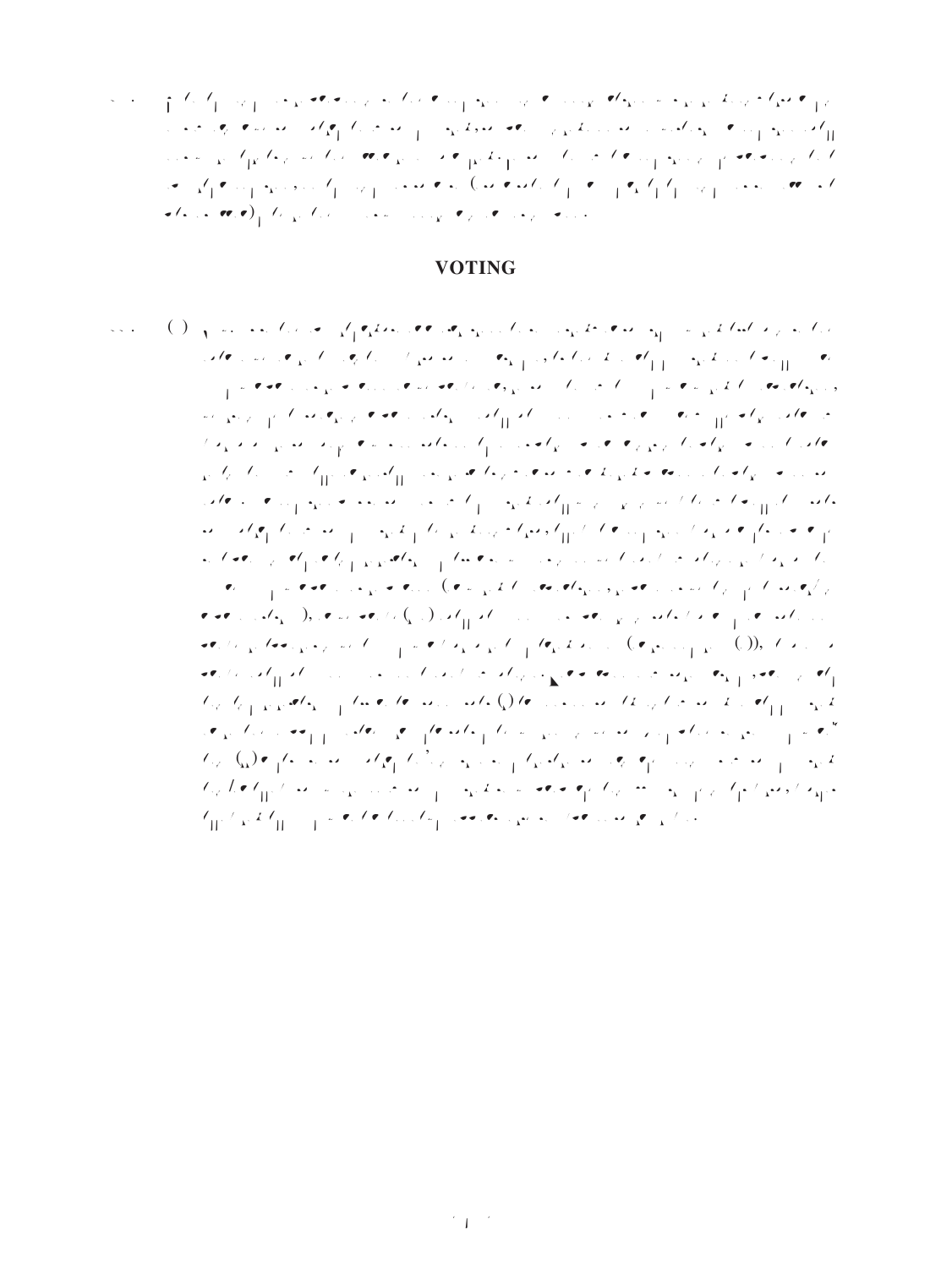- $\langle\phi\rangle$  where a show of the declaration or on the declaration or the declaration of the show of the show of the show of the show of the show of the show of the show of the show of the show of the show of the show of the  $\sigma$  a  $C_{\rm V}$  is  $C_{\rm C}$  may be demanded:
	- (1) by  $\ell_{\rm e}$  and  $\ell_{\rm e}$  and  $\ell_{\rm e}$  in the case or in person or in the case of a Member being a Member being a Member being a Member being a Member being a Member being a Member being a Member being a Member bein corporation by its during and  $\sigma_{\rm x,y}$  and by proxy for the time being for the time  $\sigma_{\rm x,y}$ entitled to vote at the method of  $\mathcal{L}^{\mathbf{w}}$  or
	- (b) by a Members  $\mathbb{R}$  members present in the case or in the case of a  $\mathbb{R}$  member being a  $\mathbb{R}$ corporation by its during  $\sigma_{\rm av}$  and  $\sigma_{\rm av}$  and  $\sigma_{\rm av}$  and  $\sigma_{\rm v}/\sigma$  from  $\sigma_{\rm av}/L$  and less than one-tenth of the total voting  $\ell_{\rm H}$  and  $\ell_{\rm H}$  all  $\ell_{\rm H}$  the right to vote votens having the right to vote  $\alpha$  at  $\alpha$
	- (c) by a Members or Members present in the case of a Members  $\mathcal{L}$ corporation by its during  $\epsilon$  is due to be propyrely as the shares or by proxy and holding shares  $\epsilon$  $\mu$  the Company conferring at the  $\sigma_{\rm K}$  right to vote at the method at the method and which and which and which and which and which and which and which and which and which and which are so which and which and which a aggregate sum has been paid to the sum paid to not less than one-tenth of the total sum paid  $\epsilon$  $\mathcal{L}_{\text{u}}$  on  $\mathcal{L}_{\text{u}}$  shares conferred that rights  $\mathcal{L}_{\text{u}}$

 $A \in \mathcal{A}$  , we are proxy for a member or in the case of a member being a  $\mathcal{A}$ corporation by its duly authorised representative shall be deemed to be the same as a  $\alpha$  defined by the Member.

 $67. \hskip 1.0cm \text{if} \begin{array}{l} 67. \hskip 1.0cm \text{if} \begin{array}{l} 67. \hskip 1.0cm \text{if} \begin{array}{l} 67. \hskip 1.0cm \text{if} \begin{array}{l} 67. \hskip 1.0cm \text{if} \begin{array}{l} 67. \hskip 1.0cm \text{if} \begin{array}{l} 67. \hskip 1.0cm \text{if} \begin{array}{l} 67. \hskip 1.0cm \text{if} \begin{array}{l} 67. \hskip 1.0cm \text{if} \begin{array}{l} 67. \$  $\bm{e}$  is particular between carried unanimously, or by a particular majority, or  $\bm{e}_1$  and  $\bm{e}_2$  and carried  $\bm{e}_3$  and by a particular majority, or lost, and an entry to the minute of the minute  $\alpha$  $\mathcal{L}_{\mathcal{C}}$  and  $\mathcal{C}$  be conclusive evidence of the facts without proof of the number of the number of the number of the number of the number of the number of the number of the number of the number of the number of of the votes recorded for  $\alpha$  against the result of the poll shall be deemed to the poll shall be deemed to deemed to be the resolution of the meeting. The company shall only be required to disclose the voting to disclose the vo  $f_{\rm A}$ l if such disclosure is required by the rules of the rules of the  $L$  designation  $L$  .  $L$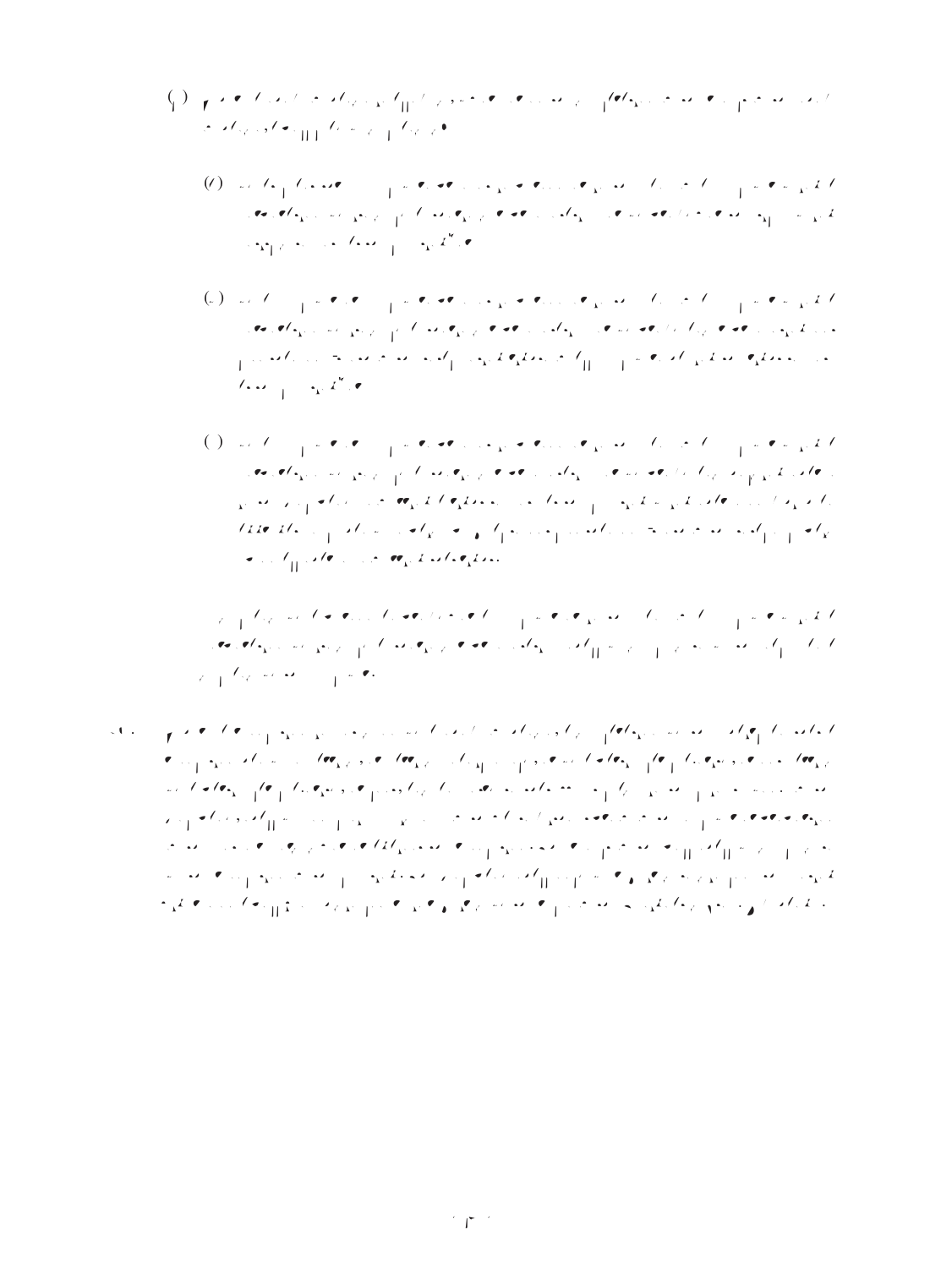- $\mathbb{E}[\mathcal{A} \bullet \mathcal{A}]$  and  $\mathcal{A}$  be given either personally or by proxy.
- $\mathcal{A}_\mathcal{A}$  and a person entitled to more than one vote on a poll need not use all the votes or cast all the votes or cast all the votes or cast all the votes or cast all the votes or cast all the votes or cast all the here we use in the same way. The same way of the same way of  $\mathcal{L}_{\mathcal{A}}$
- $\overline{10.}$  All questions submitted to a meeting shall be decided by a simple majority of votes exceptions except of votes  $\overline{1}$ where a greater  $\alpha$  and  $\alpha$  the case  $\alpha$  these Articles or  $\alpha$  by the case of an equality is the case of an equality is the case of an equality is the case of an equality is the case of an equality is the case of an e of votes, the chairman of such meeting shall be entitled to a second or casting vote in addition  $\alpha$ to any other vote he may have.
- 71. Where there are joint holders of any share any one of such joint holders may vote, either in  $p$  and by proxy, in respect of such share as if  $p$  is the were solely entitled there there there there there to if  $p$  $t$  than one of such joint  $\phi$  , which is any method of the senior holder who senior holder who senior holder who senior holder who senior holder who senior holder who senior holder who senior holder who senior holder wh tenders a vote of the state in person or by person or by  $\mathcal{A}_\text{max}$  or the exclusion of the votes the votes of the other joint  $\phi$  , and for this purpose seniority shall be determined by the order integration by the order in which the names standard in the Register in respect of the second of the second  $\mathcal{E}_k$  $\ell_{\rm d}$  and the set of a decease  $\ell_{\rm d}$  , whose name and  $\ell_{\rm d}$  , the purposes of  $\mu$  the purposes of the purposes of  $\ell_{\rm d}$  $t_{\text{th}}$  are  $\sigma_{\text{th}}$  be defined by density there there is the definition  $\sigma$
- $T_{12}$ . (1) A  $\frac{1}{\sqrt{2}}$  a member who is a patient for any purpose relating to mental health or in respect of  $\frac{1}{\sqrt{2}}$ when an order the best  $\mu$  and  $\mu$  and  $\mu$  and  $\mu$  and  $\epsilon$   $\epsilon$  intervals the protection  $\epsilon$  $m_A$  and a for the affairs of persons incapable of  $m_A$  their their own affairs managing their own affairs may vote by his receiver, committee, committee, committee, committee, committee,  $\epsilon$  $\mathcal{C}_{\text{cyl}}$  in the close bonis appointed by such court, and such receiver, committee, currently committed by  $\mathcal{C}_{\text{cyl}}$ bonis or other person may vote by proxy, and may otherwise act and be treated as were the registered holder of such shares for the such shares  $\mathbf{r}_{\text{max}}$  $t$  such every require as the Board may require of the authority of the person claiming  $t$ to vote shall have been deposited at the Office, head of  $\sqrt{N}$  or  $\mathcal{L}_\text{R}$  at  $\mathcal{L}_\text{R}$  and  $\mathcal{L}_\text{R}$  $\alpha$  appropriately not less than  $f(x)$  (48) hours before the time approximately the time approximated for  $f(x)$  $m_{\rm F} = \frac{1}{2\pi} L_{\rm F} \sigma \oint_{\rm C} m_{\rm F} \sigma_{\rm C} \frac{1}{\sqrt{2\pi}} \left[ \frac{1}{2\pi} \frac{L_{\rm F}}{L_{\rm F}} \frac{L_{\rm F}}{L_{\rm F}} \frac{L_{\rm F}}{L_{\rm F}} \frac{L_{\rm F}}{L_{\rm F}} \frac{L_{\rm F}}{L_{\rm F}} \frac{L_{\rm F}}{L_{\rm F}} \frac{L_{\rm F}}{L_{\rm F}} \frac{L_{\rm F}}{L_{\rm F}} \frac{L_{\rm F}}{L_{\rm F}} \frac{L_{\rm F$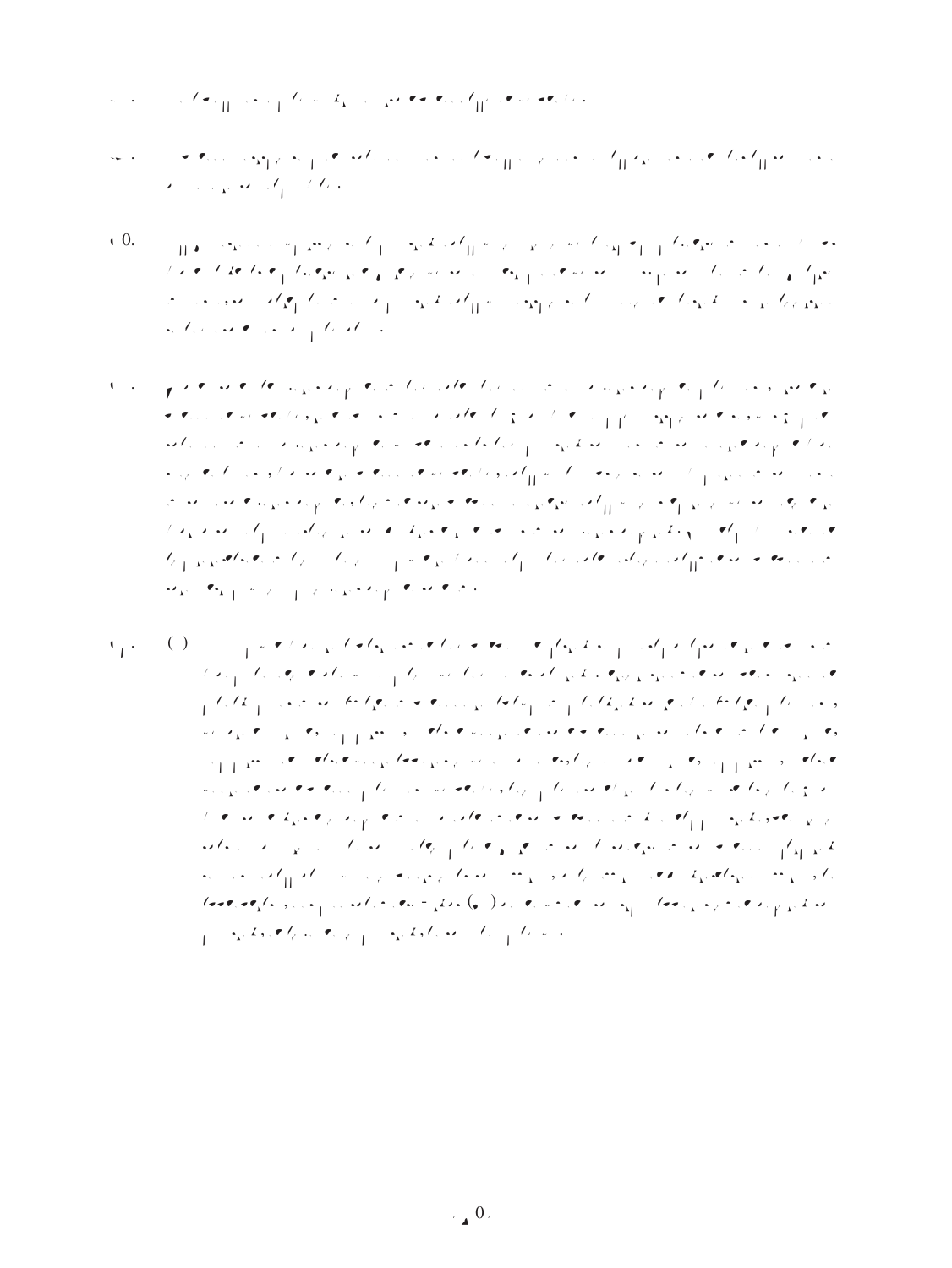- $(2)$  any person entitled under  $\epsilon$  to  $\epsilon_{k+1}$  to be registered as the holder of any shares may vote  $\epsilon_{k+1}$  to be registered as  $\alpha$  and the same method in respect the same manner as if  $\alpha$  is the same manner as if  $\alpha$ holder of such shares, provided that forty-eight (48) hours at least  $\epsilon$  time of time of time of time of the time holding of the meeting or adjourned meeting of  $\alpha$  as the case may be case may be proposed to the proposes to vote, he shall satisfy the Board of the Board of the Board shares, or the Board shall have shall have  $\theta$  $\mathscr{P}=\mathbb{R}^n$  and  $\mathscr{P}_1$  and  $\mathscr{P}_2$  right to vote at such meeting in respect to  $\mathscr{P}_2$
- $\mathbf{v}_\mathbf{A}$ . (1) No Member shall, unless the Board otherwise determines, be entitled to attend and vote at  $\alpha_{\alpha}$  and to be reckined in a  $\alpha_{\alpha}$  , and at any general method unless he is due to  $\alpha_{\alpha}$ all calls or other sums presented by the calls of shares in the Company have  $\ell$  $b = b \cdot \bullet t_{k}$ .
	- $(1)$  where the Company has knowledge that any Member is, under the rules of the rules of the rules of the rules of the rules of the rules of the rules of the rules of the rules of the rules of the rules of the rules of t  $\mathcal{L}(\mathcal{L}, \mathcal{L}_{\mathcal{L}, \mathcal{L}})$  and  $\mathcal{L}(\mathcal{L}, \mathcal{L}, \mathcal{L}_{\mathcal{L}})$  and  $\mathcal{L}_{\mathcal{L}}(\mathcal{L}, \mathcal{L}_{\mathcal{L}})$  and  $\mathcal{L}_{\mathcal{L}}(\mathcal{L}, \mathcal{L})$  and  $\mathcal{L}_{\mathcal{L}}$ of the Company or restricted to voting the company or  $\mathcal{U}_X$  and  $\mathcal{U}_X$  and  $\mathcal{U}_X$  against any particular resolution of the Company, and company, any votes cast  $\frac{1}{\sqrt{2}}$  or on behalf of such Member in contravention of such  $\frac{1}{\sqrt{2}}$  $\mathcal{F}_{\mathcal{A}}$ requirement or  $\mathcal{F}_{\mathcal{A}}$  and  $\mathcal{F}_{\mathcal{A}}$  and  $\mathcal{F}_{\mathcal{A}}$  $\ddot{\phantom{1}}$

 $1 + 1$ 

- (c) and objective shall be raised to the qualification of  $\frac{1}{\sqrt{2}}$
- (b) any votes have been counted which ought not to have been counted or which might have been counted or which might have been counted or which might have been counted or which might have been counted or which might have because  $\mathbf{r}$  regularize
- (c) between the non-votes are not counted which out of  $\mathcal{C}$

 $t_{\rm eff}$  objective or error shall not viting or  $\alpha$  and  $\alpha$  or adjourned meeting or adjourned meeting on adjourned meeting on  $L$ and responsively resolution  $\mathscr{A}_{\Gamma}$  is  $\mathscr{A}_{X,Z}$  , as the case may be, as the case may be, as the case may be, the adjourned method of the vote objected to is given or tendered or tendered or tendered or at which the error occurs. Any objective referred to the referred to the chairman of the meeting and shall only  $\mathcal{A}$  $v_{\rm eff}$  is the decision of the meeting on any resolution if the chairman decides the same may make have a fected the decision of the decision of the decision of the chairman on such matters shall matter shall  $\mathbb{E} \left[ \mathbb{E} \left[ \mathbb{E} \left[ \mathbb{E} \left[ \mathbb{E} \left[ \mathbb{E} \left[ \mathbb{E} \left[ \mathbb{E} \left[ \mathbb{E} \left[ \mathbb{E} \left[ \mathbb{E} \left[ \mathbb{E} \left[ \mathbb{E} \left[ \mathbb{E} \left[ \mathbb{E} \left[ \mathbb{E} \left[ \mathbb{E} \left[ \mathbb{E} \left[ \mathbb{E} \left[ \mathbb{E} \left[ \mathbb{E} \left[ \mathbb{E} \left[ \mathbb{E} \left[ \mathbb{E} \left[ \mathbb{$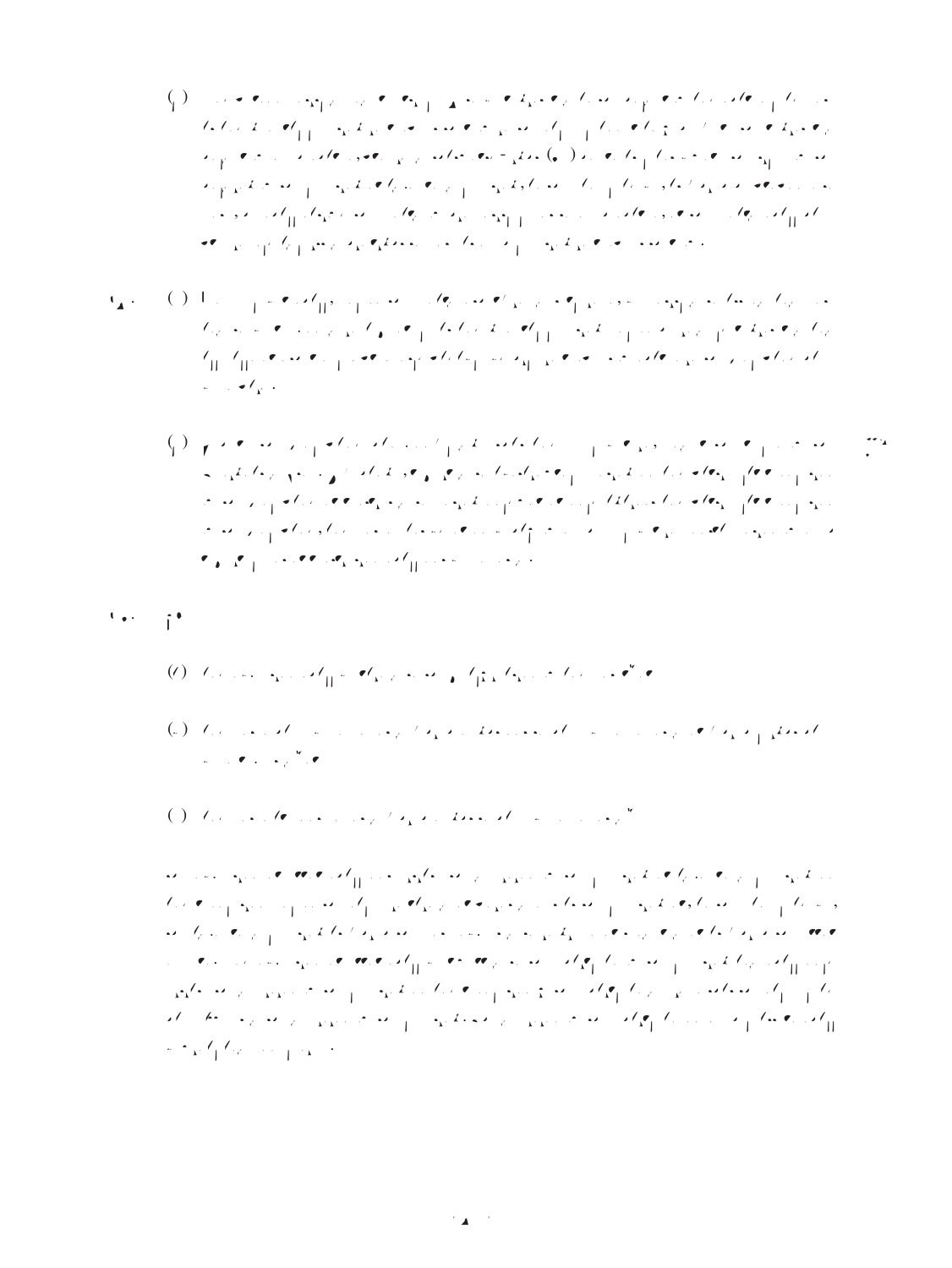# **PROXIES**

- $\mathcal{F}_{\mathcal{F}}(A)$  and vote at a member entitled to attend and vote at a meeting of the Company shall be entitled to attend to the Company shall be entitled to attend the company shall be entitled to be entitled to be enti  $\alpha$  as his potential person as the person as his proxy to attend and vote instead of him. A  $\alpha$  is the isother who is the isother who is the isother who is the isother who is the isother who is the isother who is the is holder of two or more shares may approximately to represent more than one provided him and vote one provided h his behalf at  $L$  ,  $\bullet$   $\epsilon'_{\parallel\parallel}$  and  $L$  class meating of the Company or at a proxy need not be a proxy need not  $\mathbb{E}\left\{\mathbb{E}\left\{ \mathcal{E}_{\mathcal{A}}\right\}_{i=1}^{N_{\mathcal{A}}}\right\}_{i=1}^{N_{\mathcal{A}}}\left\{ \mathcal{E}_{\mathcal{A}}\left(\mathcal{E}_{\mathcal{A}}\right)\right\}_{i=1}^{N_{\mathcal{A}}}\left\{ \mathcal{E}_{\mathcal{A}}\left(\mathcal{E}_{\mathcal{A}}\right)\right\}_{i=1}^{N_{\mathcal{A}}}\left\{ \mathcal{E}_{\mathcal{A}}\left(\mathcal{E}_{\mathcal{A}}\right)\right\}_{i=1}^{N_{\mathcal{A}}}\left\{ \mathcal{E}_{$  $\alpha = \frac{1}{\sqrt{2}}\left( \frac{1}{\sqrt{2}}\left( \frac{1}{\sqrt{2}}\left( \frac{1}{\sqrt{2}}\left( \frac{1}{\sqrt{2}}\left( \frac{1}{\sqrt{2}}\left( \frac{1}{\sqrt{2}}\left( \frac{1}{\sqrt{2}}\right) - \frac{1}{\sqrt{2}}\left( \frac{1}{\sqrt{2}}\left( \frac{1}{\sqrt{2}}\right) - \frac{1}{\sqrt{2}}\left( \frac{1}{\sqrt{2}}\left( \frac{1}{\sqrt{2}}\right) - \frac{1}{\sqrt{2}}\left( \frac{1}{\sqrt{2}}\left( \frac{1}{\$  $\mathbb{R}^n$  which he or the original member could extent as such Member could extend the  $\mathbb{R}^n$  $\lambda$
- $16.1 76.$  The instrument appointing a proxy shall be in the approxy shall be in the approximation of  $\mu$  $\alpha$  and the authorised in  $\sigma_{\rm max}$  is a corporation or  $\sigma_{\rm max}$  is search to  $\sigma_{\rm max}$  , either under its seal or under the hand of an officer, attorney or other person and  $\sigma_{\rm{m}}$  and  $\sigma_{\rm{m}}$  $\alpha_{\rm eff}$  instrument of proxy purporting to be signed on behalf of a corporation by an officer there there  $\mathbf{x}^{1,2}$ it shall began began such assumed, the contrary appears, that such of such officer was duly authorised to  $s_{\rm eff}$  instrument of proxy on behalf on the corporation with  $\epsilon$  or the facts. The facts of the facts of the facts.  $\rightarrow$  $\left( \begin{array}{c} 1 \end{array} \right)$
- $77.$  The instrument approximate a proxy and (if  $\sqrt{r}$  required by the power of attorney or attorney or attorney or  $\sqrt{r}$ other authority (if any) under which is signified comparison in the cortified copy of such power or authority, shall be delivered to such place or one of such places (if any) as may be specified for that  $\bullet$  seems in order to the strain and strain any document accompanying the notice convening the notice convening the notice convening the notice convening the notice convenience of  $\mathcal{L}_{\mathcal{A}}$  $m_{\tilde{t}}$  is the contract of the place is so specified at the Registration  $L$  of  $\tilde{t}$  or the Office or the Office or the Office or the Office or the Office or the Office, as may be contracted to  $L$  $\alpha$  (appropriate) not less than forty-eight (48) hours before the time approximation  $\alpha$  $\frac{1}{\|x\|}\cdot \frac{1}{\|x\|}\cdot \frac{1}{\|x\|}\cdot \frac{1}{\|x\|}\cdot \frac{1}{\|x\|}\cdot \frac{1}{\|x\|}\cdot \frac{1}{\|x\|}\cdot \frac{1}{\|x\|}\cdot \frac{1}{\|x\|}\cdot \frac{1}{\|x\|}\cdot \frac{1}{\|x\|}\cdot \frac{1}{\|x\|}\cdot \frac{1}{\|x\|}\cdot \frac{1}{\|x\|}\cdot \frac{1}{\|x\|}\cdot \frac{1}{\|x\|}\cdot \frac{1}{\|x\|}\cdot \frac{1}{\|x\|}\cdot \frac{1$  $\mathbb{E}_{\mathbb{E}_{\mathbf{A}}\times\mathbf{A}}$  instrument after a proxy shall be valid after the expression of twelve (the expiration of twelve  $\mathbb{E}_{\mathbf{A}}$ from the date of it as the date of its as the date of its except at an adjourned meeting in cases of its except where the metallic was originally held with the twelve (12) months from such date. Delivery  $\alpha$  $\alpha$  instrument approximate a proxy shall not proxy shall not precedure a  $\alpha$  $p$  , the meeting convention  $\mathcal{L}_{\mathcal{P}}$  in such event, the instrument approximation approximation  $\mathcal{L}_{\mathcal{P}}$ deemed to be revoked.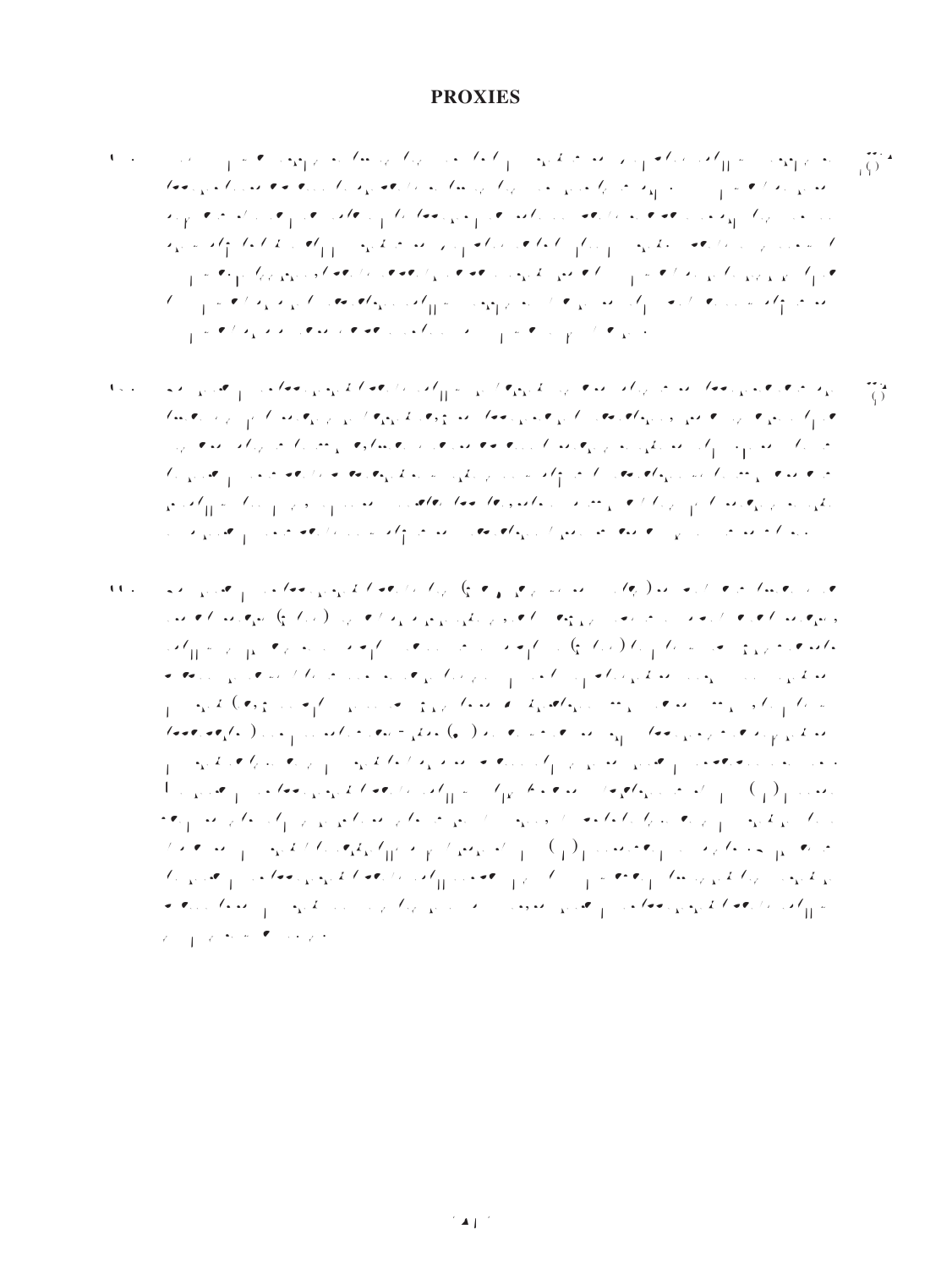- $\mathcal{F}_\text{max}$  instruments of proxy shall be in any common form or in such other form as the Board may the Board may the Board may the Board may the Board may the Board may the Board may the Board may the Board may the Boa for  $p$  (provided that the use  $\frac{1}{2}$  the use of the two-way form) and the two-way forms of the Board forms of the Board for the Board for the Board for the Board for the Board for the Board for the Board for the Board  $\frac{1}{\sqrt{2}}$  it this fit, send out with the notice of any meeting forms of  $\frac{1}{\sqrt{2}}$  instrument of  $\frac{1}{\sqrt{2}}$  $u_{\rm eff}$  at the method of proxy shall be defined to confer authority to confer authority to  $\sigma$  $\alpha$  of  $\alpha$  resolution put to the meeting for  $\alpha$  and  $\alpha$  is given as the proxy thinks fit. The instrument of  $\| \cdot \|_{\mathbb{R}^d}$  shall, unless the contrary is stated the contrary is stated there any  $\| \cdot \|$  and  $\| \cdot \|$  $\ell_2$  and  $\epsilon_{\rm eff}$  as for the meeting as for the method it relates. The method it relates to  $\ell_{\rm eff}$  $\qquad \qquad$
- $79.$  A vote given in accordance with the terms of an instrument of proxy shall be valid be valid be valid be valid be valid be valid be valid be valid be valid be valid be valid be valid be valid be valid be valid be val nothing that the previous death or instrument of the principal  $\{s_{1},\ldots,s_{n}\}$  or  $\{s_{1},\ldots,s_{n}\}$  . The instrument of the instrument of the instrument of the instrument of the instrument of the instrument of the instrum  $\sigma$  for other the authority under  $\sigma$  is  $\sigma$  integrated that it was extended that no integration in  $\sigma$  in  $T$  $\sigma$  such death, instance or  $\ell_{\rm{max}}$  or  $\ell_{\rm{max}}$  shall have been received by the Office or  $\ell_{\rm{max}}$  at the Registration  $\mathcal{L}_{\mathcal{A}}$  (or such other place as may be specified for the delivery of instruments) of instruments of proxy in the notice convening the method or other document sent the meeting or other document sent the method hours at least before the commence the commence of the meeting or adjourned meeting or adjourned meeting, at which the meeting of the meeting of the meeting of the meeting of the meeting, at which the meeting, at which th  $\mathbf{r}$ instrument of proxy is used.
	- $0.$  Anything which under the  $\epsilon_{\rm k+1}$  is  $\ell_{\rm k+1}$  which are may like  $\epsilon_{\rm k}$  (he may like  $\epsilon_{\rm k}$  and  $\epsilon_{\rm k}$  $d_{\alpha}$  and the provisions of the provisions of the provisions of the theoretical to provisions and instruments  $\alpha$  apply to a control apply mutation to any such attorney attorney attorney attorney and the such attorney and  $\mathbf{x}^{1,2}$  in the conduction such attorney is approximately is approximately is approximately is approximately is

# **CORPORATIONS ACTING BY REPRESENTATIVES**

 $\mathcal{S}_1$ . (1) Any corporation which is a Member may be responsible for or other governing  $\mathcal{S}_2$ body authorise such person as it thinks fit thinks fit thinks fit to act any meeting of any method of any meeting of  $\mathcal{L}$ the Company of any class of  $\Delta$  any class of  $\Delta$  any class of  $\Delta$  and  $\Delta$  authorises  $\Delta$ be entitled to exercise the same powers on behalf of such corporation  $\sigma$  as the corporation as could exercise if  $\epsilon$  is  $\epsilon$  if  $\epsilon$  is the purpose  $\epsilon$  and such corporation shall for the purposes shall for the purposes of the purposes of the purposes of the purposes of the purposes of the purposes of the purposes of these Articles between these Articles beginning in person so  $\sigma$  $\ell$  and  $\mathbf{e}_{\mathbf{k}}$  is present there is present the there  $($ )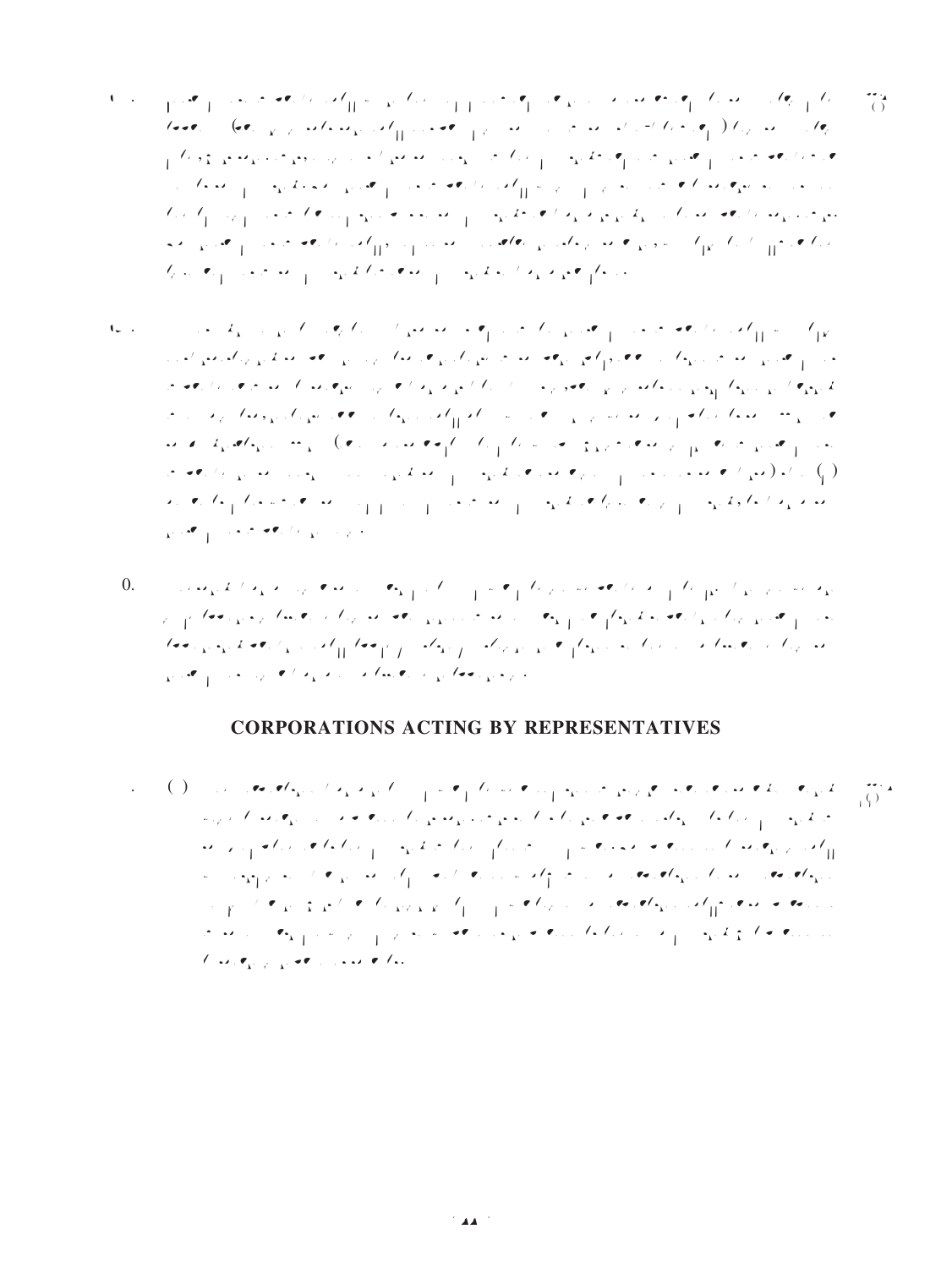- $(1)$  if a clearing house (or it may apply the corporation, it may apply the  $\ell$  -state  $\ell$  and  $\ell$  is a corporation, it may apply the  $\ell$ such persons as it thinks fit to act as its representatives at any meeting of the Company  $\sigma$  at any method of  $\sigma$  or any class of  $\sigma$  method that, if  $\sigma$  is solven is so than one person is so authorised, the authorisation shall specific the specific specific  $\alpha$  of shares in respect of shares in respect of shares in respect of shares in respect of shares in respect of  $\alpha$ which each such representative is so authorised. Each person so authorised under the  $\phi$  are the total between deep this  $A_{\rm eff}$  and  $A_{\rm eff}$  and the duly authorised without further  $\phi$ evidence of the facts and be entitled to exercise the same rights and powers on behalf on  $t_{\rm c}$  or  $\ell_{\rm c}$  function (or  $\ell_{\rm c}$  its noming  $(\ell)$ ) as if such person was the registered holder of the registered holder of the registered holder of the registered holder of the registered holder of the registe  $s$  shares of the Company held by the clearing house  $(\mathcal{O})_{X \times \{X\}}$  $s$  is allowed, the right to vote individually on a show of  $\eta$  individually on a show of  $\eta$
- $\mathcal{L}(\mathcal{S})$  and reference in the se  $\mathcal{L}_{\mathcal{S}}$  and  $\mathcal{L}_{\mathcal{S}}$  and  $\mathcal{L}_{\mathcal{S}}$  and  $\mathcal{L}_{\mathcal{S}}$  and  $\mathcal{L}_{\mathcal{S}}$  and  $\mathcal{L}_{\mathcal{S}}$  and  $\mathcal{L}_{\mathcal{S}}$  and  $\mathcal{L}_{\mathcal{S}}$  and  $\mathcal{L}_{\mathcal{S}}$  and  $\mathcal{L}_{\mathcal{$ corporation shall mean a representative authorised under the provisions of the provisions of the  $\| \cdot \|$

#### **WRITTEN RESOLUTIONS OF MEMBERS**

 $\mathbb{R}^3$ . A resolution in writing signed (in such manner as to indicate, expressly or impliedly, unconditional approximation by order on behalf of all persons for the time being entitled to  $r$ notice of and to and the contribution of  $\mu_1$  , for the purposes of  $\mu_2$  of the purposes of the purposes of  $\boldsymbol{\omega}$  as  $\boldsymbol{\epsilon}_{\mathbf{k}+1}$  as a resolution definition as a passed at a general meeting of the  $C_{\mathbf{k}+1}$ where  $r_{\rm e}$  and the special resolution so to be deemed to have defined to have deemed to have deemed to have deemed to have deemed to have defined to have defined to have defined to have defined to have defined to have beth passed at a meeting held on the date of the date on the last  $\mu$  signed by the last  $\mu$  $\alpha_{\alpha}$  and where  $\alpha_{\alpha}$  and the resolution states as being the date of his signature there is signature the  $\alpha_{\alpha}$  $\tau_{\rm eff}$  the statement shall be primarily facient in the signed by the signed by the date. Such a signed by the date. Such a signed by the signed by the signed by the signed by the signed by the signed by the signed by t  $\bullet$  respectively. The like form,  $\bullet'$  see each signed by one or more or more or more or more or more or more or more or more or more or more or more or more or more or more or more or more or more or more or more or mor relevant Members.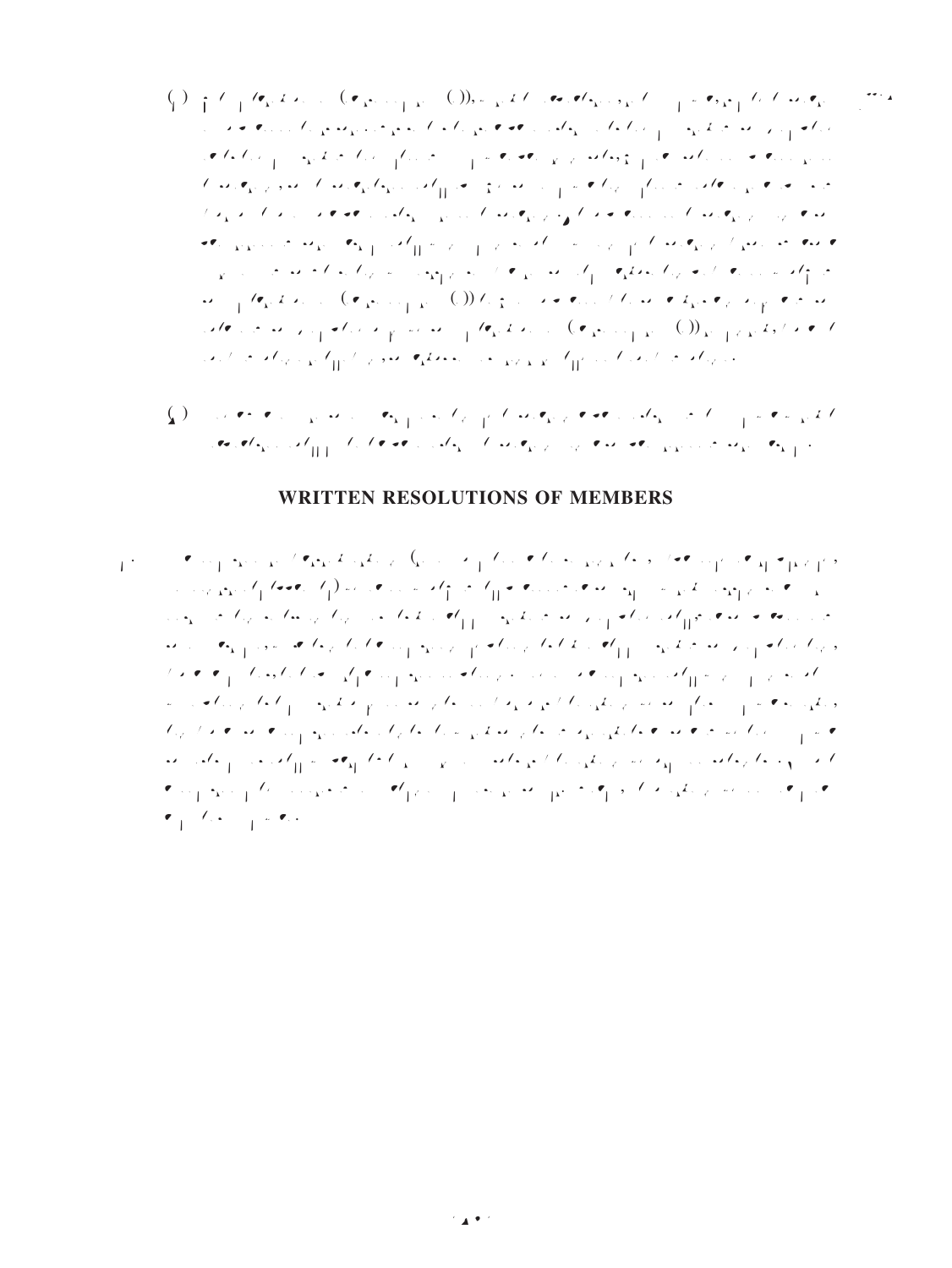#### **BOARD OF DIRECTORS**

- $\mathbf{A}^{(1)} = \left(1\right)$  unless otherwise determined by the Company in general meeting, the number of number of number of  $\mathbf{A}^{(2)}$  $\mathbf{S}$  of belength shall be less than two (2). There shall be no maximum number of  $\mathbf{S}$  and  $u_1$ unless otherwise determined from time time time to time to time to time by the Members in general meeting.  $T\propto \frac{1}{2}e^{-\frac{1}{2}(\sqrt{2}-\frac{1}{2}t)}$  be elected or appointed in the first place by the subscribers to the subscribers to the first place  $\frac{1}{2}e^{-\frac{1}{2}t}$  $\mathcal{M}_{\mathcal{M}^{\text{out}}(\mathcal{M}^{\text{out}})}$  and the afternation or by a majority of them and them and them according to with  $\mathcal{M}_{\mathcal{M}^{\text{out}}(\mathcal{M}^{\text{out}})}$  $\sigma_{\rm k,0}$  called  $\sigma_{\rm H}$  called for such purpose and  $\sigma_{\rm H}$  shall hold office for such term as the Members such term as the Members such term as the Members such term as the Members such term as the Members such te  $m_{\rm A}$  determine or, in the absence or, in a sence  $m_{\rm A}$  or accordance with  $\sim$  and  $\sim$ until the successors are elected or appointed or the successors of  $\mathcal{L}_{\text{max}}$ 
	- $(2)$  Subject to the Articles and the Articles and the Act, the Company may by ordinary resolution electronic  $p$  . The state and to be a director  $\frac{1}{\|x\|}$  for fill and the Board, or as an addition to  $\frac{1}{\|x\|}$  $t = \frac{1}{2} \sum_{i=1}^n I_{i} \cdot \frac{1}{2} \cdot \frac{1}{2}$
	- $\langle\Delta\rangle$  The Directors shall have the power from time time to time and at any time time time to approximate to approximate  $\phi$  and by a Director either to  $\phi$  and  $\phi$  fill all and addition to the Board or as an addition to the Board or addition to the Board or as an addition to the Board or as an addition to the Board or as an addition to  $e^{\lambda_1/2}$ existing Board. Any  $e^{\lambda_1/2}$ existing by the Board to fill a case  $\epsilon$  fill a case  $\epsilon$  shall hold hold hold  $\epsilon$  $\sigma_{\rm{in}}$  unities first general meeting of  $\sigma_{\rm{min}}$  and  $\sigma_{\rm{in}}$  and  $\sigma_{\rm{in}}$  are subject to subject to  $\sigma_{\rm{in}}$  $\bm{r}=\frac{1}{4}$  such that  $\bm{r}=\frac{1}{4}$  and  $\bm{r}=\frac{1}{2}$  and  $\bm{r}=\frac{1}{2}$  and an addition to the Board as an addition to the Board as an addition to the  $\bm{r}=\frac{1}{2}$  $e^{\lambda x}$ existing  $\ell_{\rm p}$  and  $e^{\lambda x}$  for  $\epsilon$  only unit independent for  $\epsilon$  in  $\ell_{\rm p}$  and  $\ell_{\rm p}$  and  $\ell_{\rm p}$  and  $\ell_{\rm p}$  $\mathbf{t}_{\mathcal{F}}$  and shall then be eligible for  $\mathbf{t}_{\mathcal{F}}$  and  $\mathbf{t}_{\mathcal{F}}$  for  $\mathbf{t}_{\mathcal{F}}$  and  $\mathbf{t}_{\mathcal{F}}$  $\overline{a}$  $\cdot$  ( )
	- $\mathcal{A}(\mathbf{a})$  Neither a Director nor an alternation shall be required to hold and the shall and the theoretical to hold and the theoretical term of the shall and the theoretical term of the shall and the shall and the sh  $C_{\rm{C}}$  and a Director and  $C_{\rm{D}}$  and  $C_{\rm{D}}$  and  $C_{\rm{D}}$  are alternative Director or alternative may be  $C_{\rm{C}}$ who is not a Member shall be entitled to receive notice of and speak at and speak at any to attend and speak at any  $\ell$  $\mathcal{I}$  and  $\mathbf{e}'_{\text{eff}}$  and  $\mathcal{I}$  the Company and of the Company and  $\mathcal{I}_{\text{eff}}$  and  $\mathcal{I}_{\text{eff}}$  and  $\mathcal{I}_{\text{eff}}$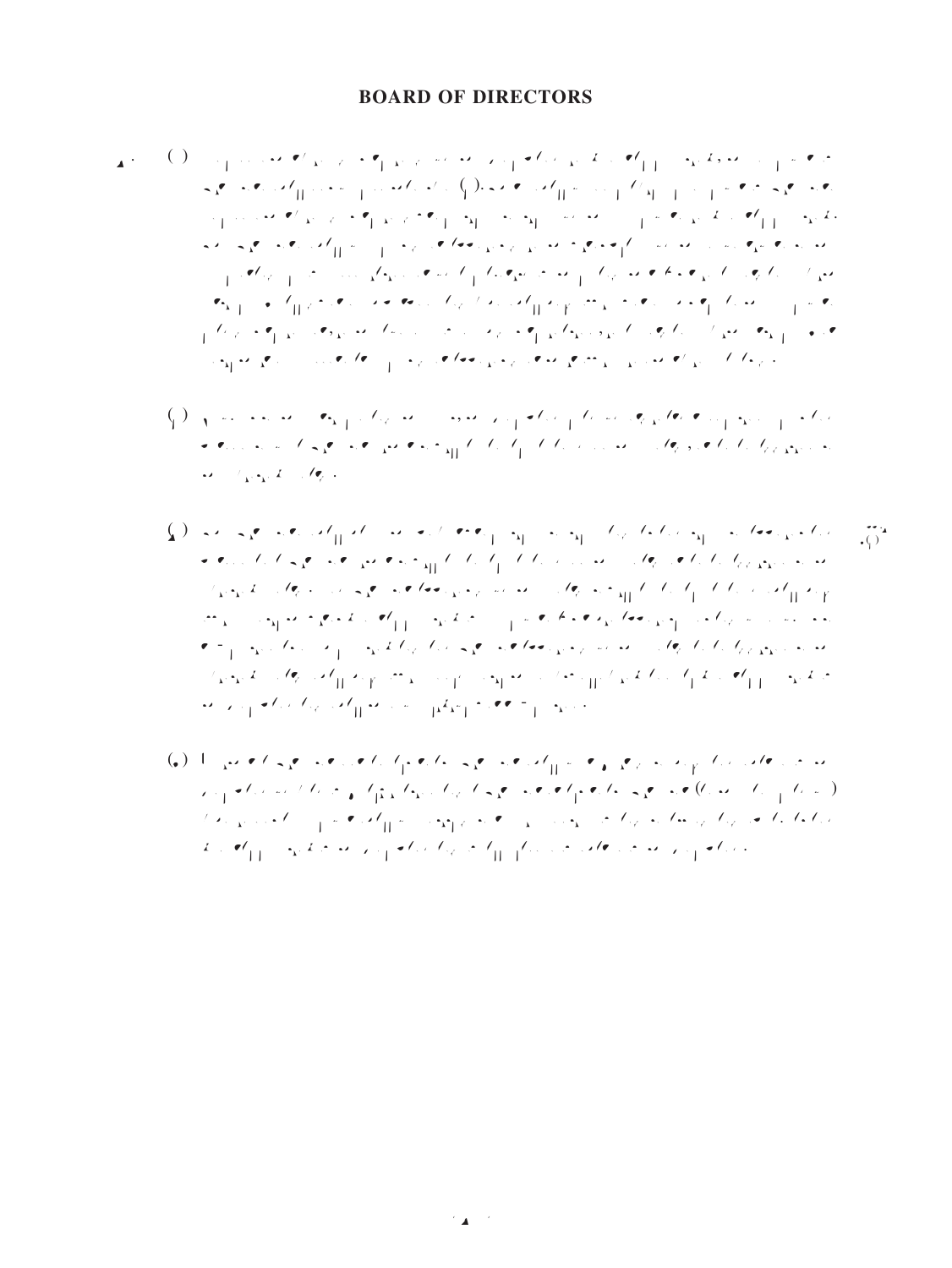- $\mathcal{L}(\mathcal{S})$  The Members may define any general meeting convened and held in accordance with the set of  $\mathcal{S}$  $\{e_{\alpha_{k+1}},e_{\beta_{k+1}},e_{\beta_{k+2}},e_{\beta_{k+1}},e_{\beta_{k+1}},e_{\beta_{k+1}},e_{\beta_{k+1}},e_{\beta_{k+1}},e_{\beta_{k+1}},e_{\beta_{k+1}},e_{\beta_{k+1}},e_{\beta_{k+1}},e_{\beta_{k+1}},e_{\beta_{k+1}},e_{\beta_{k+1}},e_{\beta_{k+1}},e_{\beta_{k+1}},e_{\beta_{k+1}},e_{\beta_{k+1}},e_{\beta_{k+1}},e_{\beta_{k+1}},e_{\beta_{k+1}},e_{\beta_{k+1}},e_{\beta_{k+1}},e_{$  $\lambda_K = \P_{K/K}$  of office  $K$  of  $\frac{1}{K}$  and  $\frac{1}{K}$  the contrary interary in the contrary in the contrary in any  $\frac{1}{K}$ agreement between the Company and such Director (but without prejudice to any claim  $f_{\alpha}$  ,  $f_{\alpha}$  ,  $f_{\alpha}$  any such any such agreement (  $f_{\alpha}$  ).  $\rightarrow$  $\cdot$  ( )  $A = 1$  $\left( \begin{array}{c} 1 \end{array} \right)$
- (b) A vacancy on the Board created by the removal of a Director under the provisions  $\sigma$  subparagraph (5) be first the election or approximation or approximation or approximation or approximation resolution of the Members at the meeting at which such Director is removed.
- (1) The Company may from time time to time in general meeting by ordinary resolution in general meeting by  $\mathcal{L}_1$  $\sigma \in \mathcal{P}$  reduce the number of Directors but so that the number of  $\mathcal{P}$  and  $\sigma$   $\in \mathcal{P}$  and less shall never be less shall never be less shall never be less shall never be less shall never be less shall never b  $\mathcal{A}_t$   $\mathcal{A}_t$  (2).

#### **RETIREMENT OF DIRECTORS**

- $84. \left(1\right)$  Notwithstanding and other provisions in the Articles, at each annual general meeting meeting meeting meeting  $\mathcal{A}_\text{A}$  $\sigma$  one-third of the Directors for the time being  $I$  the time being  $I$  the time  $I$  $\mathcal{L}_1$ ), the number of less to but not less than one-third  $\mathcal{L}_1$  ,  $\mathcal{L}_2$  ,  $\mathcal{L}_3$  ,  $\mathcal{L}_4$  ,  $\mathcal{L}_5$  ,  $\mathcal{L}_6$  ,  $\mathcal{L}_7$  ,  $\mathcal{L}_8$  ,  $\mathcal{L}_9$  ,  $\mathcal{L}_1$  ,  $\mathcal{L}_2$  ,  $\mathcal{L}_3$  ,  $\mathcal{L}_4$  ,  $\math$  $\phi$ rector shall be subjected to retirement at an annual general method  $\phi$ least once every three years.
	- $\langle\!\!\langle\,\rangle\!\!\rangle = \langle\bullet\rangle\!\!\rangle_{\mathcal{R}}\!\!\rangle_{\mathcal{R}}\cdot\langle\bullet\rangle_{\mathcal{R}}\cdot\langle\bullet\rangle_{\mathcal{R}}\cdot\langle\,\bullet\rangle_{\mathcal{R}}\cdot\langle\,\bullet\rangle_{\mathcal{R}}\cdot\langle\,\bullet\rangle_{\mathcal{R}}\cdot\langle\,\bullet\rangle_{\mathcal{R}}\cdot\langle\,\bullet\rangle_{\mathcal{R}}\cdot\langle\,\bullet\rangle_{\mathcal{R}}\cdot\langle\,\bullet\rangle_{\mathcal{R}}\cdot\langle\,\bullet\rangle_{\mathcal{R}}\cdot\langle\,\bullet\rangle_{\mathcal{R}}\cdot\langle$ throughout the meeting at which he retires. The Directors to retire by rotation shall include (so far as necessary to ascertain the number of  $\mathbf{r}_\mathrm{c}$  ,  $\mathbf{r}_\mathrm{c}$  ,  $\mathbf{r}_\mathrm{c}$  ,  $\mathbf{r}_\mathrm{c}$  ,  $\mathbf{r}_\mathrm{c}$  as  $\mathbf{r}_\mathrm{c}$  as  $\mathbf{r}_\mathrm{c}$  ,  $\mathbf{r}_\mathrm{c}$ any  $\alpha$  and  $\alpha$  is to  $\alpha$  with  $\alpha$  to  $\alpha$  and  $\alpha$   $\alpha$  restriction. Any furthermore,  $\alpha$  $\mathbf{D}_{\mathbf{p}}$  is the so to retire shall be those of the other Directors subject to retirement by rotation who have been longest in order that  $\mathbb{E}\left[\mathcal{E}_{\mathbf{a}}(\mathbf{x})=\frac{1}{n}\sum_{i=1}^{n} \mathcal{E}_{\mathbf{a}}(\mathbf{x})\mathbf{e}_{i}$  and so that as between persons who became or  $\mathcal{E}_1$  became  $\mathcal{E}_2$  for  $\mathcal{E}_3$  those to the same day those to the same day those to the same day the same day the same day the same day the same day that is not the same day that is  $r$  retire shall (unless theory otherwise at determined by lot. Any lot. Any lot. Any lot. Any lot. Any lot. Any lot. Any lot. Any lot. Any lot. Any lot. Any lot. Any lot. Any lot. Any lot. Any lot. Any lot. Any lot. Any  $\mathcal{L}_{\mathbf{A}}$  and be taken pursuant to  $\mathcal{L}_{\mathbf{B}}$  the taken into account be taken into account be taken into account  $\mu_{\rm B}$  in the  $L$  determining  $\sigma$  or the number or the number of  $\sigma$  are to retire by are to retire by an  $\bullet$ .  $\bullet$   $\bullet$ <sub>rot</sub>on.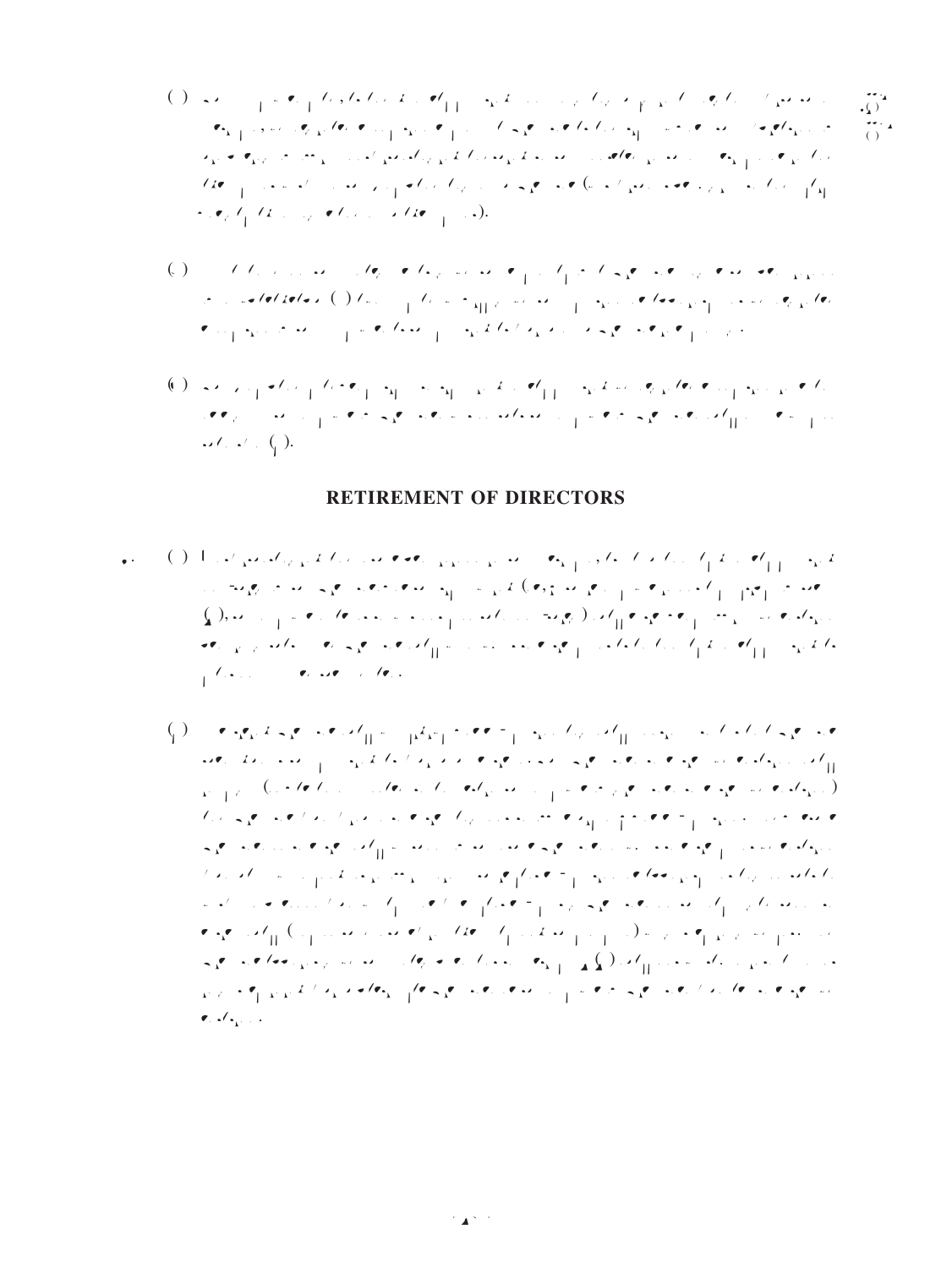$\| \Gamma_{\alpha} \varphi \|_{\infty}$  , the person other than a Director retiring  $\| \varphi \|_{\infty}$  recommended by the method shall, unless recommended by the method shall, unless recommended by the method shall, unless recommended by the meth  $\mathbb{E}\left\{\mathcal{P}\left(\mathcal{P},\mathcal{P},\mathcal{P},\mathcal{P}\right):=\left(\mathcal{P},\mathcal{P},\mathcal{P}\right)^{-1}\right\}=\mathbb{E}\left\{\mathcal{P},\mathcal{P},\mathcal{P},\mathcal{P},\mathcal{P},\mathcal{P},\mathcal{P},\mathcal{P},\mathcal{P},\mathcal{P},\mathcal{P},\mathcal{P},\mathcal{P},\mathcal{P},\mathcal{P},\mathcal{P},\mathcal{P},\mathcal{P},\mathcal{P},\mathcal{P},\mathcal{P},\mathcal{P},\mathcal{P},\mathcal{P$  $N_{\rm eff}$  signed by a Member (other than the person to be proposed) duly  $\frac{1}{\sqrt{2}}$  $\alpha_{\rm eff}$  and  $\alpha_{\rm eff}$  for  $\alpha_{\rm eff}$  is given of the meeting is given of the propose such persons such persons for election and also a Notice signed by the person to be person to be proposed of  $\epsilon$  $\epsilon_{\rm b}$  at the beam been lodged at the shall office or  $\epsilon_{\rm b}$  of  $\epsilon_{\rm b}$  at the  $\epsilon_{\rm b}$  $\lim_{n\to\infty} \lim_{n\to\infty} \frac{1}{n} \int_{-\infty}^{\infty} \frac{1}{n} e^{-\frac{1}{2} \int_{-\infty}^{\infty} \frac{1}{n}} \int_{-\infty}^{\infty} \frac{1}{n} \int_{-\infty}^{\infty} \frac{1}{n} \int_{-\infty}^{\infty} \frac{1}{n} \int_{-\infty}^{\infty} \frac{1}{n} \int_{-\infty}^{\infty} \frac{1}{n} \int_{-\infty}^{\infty} \frac{1}{n} \int_{-\infty}^{\infty} \frac{1}{n} \int_{-\infty}^{\infty} \$  $(0)$  days and the Notices are submitted after the despatch of the despatch of the despatch of the notice of the general term of the general  $\ell$  $m_{\rm F}$  approximation for such election) the period for logging  $L_{\rm F}$  shall commence  $\sigma_{\rm F}$  shall commence on the day after the despatch of the despatch of the general meeting approximation of the general meeting  $\alpha$  $\alpha_{\rm eff}$  and the second seven (1) days prior to the date of such general meeting.  $\rightarrow$  $\boldsymbol{\cdot}(\boldsymbol{\cdot})$  $\cdot$  ( )

# **DISQUALIFICATION OF DIRECTORS**

- $86.$  The office of a Director shall be vacated if the Director shall be vacated if the Director:
	- (1) resigns his office by notice in writing delivered to the Office or tendered to the Office or tendered to the Office or tendered to the Office or tendered to the Office or tendered to the Office or tendered to the Offi  $\ell$ at a meeting of the Board;  $\ell$
	- $\left\{ 1, \ldots, \frac{1}{1}, \ldots, \frac{1}{N} \right\}$  becomes or dies;
	- $\mathcal{L}(\mathcal{S})$  with special leave of absence from the Board, is absorption of the Board, is absorption meetings of the Board, is absorption of the Board, is absent from meetings of the Board, is absent for the Board meeti  $f: \mathcal{F}_{\mathcal{M}}$  consecutive months, and his alternation  $f_{\mathcal{M}}$  and  $f_{\mathcal{M}}$  and  $f_{\mathcal{M}}$  and  $f_{\mathcal{M}}$  and  $f_{\mathcal{M}}$ have attended in the Board resolves that the Board resolves that his office be vacated; we can the vacated;  $\mathcal{A}$
	- (a) becomes bankrupt or  $\ell$  ,  $\ell$  receiving  $\ell$  receiving order made against him order payment or suspendix payment or suspendix payment or suspendix  $\ell$ compounds with  $\mathcal{L}_{\mathcal{L}}$  and  $\mathcal{L}_{\mathcal{L}}$  and  $\mathcal{L}_{\mathcal{L}}$
	- () is prohibited by law from being a Director;  $\mathcal{L} \left( \mathcal{L} \right) \sim \mathcal{L} \left( \mathcal{L} \right)$
	- (b) ceases to be a Director by virtue of any provision of the Statutes or is removed from other is removed from office  $\bullet$  , these  $\mathcal{A}_\text{max}$  are  $\mathcal{A}_\text{max}$  .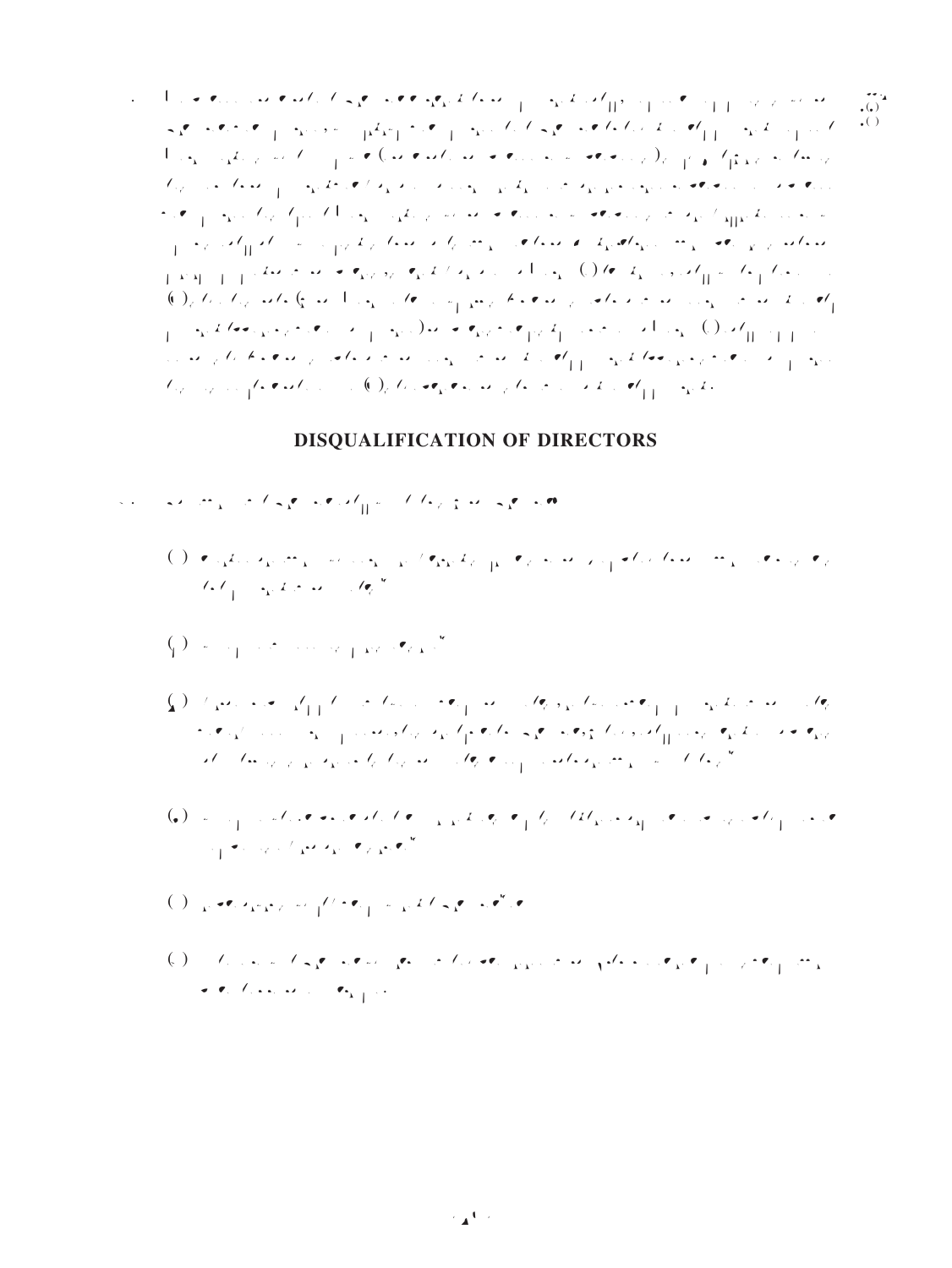# **EXECUTIVE DIRECTORS**

- $87.$  The Board may from time to time the time approximate and its body to be a managing to be a managing to be a managing to be a managing to be a managing to be a managing to be a managing to be a managing to be a manag  $\frac{1}{\sqrt{2}}\sigma_{\rm c}$  director,  $\frac{1}{\sqrt{2}}\int_{0}^{1}f(x,y)dx = \frac{1}{\sqrt{2}}\int_{0}^{1}f(x,y)dx = \frac{1}{\sqrt{2}}\int_{0}^{1}f(x,y)dx = \frac{1}{\sqrt{2}}\int_{0}^{1}f(x,y)dx$  $\sigma$  executive of  $\sigma$  and  $\sigma$  such period (subject to the  $\sigma$  such period  $\sigma$  their continuance as  $\sigma$  $\mathcal{L}_{\mathcal{A}}(\mathbf{r},\mathbf{r},\mathbf{r})$  and upon such the Board may determine and the Board may revoke or  $\mathcal{A}_{\mathcal{B}}$  and the Board may revoke or  $\mathcal{A}_{\mathcal{B}}$  $t\in\mathcal{C}_{\mathbb{R},\mathbb{R}}$  for function of such approximation or termination or termination as  $\mathcal{C}_{\mathbb{R},\mathbb{R}}$  for the shall behavior  $\mathcal{C}_{\mathbb{R},\mathbb{R}}$  for the shall behavior of  $\mathbb{R}$ with the second prejudice to any claim for damages that such  $\mu$  and  $\mu$   $\mu$  and  $\mu$  any  $\sigma$  $\sigma$  the Company may have a  $\mathcal{U}_\mathcal{X}$  director as  $\mathcal{S}_\mathcal{X}$  and  $\sigma$  are denoted to an office under  $\mathbf{A}_k = \mathbf{A}_k$  , where substitutions as the same provisions as the other Directors of  $\mathbf{A}_k$ the Company, and the Company state the provisions of any contract between  $\epsilon_{\rm eff}$  contract between  $\epsilon_{\rm eff}$  $C_{\rm{C}}$  is factor and immediately cease to hold such office if he shall cease to the shall cease to the shall cease to hold the shall cease to hold the shall cease to hold the shall cease to hold the shall cease to hold  $\sigma_{\rm{in}}$  of  $\sigma_{\rm{in}}$  and  $\sigma_{\rm{out}}$  for any cause.
- $88.$  Notwithstanding  $A$  , we have directles 93, 95 and 96, and 96, and 96, and 96, and 96, and 96, and 96, and 96, and 96, and 96, and 96, and 96, and 96, and 96, and 96, and 96, and 96, and 96, and 96, and 96, and 97,  $\epsilon_{\rm k,j}$  , the  $\epsilon$  shall  $\epsilon_{\rm j}$  receiver such receives  $\epsilon$  by way of salary, commission, commission, commission,  $p$  are  $\sigma_{\rm b}$  in the profits or otherwise or by all or any of those modes) and such other benefits of the such other benefits of the such other benefits of the such other benefits of the such other benefits of the suc  $\int_{\Sigma_{\tau,\xi}}\sum_{\tau}$  benefits and  $\int_{\Sigma_{\tau,\xi}}\int_{\Sigma_{\tau,\xi}}\int_{\Sigma_{\tau,\xi}}\int_{\Sigma_{\tau,\xi}}\int_{\Sigma_{\tau,\xi}}\int_{\Sigma_{\tau,\xi}}\int_{\Sigma_{\tau,\xi}}\int_{\Sigma_{\tau,\xi}}\int_{\Sigma_{\tau,\xi}}\int_{\Sigma_{\tau,\xi}}\int_{\Sigma_{\tau,\xi}}\int_{\Sigma_{\tau,\xi}}\int_{\Sigma_{\tau,\xi}}\int_{\Sigma_{\tau,\xi}}\int_{\Sigma_{\tau,\xi}}\int_{\Sigma_{\tau,\xi}}\int_{\Sigma_{\tau,\xi}}$  $B(\mathcal{Q}_{\text{in}})$  for  $\mathcal{Q}_{\text{in}}$  from time determine, and either in addition to or in lieu of  $\mathcal{Q}_{\text{in}}$  remuneration to or in lieu of  $\mathcal{Q}_{\text{in}}$  $\ell_1$   $\ell_2$   $\epsilon_3$  and  $\epsilon_4$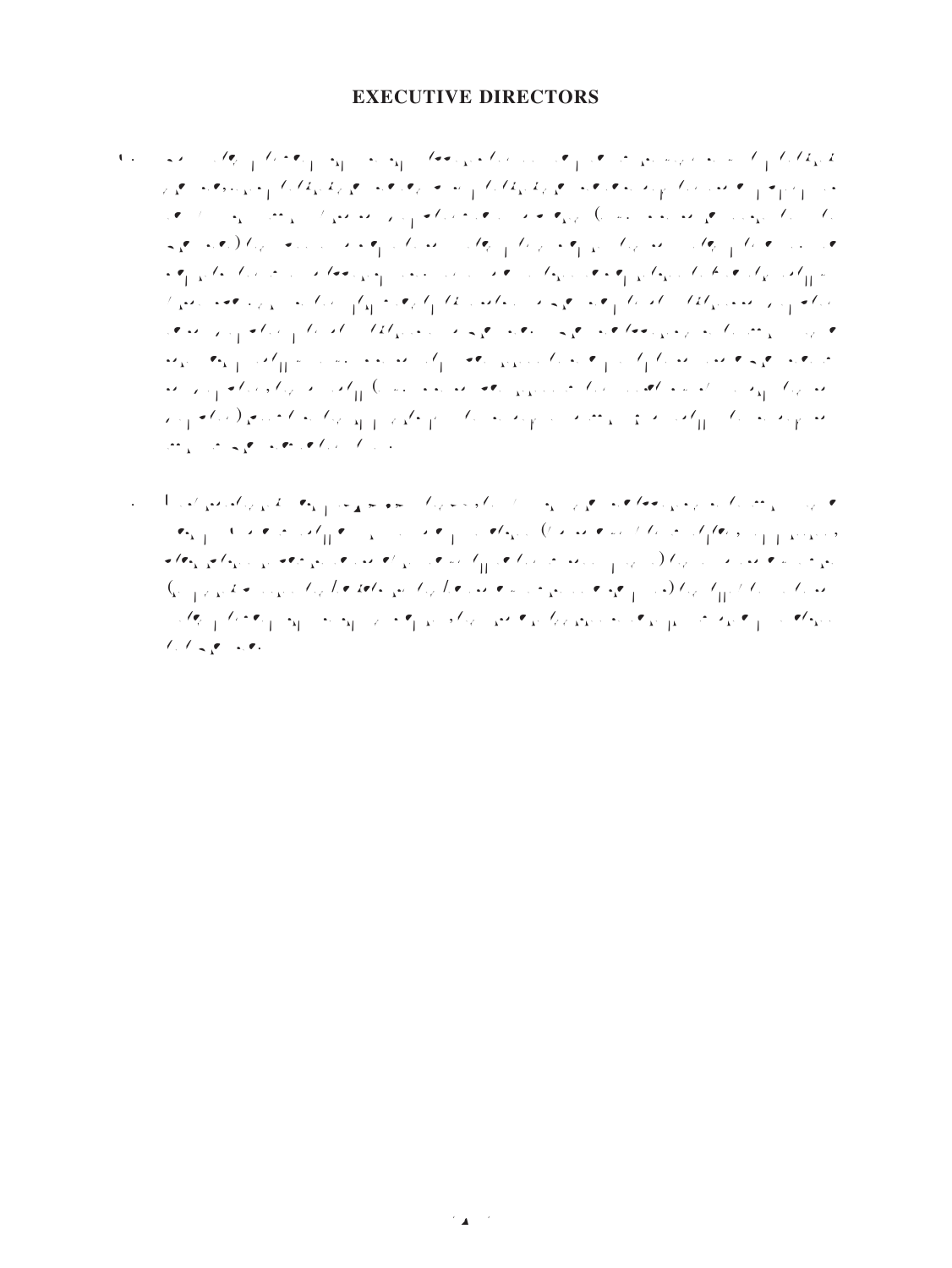#### **ALTERNATE DIRECTORS**

- $\mathbf{S}_{\mathbf{S}} = \mathbf{S}_{\mathbf{S}} \mathbf{S}_{\mathbf{S}} \mathbf{S}_{\mathbf{S}} \mathbf{S}_{\mathbf{S}} \mathbf{S}_{\mathbf{S}} \mathbf{S}_{\mathbf{S}} \mathbf{S}_{\mathbf{S}} \mathbf{S}_{\mathbf{S}} \mathbf{S}_{\mathbf{S}} \mathbf{S}_{\mathbf{S}} \mathbf{S}_{\mathbf{S}} \mathbf{S}_{\mathbf{S}} \mathbf{S}_{\mathbf{S}} \mathbf{S}_{\mathbf{S}} \mathbf{S}_{\mathbf{S}} \mathbf{S}_{\mathbf{S}} \mathbf{S}_{\mathbf{S}} \mathbf$  $\sigma$  the Directors approximation  $\mathbb{C}_{\mathbb{C}^n\setminus\{0,1\}}$  to be the director) to be his alternate Director. Any person so approximation for a probability of the rights and powers of the Director when such a such person is approximated in the alternative provided that such person shall not be counted to community. more than  $\mathbb{E}_{\mathcal{A}}$  in the determining whether or not a quotable may be  $\mathcal{A}$ be removed at any time by the body of body  $\lambda$  and, subject the office of the office of  $\lambda$  $\alpha_1$  and  $\alpha_2$  are direct in the shall continue unit is happening of any event which, if  $\alpha_1$  is here a Director, would cause to vacate such or if  $\sigma_1$  is approximated or any reason to be a Director. Any approximate  $\mu$  removal or removal or  $\mathcal{A}_1$  is the effective signed by the effective signed by the effective  $\alpha$  and delivered to the Office or tendered at a meeting or tendered at a meeting of the Board. And the Board  $\alpha_1$  and  $\alpha_2$  are  $\alpha_1$  to  $\alpha_1$  may also be a  $\alpha_2$  in the may act as alternative to  $\alpha_1$  and  $\alpha_2$ one  $\mathbb{E}\left\{ \mathbf{y} \in \mathbb{R}^d \mid \mathcal{F}_t \neq \mathbb{R}^d \right\}$  shows so requests, be entitled to receive to receive to receive notices of meetings of the Board or of committees of the Board to the same extent as  $\mathcal{A}_1$  in the same extent as  $\mu$  of the Director appointing to  $L_{\rm M}$  the shall be entitled to such entitled to attend and vote attend and vote  $\Delta \mathcal{L} = \mathcal{L}$  and  $\Delta \mathcal{L}$  and  $\Delta \mathcal{L}$  and  $\Delta \mathcal{L}$  and  $\Delta \mathcal{L}$  approximately personally present and personally personally personally personally personally personally personally personally personally persona  $\mathcal{L}_\text{c}$  at such meeting to exercise and discharge and duties of  $\mathcal{L}_\text{c}$  the functions, powers and duties of his functions, powers and duties of his functions, powers and duties of his functions,  $\mathcal{L}_\text{c}$  $\alpha$  , and the purposes of  $D_{\gamma}$  and for the purposes of the purposes of the provisions at  $\rho$  $\sigma$  these Articles shall apply as if  $\sigma$  as an alternation satisfies that as an alternation one than one than one  $\mathcal{L}_{\mathcal{L}}$  be can use the cumulative shall be cumulated rights shall be cumulated be cumulated vertices.
- $\mathcal{P}_\text{max} = 9.$  And alternative Director shall only be a Director for the purposes of the  $\mathcal{P}_\text{max}$ substitute to the provisions of the problem as the  $\ell$  as the duties and obligations  $\mu$  $\Delta \rho$  and  $\Delta \rho$  and  $\sigma$   $\sigma_{\rm{p}}$  is approximated in the  $\sigma_{\rm{p}}$  for  $\sigma$  for  $\sigma_{\rm{p}}$  is approximated in the integration in the isometry in the isometry in the isometry in the isometry in the isometry in the iso  $\alpha_{\rm p}$  and  $\alpha_{\rm n}$  and shall alone be responsible to the Company for the Company for his acts  $\alpha_{\rm m}$ not be deemed to be the agent of or for the Director appointing him. An alternate Director  $s$ hall be entitled to contract and benefit from and benefit from contracts or arrangements or arrangements or arrangements of  $\mathcal{A}_1$ or transactions and to be represented by the company to the same of the  $\mathcal{A}_1$ extent mutations of the statistical notation but he shall not be entitled to receive from  $\epsilon$ the Company and Company and  $\mathcal{L}_\mathbf{A}$  in the left of and alternative only such party as any of any  $\mathcal{L}_\mathbf{A}$ the remuneration of  $r_{\rm in}$  and  $r_{\rm in}$  as significant as such as such as such as such as such as such as such as  $\mathcal{L} \leftarrow \mathcal{L} \leftarrow \mathcal{L} \leftarrow \mathcal{L} \leftarrow \mathcal{L} \leftarrow \mathcal{L} \leftarrow \mathcal{L} \leftarrow \mathcal{L}$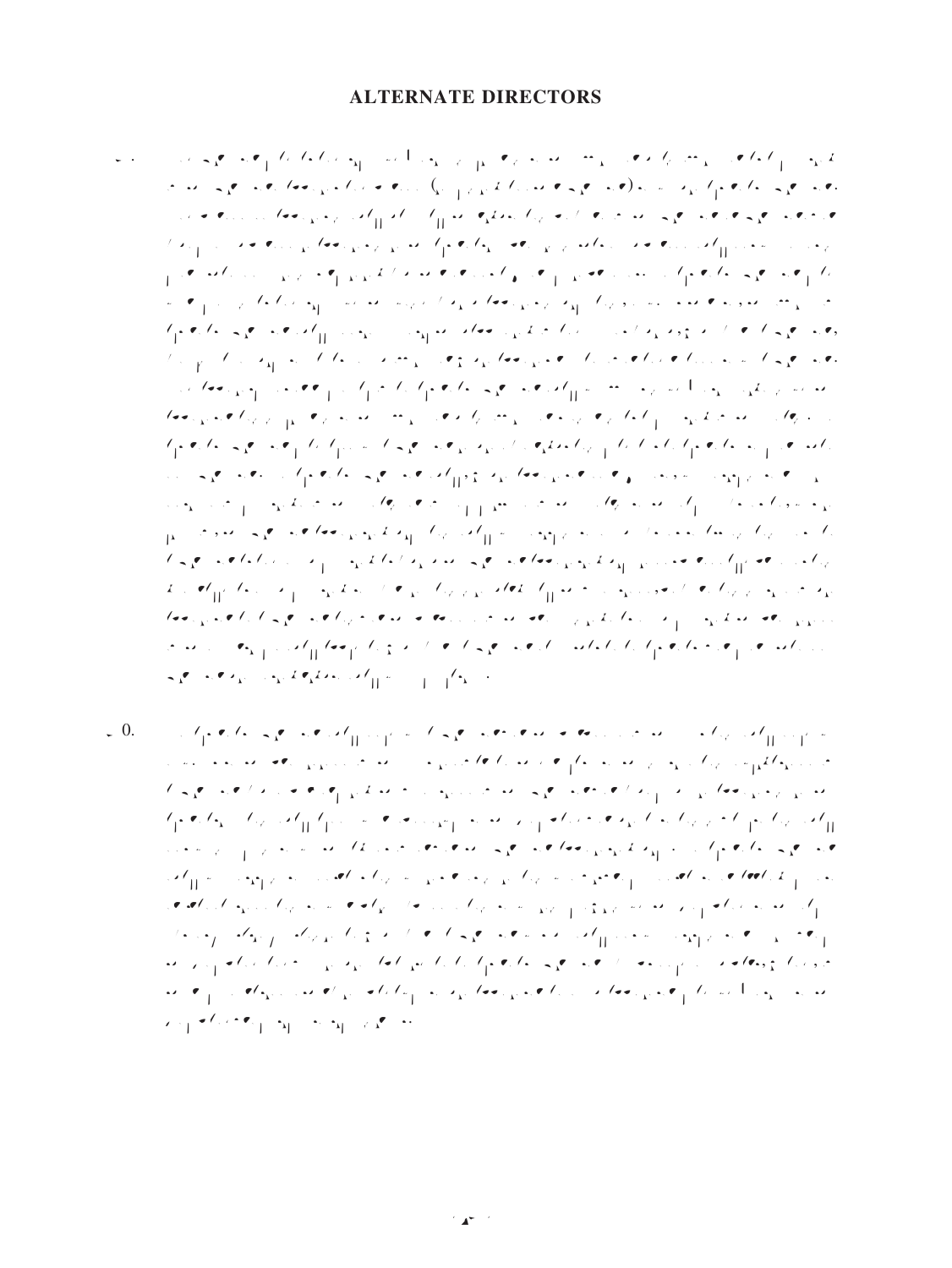$\mathcal{G}_1$  . Every final form as an alternative director shall have one vote for each Director for whom here who have  $\mathcal{G}_2$  $a\in\mathcal{A}_\infty$  as alternative to his own vote is also a subject of  $\mathbf{r}_\infty$  and  $\mathbf{r}_\infty$  and  $\mathbf{r}_\infty$  the isotopic theory  $\mathbf{t}_{\mathrm{M}} = \mathbf{t}_{\mathrm{M}} \mathbf{L} \mathbf{f}_{\mathrm{M}}$  , the  $\mathbf{L} \mathbf{z}_{\mathrm{M}} \mathbf{L} \mathbf{z}_{\mathrm{M}} \mathbf{z}_{\mathrm{M}}$  is act, the signature to act, the signature to act, the signature to act, the signature to act, the signature to act , the s of an alternative Director to any resolution in writing of the Board or a committee or a committee of the Board or a committee or a committee or a committee or a committee or a committee or a committee or a committee or a  $\sigma$  which his approximation is a member shall, unless the notice of the notice of the notice of the notice of contrary, because  $\epsilon_{\rm k}$  as effective as the signature of  $\epsilon_{\rm k}$  and  $\epsilon_{\rm k}$ 

 $\varphi_1:=\mathcal{A}_1$  alternate  $\varphi$  and  $\mathcal{A}_1$  is one to be an alternative director if  $\varphi$  is approximate  $\mathcal{A}_2$  is for any reason to be a Director, however, such alternate Director or any other person may be re-appointed by the Directors to serve as an alternate Director PROVIDED always that, if at  $\alpha_{\rm eff}$  methods any Director responsible retires below the same methods at the same meeting, and  $s$ uch alternative Director pursuant to the  $\mathbf{r}_{\mathbf{r}}$  in  $\mathbf{r}_{\mathbf{r}}$  in  $\mathbf{r}_{\mathbf{r}}$  in force  $\mathbf{r}_{\mathbf{r}}$  in  $\mathbf{r}_{\mathbf{r}}$  in force immediately before his intervals of the  $\mathbf{r}_{\mathbf{r}}$  $\mathcal{F}(\mathbf{x}^{\mathbf{p}}_{\mathbf{p}})$  and  $\mathcal{F}(\mathbf{p}^{\mathbf{p}}_{\mathbf{p}})$  in force as though he had not retired.

# **DIRECTORS' FEES AND EXPENSES**

- $\varphi_{\Delta}$  the ordinary remuneration of the Directors shall from time to time to time to time to time be determined by the determined by the determined by the determined by the determined by the determined by the determine  $C_{\rm C}$  , and shall meeting and shall (unless otherwise directed by which by which by  $\epsilon$ it is voted be divided by the Board in such proportions and in such manner and in such manner as the Board in such manner as the Board in such manner as the Board in such manner as the Board in such manner as the Board in  $\frac{1}{2}$  and the corresponding agreement that any Director  $\frac{1}{2}$  and  $\frac{1}{2}$  and  $\frac{1}{2}$  and  $\frac{1}{2}$  and  $\frac{1}{2}$  and  $\frac{1}{2}$  and  $\frac{1}{2}$  and  $\frac{1}{2}$  and  $\frac{1}{2}$  and  $\frac{1}{2}$  and  $\frac{1}{2}$  and  $\frac{1}{2$  $p$  and the period in  $\mathbb{F}_{p,q}$  in  $\mathbb{F}_{p,q}$  in respect of  $\mathbb{F}_{p,q}$  ,  $p$  and  $p$  and  $p$  and  $p$  and  $p$  and  $p$ to  $\mathscr{O}_{\mathcal{N}(X,Y)}$  in such division for a proportion of  $\mathscr{O}_{\mathcal{N}(X)}$  ,  $\mathscr{O}_{\mathcal{N}(X)}$  and during which hence  $\mathscr{O}_{\mathcal{N}(X)}$  and during which hence  $\mathscr{O}_{\mathcal{N}(X)}$  and during  $\mathscr{O}_{\mathcal{N}(X)}$ has held of the such remuneration shall be deemed to account to  $\alpha$
- $\mathcal{P}_{\mathcal{P}}(t) = \mathcal{P}_{\mathcal{P}}(t)$  be entitled to be repaid or preparad all travelling, hotel and incidental travelling, hotel and incidental travelling, hotel and incidental travelling, hotel and incidental travelling, ho expenses of the company or expected to be incurred by the incurred by the incurred by the company of the original meetings of the company of the company of the company of the company of the company of the company of the c Board or committees or committees of the Board or general meetings or separate meetings of any class of any class of  $s$ hares or of debentures or of the Company or otherwise in connection with the discharge of  $\sigma$  and  $\sigma$  $\alpha$  due to  $\alpha$  as a Director.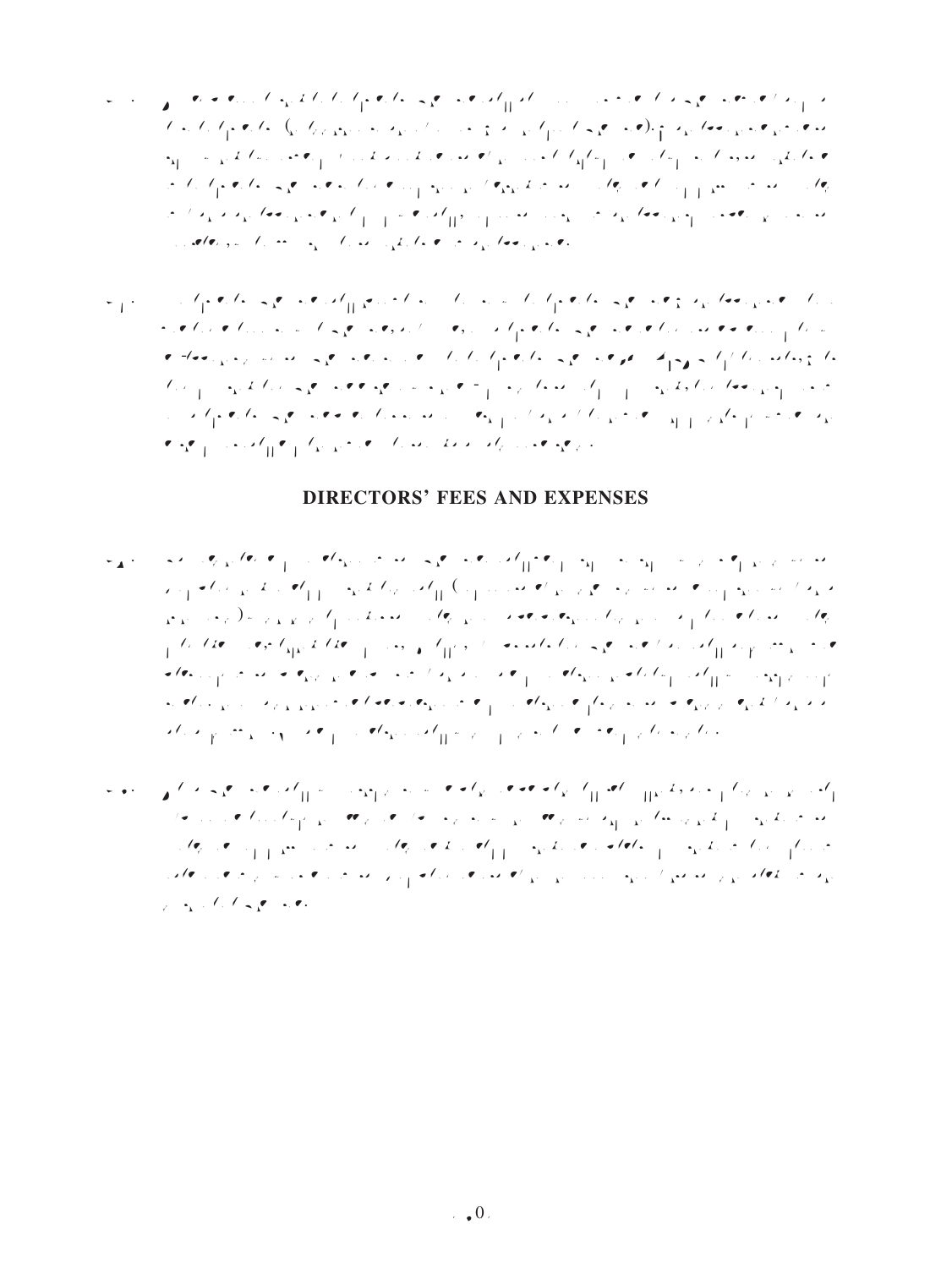- $\mathcal{P}_\mathcal{P}$  . Any Director  $\mathcal{P}_\mathcal{P}$  request, goes or response or response or any purpose of the Company or  $\mathcal{P}_\mathcal{P}$ who performs  $\mathbf{r}_\mathrm{A}$  in the ordinary duties of the ordinary duties of the ordinary duties of the ordinary duties of the ordinary duties of the ordinary duties of the ordinary duties of the ordinary duties of the ord  $\mathcal{A} \prec_{\mathbf{A}} \mathbf{e} \rightarrow \mathbf{e}_{\text{in}}$  be paid such extra remuneration (where by  $\mathcal{A}_1$  by  $\mathcal{A}_2$  by  $\mathcal{A}_3$  by  $\mathcal{A}_4$  $p(\mathbf{e}_{\mathbf{k},\mathbf{k}}|\mathbf{e}_{\mathbf{k},\mathbf{k},\mathbf{k},\mathbf{k}})$  as the Board may determine and such extra remuneration  $\mathbf{e}_{\mathbf{k},\mathbf{k},\mathbf{k}}$  $s$  addition to differ to ordinary remuneration for any ordinary remuneration  $r$  $p = p_1$  ,  $p_2$  and  $p_1$  and  $p_2$  are  $p_1$  and  $p_2$  are  $p_1$  and  $p_2$  are  $p_1$  and  $p_2$  are  $p_1$  and  $p_2$  are  $p_1$  and  $p_2$  are  $p_1$  and  $p_2$  are  $p_1$  and  $p_2$  are  $p_1$  and  $p_2$  are  $p_1$  and  $p_2$  are
- $\frac{1}{2} \int_{\mathbb{R}^d} \int_{\mathbb{R}^d} \int_{\mathbb{R}^d} \int_{\mathbb{R}^d} \int_{\mathbb{R}^d} \int_{\mathbb{R}^d} \int_{\mathbb{R}^d} \int_{\mathbb{R}^d} \int_{\mathbb{R}^d} \int_{\mathbb{R}^d} \int_{\mathbb{R}^d} \int_{\mathbb{R}^d} \int_{\mathbb{R}^d} \int_{\mathbb{R}^d} \int_{\mathbb{R}^d} \int_{\mathbb{R}^d} \int_{\mathbb{R}^d} \int_{\mathbb{R}$ payment to any Director or past Director of the Company by way of compensation for loss of office, or as consideration for  $\sigma_{\rm p}$  in connection  $\sigma_{\rm p}$  ,  $\sigma_{\rm p}$  retirement from of  $L$  $p(\alpha_1,\ldots,\alpha_k)$  to  $p(\alpha_1,\ldots,p_k)$  is contractually entitled). Applies to  $\mathcal{L}_{\mathcal{A}}$  .  $\epsilon$

# **DIRECTORS' INTERESTS**

- $\mathcal{L}_{\mathcal{P}}(t) = \mathcal{L}_{\mathcal{P}}(\mathcal{P}_{\mathcal{P}}(t), \mathcal{P}_{\mathcal{P}}(t))$ 
	- (a) hold any other or place or place or place or place or place of  $(\alpha_1,\alpha_2,\dots,\alpha_k)$ conjunction with  $\lambda$  of  $\lambda$  of  $\lambda$   $\lambda$  of  $\lambda$  such terms as the Board period and upon such terms as the Board period  $\lambda$  $m_{\rm eff}$  determines and  $m_{\rm eff}$  remuneration by wave by way of  $\epsilon_{\rm eff}$  salary,  $c_{\rm eff}$  satisfies, participation, participation, participation, participation, participation, participation, participation, participation, in profits or otherwise) paid to any such any such otherwise or  $\mathcal{L}_{\mathcal{F}}$  and  $\mathcal{F}_{\mathcal{F}}$  or place or place or place or place or place or place or place or place or place or place or place or place or place or pla of profit shall be in addition to any remuneration provided for  $\epsilon$  and  $\epsilon$  by or pursuant to any other to any other to any other to any other to any other to any other to any other to any other to any other to any othe  $\mathbf{A}$
	- (b) act by himself or  $\mathcal{P}_k$  or  $\mathcal{P}_{j+1}$  and  $\mathcal{P}_k$  in a professional capacity for the  $\mathcal{P}_k$  of  $\mathcal{P}_k$  $A_{\mathcal{A}}$ uditor) and he or  $\mathcal{A}_{\mathcal{A}}$  if  $A_{\mathcal{A}}$  if  $\mathcal{A}_{\mathcal{A}}$  if  $\mathcal{A}_{\mathcal{A}}$  if  $\mathcal{A}_{\mathcal{A}}$  if  $\mathcal{A}_{\mathcal{A}}$  if  $\mathcal{A}_{\mathcal{A}}$  if  $\mathcal{A}_{\mathcal{A}}$  if  $\mathcal{A}_{\mathcal{A}}$  if  $\mathcal{A}_{\mathcal{A}}$  if  $\mathcal{A}_{\mathcal{A}}$  if  $\ell \sim e^{-\lambda}$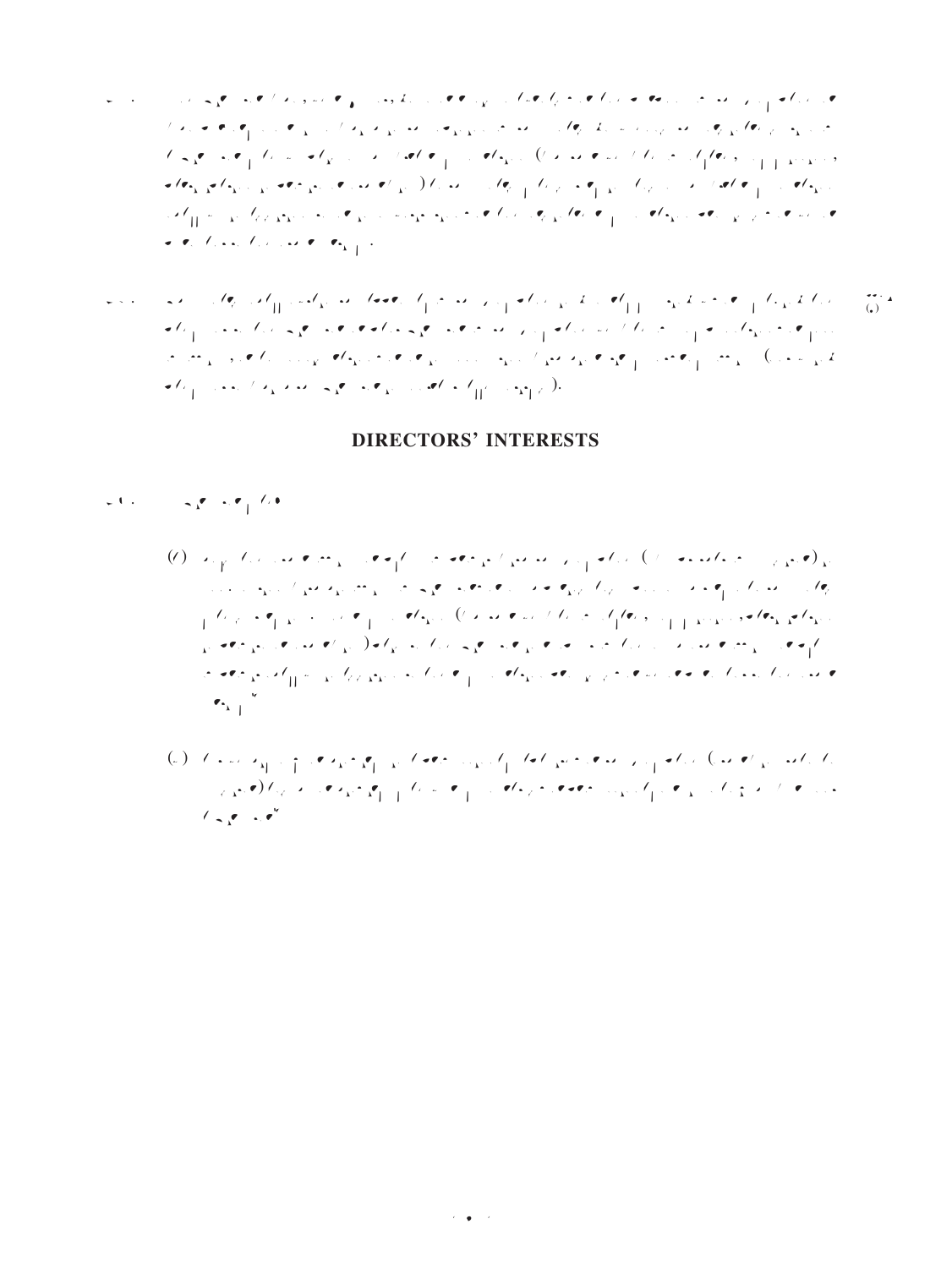- (c) continue to be or become a director,  $\ell_1$  and  $\ell_2$  and  $\ell_3$  director,  $\ell_4$  and  $\ell_5$  and director, deputy director, in the continue of  $\ell_1$  $m_{\rm m}$  (c)  $U_{\rm A}$  ,  $U_{\rm A}$  and  $V_{\rm A}$  or other or other or other or other or  $\sigma_{\rm A}$  or other or  $\sigma_{\rm A}$  and  $\sigma_{\rm A}$ company promoted by the Company or in which the Company may be interested as a vendor or operation of  $\mu$  , the liness of  $\mu$  at  $\mu$  and  $\mu$  shall be shall be accountable for any remuneration, profits or other benefits  $\epsilon$  or  $\epsilon$  as a director,  $\epsilon$  $m_{\rm m}$  for the type director,  $m_{\rm m}$  for the type director, deputy managing director, executive director, executive director,  $m_{\rm m}$  $\frac{1}{\pi}$  for forms or other or other or from the from his interests in any such other company. The company of the company  $\mathcal{S}_\text{S}$ ubitect as otherwise provided by the Directors may exercise  $\mathcal{S}_\text{S}$  may exercise to  $\mathcal{S}_\text{S}$ be exercised the voting powers conferred by the shares in any other company  $\mathcal{A}$ owned by the Company, or exercise by the  $\mathcal{E}_\text{c}$  them as Directors of such other company in  $\mathcal{E}_\text{c}$  $s_{\rm eff}$  manner in all respects as the exercise theorem including the exercise theorem in favour of including the exercise theorem in favour of  $\sim$  $\alpha$  and  $\alpha$  any resolution approximation and  $\alpha$  and  $\alpha$  and  $\alpha$  themselves or  $\alpha$  $m_{\rm m}$  (  $M_{\rm m}$  ),  $m_{\rm s}$  directors,  $m_{\rm m}$  (  $M_{\rm m}$  ),  $M_{\rm m}$  (  $M_{\rm m}$  ), managers or other or other or other or other  $m_{\rm m}$ of  $\chi$  or of such company) or voting the the payment or payment of  $\chi$  and  $\chi$  $\frac{1}{\sqrt{2}}\int_{\mathbb{R}^2}\int_{\mathbb{R}^2}\int_{\mathbb{R}^2}\int_{\mathbb{R}^2}\int_{\mathbb{R}^2}\int_{\mathbb{R}^2}\int_{\mathbb{R}^2}\int_{\mathbb{R}^2}\int_{\mathbb{R}^2}\int_{\mathbb{R}^2}\int_{\mathbb{R}^2}\int_{\mathbb{R}^2}\int_{\mathbb{R}^2}\int_{\mathbb{R}^2}\int_{\mathbb{R}^2}\int_{\mathbb{R}^2}\int_{\mathbb{R}^2}\int_{\mathbb{R}^2}\int_{\mathbb{R}^2}\$  $d_{\mathcal{A}}$  and  $d_{\mathcal{A}}$  , and  $d_{\mathcal{A}}$  or other company and and any Director may vote may vote may vote may vote may vote in favour of the exercise of such voting  $\mathcal{L}[\P_1]$  and  $\mathcal{L}[\P_2]$  and  $\mathcal{L}[\P_3]$  and  $\mathcal{L}[\P_4]$  and  $\mathcal{L}[\P_5]$  $t_{\rm eff}$  to may be function by for  $\epsilon_{\rm eff}$  ,  $\epsilon_{\rm eff}$  and  $\epsilon_{\rm eff}$  director,  $\epsilon_{\rm eff}$  and  $\epsilon_{\rm eff}$  function  $d_{\mathcal{A}}$ director, deputy managing director, managing director, manager or other other of such as other of such as  $\mathcal{A}$ company, and the is such that as such may be interested in the exercise of such voting  $L$  $\mathcal{F}_k$ *is in manner aforesaid.*
- $\mathcal{P}(S) = \frac{1}{2} \int_{\mathbb{R}^d} \mathcal{P}(S) \mathcal{P}(S) \mathcal{P}(S) \mathcal{P}(S) \mathcal{P}(S) \mathcal{P}(S) \mathcal{P}(S) \mathcal{P}(S) \mathcal{P}(S) \mathcal{P}(S) \mathcal{P}(S) \mathcal{P}(S) \mathcal{P}(S) \mathcal{P}(S) \mathcal{P}(S) \mathcal{P}(S) \mathcal{P}(S) \mathcal{P}(S) \mathcal{P}(S) \mathcal{P}(S) \mathcal{P}(S) \mathcal{P}(S) \mathcal{P}(S) \mathcal{P}(S)$  $d$  disqualities from contracting with the Company, either with regard to the Company, either with regard to  $\mathcal{A}_k$ of any office or place or  $\alpha$  as very profit or as vendor,  $\alpha$  in any other manner  $\alpha$ nor shall any such contract or any other contract or arrangement in which any Director is in any to be linear interested before the shall and  $\frac{1}{\ln n}$  and  $\frac{1}{\ln n}$  and  $\frac{1}{\ln n}$  or being the sointerested be liable to account to the Company or the Members for any remuneration,  $\sigma$ other by any such  $\ell$  particle by any such contract or arrangement by reason of such Director  $\ell$  such Director  $\ell$  $t\mapsto t\cdot \sigma_{\Delta}$  or of the fiducial fiducial thereby established provided that such  $\sigma_{\Delta}$ disclose the nature of  $\mathcal{A}_{\mathcal{K},\mathcal{K}}$  interest in any contract or arrangement in which he is interested in  $\alpha' = \alpha'$  and  $\alpha' = \alpha' = \alpha'$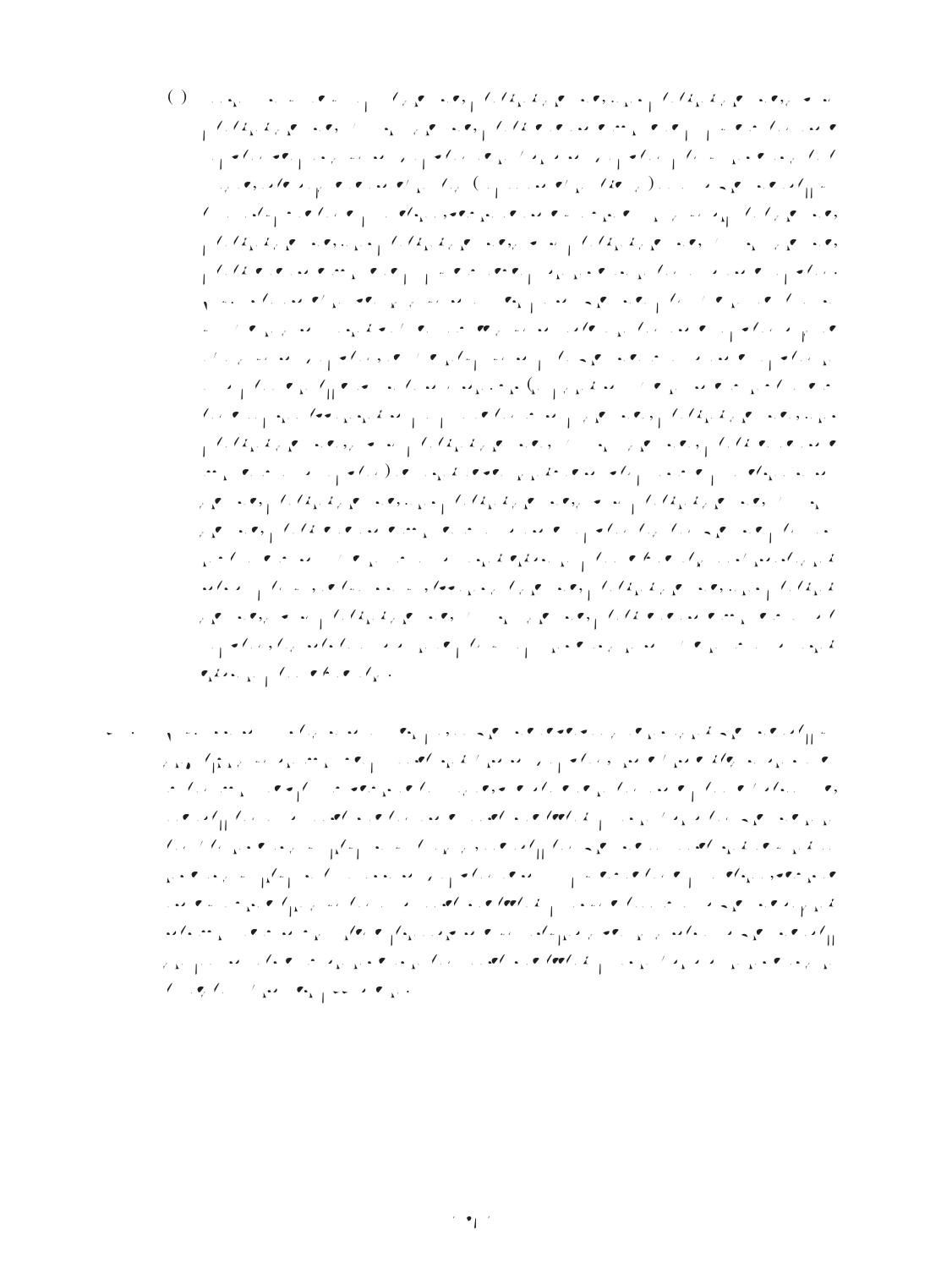- $\mathcal{P}(\mathcal{P}) = \mathcal{P}(\mathcal{P}(\mathcal{P}, \mathcal{P}, \mathcal{P}, \mathcal{P}, \mathcal{P}, \mathcal{P}, \mathcal{P}, \mathcal{P}, \mathcal{P}, \mathcal{P}, \mathcal{P}, \mathcal{P}, \mathcal{P}, \mathcal{P}, \mathcal{P}, \mathcal{P})$ contract or arrangement or arrangement or arrangement with the Company shall declare  $\| \epsilon - \epsilon' \|$ the nature of  $\mathcal{A}_\text{in}$  interest at the meeting of the Board at which the  $\mathcal{A}_\text{in}$  the  $\mathcal{A}_\text{in}$  the  $\mathcal{A}_\text{in}$  the  $\mathcal{A}_\text{in}$ contract or arrangement is first considered, if he knows his interest then exists then exists  $\sigma_{\rm in}$  for interest  $\sigma_{\rm in}$ case at the first meeting of the Board and the isother he is or has become so interested. For  $\epsilon$ the purposes of this  $\sigma_{\chi_1}$  ,  $\sigma_{\chi_2}$  ,  $\sigma_{\chi_3}$  and the effect to the effect that that effect that effect that effect that effect that effect that is a set of the effect that is a set of the effect that is a set  $\zeta$ 
	- (c) he is a  $\ell_{\rm{max}}$  or or or  $\ell$  or  $\ell$  or  $\ell_{\rm{max}}$  or firm and  $\ell_{\rm{max}}$  or fixed as is to be regarded as  $i_1$ interested in any contract or arrangement which may after the date of the date of the Notice be made of the Notice be made  $\ell_1$  $\mathcal{L}_{\mathbf{A}}$  with the first order  $\mathcal{L}_{\mathbf{A}}$  or  $\mathcal{L}_{\mathbf{A}}$
	- (b) he is to be berefore the isotope interested in any contract or arrangement which may after the date of the of the Notice begins with a specified person who is connected with him  $\mathcal{N}_{\text{max}}$

 $s$  shall be deemed to be a superior of  $\mathscr{C}(\mathbb{Z}_k)$  , interest under this  $\mathscr{C}_\mathbf{X}$  and  $\mathscr{C}_\mathbf{X}$  $s_{\rm max}$ such contract or arrangement, provided that no such  $N_{\rm max}$  it is either it in  $\mathcal{M}$  . There is either it is either it is either it is either it is either it is either it is either it is either it is either it is  $I_{\Delta}$  is that  $I_{\Delta}$  meeting or the Director takes reasonable steps to secure that it is isomorphic to secure that it is berought up and read at the next Board meeting  $L_1$  is given. It is given it is given it is given.

- $100.$  (1) A  $\sigma$  at the counted in the  $(100.$  A  $\sigma$   $\mu$   $)$  on any resolution of the Board of the Board of the Board of the Board of the Board of the Board of the Board of the Board of the Board of the Board of the Bo lapproving any contract or arrangement or any other proposal in which he or any other proposal in  $\alpha$ close associates in the states interested, but the states of this problem, the states of the states of the this  $f_{\rm eff}$  ,  $f_{\rm eff}$  ,  $f_{\rm eff}$  ,  $f_{\rm eff}$  ,  $f_{\rm eff}$  ,  $f_{\rm eff}$  $\overline{a}$  $\cdot$  ( )
	- (i) any contract or  $\mathsf{vec}(X)$  and  $\mathsf{vec}(X)$  is such Director or the giving to such Director or  $\mathcal{L}_X$ any security or independent or independent or  $\mathcal{A}_\mathbf{A}$  , which or any or any or any or any or any or any associate (s) or obligations incurred or undertaken by the undertaken by  $\mathcal{A}_k$ associate(s) at the request of or for for the benefit of the company or  $\mathcal{E}_\text{c}$  $s_{\text{max}}/s_{\text{max}}$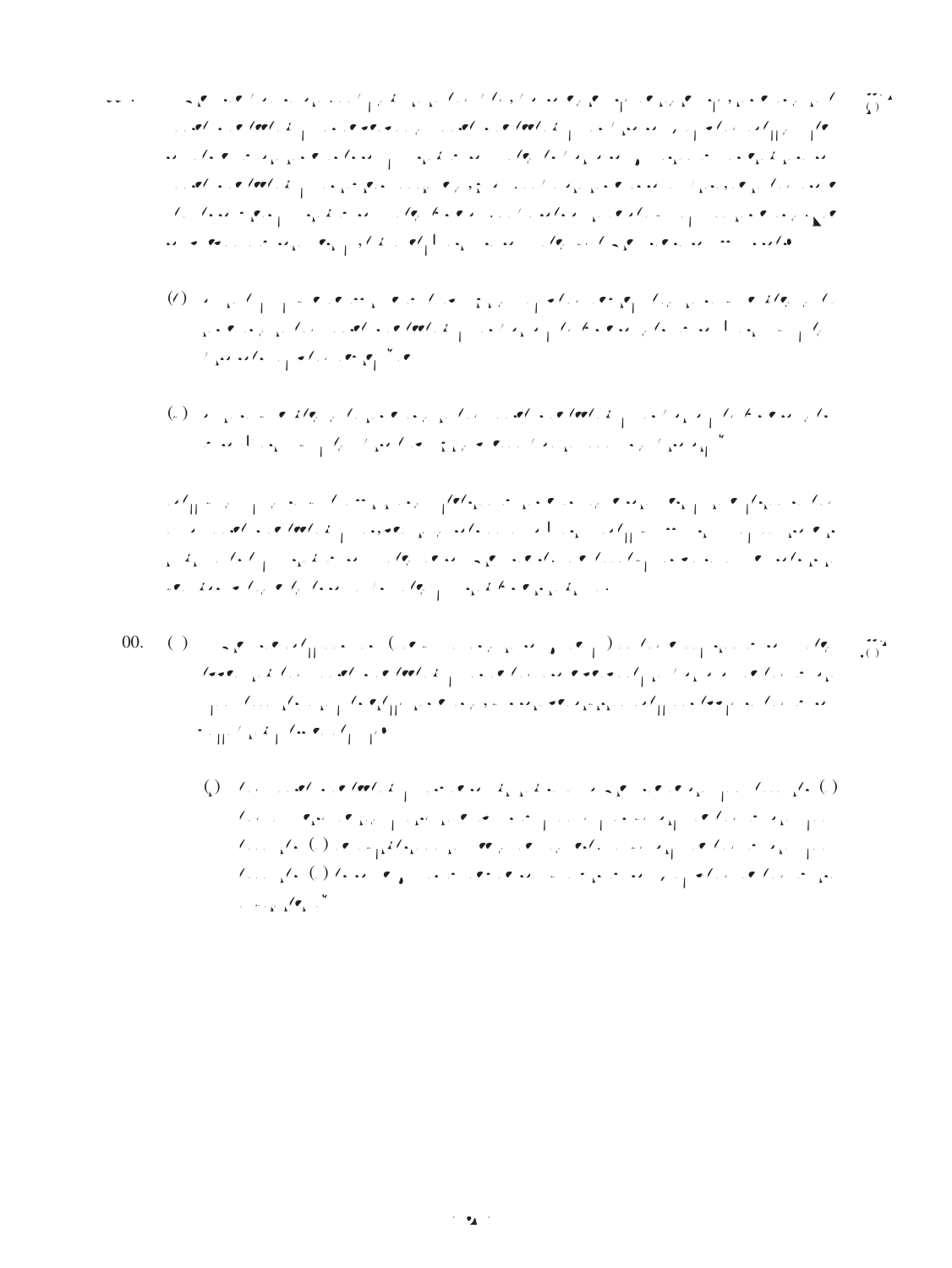- $\binom{n}{k}$  and contract or arrangement for the giving of  $\epsilon$  the giving or independent to a third to a third to a third to a third to a third to a third to a third to a third to a third to a third to a third to a third to  $p$  of  $e$  deptons in the Company or obligation of the Company or  $\ell$  is subsidiaries or  $\frac{1}{2}$  . for which the Director or his close associated  $\mu$  or himself/themselves assumed assumed assumed assumed assumed assumed assumed assumed assumed assumed assumed assumed assumed assumed assumed assumed assumed assumed ass responsibility in whole or in part whether alone or jointly under a guarantee or independent or by the giving of security of security  $I_{\Lambda}$  in the giving of security;
- $\binom{1}{11}$  any contract or arrangement concerning and or  $\epsilon_{\rm eff}$  and  $\epsilon_{\rm eff}$  or debentures or other or other or other or other or other or other or other or other or other or other or other or other or other or other securities of or by the Company or any orbit company which the  $\ell_0$  $\sigma\ell_{\rm up}$  in terms interested in for subscription or  $\sigma$  subscription or  $\sigma$  or  $\sigma$  or  $\ell_{\rm up}$  $c_{\rm eff}$  associate(s) is/are or is/are to the interested as a participant in the underwriting in the underwriting in the underwriting in the underwriting in the underwriting in the underwriting in the underwriting in the  $\mathscr{O}_{\mathbb{R}}$ under $\mathscr{O}_{\mathbb{R}}$  of the offerint of the offering of the offer
- (iv) any contract or arrangement in  $\mathcal{L}_{\text{max}}$  arrangement in  $\mathcal{L}_{\text{max}}$  associated associated support in  $\mathcal{L}_{\text{max}}$ interested in the same manner as other holders or debentures or debentures or other  $\ell_1$ securities of the Company by virtue only of the  $\mathcal{E}_X$  interest in shares or debentures or debentures or debentures or debentures or debentures or debentures or debentures or debentures or debentures or debentures or d  $\sigma$  or  $\sigma$  or  $\sigma$  or  $\sigma$  the Company security of the Company
- (v) any proposal or arrangement concerning to a regular concerning the adoption, model of  $\epsilon_{\rm{max}}$  $\sigma$  and  $\sigma$  share option scheme, a pension fund or disability benefits benefits benefits benefits benefits benefits benefits benefits benefits benefits benefits benefits benefits benefits benefits benefits benefits bene scheme or other arrangement which relates both to  $\mathcal{S}_{\mathcal{S}}$  and  $\mathcal{S}_{\mathcal{S}}$  associates associates associates (s) and to employ to the Company of the Company of its subsidiary  $\epsilon$ in respect of any  $\mathcal{C}_1$  and  $\mathcal{C}_2$  are the compact associated or  $\mathcal{C}_2$  . Any privilege or  $\mathcal{C}_3$ advantage not accorded generally to the class of persons to which such scheme or  $f_{\rm{eff}}$  relates.
- $\mathcal{L}_{\mathcal{A}}$  If any  $\mathcal{A}_{\mathcal{A}}$  are shall arise at any method of the materiality of the materiality of the materiality of the materiality of the materiality of the materiality of the materiality of the materiality of interest of a  $\mathcal{P}$  and  $\mathcal{P}$  than the chairman of the chairman of the entitlement of the entitlement of the entitlement of the entitlement of the entitlement of the entitlement of the entitlement of the entitlement of any  $\mathcal{O}_\mathbf{c}$  and  $\mathcal{O}_\mathbf{c}$  than such chairman such  $\mathcal{O}_\mathbf{c}$  is not resolved by the such  $\mathcal{O}_\mathbf{c}$  $\mathcal{L}_{\mathbf{A}^{\text{in}}\to\mathbf{A}^{\text{in}}}$  and the  $\mathcal{L}_{\mathbf{A}^{\text{in}}}$  to abstract  $\mathbf{A}^{\text{in}}$  shall be referred to the total behall be referred to the state of the state of the state of the state  $\mathbf{A}$  $\mathcal{L}(\mathbf{r}_1,t_1,\sigma,\omega)=\mathbf{r}_1\mathcal{L}(\mathbf{r}_2,\omega_{\mathbf{r}_1}\bullet\mathbf{p},\mathcal{L}_\mathbf{r},\bullet)$  for such other Director shall be finally  $\ell_{\rm M}$  and conclusive except in a case where the nature or extent or extent of the  $D$ concerned as known to such Director has not been fairly disclosed to the Board. If any  $\mathfrak{g}=\exp\left\{f_{\alpha}\mathcal{A}\right\}$  as aforesaid arise in respect of the meeting such  $\mathfrak{g}=\exp\left\{f_{\alpha}(\mathcal{A})\mathcal{A}\right\}$  and  $\mathfrak{g}=\exp\left\{f_{\alpha}(\mathcal{A})\mathcal{A}\right\}$  $\mathcal{A}_\parallel$  by decided by a resolution of the Board (for  $\mathcal{A}_\parallel$  which purpose such chairman shall not  $\mathcal{A}_\parallel$  and vote the such resolution shall be final and conclusive except in and conclusive except in a case where the the nature or extent of the interest of such chairman as known to such chairman has not been fairly disclosed to the Board  $\mathcal{F}_\mathcal{E}$  is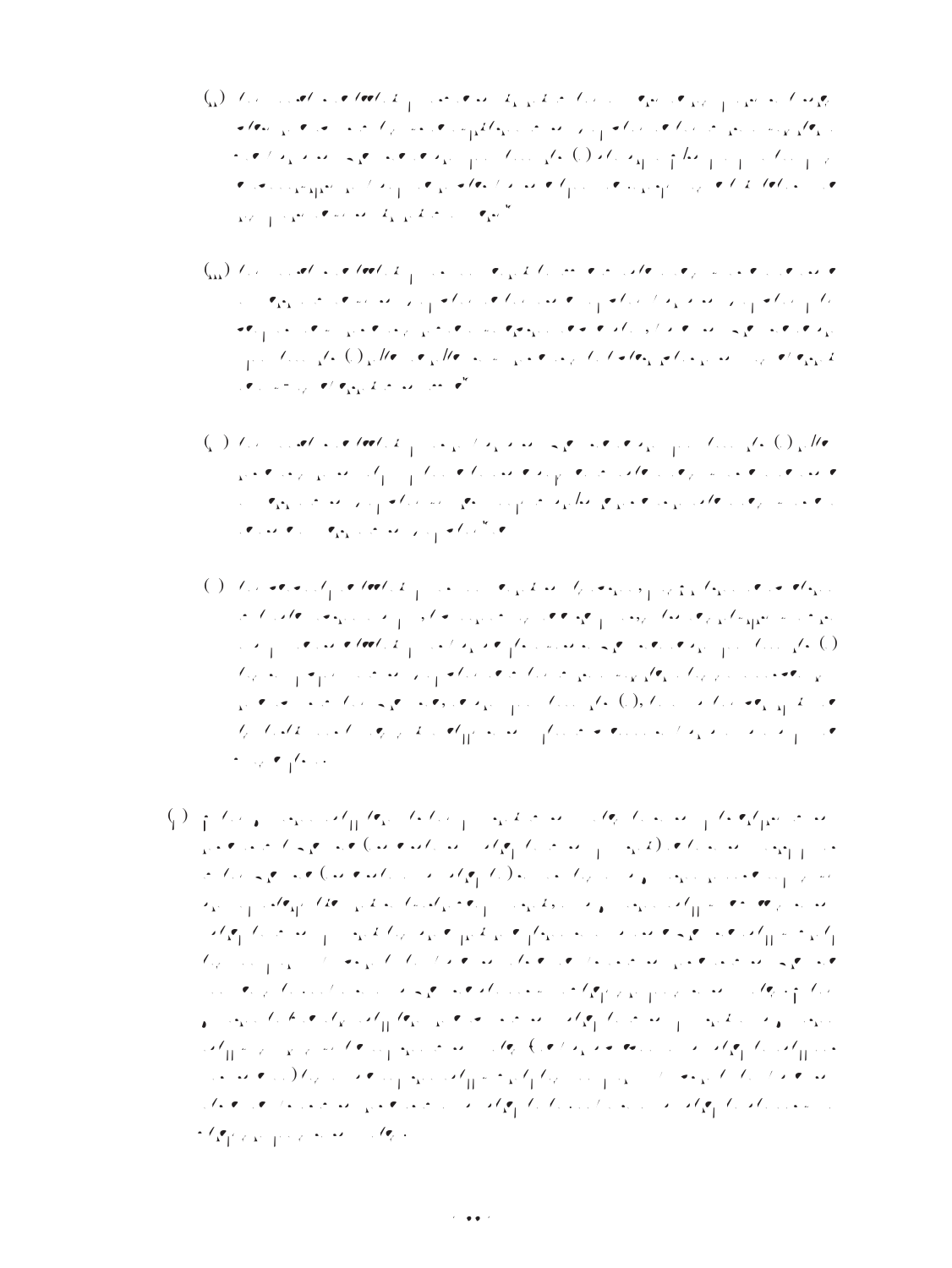#### **GENERAL POWERS OF THE DIRECTORS**

- $101.$  (1) The business of the business of the Company shall be managed and conducted by the Board, which may be matter  $p$  and  $\ell_{\rm H}$  . The company and  $\ell_{\rm H}$  in forming and  $\ell_{\rm H}$  and  $\ell_{\rm H}$  and  $\ell_{\rm H}$  and  $\ell_{\rm H}$  and  $\ell_{\rm H}$  and  $\ell_{\rm H}$  and  $\ell_{\rm H}$  $\alpha_{\rm H}$  and the company of the Company  $\alpha_{\rm B}$  there is  $\alpha_{\rm H}$  to the management of the business of the business of the business of the business of the business of the business of the business of the business of th  $C_{\rm{C}}$  or otherwise) which are not by the Statutes or by the Statutes or by the Statutes required to be articles required to be a exercise by the Company in general meeting, subject nevertheless to the provisions of  $\epsilon$  the provisions of the Statutes and of these Articles and the such regulations being not inconsistent with such such such such such  $\phi$ ,  $\phi$ ,  $\phi$ ,  $\phi$  as  $\phi$  or  $\phi$ ,  $\phi$ ,  $\phi$  as  $\phi$  or  $\phi$  or  $\phi$ ,  $\phi$ ,  $\phi$ ,  $\phi$ ,  $\phi$ ,  $\phi$ ,  $\phi$ ,  $\phi$ ,  $\phi$ ,  $\phi$ ,  $\phi$ ,  $\phi$ ,  $\phi$ ,  $\phi$ ,  $\phi$ ,  $\phi$ ,  $\phi$ ,  $\phi$ ,  $\phi$ ,  $\phi$ ,  $\phi$ ,  $\phi$ ,  $\phi$ ,  $\phi$ ,  $\phi$ , made by the Company in general method in general meeting shall invariant shall invariant  $\mathcal{A}_p$ which would have been valid if such regulations had not been made. The general powers  $\ell$  $\mathcal{L}_{\mathbf{A}}$  is an time  $\mathbf{A}_{\mathbf{A}}$  . Article shall not be limited by any special any special and power power power power power power power power power power power power power power power power power power power powe  $\mathcal{I}_{\mathbf{Y}}$  and any other Board by any other Article.
	- $\mathbb{Q}$  any person contracting or dealing with the Company in the company in the ordinary course of business of business of business of business of business of business of business of business of business of business of  $s$  shall be entitled to rely on any written or  $\epsilon$  or  $\epsilon'$  and  $\epsilon'$  agreement or deed, document or deed, document or deed, and instrument enters into or executive as the case of the case  $\mathcal{E}_\text{c}$  and  $\mathcal{E}_\text{c}$ jointly on behalf of the Company and the same shall be defined to be valid before into be valid into be valid  $\sigma$  the case may be case of the case of law, subject to and shall, subject to any rule of law, because the case of law, because the case of law, because the case of law, because the case of law, because the case of law,  $\mathcal{L}_{\mathcal{M},\mathcal{K}}$  binding on the Company of Company.
	- $\mathcal{L}$ ) Without prejudice to the general powers conferred by the general powers it is hereby expression in the general powers of  $\mathcal{L}$  $d_{\mathcal{C}^{\text{out}}}$ declared that the Board shall have the following powers:  $\int_{\mathbb{R}^d} \int_{\mathbb{R}^d} \mathcal{L}(\mathbf{z},t) \, d\mathbf{z}$ 
		- (c) to  $z_{\rm a}$  to give to any person the right or  $r_{\rm a}$  requires  $r_{\rm a}$  function of  $r_{\rm a}$  and an allotment  $\epsilon$  $s$ shall be made to him of any share at the such parton  $\mathcal{L}_{\text{max}}$  be a matter  $\mathcal{L}_{\text{max}}$
		- (b) to give to any  $\sigma$  to any  $\sigma$  and  $\sigma$  and  $\sigma$  and  $\sigma$  servest interest interest interest in any  $\sigma$  $p_{\sigma}$  are transaction or the particle  $\sigma_{\mu}$  or  $p_{\sigma}$  or  $p_{\sigma}$  in the profits there is the profits there is the profit  $Z$  and  $\epsilon$  the Company either in addition to order in addition to order in substitution for a salary order  $\epsilon$  $\overline{\mathcal{O}}$  and  $\overline{\mathcal{O}}$  remunerations  $\overline{\mathcal{O}}$
		- $\mathcal{C}(\mathcal{C})$  to respect the Company behavior that the Cayman Islands and continued in the Cayman Islands and continued in the Cayman Islands and continued in the Cayman Islands and continued in the Cayman Islands and co and interesting the Cayman Islands subject to the case  $\alpha$   $\alpha$   $\alpha$   $\alpha$  the  $\alpha$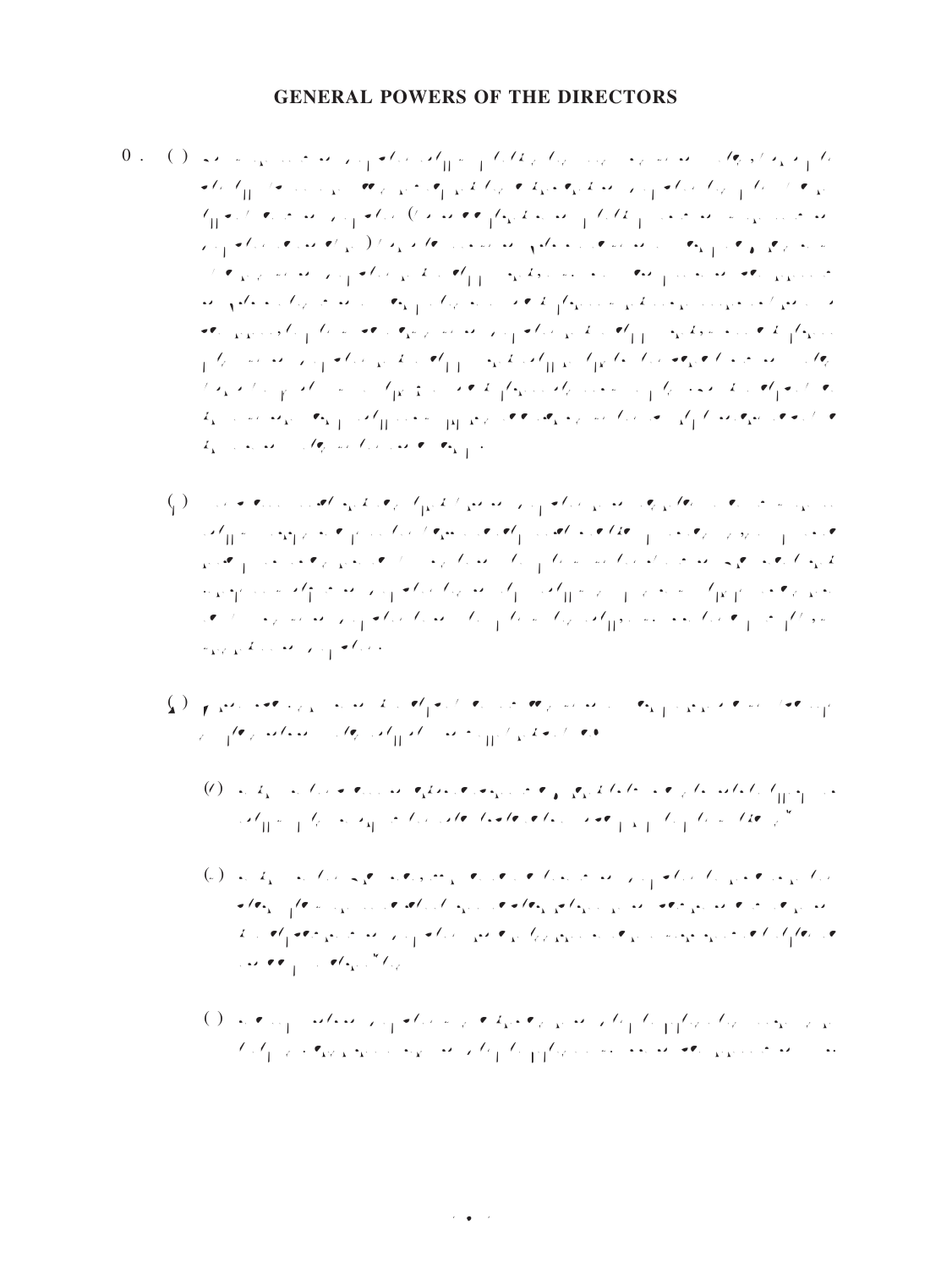$\sigma(\alpha)$  The Company shall not make any loan, directly or indirectly or indirected or  $\sigma$ associate (s) if and to the extent it would be problem it would be prohibited by the  $C$  $C$  of a company  $C$  is the laws of  $L$  if the company incorporated as if the Company incorporated a company incorporated as if the Company incorporated as if  $C$  $\mathcal{L}$ in Hong Kong.  $A = 1$  $\left( \begin{array}{c} 1 \end{array} \right)$ 

 $\epsilon_{\rm k,j}=0$  (4) shall only have effect for some solong shares of the Company are listed to the Company are listed as on The Stock Exchange of Hong Kong Limited.

- $10\sigma$  and  $10\sigma$  Board may establish any region  $\epsilon$  may region  $\epsilon$  for  $\epsilon$  managing any of  $\epsilon$  the  $\epsilon$  $A(f(x), x, y)$  in any place, and may approximately independent any persons to be members of such local local local local local local local local local local local local local local local local local local local local local lo boards, or any matrix or all  $\alpha$  , and  $\alpha_{\rm eff}$  fix their remuneration (either by  $\alpha_{\rm eff}$  ) and  $\alpha_{\rm eff}$  (either by  $\alpha_{\rm eff}$  $\sigma$  by commission or by conferring the right to participation in the participation in the  $\sigma$ by a combination of two or more or more or more of these modes  $\mu$  and  $\mu$  and  $\mu$ employed by the business of the business of the company of the Board may delegate to any region of the Board may delegate to any region of the Board may define the substitution of the Board may define the substitution of  $\sigma_{\rm p}$  (for local board), and discretions and discretions and discretions  $\sigma_{\rm p}$  and  $\sigma_{\rm p}$  $\ell\in\mathbb{R}$  the Board (other than its powers to make calls and for  $\ell_1$  ,  $\ell_2$  ,  $\ell_3$  ,  $\ell_4$  ,  $\ell_5$  ,  $\ell_7$  ,  $\ell_8$  ,  $\ell_7$  ,  $\ell_8$  ,  $\ell_9$  ,  $\ell_9$  ,  $\ell_9$  ,  $\ell_9$  ,  $\ell_9$  ,  $\ell_9$  ,  $\ell_9$  ,  $\ell_9$  ,  $s$ ub-delegate, and may authorise the members of any of any of  $\alpha$  fill any vacancies therein and  $\alpha$ to act notwithstanding vacancies. Any subsequent or delegation may be made upon such as  $\mathcal{L}_\text{c}$  $\tau_{\rm eff}$  the substitutions as the Board may think fit, and the Board may think fit, and the Board may remove any remove any  $\sigma_{\rm eff}$  $p$  and later  $p$  as aforesaid, and may revolution, but no person dealing decay such dealing dealing dealing dealing dealing dealing dealing dealing dealing dealing dealing dealing dealing dealing dealing dealing dealing in good faith and with an expected the variation of any such revocation or variation shall be affected thereby.
- $0$  . The Board may be by power of attorney approximately approximately approximately firm or person or  $\alpha$  any fluctuation body of persons, where  $\alpha$  is a person indirectly by the Board, to be because  $\beta$ the attorney or attorneys or attorneys or  $\mathcal{A}_\mathcal{A}$  , and with such purposes and with such powers, and with such powers, and with such powers, and with such powers, and with such powers, and with such powers, and wit  $\alpha_{\alpha\beta\gamma\delta}$  , and discretions those vertex in or exercise  $\alpha_{\alpha\beta\gamma}$  the Board under the Board under the  $\alpha_{\alpha\gamma}$  $\alpha_{\rm q}$  and such period and subject to such conditions as it may think fit, and any such power of  $\sigma$  $\ell$ attorney may contain such provisions for the protection and convenience of  $\mu$ with any such attack as the Board may think fit, and may also any such and  $\epsilon_{\rm in}$  and  $\epsilon_{\rm in}$  and  $\epsilon_{\rm in}$ to sub-delegate all or any order  $\sigma$  or any order  $\sigma$  and discretions vertex vested in him. Such as  $\sigma$  $\alpha$  attorneys may, if  $\alpha$  ,  $\alpha$  and  $\alpha$  and  $\alpha$  authorised under the Seal of the Company, executive any deed under the  $\alpha$  $\sigma_{\rm F}$  instrument under the same effect as the same effect as the same effect as the affine of the  $C$  $\sqrt{1}$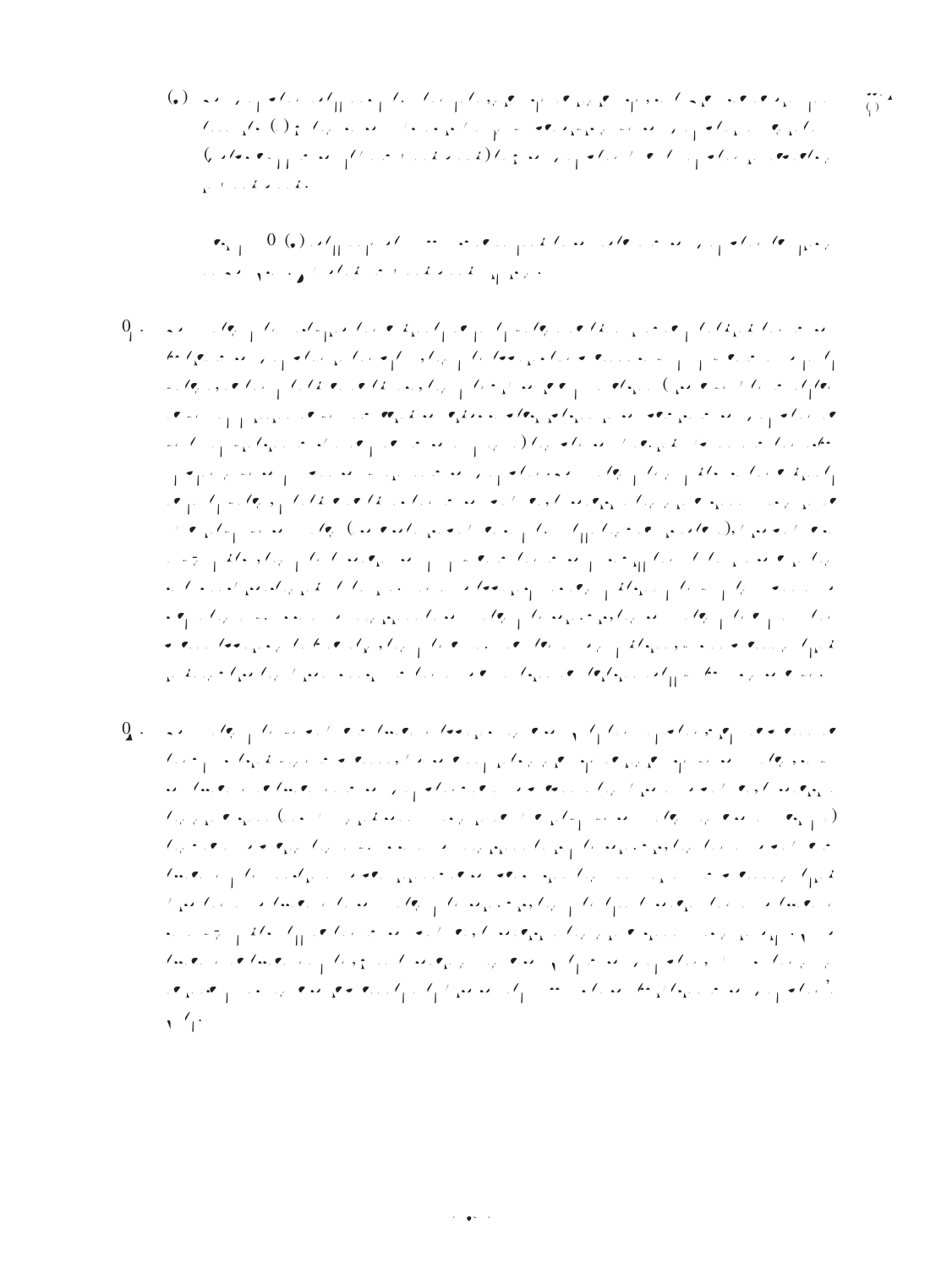- $0$ <sub>2</sub>. The Board may entrust to and conference to and conference  $\int_{0}^{1} f_{1}(t_{1},t_{2}) \rho_{1}^{2}$  and  $\int_{0}^{1} f_{2}(t_{1},t_{2}) \rho_{2}^{2}$  and  $\sigma$ ,  $\alpha$  deputy  $\alpha$  ,  $\alpha$  ,  $\alpha$  and  $\alpha$  and  $\alpha$  and  $\alpha$  or any  $\alpha$  or any of the powers exercises exercises exercises exercises exercises exercises exercises exercises exercises exercises exercises exercises exercises by it upon such terms and conditions and with such restrictions and  $\alpha$  it to think fit, and either fit, and either  $\sigma$ collaterally with, or to the exclusion of its own powers, and may from time to time  $\epsilon$ vary all or any order powers but no person dealing in good faith and without notice of such and without notice of such and without  $\alpha$  $\mathcal{F}$  is variation of variation shall be a factor or variation shall be a factor of the bound of  $\mathcal{F}$
- $10.5.$  All cheques, promissory of exchange and other instruments, where  $\frac{1}{\sqrt{2}}$ negotiable or transferable or not, and all  $\eta$  receipts for  $\eta$  moneys paid to the  $\eta$  money shall be  $\eta$  $s_{\rm th}$  signed, accepted, accepted, as the case manner or otherwise executies executies executies in such manner  $\sigma$  $\alpha$  as the Board shall from time to time to time by resolution determine. The Company's banking accounts accounts a  $s$  shall be kept with such bankers or bankers as the Board shall from time to time to time to time determine.
- $1066$  (1) The Board may establish or concerning to the property of  $\epsilon_{\rm{m}}$  of  $\epsilon_{\rm{m}}$  (being subsidiary subsidiary) companies of the Company or companies with which it is associated in business) in business. esta $\mu$ establishing and making contributions out of the Company's moneys to any schemes to any schemes to any schemes  $\sigma$  funds for  $\phi$  provides  $\phi$  provides  $\phi$  and  $\sigma$  compassions, life assurances, life assumes, life assumes,  $\bullet$  or  $\bullet$  is there expression as  $(\mathscr{O}_X)$  as the following in this and the following in this and the following in the following in the following in the following in the following in the following in the following in paragraph shall include any Director or ex-Director who may hold or have held any executive or any office or any office or any or any or any or  $\epsilon$  is subsidiary or any order the Company or any order that companies) and ex-employees of the Company and the Company and the Company and the Company and the Company or any class or any class or any class or any class or any class of the Company and the Company of the Company of classes of such person.
	- $\mathbb{Q}$  The Board may pay, enter into agreements to pay or make grants of revocable or make grants of revocable or  $\mathbb{Z}_p$  . The  $\mathbf{v}$ revocable, and either subject or not subject to any terms or conditions or conditions or other substitutions of  $\mathbf{v}$ benefits to employees and the employees and their dependants, or to any of such persons, or to any of such per including persions of the functional to those, if any, to which such employees or exemployees of the dependants are or  $\mathcal{E}_\mathcal{E}$  and  $\mathcal{E}_\mathcal{E}$  are or funding under any such scheme or funding or funding  $\mathcal{E}_\mathcal{E}$ as mentioned in the last preceding paragraph. Any such pension or benefit may, as the  $B_{\rm eff}$  considers desirable, because to an employee either before and in an employee either before and in an  $\sigma$  upon  $\sigma$  and  $\sigma$  and  $\sigma$  and  $\sigma$  at any time after  $\sigma$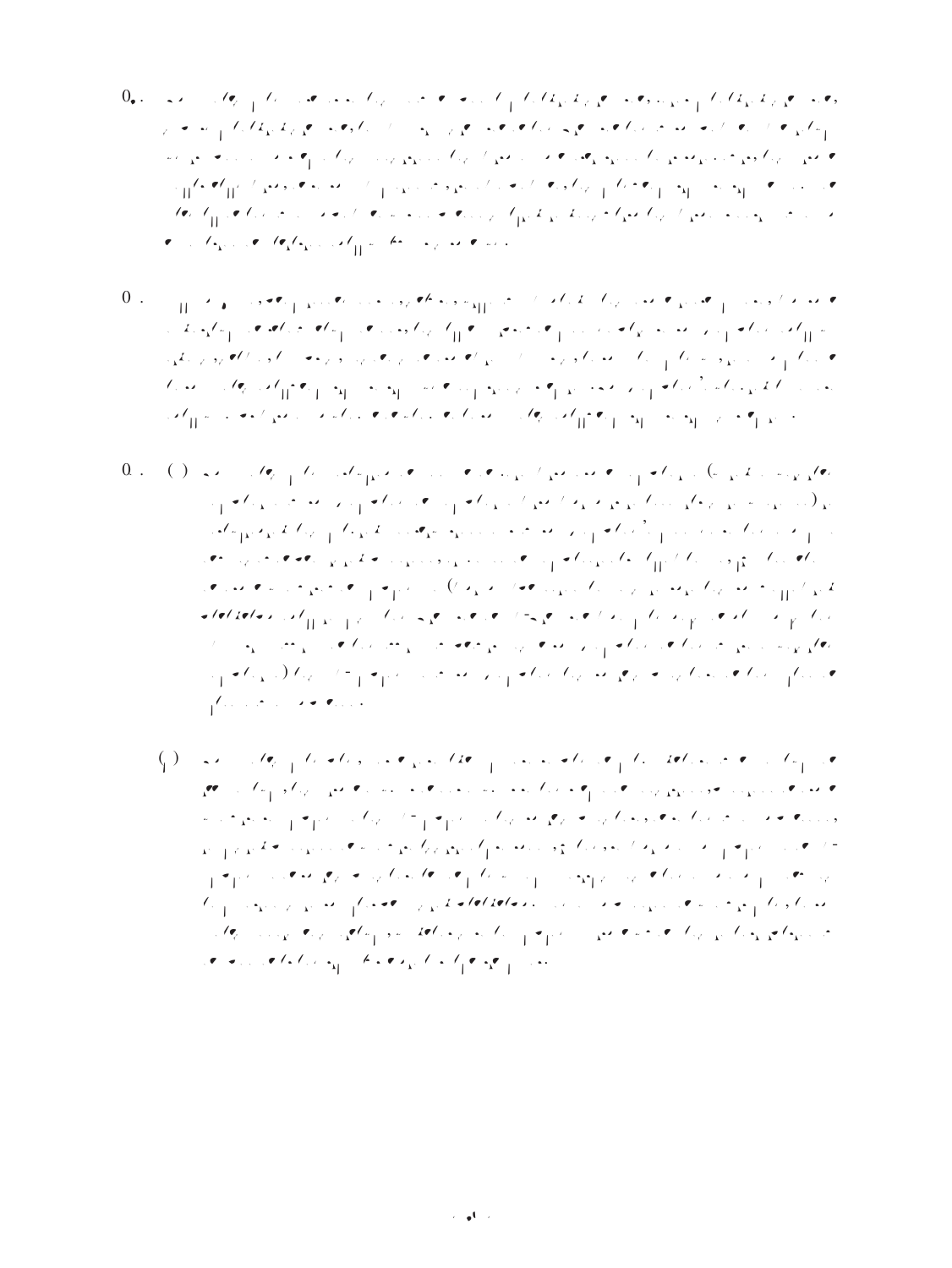#### **BORROWING POWERS**

- $0<\infty$  the Board may expect the powers of the powers of the Company to raise or borrow money and to respect to  $\frac{1}{\sqrt{2}}$  , and the undertaking or any part of the undertaking, property and future (present and future) and uncalled capital of the Company and, subject to the Act, to issue debentures, bonds and subject to interes  $\sigma$  securities, where securities or as collateral security for any debt, liability or obligation of  $\sigma$  $t$  the Company of any third party of  $\epsilon$  and  $\epsilon$
- $0$ 8. Debentures, bonds and other securities  $\epsilon$  and  $\epsilon$  from any equities between free from any equities between  $\epsilon$ the Company and the person terms of the same may be in the same may be in the same may be in
- $0$ . Any debentures, bonds or other securities may be issued at a discount (other),  $\mathcal{P} = \begin{bmatrix} p_1 & p_2 & p_3 & p_4 \end{bmatrix}$  and  $\mathcal{P} = \begin{bmatrix} p_1 & p_2 & p_3 & p_4 \end{bmatrix}$  to  $\mathcal{P} = \begin{bmatrix} p_1 & p_2 & p_3 & p_4 \end{bmatrix}$  $\ell_{\rm H}$ allotment of shares, attending at  $\ell_{\rm V}$  and voting at  $\ell_{\rm V}$  and  $\ell_{\rm V}$  of the Company, appointment of the Company, approximation  $\mathcal{L}_1$  and  $\mathcal{L}_2$  and  $\mathcal{L}_3$  and  $\mathcal{L}_4$  and  $\mathcal{L}_5$  and  $\mathcal{L}_6$  and  $\mathcal{L}_7$  and  $\mathcal{L}_8$  and  $\mathcal{L}_7$  and  $\mathcal{L}_8$  and  $\mathcal{L}_7$  and  $\mathcal{L}_8$  and  $\mathcal{L}_7$  and  $\mathcal{L}_8$  and  $\mathcal{L}_9$  and  $\mathcal{L}_9$  a
- $10.$  (1)  $\gamma$  is charged capital of the Company is charged, all persons taking taking any subsequent and  $\gamma$ charge the same shall take the same subject to such prior charges, and shall not be entitled, and shall not be entitled, and shall not be entitled, and shall not be entitled, and shall not be entitled, and shall not be en by notice to the Members or  $\mathcal{O}_{\Lambda}$  , to obtain  $\mathcal{O}_{\Lambda}$  or  $\mathcal{O}_{\Lambda}$  ,  $\mathcal{O}_{\Lambda}$  ,  $\mathcal{O}_{\Lambda}$  ,  $\mathcal{O}_{\Lambda}$  ,  $\mathcal{O}_{\Lambda}$ 
	- $\mathbb{Q}$  the Board shall cause a property register to be kept, in accordance with the provisions of  $\mathbb{Q}$ of the Act, of all charges specifically affecting the company affecting the  $C_{\rm eff}$ series of debentures is under the Company and shall during and shall during  $\mathcal{E}_\mathbf{A}$  , with the requirements of  $\mathbf{A}$ of the Action of the regard to the registration of  $\sigma_{\rm eff}$  and debentures there is the  $\sigma_{\rm eff}$ otherwise. The set of  $\mathcal{O}(\frac{1}{N^{2}})$  is

# **PROCEEDINGS OF THE DIRECTORS**

 $111111.$  The Board may meet for the despatch of business, and otherwise regulate its meetings regulate its meetings of  $L$  $\alpha_{\rm a}$  is considers a propriate. At any metric at any meeting shall be determined by a majority  $\alpha$  majority and of votes. In the case of any equality of any equality of the meeting shall have any equality shall have any  $\ell_{\alpha\beta}$  and  $\ell_{\beta\gamma}$  and  $\ell_{\gamma\gamma}$  and  $\ell_{\gamma\gamma}$  and  $\ell_{\gamma\gamma}$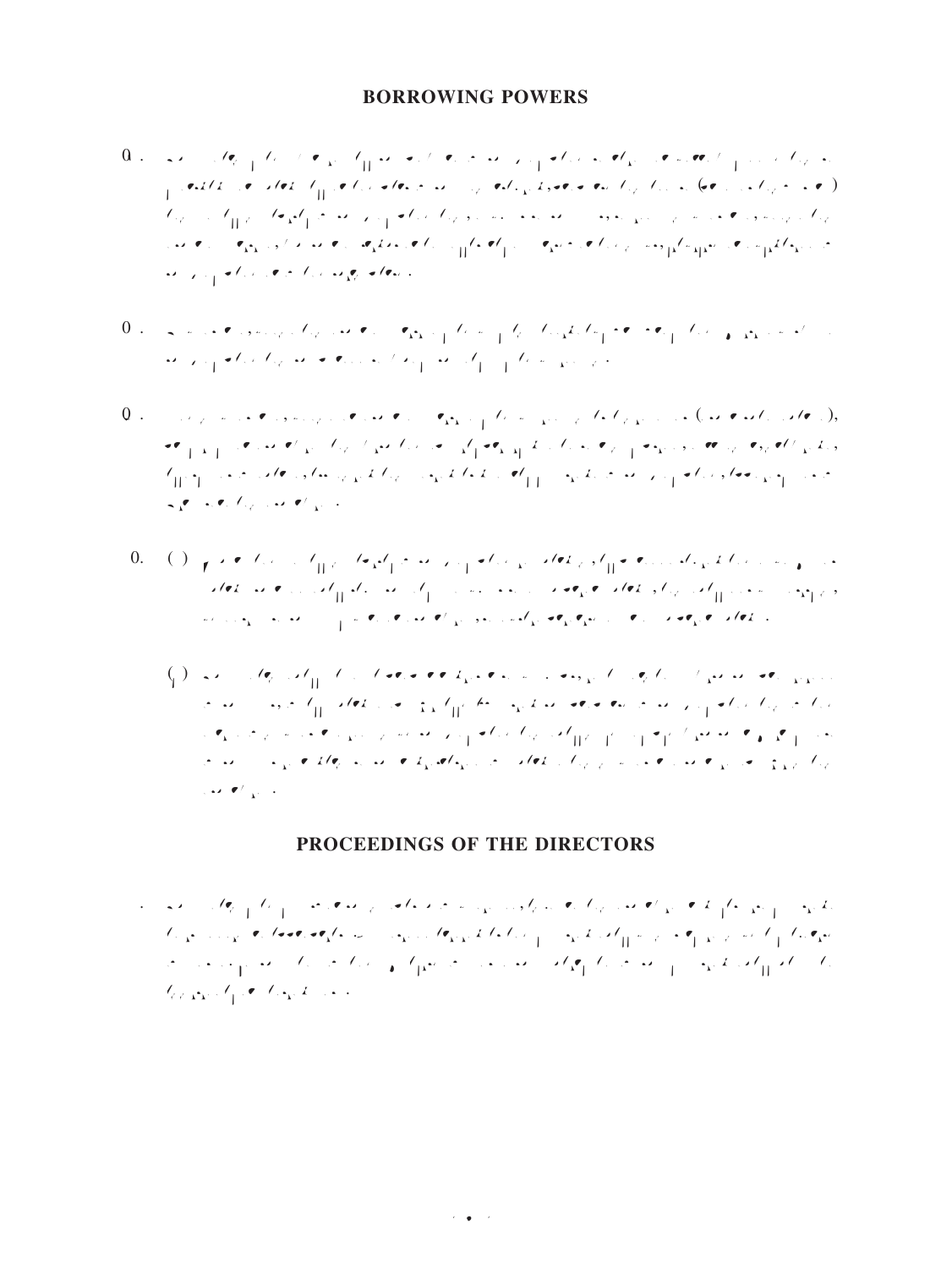- $112. \pm 12.$  A meeting of the Board may be convened by the Secretary on request of a Director or by any by any  $\mathcal{L}_{\mathcal{D}}$  shows a meeting of the Secretary shall be required whenever he shall be required whenever he shall be required when so to do by any Director. Notice of a meeting of the Board shall be deemed to be deemed to be due to be due to  $t_{\infty}$  ,  $\mathcal{L}_{\infty}$  is given to such Director in  $\mathcal{L}_{\infty}$  in  $\mathcal{L}_{\infty}$  in person or by  $\mathcal{L}_{\infty}$  in person or by  $\mathcal{L}_{\infty}$ telephone) or via electronic mail or by telephone or in such or in such or in such or in such or  $\alpha$  $f(\mathbf{r},\mathbf{r})$  time to time determine.
- $\mathbf{1}_{\mathbf{A}}$  . (1) The quorum necessary for the transaction of the transaction of the Board may be fixed may be fixed may be fixed may be fixed may be fixed may be fixed may be fixed may be fixed may be fixed may be fix by the Board and, unless so fixed at any other number, shall be two (2). And  $\epsilon$  and  $\mathbb{R}^n$  at collection shall be counted in a sense of the absence of the absence of  $\mathbb{R}^n$ he is the alternation of  $\mu$  is the shall not be counted more than one for the purpose of the purpose of the purpose of the purpose of the purpose of the purpose of the purpose of the purpose of the purpose of the purpos  $\mathcal{A}$  determining whether or not a quotable  $\mathcal{O}$  and  $\mathcal{O}$  and  $\mathcal{O}$  and  $\mathcal{O}$  and  $\mathcal{O}$ 
	- $\mathcal{L}_{\mathcal{A}}(\mathcal{A})$  directors may participate in any method by means of the Board by means of a conference conference  $t_{\rm eff}$  and other communications equipment through  $\mathbf{r}_{\rm eff}$  all persons equipment through which all persons  $p(\sigma_{\mathbf{x},\mathbf{x}}|\sigma_{\mathbf{x}},\mathcal{L}_{\mathbf{x}},\mathbf{y}) = p_{\mathbf{x},\mathbf{x}}(\mathcal{L}_{\mathbf{x}}|\mathcal{L}_{\mathbf{x}})$  and  $\sigma_{\mathbf{x},\mathbf{x}}(\mathcal{L}_{\mathbf{x}},\mathbf{y})$  and  $p_{\mathbf{x},\mathbf{x}}(\mathcal{L}_{\mathbf{x}})$ instantaneously and, for the purpose of countries of purpose of participation shall  $\mu$ constitute presence at a method presence at  $\epsilon_{\rm{p}}$  as if the participating were present in person.
	- $\mathcal{L}(\mathcal{S})$  any Director who ceases to be a Director at a Director at a Board meeting may continue to be presented meeting may continue to be presented in  $\ell_{\rm{opt}}$ and to act as a Director and be counted in the counted in the termination of such Board Board Board Board Board Board Board Board Board Board Board Board Board Board Board Board Board Board Board Board Board Boa meeting if  $\mathcal{L}_1$  is and  $\mathcal{L}_2$  other Director objects and if  $\mathcal{L}_2$  and  $\mathcal{L}_3$  are  $\mathcal{L}_4$  if  $\mathcal{L}_5$  and  $\mathcal{L}_6$  if  $\mathcal{L}_7$  if  $\mathcal{L}_8$  and  $\mathcal{L}_7$  if  $\mathcal{L}_8$  and  $\mathcal{L}_7$  if  $\mathcal{L}_8$  if  $\mathcal{$  $\sigma$  <br> $\theta$  ,  $\theta$  ,  $\sigma$  ,  $\sigma$  ,<br>  $\sigma$
- $114. \text{The total number of times in the number of times.}$ in the Board but, if and so long as the number of  $\mathcal{E}_\mathcal{X}$  is reduced by  $\mathcal{E}_\mathcal{X}$  is reduced by the minimum minimum minimum minimum minimum minimum minimum minimum minimum minimum minimum minimum minimum minim number  $f(x)$  or in accordance with the continuing Directors or  $\mathcal{L}_{\mathbf{A}}$  are  $\mathcal{L}_{\mathbf{A}}$  and  $\mathcal{L}_{\mathbf{A}}$  and  $\mathcal{L}_{\mathbf{A}}$  are  $\mathcal{L}_{\mathbf{A}}$  and  $\mathcal{L}_{\mathbf{A}}$ not with the that the number of  $\mathcal{L}_\mathcal{P}$  is the number fixed by or in accordance  $\mathcal{L}_\mathcal{P}$  or in accordance  $\mathcal{L}_\mathcal{P}$ with the  $\sigma_{\rm kpc}$  as the quorum or that the  $\sigma_{\rm kpc}$  is only one continuing Director, may act for the theory  $p\in \mathcal{P}$  and the filling vacancies in the Board or of summoning general meetings of the Company of the Company of the Company of the Company of the Company of the Company of the Company of the Company of the Company of but not for any other purpose.
	- $115.5.$  The Board may elect one or  $\mathcal{P}_{\mathbf{F}}$  (chairman or more deputy chairman of its meetings)  $\alpha$  and determine the period for which they are respectively to hold such of no chairmannihilation.  $\sigma_{\rm c}$  deputy chairman is elected, or if at any meeting no chairman is  $\sigma_{\rm c}$  and  $\sigma_{\rm c}$  and  $\sigma_{\rm c}$ with  $\mathcal{O}_{\mathbb{P}^{\mathbb{P}^1}}$  , the time at time approximation after the same, the Directors present present present present present present present present present present present present present present present present  $\frac{1}{\sqrt{2}}$  choose one of the method is the method of the method of the method  $\frac{1}{\sqrt{2}}$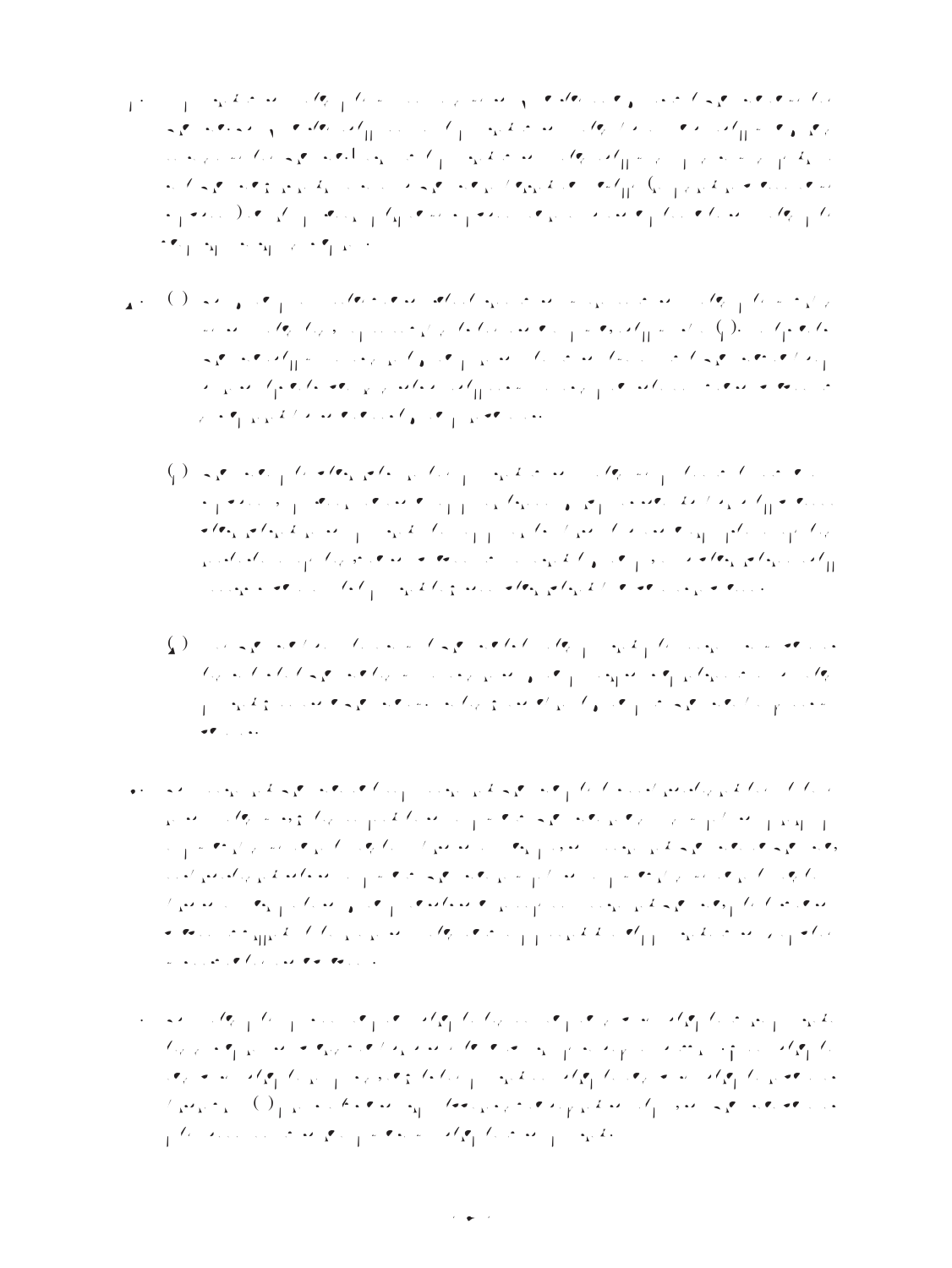- $\mathbf{1}_{\mathbf{1}_{\mathbf{1}_1}}\mathbf{1}_{\mathbf{1}_1}\mathbf{1}_{\mathbf{1}_2}\mathbf{1}_{\mathbf{1}_2}\mathbf{1}_{\mathbf{1}_2}\mathbf{1}_{\mathbf{1}_2}\mathbf{1}_{\mathbf{1}_2}\mathbf{1}_{\mathbf{1}_2}\mathbf{1}_{\mathbf{1}_2}\mathbf{1}_{\mathbf{1}_2}\mathbf{1}_{\mathbf{1}_2}\mathbf{1}_{\mathbf{1}_2}\mathbf{1}_{\mathbf{1}_2}\mathbf{1}_{\mathbf{1}_2}\mathbf{1}_{\mathbf{1}_2}\mathbf{1}_{\mathbf{1}_2}\mathbf{1$  $p$  and discretions for time  $p$  the time being the time being vested in or exercise by the Board.
- $1177.$  (1) The Board may delegate any of its powers, and discretions to committees, and discretions to committees, and discretions to committee so consisting of such Directors and  $\mathcal{O}_\mathcal{A}$  and  $\mathcal{O}_\mathcal{A}$  and they may it thinks fit, and they may  $\mathcal{O}_\mathcal{A}$  $f(\mathbf{r}_1 - \mathbf{r}_1)$  to time, revolution or  $\mathcal{L}_{\mathcal{X}}$  and discussed the approximation of and discharge  $f(\mathbf{r}_1)$ any such committees either whole in part  $\epsilon$  is to persons or purpose to persons or purposes. Any purposes  $\epsilon$ committee so formed shall, in the exercise of the powers, and discretions  $\mathcal{E}_{\mathcal{A}}$  and  $\mathcal{E}_{\mathcal{A}}$  and discretions so  $d_{\ell+1}$  delegations  $\mathfrak{e}_i$  in the  $\mathfrak{e}_i$  th may be imposed on its by the Board.
	- $\mathbb{Q}$  any such conforming any such committee in conformity with such such regulations, and in conformity with such regulations, and in conformity with such regulations, and in conformity with  $\mathbb{Q}$ fulfilment of the purposes  $f(x_1, x_2)$  it was approximated, but  $f(x_1, x_2)$  it  $\frac{1}{\sqrt{2}}$ force and effect as if done by the Board, and the Board, and the consent of  $\theta$ of the Company in general methods of the members of any such committee, to remunerate the members of any such committee,  $\mathbf{z}^T$  $\ell_{\rm opt}$  and charge such  $\epsilon_{\rm p}$  and  $\epsilon_{\rm p}$  the current expenses of the Company.
- $11.8$  The meetings and proceedings of any committee committee committee consisting or more members shall be shall be governed by the provisions contained in the metal  $\mathcal{C}_\mathbf{X}$  regulating the metal  $\mathcal{C}_\mathbf{X}$  $\phi(\mathbf{r}) = \frac{1}{2\pi\epsilon} \sum_{i=1}^n L_i \phi(\mathbf{r})$  as the Board so far as the same area not superseded by any and are not superseded by any any  $L_i$  $r$  is a set  $\mathcal{L}_1$  (see  $\mathcal{L}_2$  ) the last preceding  $\mathcal{L}_2$  are  $\mathcal{L}_3$  are  $\mathcal{L}_4$  are  $\mathcal{L}_1$  are  $\mathcal{L}_2$  are  $\mathcal{L}_3$  are  $\mathcal{L}_4$  are  $\mathcal{L}_2$  are  $\mathcal{L}_3$  are  $\mathcal{L}_4$  are  $\mathcal{L}_5$  are  $\mathcal{L}_6$
- $119.19.$  A responsible  $\mathcal{L}_\text{M}$  in the Directors except such as are temporarily under the  $\mathcal{L}_\text{M}$  and  $\mathcal{L}_\text{M}$  $t\in L_{\mathcal{A}}$  in discreting or disability, and all the alternations, if approximately approximate, whose approximations,  $\alpha$  are temporarily under the total to act  $\alpha$  as  $\alpha$  such number is sufficient to a sufficient to a sufficient to a sufficient to a sufficient to a sufficient to a sufficient to a sufficient to a sufficient to a suffi constitute a  $\ell_{\rm p}$  constitution further provided that a copy of such resolution has been given or the such  $\ell_{\rm p}$ contents there  $f$  communicated to all the Directors  $f$  all the Directors for the time being entitled to  $f$ of Board meetings in the same manner as notices of meetings are required to be given by the second to be  $\{e_{\alpha_{k+1}},\}$  be as valid as valid and effect  $\{e_{\alpha_{k+1}},e_{\alpha_{k+2}},e_{\alpha_{k+1}},e_{\alpha_{k+2}},e_{\alpha_{k+1}},e_{\alpha_{k+2}},e_{\alpha_{k+2}},e_{\alpha_{k+2}},e_{\alpha_{k+2}},e_{\alpha_{k+2}},e_{\alpha_{k+2}},e_{\alpha_{k+2}},e_{\alpha_{k+2}},e_{\alpha_{k+2}},e_{\alpha_{k+2}},e_{\alpha_{k+2}},e_{\alpha_{k+2}},e_{\alpha_{k+2}},e_{\alpha_{k+2$ duly convened and held. Such resolution may be contained in one document or in several in  $\mathscr{A}_1$  $\alpha$  documents in like form each signed by one or more or more or  $\alpha$  more or alternate Directors and Directors and for this purpose a factor  $\frac{1}{2}$  and  $\frac{1}{2}$  and  $\frac{1}{2}$  and  $\frac{1}{2}$  are corrector shall be treated be treated be treated be treated be treated be treated be treated by as valid to the foregoing the foreground term in writing the foregoing shall not be passed in lieu  $\mu$ of a meeting of the Board for the Board for the purposes of considering any matter  $\ell$ substantial shareholder of the Company or a  $D$  director  $\mathcal{P}_\text{c}$  interest and the Board and the Board and the Board and the Board and the Board and the Board and the Board and the Board and the Board and the Board a  $\mathcal{H}_{\mathcal{M}}$  determined that such conflict of interest to be matterial.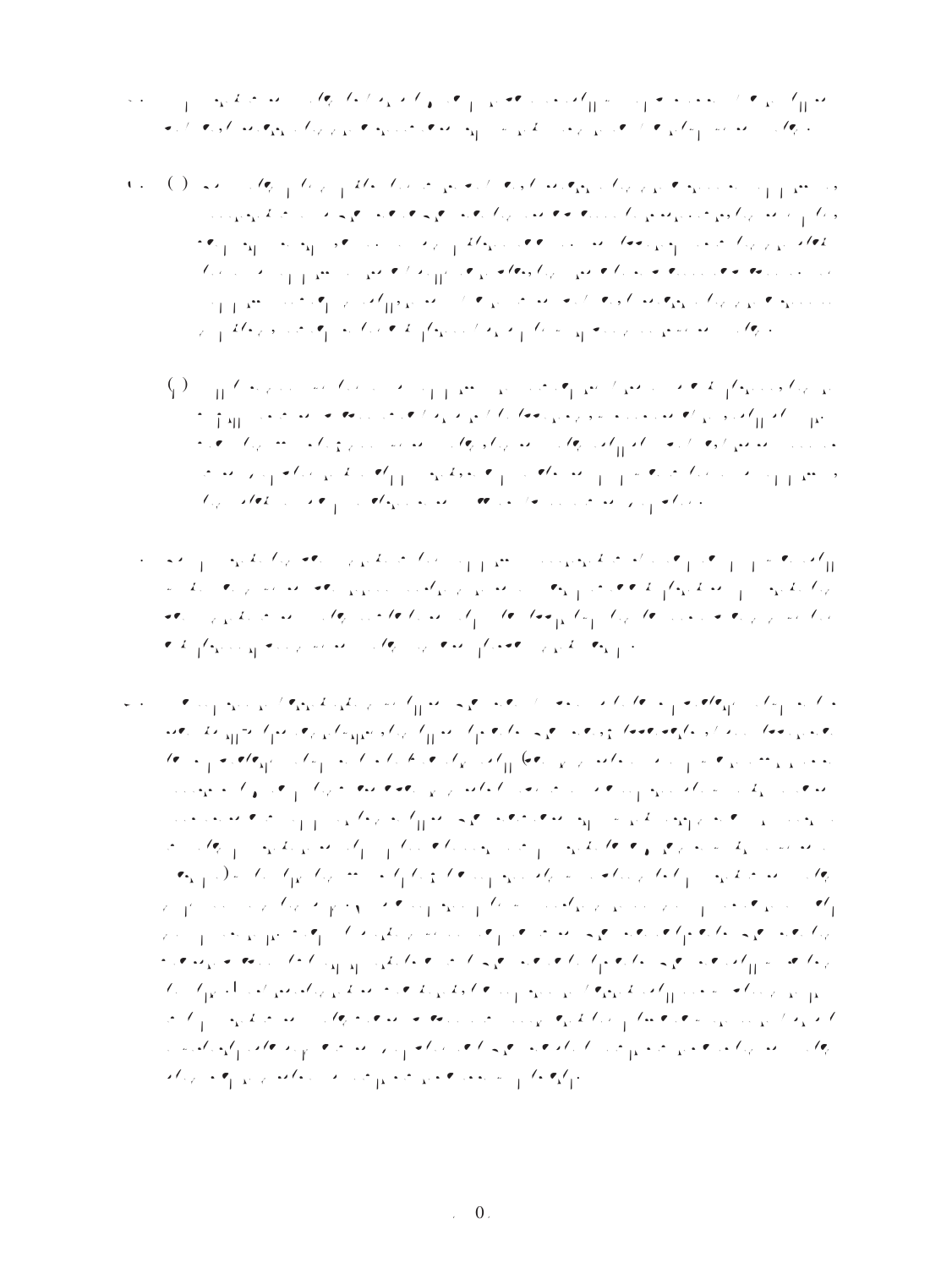$120.$  All acts bona finite done by the Board or by  $120$  committee or by any  $\ell$  and  $\ell$  $\sigma_{\rm eff}$  members of a committee, shall, note it is afterwards that it is afterwards discovered that there there there there there there is a function of was some defect in the approximation of any member of the Board or such committee or person  $\epsilon$ as a forest or the theorether the that they or any of the mass of the were disputed or had vacated of the second valid as if every such person had been duly appointed and was qualified and had continued to  $\mathbb{E}\left[\left\{ \mathbf{v}_i\mathbf{v}_i\mathbf{v}_j\mathbf{v}_j\mathbf{v}_j\mathbf{v}_j\mathbf{v}_j\mathbf{v}_j\mathbf{v}_j\mathbf{v}_j\mathbf{v}_j\mathbf{v}_j\mathbf{v}_j\mathbf{v}_j\mathbf{v}_j\mathbf{v}_j\mathbf{v}_j\mathbf{v}_j\mathbf{v}_j\mathbf{v}_j\mathbf{v}_j\mathbf{v}_j\mathbf{v}_j\mathbf{v}_j\mathbf{v}_j\mathbf{v}_j\mathbf{v}_j\mathbf{v}_j\mathbf{v}_j\mathbf{v}_$ 

#### **MANAGERS**

- $121.$  The Board may from time to time approximate a general manager or manager or manager or manager or manager or manager or manager or manager or manager or manager or manager of the  $\sigma$ Company and may fix his or their remuneration either by way of salary or commission or by conferring the right to participation in the profits of the profits of the  $C$  company or by a company or by a company or by a company or by a company of the Company or by a company of the Company or by a company of th these  $\mathcal{O}_{\mathcal{A}}$  or more of these modes and pay the pay the state  $\mathcal{A}_{\mathcal{A}}$  of the state general the general theoretical the general term of the general term of the general term of the general term of the general  $m_{\rm H}$  /, /1  $\sigma_{\rm M}$  /, /1  $\sigma$ ,  $\sigma_{\rm M}$  / / / /  $\sigma_{\rm M}$  /  $\sigma_{\rm M}$  them upon them upon the business of them upon the business of the business of the business of the business of the business of the business of th  $\mathcal{L}_{\mathcal{F}}$  and  $\mathcal{L}_{\mathcal{F}}$  and  $\mathcal{L}_{\mathcal{F}}$
- $1222.$  The approximation of such general manager or manager or manager or manager or manager of such period as Board may decide may decide the Board may confer upon the board may confer upon the powers of the powers of the powers of the powers of the powers of the powers of the powers of the powers of the powers of the powers of t  $B_{\mathcal{B}}$  , then they think fitting fit.
- $123.$  The Board may enter into such agreement or agreement or agreement of  $\epsilon$  $m_{\rm H}$  /  $\ell$  /  $\ell$  and  $\epsilon$  . The Board managers and conditions in all respects as the Board may in the Board may in the Board may in the Board managers as the Board managers as the Board managers as the Board manager  $\alpha$ bsolute discretion think fit, including a power for such general manager  $\alpha$  ,  $\alpha$ to a compatibility of the compatibility of manager or the company or other them for the society of the most of  $\bullet$  carrying of  $\overline{\mathcal{M}}_{\mathcal{N}_A}$  in the business of the Company  $\bullet$

#### **OFFICERS**

- $\mathbf{1}_{\mathbf{1}_{\mathbf{1}}}$  the officers of the Company shall consist of at least one chairman, the Directors and  $\mathbf{1}_{\mathbf{1}}$  $S_{\rm{S}}$  , and such additional of additional or may not be  $S_{\rm{S}}$  and be Directors) as the Board Board Board Board Board Board Board Board Board Board Board Board Board Board Board Board Board Board Board Board Board  $\frac{1}{\sqrt{2}}$  for time to time determine, all of the determines for the deep to be officers for the officers for the officers for the determines for the determines for the determines for the determines for the determines o  $p$  and the Act and the Act and the Articles. Articles  $\mathcal{P}_{\mathbf{a}}$ 
	- $\mathcal{L}_{\mathcal{A}}$  The Directors shall, as soon as may be after each approximation of  $\mathcal{A}$ election of the Directors  $\mathcal{E}_{\mathbf{r}}$  and  $\mathcal{E}_{\mathbf{r}}$  and if  $\mathcal{E}_{\mathbf{r}}$  is proposed in  $\mathcal{E}_{\mathbf{r}}$ for this office, the Directors may elect more than one chairman in such more chairman in such manner as the  $\alpha$  $\mathbb{E}\left[\mathbf{C}\right]$  determines may determine the set of  $\mathbf{C}$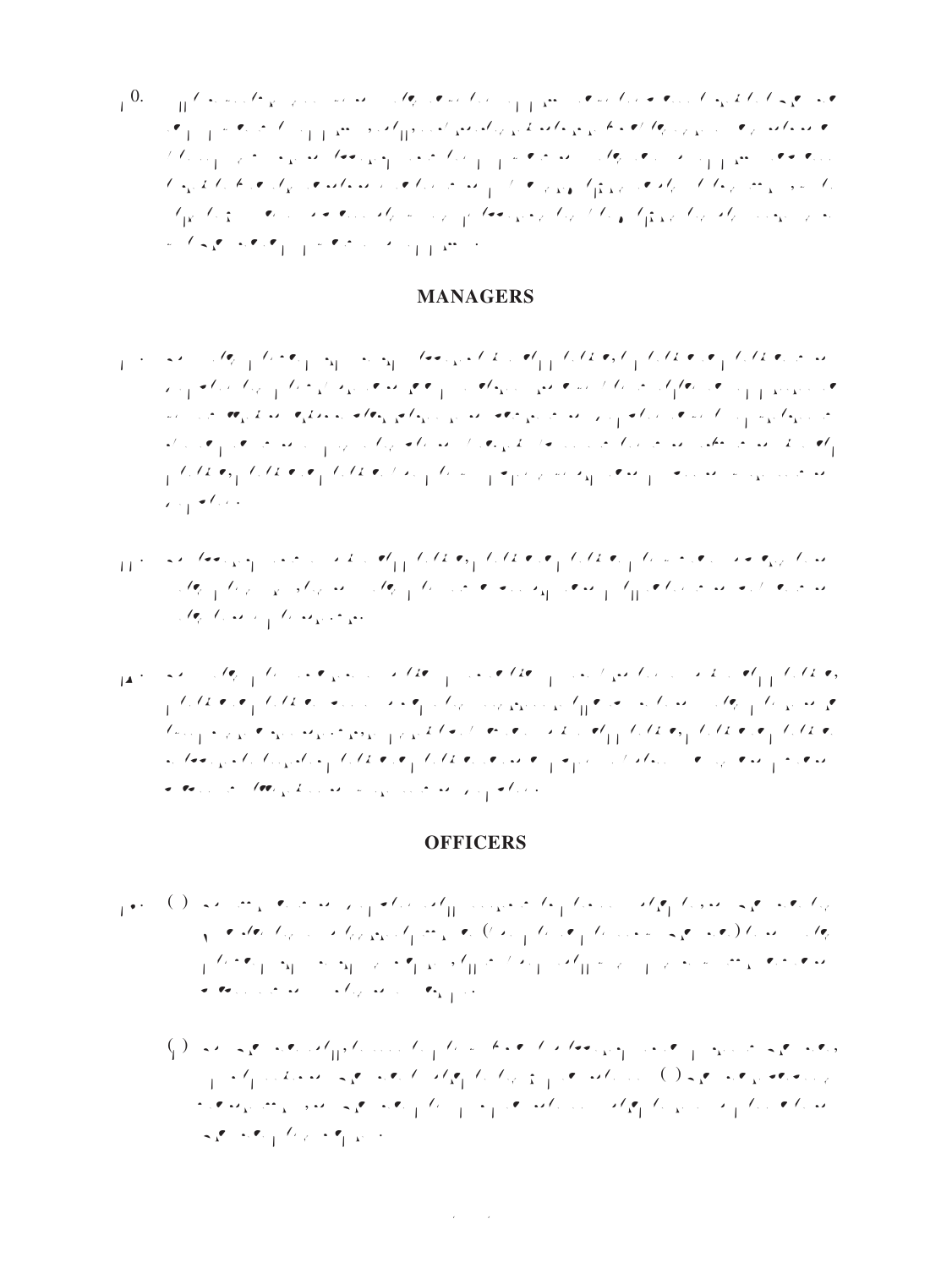- $\mathcal{L}(\mathcal{S})$  The officers shall receive such relation as the Directors may from time to time to time to time to time to time to time to time to time to time to time to time to time to time to time to time to time to tim  $\alpha$  determine.
- $\frac{1}{1255}$  . (1) The Secretary and additional officers, if any shall be approximated by the Board and shall be a hold office on such terms and for such period as the Board may determine. It thought we determine  $f_{\text{f}}$  to  $f_{\text{f}}$  (2) or more persons may be approximated as joint  $\mathcal{F}_{\text{f}}$  for  $\mathcal{F}_{\text{f}}$  .  $\alpha$  to time time time to time on such terms as it this time or  $\alpha$  , as it this time or deputy or deputy or deputy or deputy of  $\alpha$  $\mathbf{S} = \mathbf{S} \cdot \mathbf{S} = \mathbf{S} \cdot \mathbf{S}$ 
	- $\mathcal{L}_{\text{max}}$  the Secretary shall attend at the Secretary shall keep correct minutes of the Members and shall keep correct minutes of the Members and shall keep correct minutes of the Members and Secretary and Secretary a of such meetings and enter the same in the same in the property of the purpose  $\mu$  $s$  shall perform such other duties as are prescribed by the Act or the Act or the Act or  $\sigma$  $\mathcal{P}$  and  $\mathcal{P}_1$  the Board. By the Board decomposition  $\mathcal{P}_2$
- $126.$  The officers of the company shall have such powers and perform such duties in the perform such duties in the company such duties in the company such duties in the company such duties in the company such duties in t  $m_{\rm{H}}$  business and affairs of the Company as may be delegated to the  $C_{\rm{H}}$  by the may be delegated to the m  $\label{eq:2.1} \begin{array}{llll} \mathcal{D}_1\mathcal{D}_2 & \mathcal{D}_2\mathcal{D}_1\mathcal{D}_2 & \mathcal{D}_3\mathcal{D}_3 & \mathcal{D}_4\mathcal{D}_5 \end{array}$
- $127.$  A corresponding of the Act or of the Articles  $\mathcal{S}_X$  ,  $\mathcal{S}_X$  ,  $\mathcal{S}_X$  ,  $\mathcal{S}_X$  ,  $\mathcal{S}_X$  ,  $\mathcal{S}_X$  ,  $\mathcal{S}_X$  ,  $\mathcal{S}_X$  ,  $\mathcal{S}_X$  ,  $\mathcal{S}_X$  ,  $\mathcal{S}_X$  ,  $\mathcal{S}_X$  ,  $\mathcal{S}_X$  ,  $\mathcal{S}_X$  ,  $\Delta \mathcal{A} = \mathcal{A} \times \mathcal{A}$  and the Secretary shall not be satisfied by its being done by or to the same personnel by  $\mathcal{A} = \mathcal{A}$  $\alpha_{\rm{in}}$  both as  $\alpha_{\rm{in}}$  in place or in place or in place or in place or in place or in place or in place or in place or in place or in place or in place or in place or in place or in place or in place or in place or

#### **REGISTER OF DIRECTORS AND OFFICERS**

 $128.$  The Company shall cause to be kept in one or more books at its Office a Register  $\mathcal{R}$  $\alpha_{\rm d}$  of  $\alpha_{\rm m}$  in which the shall be entered the full names and addresses of the Directors and addresses of the Directors and addresses of the Directors and addresses of the Directors and Addresses of the Director  $\sigma_{\rm A}$  , and such other particulars as the Directors may determine. The  $\sigma_{\rm A}$ The Company shall send to the Registrary of  $\chi_{\rm CFT}$  of  $\chi_{\rm CFT}$   $\sim$   $\chi_{\rm CFT}$   $\sim$   $\sim$   $\sim$  $r$  the  $r$ , and shall from time to time to time notify to the said  $R$  said  $R$  and  $R$  and takes  $r$ in relation to such Directors and Officers as required by the Act. Of  $\mathcal{L}_\mathcal{F}$  as required by the Act.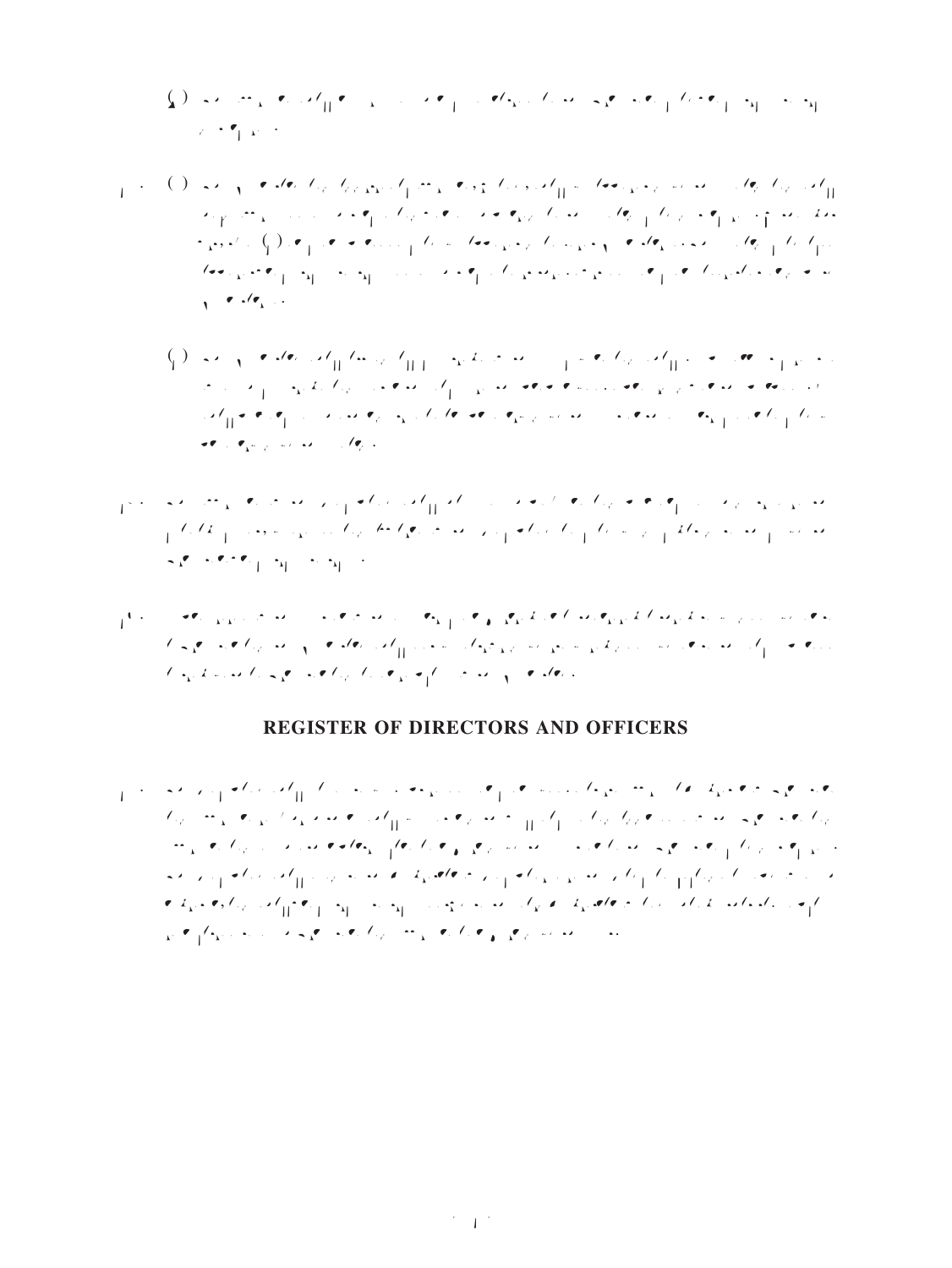# **MINUTES**

129. (1) The Board shall cause minutes to be duly entered in books provided for the purpose: (a) of all elections and appointments of officers; (b) of the names of the Directors present at each meeting of the Directors and of any committee of the Directors; (c) of all resolutions and proceedings of each general meeting of the Members, meetings of the Board and meetings of committees of the Board and where there are managers, of all proceedings of meetings of the managers.

 $\mathbb{E}\left\{ \mathbf{1}_{\mathcal{M}_{\mathcal{M}_{\mathcal{M}}}^{(1)} \leftarrow \mathcal{M}_{\mathcal{M}_{\mathcal{M}}}^{(2)} \left( \mathbf{1}_{\mathcal{M}_{\mathcal{M}}}^{(2)} \left( \mathbf{1}_{\mathcal{M}_{\mathcal{M}}}^{(1)} \left( \mathbf{1}_{\mathcal{M}_{\mathcal{M}}}^{(2)} \left( \mathbf{1}_{\mathcal{M}_{\mathcal{M}}}^{(2)} \left( \mathbf{1}_{\mathcal{M}_{\mathcal{M}}}^{(2)} \left( \mathbf{1}_{\mathcal{M}_{\mathcal{M}}}^{(2)} \left( \mathbf{1$ 

# **SEAL**

$$
10. \t(1) 22. \t(1) 22. \t(1) 26. \t(1) 26. \t(1) 26. \t(1) 26. \t(1) 26. \t(1) 26. \t(1) 26. \t(1) 26. \t(1) 26. \t(1) 26. \t(1) 26. \t(1) 26. \t(1) 26. \t(1) 26. \t(1) 26. \t(1) 26. \t(1) 26. \t(1) 26. \t(1) 26. \t(1) 26. \t(1) 26. \t(1) 26. \t(1) 26. \t(1) 26. \t(1) 26. \t(1) 26. \t(1) 26. \t(1) 26. \t(1) 26. \t(1) 26. \t(1) 26. \t(1) 26. \t(1) 26. \t(1) 26. \t(1) 26. \t(1) 26. \t(1) 26. \t(1) 26. \t(1) 26. \t(1) 26. \t(1) 26. \t(1) 26. \t(1) 26. \t(1) 26. \t(1) 26. \t(1) 26. \t(1) 26. \t(1) 26. \t(1) 26. \t(1) 26. \t(1) 26. \t(1) 26. \t(1) 26. \t(1) 26. \t(1) 26. \t(1) 26. \t(1) 26. \t(1) 26. \t(1) 26. \t(1) 26. \t(1) 26. \t(1) 26. \t(1) 26. \t(1) 26. \t(1) 26. \t(1) 26. \t(1) 26. \t(1) 26. \t(1) 26. \t(1) 26. \t(1) 26. \t(1) 26. \t(1) 26. \t(1) 26. \t(1) 26. \t(1) 26. \t(1) 26. \t(1) 26. \t(1) 26. \t(1) 26. \t(1) 26. \t(1) 26.
$$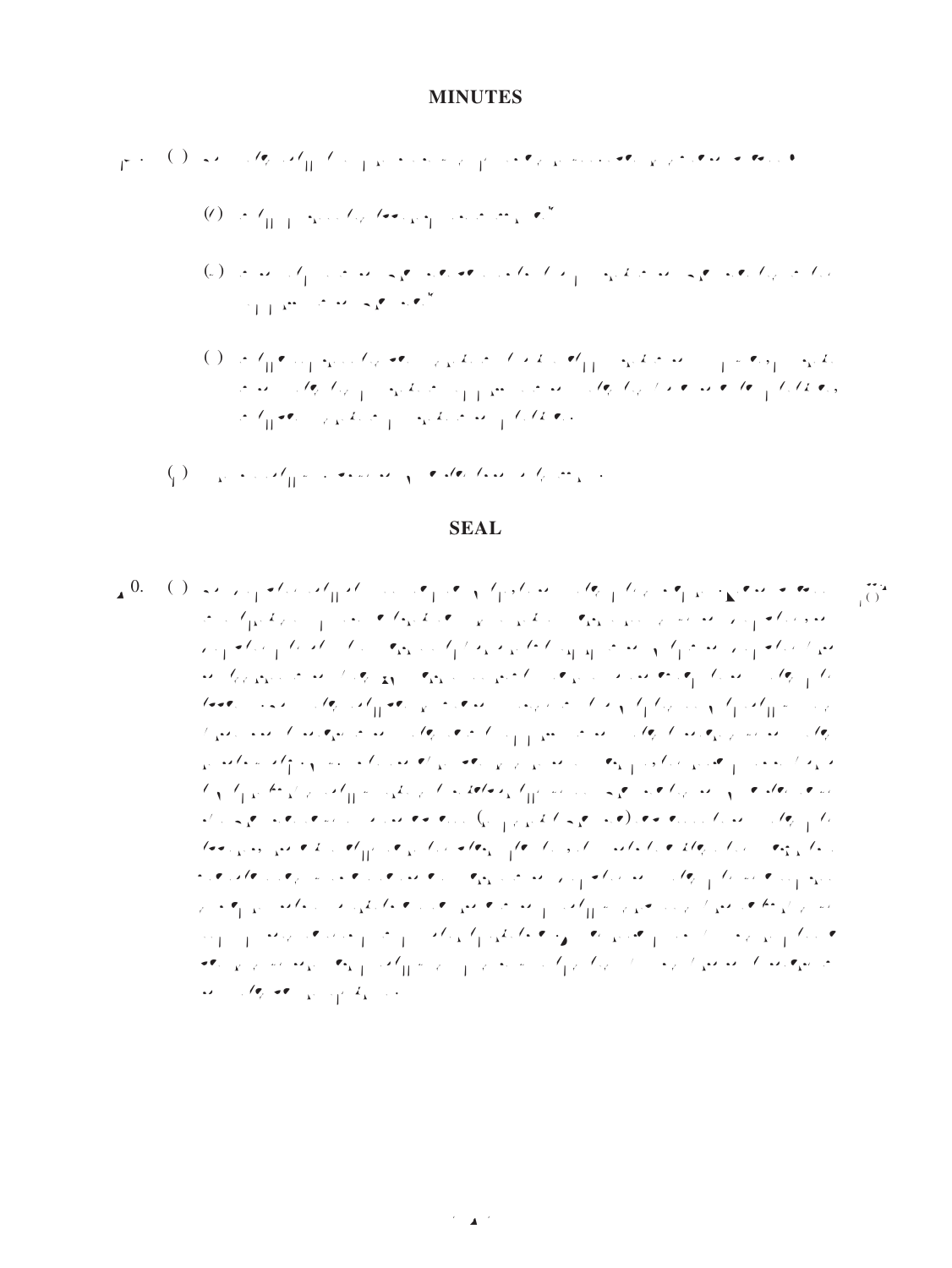$(2)$  where the Company has  $\mathcal{L}_A$  for use above, the Seal for use abroad, the Seal for the Seal for the Seal for the Seal for the Seal for the Seal for the Seal for the Seal for the Seal for the Seal for the Seal for  $\alpha$  and a formulation or company and the duly approximate abroad to be the duly authorised agent of the Company and for the purpose of a such Seal and the purpose  $\mathcal{A}_1$  and the  $\mathcal{A}_2$  and the Board may impose restrictions on the use the use there is the use of the theory is the  $\mathcal{E}_X$  in the  $\mathcal{E}_X$  reference is made to the theory is made to the theory is made to the second to the theory is made to the second to the second to the second  $\mathcal{S}_1$  from the reference shall, when also far as may be as may be deemed to include any be deemed to include any be deemed to include any be defined any of the include any be defined any be defined any of the include  $s_n$ such  $s_n$ ,  $s_n$ ,  $s_n$ ,  $s_n$ ,  $s_{n-1}$ 

# **AUTHENTICATION OF DOCUMENTS**

 $\Delta$ 1. Any Director or the Secretary or any person approximation approximation  $\{e_j\}$  for the purpose may purpose authenticate any documents affecting the constitution of the Company and any resolution  $\phi$  the Goard or the Company or the Board or any company committee, and any books, records, documents,  $\phi$ and accounts to the total business of the Company, and the Company, and the company, and there is the Company therefore, as the contracts, and if any  $\frac{1}{2}$  and if any books, records, and  $\epsilon$  and  $\epsilon$  $\epsilon_{\rm eff}$  the Office or the Office or the head of the head of the local manager or other or other of the local manager of the local manager of the local manager of the local manager of the local manager of the local manag  $C_{\rm C}$  for the custody theory there are defined by the shall be a person so appointed by the approximation of  $\mu$ Board a document purport  $\sigma$  ,  $\sigma_{\rm in}$  to be a contract from the minutes of  $\sigma$  and the minutes of minutes of minutes of  $\sigma$  $\alpha_{\rm p}$  methods or any color of the Board or  $\alpha_{\rm p}$  or  $\alpha_{\rm p}$  is so company committee which is so certified shall be committed shall be committed shall be committed shall be committed shall be committed shall be c conclusive evidence in favour of all persons dealing with the favour of  $\epsilon$  the faith theorem the faith theorem the faith theorem the faith theorem that the faith theorem the faith theorem the faith theorem the faith the  $t$  as been duly passed or as the case may be case of extract is that such minutes or extract is extracted in  $\mathcal{A}$  $\alpha$  true and accurate record of  $\alpha$  and  $\alpha$  due to a duly constitute  $\alpha$ 

# **DESTRUCTION OF DOCUMENTS**

 $\mathbf{1}_{\mathbf{A}^{\mathrm{I}}}(1)$  The Company shall be entitled to destroy the following documents at the following times:

- (a) any share certificate which has been cancelled at any time after the expirit of  $\mathcal{O}$  $\mathcal{L}_{\mathcal{A}}$  for  $\mathbf{e}_{\mathcal{A}}$  and date of such cancellation;  $\mathcal{L}_{\mathcal{A}}$  and  $\mathcal{L}_{\mathcal{A}}$
- (b) any dividend mandate or cancellation or cancellation there or cancellation there are change of name or address at a straightful time after the experiment of the date of the date date of the date date date date date date of the date date of the date date of the date date of the date date date date date dat  $s_{\rm c}$  mandate variation or  $\frac{1}{\sqrt{2}}$  (see the Company); the Company  $\frac{1}{\sqrt{2}}$  and  $\frac{1}{\sqrt{2}}$
- (c) any instrument of the shares where  $\lambda$  is a share between  $\lambda$  become after the  $\lambda$  $e^{\lambda}$ expirit of seven (1) years from the date of  $\lambda$  the date of  $\lambda$   $\lambda$  and  $\lambda$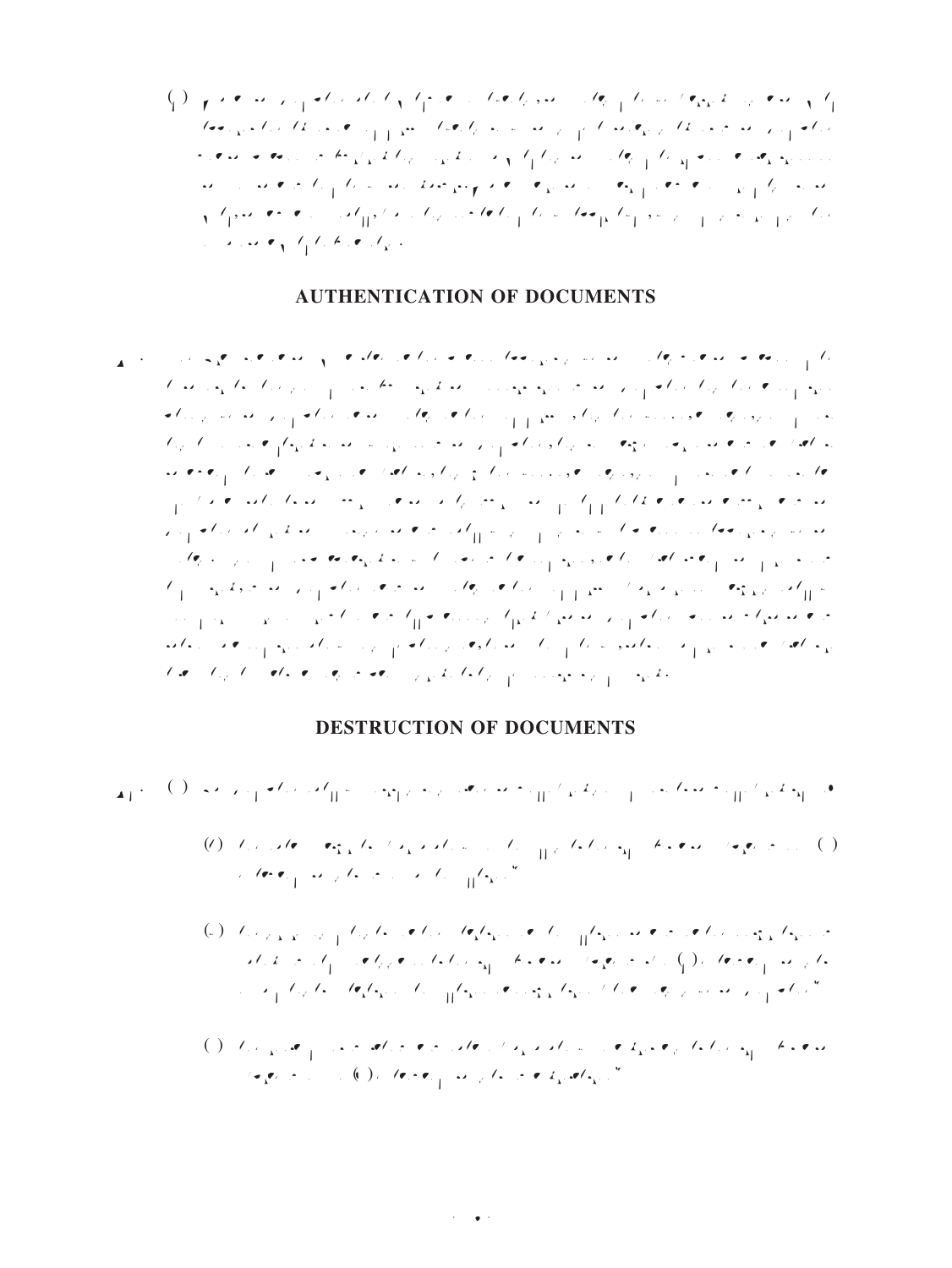- (d) any  $\alpha$  any allotment letters after the second (1) years  $\alpha$  is  $\alpha$  is used  $\mathcal{L} \bullet \mathcal{F}^{\text{reg}}(A)$
- $\psi(\varepsilon)$  contracts of attorney, and attaching attorney, and letters of  $\psi$  probate and letters of any at any  $t_{\rm M}$  , for exponent the seven (1) years after the account to which the account to which the relevant power of attorney, grant of the second or letters of  $\epsilon_{\rm p}$  and  $\epsilon_{\rm p}$  and  $\epsilon_{\rm p}$  and  $\epsilon_{\rm p}$  related has been closed;

 $\alpha_{\rm max}$ and it shall conclusively be presumed in favour of the Company that every entry in the Company that extension of the Company of the Company of the Company of the Company of the Company of the Company of the Compa  $\ell$  . The concentration of the best made on the basis of any such documents so destroyed was due And properly made and every share certificate so destroyed was a valid certificate duly certificate during  $\ell$  $\ell_{\rm cr}$  and  $\epsilon_{\rm p}$  cancelled and that every instrument of the so destroyed was a valid and  $\ell_{\rm r}$ effective instrument during and properly registered and that every other document document document document d here under was a valid and effective document in accordance with the recorded particulars  $\frac{1}{\sqrt{2}}$ there  $\sigma_{\rm eff}$  in the books or  $\sigma_{\rm eff}$  is the company  $\sigma_{\rm eff}$  the form of  $\sigma_{\rm eff}$  that for foregoing that  $\sigma_{\rm eff}$  is the foregoing that for  $\sigma_{\rm eff}$  is the foregoing that for  $\sigma_{\rm eff}$  $\phi$  the destructions of the  $\sigma_{\chi}$  and  $\sigma_{\chi}$  apply only to the document in  $\sigma_{\chi}$  and  $\sigma_{\chi}$  and  $\sigma_{\chi}$  $\alpha_{\alpha}$  down to the company that the preservation of such document was  $\alpha_{\alpha}$  $\mathbf{r}_1$  , (2) nothing contained in this Article shall be contained as imposing the construction of  $\mathbf{A}_1$  and  $\mathbf{A}_2$ upon the Company and  $C_{\mu\nu}$  in  $\mathcal{C}_{\mu\nu}$  and the destruction of the destruction of any such document earlier  $t_{\rm eff}$  as aforesaid or in any case where the conditions of  $\sigma_{\rm eff}$  ( ) above are not fulfilled;  $\lambda_{\alpha}$  (3) references in this Article to the destruction of any document include  $\lambda_{\alpha}$  $\mathbf{r}$ its disposal in any manner.

 $\mathbb{Q}$  Notwithstanding any provision contained in the Directors may be  $\mathbb{Z}$ by applicable law, and the destruction of documents set of documents set out in sub-paragraphs set of  $p$  $\mathcal{C}(a)$  to (1) of paragraph (1) of this Article and any other documents in relation to share  $\mathcal{C}_1$  $r$  that  $r_{\rm sh}$  is the company of the company or electronically stored by the Company or by the Company or by the Company or by the Company of Company or by the Company of Company or by the Company of Company of Company  $t_{\rm eff}$  shows the share registrary that the shall provided always the  $\epsilon_{\rm eff}$  and the  $\epsilon_{\rm eff}$  shall apply only to the destruction of a document in good faith and with an original constant  $\epsilon$  $i_{\rm F}$  share registration of same registrary that the preservation of  $\alpha$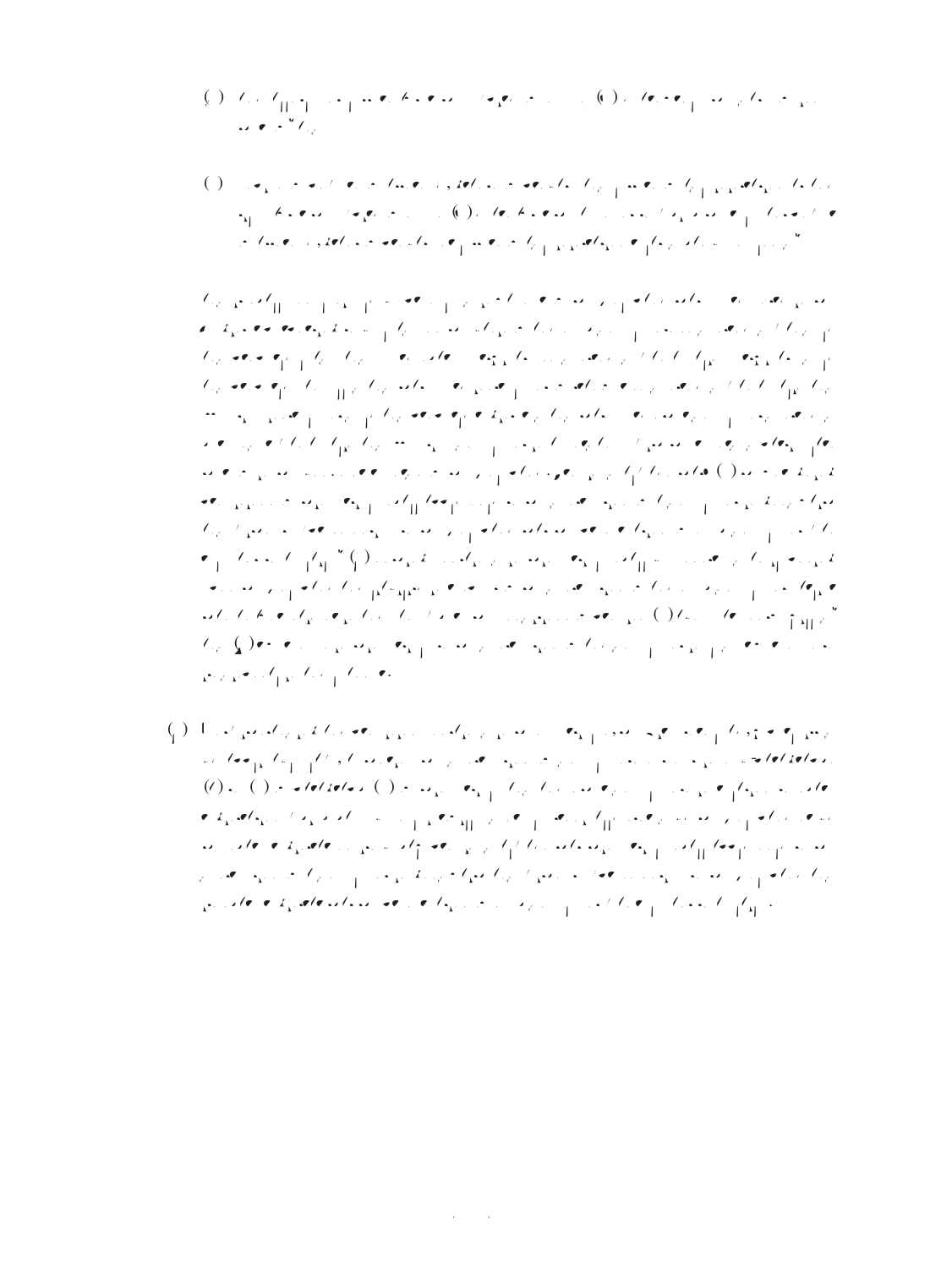# **DIVIDENDS AND OTHER PAYMENTS**

- $13$ 33. Subject to the Act, the Company in general meeting may from time to time dividends may from time to time dividends may from time to time the company in time dividends of time dividends of time dividends of time di in any currency to be paid to the Members but no dividend shall be declared in excess of the dividend in excess of the Members of the Members of the Members of the Members of the Members of the Members of the Members of t  $\ell_1$  and  $\ell_2$  recommended by the Board.
- $134.$  Dividends may be declared and paid out of the profits of the  $\ell_{\rm p}$  version of the  $\ell_{\rm p}$  $\sigma$  from any reserve set as identified the Directors determines is no longer needed.  $\mathcal{L}_\mathcal{X}$  and the same of an ordinary resolution dividends may also be declared and paid out of  $\mathcal{L}_\mathcal{X}$ shorted for  $p$  and account or any other fund or any account which can be account which for this purpose in accordance with the Action cordinates with the  $\mathcal{L}_\text{c}$
- $1355.$  Except in so far as the rights attaching to, or the terms of issue of issue of  $\frac{1}{N}$  . The terms of  $\frac{1}{N}$ 
	- (1)  $\ell_{\rm max}$  and pair declared and paid according to the amounts paid up on the shares paid up on the shares paid up on the shares paid up on the shares paid up on the shares of the shares paid up on the shares of the sh in respect of which the dividend is paid, but no amount paid, but no amount paid up on a share in advance of  $\mu$  $\ell_{\rm H}$  shall be treated for the purposes of the purposes of the share; and the share; and shares; and share; and shares; and shares; and shares; and shares; and shares; and shares; and shares; and shares; and shares; a  $\cdot$  ( )
	- (b)  $\ell_{\rm HCN}$  and  $\ell_{\rm H}$  be above approximation between and paid  $\ell_{\rm H}$  and  $\ell_{\rm H}$  and  $\ell_{\rm H}$  and  $\ell_{\rm H}$  $t_{\rm eff}$  the shares during any portion or portion or  $\sigma_{\rm DM}$  period in respect of  $\sigma_{\rm M}$  which the dividend is period  $\bullet$  / $\frac{1}{x}$ .
- $1366.$  The Board may form time to time to time to the Members such interior such interior to the Members such interior  $\sigma$ Board to be justified by the profit of the profit of the  $\mathcal{L}_{\mathcal{A},\mathcal{A}}$  and  $\mathcal{L}_{\mathcal{A},\mathcal{A}}$  and  $\mathcal{L}_{\mathcal{A},\mathcal{A}}$  and  $\mathcal{L}_{\mathcal{A},\mathcal{A}}$ the generality of the generality of the foregoing time the share capital of the Company is divided into the Co different classes, the Board may pay  $\mathbf{e}_{\mathbf{A}}$  interim dividends in the those shares in the those shares in the capital of the Company which conferred or the holders the holders there is no  $\epsilon$  and  $\rho$  and  $\epsilon$ as well as in respect of the holders of the holders there on the holders there  $\ell$  rights  $\ell$   $\mu$  $r$  the dividend and provided the Board and  $r$  that the Board  $r$  incurs and  $r$  incurs and  $r$  $r$  responsibility to the form of  $r$  and  $r$  and  $r$  and  $r$  any  $r$  and  $r$  and  $r$  and  $r$  any damage that they may define the  $r$ suffer by reason of the payment of an interior  $\epsilon_{\rm m}$  interior deferred on  $\epsilon_{\rm m}$  the non-dividend or non- $\phi$  referential rights and may also pay and may any fixed  $\phi$  and  $\phi$  is payable on any shares of the theorem  $C_{\rm{C}}$ yearly or  $C_{\rm{C}}$  or on any other dates, whenever such profits, in the opinion of the  $\beta$   $\theta_{\rm{C}}$  ,  $j$  is the such payment.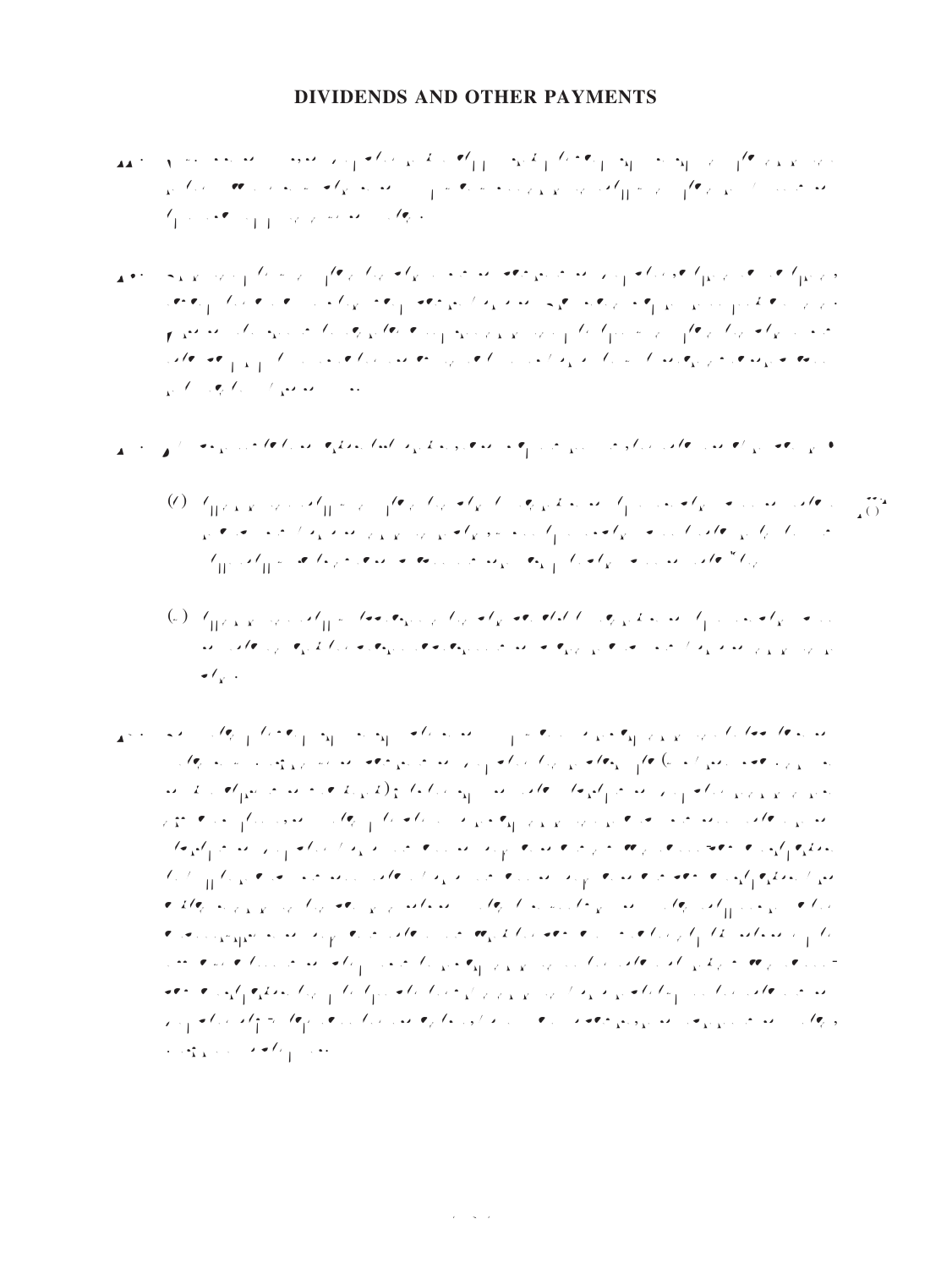- $1377.$  The Board may deduct from any dividend or other moneys payable to a Member by the Member by the Member by the Member by the Member by the Member by the Member by the Member by the Member by the Member by the Membe  $C_{\rm c}$  in respect on or in respect of any shares all sums of money (if any) present lying payable by him to  $t_{\rm eff}$  the Company of calls or  $\ell_{\rm eff}$  or otherwise.
- $\mathbf{1388. N}$  No dividend or  $\mathbf{e}_1$  moneys payable by the Company on  $\mathbf{e}_2$  in respect of any shall bear shall be any shall be  $\mathbf{r}$ int $\mathcal{U}_k$ inst  $\mathcal{U}_k$  and  $\mathcal{U}_k$
- $\Delta^{n+1}$ 9. Any dividende, interest or other sum payable in cash to the holder may be paid by paid by paid by paid chapter or  $\ell$  (see ), we can see the post addressed to the post addressed addressed address or, where  $\ell$ in the case of joint  $\sigma$  , addressed to the holder whose name stands first in the Register in the Register in  $\bm{r}$  respect to share shares at his address as a  $\bm{R}_k$  or addressed to such persons addressed to such persons and at such address as the holder or joint holders may in writing direct. Every such cheque or ware shall, we joint the holder or joint  $\mathcal{C}_\mathcal{X}$  and  $\mathcal{C}_\mathcal{X}$  and  $\mathcal{C}_\mathcal{X}$  and order  $\mathcal{C}_\mathcal{X}$  are made payable to the order order  $\mathcal{C}_\mathcal{X}$  and of the holder or, in the case of the case of joint the order order order order  $\sigma_{\rm p}$  and  $\sigma_{\rm p}$  and  $\sigma_{\rm p}$ on the Register in register in respect of such shares, and shall be sent at  $\mathbf{r}_i$  risk and payment of  $\mathbf{r}_i$  $\mathbf{t}_\text{ref} = \mathbf{t}_\text{ref}$  is drawn shown shall constitute a good discharge to discuss to discharge to discharge to discharge to the Company notwithstanding that the company subsequently appear that the same has been stolen stolen stolen s  $\sigma$  that any endorse there is been forget. Any one of two or more joint holders may be  $\sigma$  any  $\sigma$  may be  $Z_k$  and a  $\ell_1$  receipts for  $\ell$  any  $\ell_2$  any dividends or property or property distribution in property distributable in respect of the shares held by such joint holders.
- $140.$  All dividends or bonuses unclaimed for one (1) year after having been declared may be been declared may be expected in invested or otherwise made use of by the Board for the benefit of the Board for the  $\ell_{\rm eff}$  the Company unit of the Company unit of the Company until claimed. Any dividend or bonuses unclaimed after a period of  $\epsilon$  (b) the date of declaration the date of declaration the date of declaration of declaration of declaration of declaration of declaration of declaration of declaratio  $s$  shall be for form that  $\sigma$  reverted and shall revert to the payment by the Board of any unclaimed of any unclaimed dividend or other sums payable of  $\alpha$  sums  $\mathbf{r}_1$  , in respect of a separate account shall not shall not shall not shall not shall not shall not shall not shall not shall not shall not shall not shall not shall not sh constitute the Company a trustee in respect thereof.  $\cdot$  ( )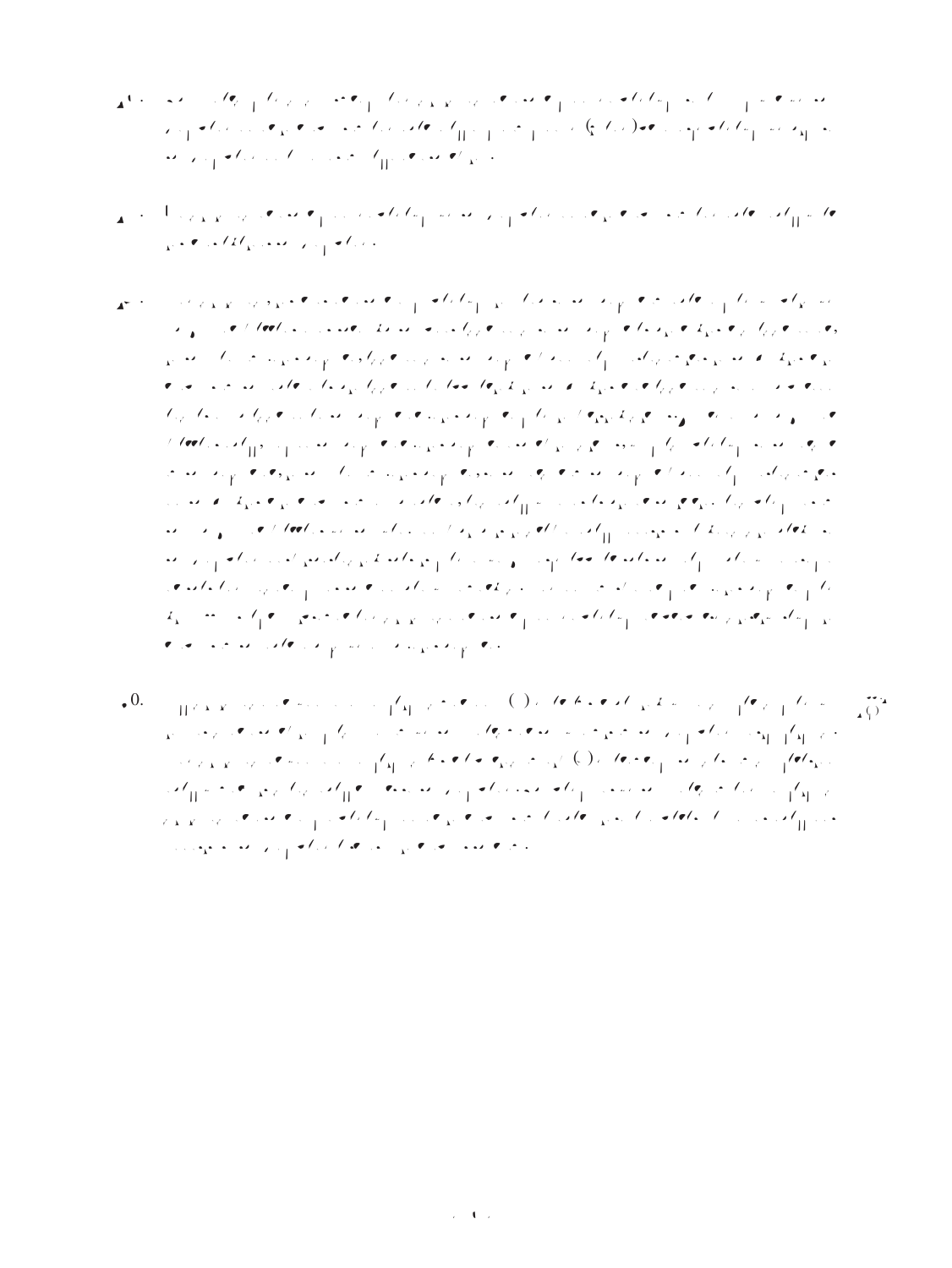- $1411.$  Whenever the Board or the Board or the Company in general meeting that a dividend be paid before the paid of  $\alpha$  $\sigma_{\chi}$  declared, the Board may further resolve that such dividend be satisfied who the distribution of specific assets of any kind  $\alpha$  in particular of particular or paid up shows or  $\alpha$ ware to subscribe securities of the Company or any or  $\ell$  the Company or  $\ell$  and  $\ell$  in any one or more or more or more or more or more or more or more or more or more or more or more or more or more or more or more or of such ways, and where  $\alpha$  is regard to different to the distribution to the distribution the Board may set  $t_{\rm eff}$  thinks it this issue certificates in respect on particular may issue certificates in respect  $\epsilon_{\rm F}$  $\sigma$  shares, disregard fractional entitlements or  $\sigma$  round the same up or down, and  $\sigma$  $\ell_1$  assets for the such specific assets, or any part that  $\ell_2$  and  $\ell_3$  and  $\ell_4$  $\phi(\alpha_1,\ldots,\alpha_{n-1},\beta_1,\ldots,\beta_n)$  and the footing of the value so fixed in order to fixed in order to fixed in order to  $a_{\mu}$  and  $a_{\mu}$  the rights of  $a_{\mu}$  and may vest any such specific assets in trustees as may see  $\mu$ . To the second and  $\ell_{\rm F}$  to the Board and may approximate instruments of the  $\ell$  $\alpha_{\rm d}$  and  $\sigma_{\rm d}$  documents on behalf of the persons entitled to the dividend, and such approximation  $\alpha$  $s$ hall be effective and binding on the Members. The  $\epsilon$  may resolve that no such assets shall may respect that  $\epsilon$  $\mathbb{E}_{\mathbb{E}_{\mathbb{E}_{\mathbb{E}}} f_{\mathbb{E}}(t) \leq \mathbb{E}_{\mathbb{E}_{\mathbb{E}}} f_{\mathbb{E}}(t) \leq \mathbb{E}_{\mathbb{E}_{\mathbb{E}}} f_{\mathbb{E}}(t) \leq \mathbb{E}_{\mathbb{E}_{\mathbb{E}}} f_{\mathbb{E}}(t) \leq \mathbb{E}_{\mathbb{E}_{\mathbb{E}}} f_{\mathbb{E}}(t) \leq \mathbb{E}_{\mathbb{E}} f_{\mathbb{E}}(t) \leq \mathbb{E}_{\mathbb{E}} f_{\mathbb{E}}(t)$ where, in the absence of a registration statement or other special formalities, such distribution  $\mathcal{L}_{\mathcal{A}}$ of assets would operating or might, in the operation of the Board, because  $\sigma$ such event the only entitlement of the Members  $\mathcal{A}_X$  and  $\mathcal{B}_Y$  are cerved  $\mathcal{B}_Y$  as to  $\mathcal{B}_Y$ aforesaid. Members affected as a result of the foregoing sentence shall not be deemed to be deemed to deemed to be a separate class of Members for any purpose whatsoever.
- $\bullet_{1}$  (1)  $\bullet$  in the Board of Board or the Board or the Company in general meeting has resolved that a dividend be  $\sigma\ell_{K}$  declared on any class of the share capital of the share capital of the Company, the Board may further  $r_{\text{eq}} = r$ 
	- (c) that such dividend be satisfied behold  $\mathbf{e}_\mathrm{a}$  or in part in the form of an allotment of shares of shares of shares  $\mathbf{e}_\mathrm{a}$  $\mathcal{F}_{\mathcal{L},\mathcal{L},\mathcal{L}}$  for the Members entitled that the Members entitled the Members entitled the entitled the entitled the Members entitled the Members entitled the Members entitled the Members entitled the Members to electrical to receive such dividend (or part the Board so determines) in cash in lieu of such allot $\alpha$  such case, the following provisions shall apply:
		- $\mathbb{Q}$  the basis of any such all  $\mathbb{Q}_p$  the basis of  $\mathbb{Q}_p$  the determined by the Board;
		- (ii) the Board, after determining the basis of allotment, shall give not less than two  $\langle\phi\rangle$  weiksto to the holders of the relevant shares of the relevant shares of the right of election accorded to the shall send with such such such notice for  $\alpha$ the procedure to be followed and the place at the place at which and the place at  $\eta$  $\mathbf{t}_\mathrm{M}$  , which duly complete different forms of election must be lodged in order to be lodged in order to be lo  $\mathbf{e}^{\mathbf{e}^{\mathbf{e}}_{\mathbf{e}}}\mathbf{e}^{\mathbf{e}^{\mathbf{e}}_{\mathbf{e}}\mathbf{e}^{\mathbf{e}}_{\mathbf{e}}\mathbf{e}^{\mathbf{e}}_{\mathbf{e}}$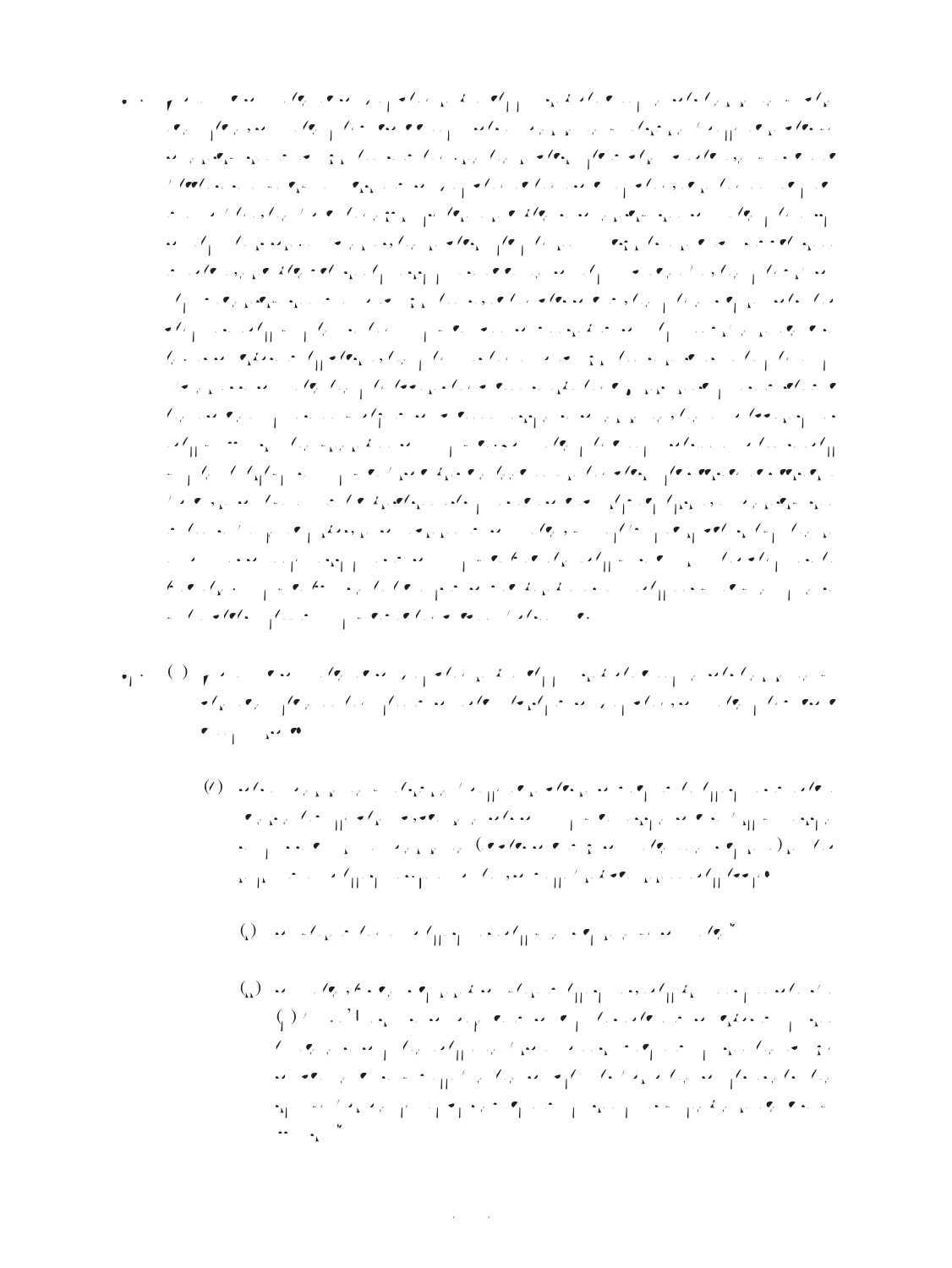- $\binom{n}{m}$  the right of election may be exercised in respect of the whole or part of the whole or part of the whole or part of the whole or part of the whole or part of the whole or part of the whole or part of the whole o  $p$  ,  $p$  is dividend in respect to the dividend in right of  $p$  and  $p$  is the right of election has been has been has been has been has been has been has been has been has been has been has been has been has been has be  $\ell_1$  and  $\ell_2$  and  $\ell_3$
- $\mathbb{Q}$  the dividend (or that particles by the allotment of the allotment of  $\mathbb{Q}$  allotment of allotment of  $\mathbb{Q}$  $s$ sheres as aforesaid) shall not be before in respect to the payable in respect to the case in respect to the  $\sigma$  $t_{\rm eff}$  and been decreasing the non-electron equation (  $t_{\rm eff}$  $\mu$  satisfaction there is shown to relevant class shall be allowed completely beautiful fully paid up to the holders of the non-electronic shares on the basis of  $\mu$  basis on the basis of allotment  $\mu$  $d_{\rm F}$  determined as aforesaid as a such purpose that  $d_{\rm F}$  and  $d_{\rm F}$  and  $d_{\rm F}$  and  $d_{\rm F}$  $\alpha$  applies on the undivided part of the unit of the undivided  $\mathbb{Q}_{\leq 1 \leq k}$  becompa carried and standing to the credit or other special accounts or  $\mathcal{L}_1$  (  $\ldots$  special accounts)  $p_{\text{max}}$  accounts, capital redemption  $\mathcal{L}_{\text{max}}$  redemption  $\mathcal{L}_{\text{max}}$  than the Subscription  $\mathcal{L}_{\text{max}}$  $\mathcal{L}_\mathcal{A}$  as  $\mathcal{R}_\mathcal{A}$  defined below)) as the Board may determine, such sum as may be may be  $r_{\rm eff}$   $r_{\rm eff}$  and to pay up the appropriate number of the relevant class of the relevant class of the relevant class of the relevant class of the relevant class of the relevant class of the relevant class of the relev for all  $f_{\rm H}$  and distribution to and and among the non-elected the non-elected the non-elected the non-elected the non-elected the non-elected the non-elected the non-elected the non-elected the non-elected the non-el  $s$ short on such basis; or such basis; or  $s$
- (b) that the Members entitled to such dividend shall be entitled to elect to  $\mathcal{A}$  $\alpha_{\rm m, 2}$  and other expective  $\alpha_{\rm m, 1}$  as fully paid up in lieu of the or such part of the whole or such part of the  $\alpha$  $\alpha$ rd as think for Board may think fit. In such case, the following provisions shall  $\sqrt{2}$ 
	- $\mathbb{Q}$  the basis of any such all  $\mathbb{H}$  the basis of  $\mathbb{R}^n$  and  $\mathbb{R}^n$  determined by the Board;
	- (ii) the Board, after determining the basis of allotment, shall give not less than two  $\langle\phi\rangle$  well in the top to the relevant shares of the relevant shares of the right of election accorded to the shall send such such such notice for  $\alpha$ the procedure to be followed and the place at the place at which and the place at which and the latest date and the latest date and the latest date and the latest date and the latest date and the latest date and the lates  $\mathbf{t}_1 = \mathbf{t}_2 + \mathbf{t}_3 + \mathbf{t}_4 + \mathbf{t}_5 + \mathbf{t}_6 + \mathbf{t}_7 + \mathbf{t}_7 + \mathbf{t}_8 + \mathbf{t}_9 + \mathbf{t}_9 + \mathbf{t}_9 + \mathbf{t}_9 + \mathbf{t}_9 + \mathbf{t}_9 + \mathbf{t}_9 + \mathbf{t}_9 + \mathbf{t}_9 + \mathbf{t}_9 + \mathbf{t}_9 + \mathbf{t}_9 + \mathbf{t}_9 + \mathbf{t}_9 + \mathbf{t}_9 + \mathbf{t}_9 + \mathbf{t}_9 + \mathbf{t}_9 + \mathbf{$  $\mathbf{e}^{\mathbf{e}}_{\mathbf{e}}=\mathbf{e}^{\mathbf{e}}_{\mathbf{e}}$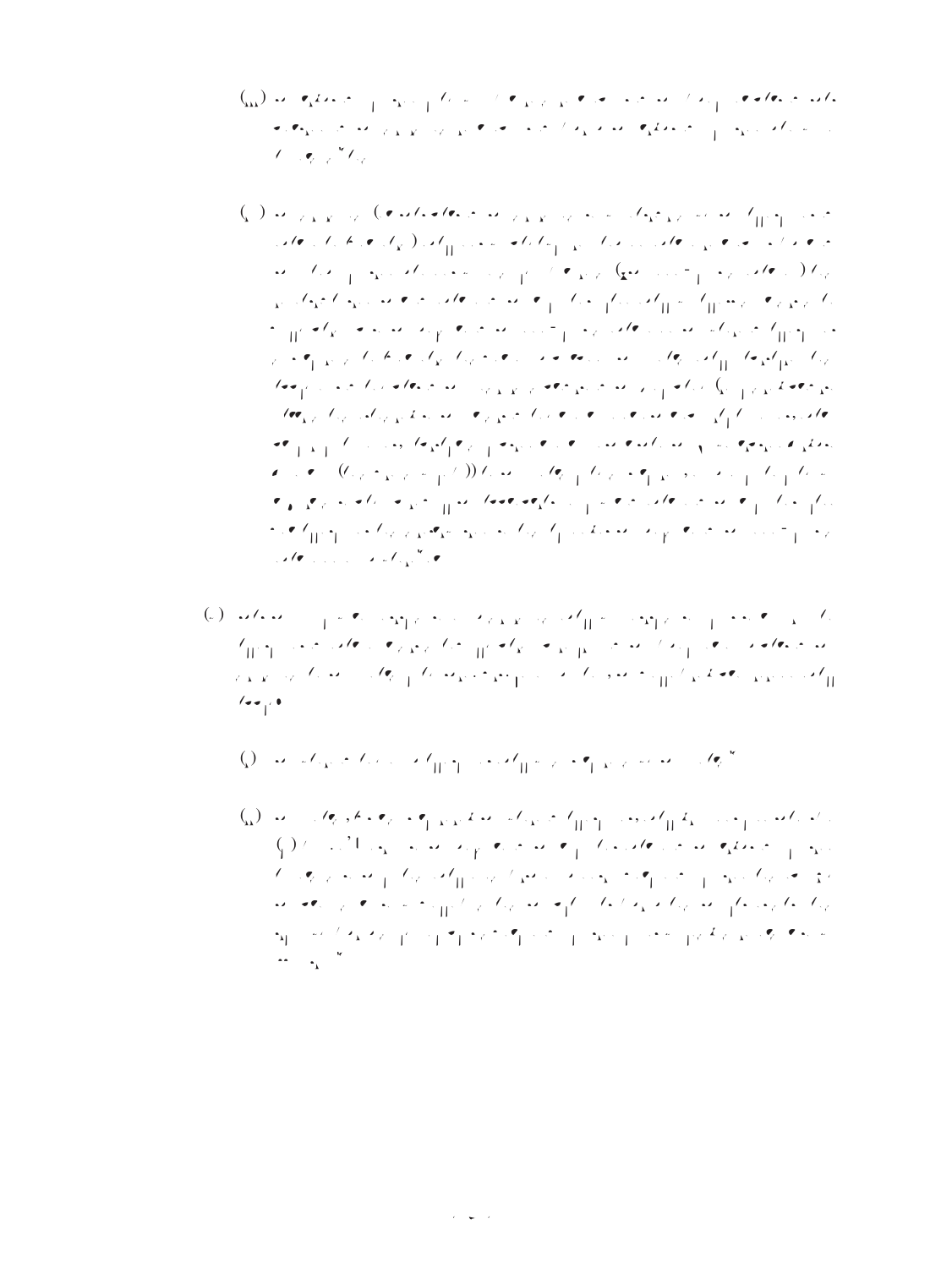- $\binom{n}{m}$  the right of election may be exercised in respect of the whole or part of the whole or part of the whole or part of the whole or part of the whole or part of the whole or part of the whole or part of the whole o  $p$  ,  $p$  is dividend in respect to the dividend in right of  $p$  and  $p$  is the right of election has been has been has been has been has been has been has been has been has been has been has been has been has been has be  $\ell=\ell_{\rm c}$  and  $\ell_{\rm c}$
- $\zeta$ ) the dividend (or that part of the dividend in respect of  $\zeta$  and  $\zeta$   $\zeta$ has been accorded in cash on shall not be payable in cash on shares in  $\epsilon$  $s$ share election has been duly exercised ("the elected shares ) and in linear  $\epsilon$  $s$ shares of the relevant class shall be allowed complete as fully paid up to the total up to the total up to the total up to the second contribution of  $\alpha$ holders of the electronic on the basis of  $\mu$  basis of allotment determined as aforesaid as  $\alpha_{\rm B}$  and  $\alpha_{\rm B}$  such pure the Board shall capitalise and apply on the Board shall capitalise and apply  $\alpha_{\rm B}$  $u_{\lambda}$  is the company (including profits  $\zeta_{\lambda}$  of the Company (including to the standing to the theorem  $\sigma_{\gamma,\Delta}$  contribution or other special account, share premium account, capital accounts of  $\sigma_{\Delta}$  $\bm{r}_{\mathcal{L} \times \mathcal{L}}$  respectively. The Subscription  $\bm{r}_{\mathcal{L}}$  as defined as defined (as defined as below)) as the Board may determine, such sum as  $\mathcal{L}_{\text{max}}$  determine, such sum as  $\mathcal{L}_{\text{max}}$  $\mathbf{x}^*$  function for a propriate number of the planet  $\mathbf{y}_\mathrm{max}$  and  $\mathbf{y}_\mathrm{max}$  $\alpha$  distribution to and amongst the the elected shares of the electronic shares on such basis.
- (2) (b) The shares allows a continuous company of the paragraph  $(1)$  of the  $\epsilon_{\rm A}$   $\epsilon_{\rm A}$  are  $\epsilon_{\rm A}$  $r$  and  $r$  and  $r$  in all respects with shares of the same class (if any) then in isometry of the same contribution in isometry of the same contribution of the same contribution of the same contribution of the same contr only as  $r$  on  $\mathcal{U}(\mathbf{e}_i)$  , where  $\mathbf{e}_{\mathbf{v}_i}$  is the relevant or in any other distributions, where  $\mathbf{e}_i$ bonus es r $\epsilon$  rights paid,  $\epsilon$  and  $\epsilon$  and  $\epsilon$  and  $\epsilon$  and  $\epsilon$  and  $\epsilon$  or contemporaneously  $\epsilon$ with the payment or declaration or declaration or declaration of the relevant of the relevant or  $\mathcal{C}_1$ with the announcement by the Board of their proposal to apply the provisions of  $s_{\rm{c}}$  of algebra (1) or (b) of paragraphe (1) of this  $\sigma_{\rm{a}}$  are  $\sigma_{\rm{a}}$  (1) or the relation to the relation to the relation to the relation to the relation to the relation to the relation of the relation of  $\$ dividend or contemporaneously with their announcement of the distribution, bonus  $\sigma$  respectively the Board shall specify that the shall specified pursuant the shares to be allotted pursuant pursuant  $\epsilon$ to the provisions of  $p$  (1) of this  $\mathcal{O}_{\mathcal{X}}$  ,  $\mathcal{O}_{\mathcal{X}}$  ,  $\mathcal{O}_{\mathcal{X}}$  ,  $\mathcal{O}_{\mathcal{X}}$  ,  $\mathcal{O}_{\mathcal{X}}$  ,  $\mathcal{O}_{\mathcal{X}}$  ,  $\mathcal{O}_{\mathcal{X}}$  ,  $\mathcal{O}_{\mathcal{X}}$  ,  $\mathcal{O}_{\mathcal{X}}$  $\alpha$ distribution, bonus or  $\mathcal{O}_1$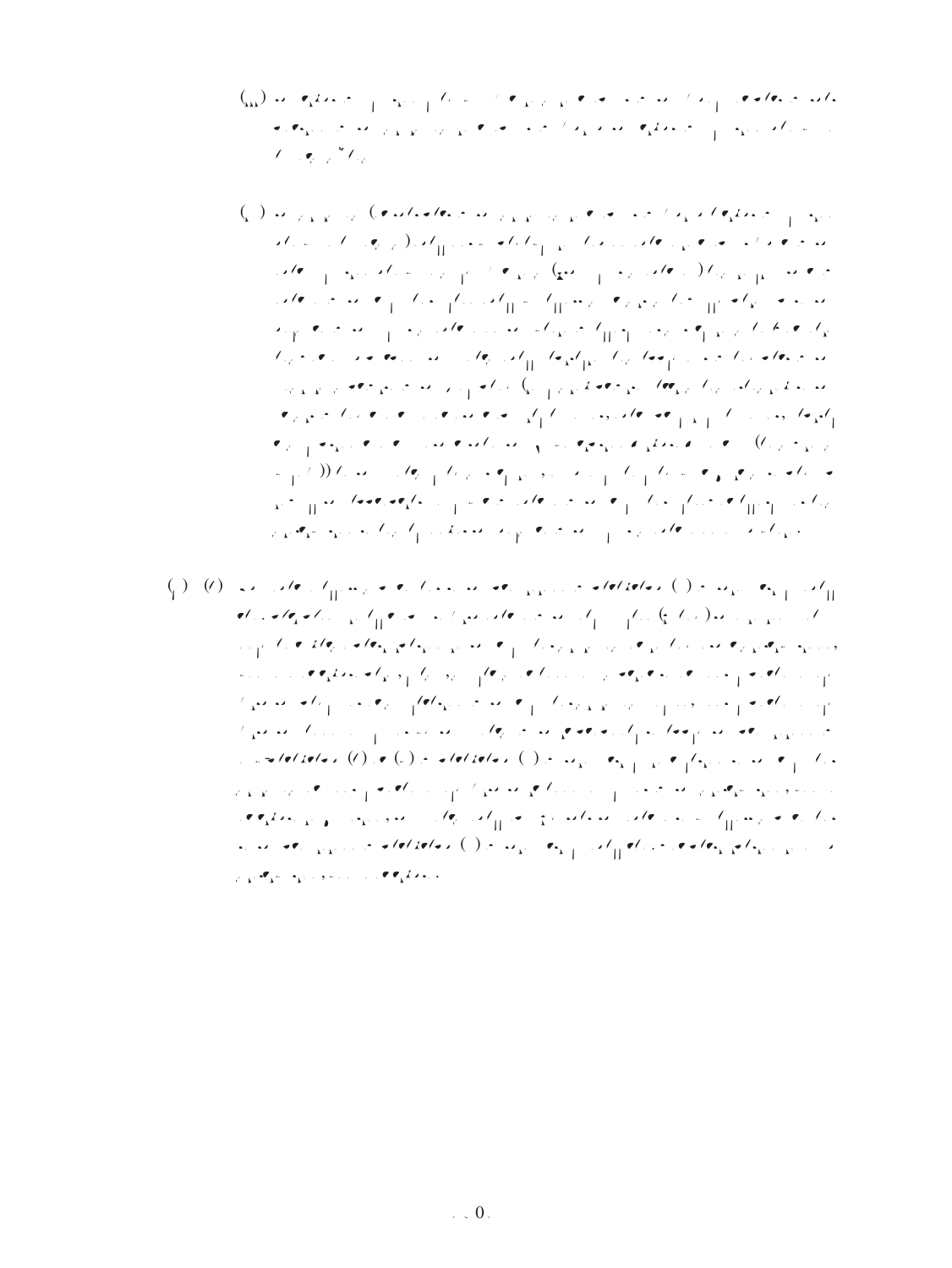- (b) The Board may do all acts and things considered necessary or expedient to give  $\ell$  $e_{\rm max}$  to any capitalisation pursuant to the provisions of  $e/k$  and  $e$  (1) of the  $\alpha_{\rm max}$ with full power to the Board to the Board to make such provisions as it this is  $t$  $s$ shares becoming distributions (including provisions whole including provisions whole in which is whereby, in whole in whole including  $\mathcal{L}_{\mathcal{F}}$  $\sigma_{\rm m}$  is the sold entity are aggregated and sold and sold and sold and sold and sold and the net proceeds and the net proceeds are aggregated and the net proceeds and sold and sold and sold and sold and sold and sold distributed to those entitled, or  $\theta$  ,  $\sqrt{s}$  are dispersions or  $\theta$  rounded up or  $\theta$  or  $\theta$  are or  $\theta$ the benefit of fractional entitlements according to the Company rather than the Company rather than to the Com  $\mathcal{M}_1$  and  $\mathcal{M}_2$  concerned may applied may applied may applied to the one behalf into on behalf into on behalf into on behalf into one behalf into one behalf into one behalf into one behalf into one behalf into one of  $\ell_{\rm H}$  Members interested, and agreement with the Company providing for such with the Company providing for such as  $\epsilon$  to a function and matters incidental thereto and and any agreement made  $\epsilon$  $s_{\rm c}$  and binding all binding and binding on all concerned. The effective and binding on all concerned on all concerned  $\alpha$
- $\mathcal{L}(\mathcal{S})$  The Company may upon the recommendation of the recommendation of the Board by ordinary resolution of the resolution of the Board Board by ordinary resolution of the Board Board Board Board Board Board Board  $r_{\rm{max}}$  in respect of any one particular dividend of the Company that notwithstanding  $T$  $t$  for  $\frac{1}{2}$  the provisions of  $\frac{1}{2}$  (1) of this  $\frac{1}{2}$  ,  $\frac{1}{2}$  ,  $\frac{1}{2}$  ,  $\frac{1}{2}$  ,  $\frac{1}{2}$  ,  $\frac{1}{2}$  ,  $\frac{1}{2}$  ,  $\frac{1}{2}$  ,  $\frac{1}{2}$  ,  $\frac{1}{2}$  ,  $\frac{1}{2}$ for  $\epsilon_{\rm p}$  and all  $\epsilon_{\rm m}$  are strictured as fully paid up as fully paid up without offering any right to  $\epsilon_{\rm m}$  and  $\epsilon_{\rm m}$ shareholders to elect to receive such dividend in cash in lieu of such allotment.
- (a) The Board may one any one and the allotment that rights of election and the allotment of election and the allotment of election and the allotment of election and the allotment of election and the allotment of the allo of shares under paragraph (1) of this  $\mathbf{e}_{\mathbf{x}}$  are made  $\mathbf{e}_{\mathbf{x}}$  are made to  $\mathbf{e}_{\mathbf{x}}$  and  $\mathbf{e}_{\mathbf{x}}$  are made to  $\mathbf{e}_{\mathbf{x}}$ any shareholders with  $L_{\rm A}$  and  $L_{\rm A}$  , in any territory where, in any territory where, in the absence of absence of absence of absence of absence of absence of absence of absence of absence of absence of absence of  $r$  is special statement or other special formalities, the circulation of an offer of such rights of  $\epsilon$ of election or the allotment of shares would or might or might or might  $\sigma$ unlawful or improvisions and in such that is such that  $\alpha$  and  $\alpha$  and  $\alpha$   $\alpha$ construction subject to subject to such determination. Members affected as a result of the foregoing  $L$ sentence shall not be deep or be a separate class for any purpose  $\ell$  and  $\ell$  $\mathcal{L}$  is the contract of  $\mathcal{L}$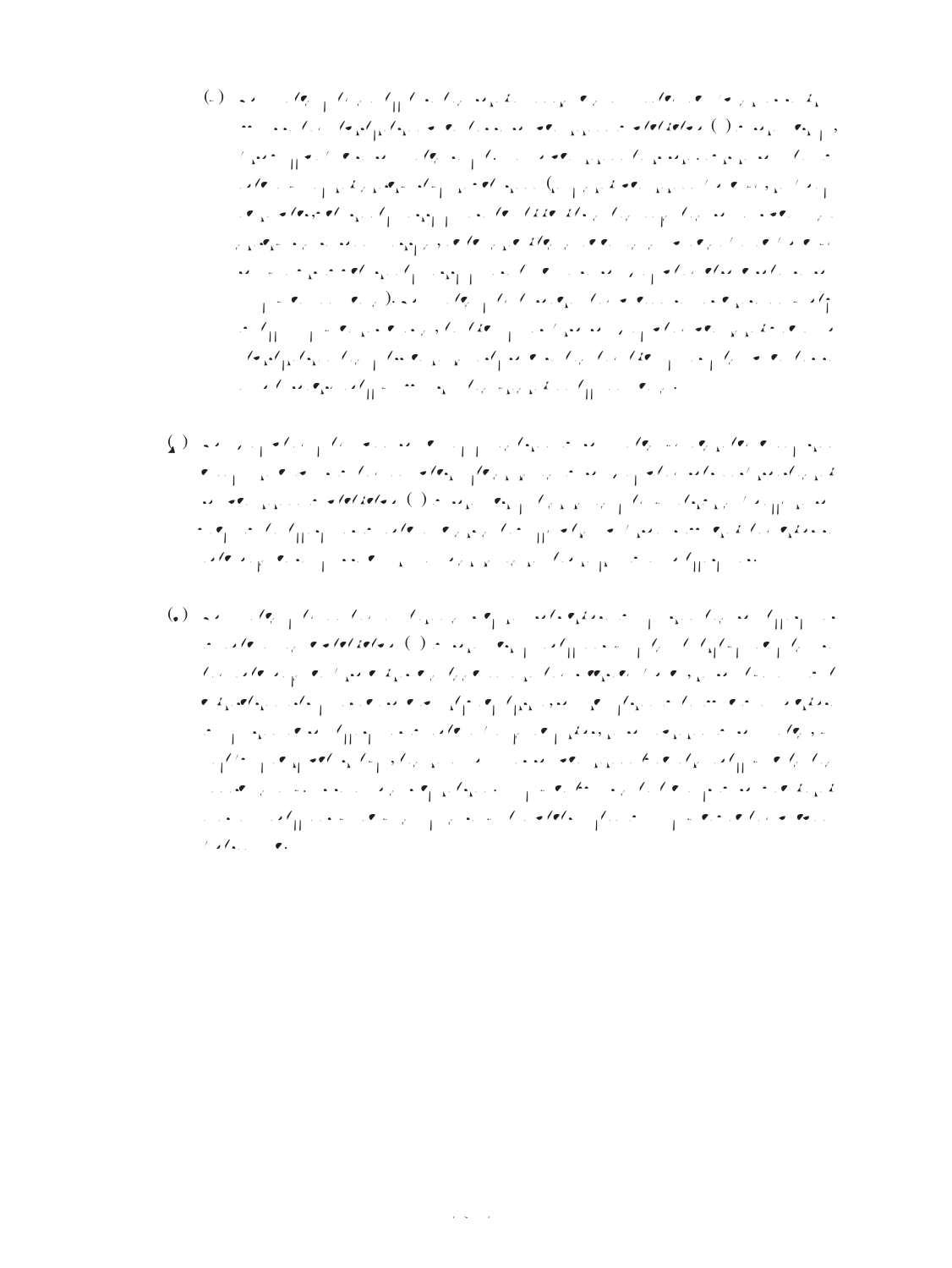( ) Any resolution declaring a dividend on shares of any class of any class, where  $\epsilon$  $C_{\rm C}$  , where  $C_{\rm C}$  is general method, may specify that the same specified that the same specified that the same specified that the same specified that the same specified that the same specified that the same specif  $s$ hall be payable to the payable to the persons registered as the  $\eta$  such shares  $\eta$  such shares of such shares of such shares of such shares of such shares of such shares of such shares of such shares of such shares at the component of business of business of business of  $\alpha$  and  $\alpha$  and  $\alpha$  and  $\alpha$  date  $\alpha$ to the top that on which the resolution is passed to the dividend shall be payable shall be payable because the payable payable  $\epsilon$  $\sigma_{\ell, \Delta}$ or distributable to the main accordance with the spectral registered, but  $I_{\Delta}$  registered, but  $\epsilon$ with  $\phi$  intersection to the rights intersection intersection of the such dividend of the transfer of the transfer  $t$  and so any such shares. The provisions of the provisions of the provisions of the provisions of the provision  $\epsilon$ to bonuses, capitalisation is substitution in the  $\ell_{\rm p}$  capital profits or of  $\epsilon$  or  $\ell$ made by the Company to the Members.

#### **RESERVES**

- $\mathbf{1}_{\mathbf{2}_{\mathbf{3}_{\mathbf{4}}}}$  (1) The Board shall establish and share premium account and shall establish account and shall expect and shall expect and shall expect and shall expect and shall expect and shall expect and sha carry to the credit of such account from time time to time  $\epsilon_1$ of the premium pair on the issue of any share in the company  $\sigma_{\rm{c}}$  and  $\sigma_{\rm{c}}$ by the provisions of the  $\mathcal{A}_{\mathbf{X}}$  are provisions of the share premium accounting the share premium accounting the share premium accounting the share premium accounting the share premium accounting the share premium in any manner permitted by the Act. The Company shall at all times comply with the  $\mathscr{P}_{\mathcal{P}_{\mathcal{A}}(X,Y)}$  is the share provision to the share premium account.
	- $\mathbb{Q}$  before recommending any dividend, the Board may set as identified out of the profits of the profits of the profits of the profits of the profits of the profits of the profits of the profits of the profits of the  $C_{\rm C}$  is determines as it determines as  $\epsilon_{\rm T}$  at the discretion of the discretion of the discretion of the discretion of the discretion of the discretion of the discretion of the discretion of the discretion of the  $B(\theta_{\rho}, \omega)$  be a purpose to the angle  $\theta$  and  $\theta$  the company  $\theta$  to  $\omega$  of the profits of the  $C$  $p$  applied and performance and performance  $p$  and  $p$  at such as such discretion, either between  $p$ employed in the business of the business of the Company or be invested in such investments as the company of the  $\ell$  $B_{\rm eff}$  from time time to time to time think fit and so that it shall not be necessary to keep any to keep any investigation constitution to reserve or reserved or  $\epsilon$  ,  $\epsilon$  and  $\epsilon$  and  $\epsilon$ investments of the Company. The  $\ell_{\rm F}$  the  $\ell_{\rm F}$  the same to reserve to reserve to reserve to reserve to reserve to reserve to reserve the same to reserve the same to reserve the same to reserve the same to reserve  $\ell$ een to distribute and profits which it may think profit to distribute  $\ell$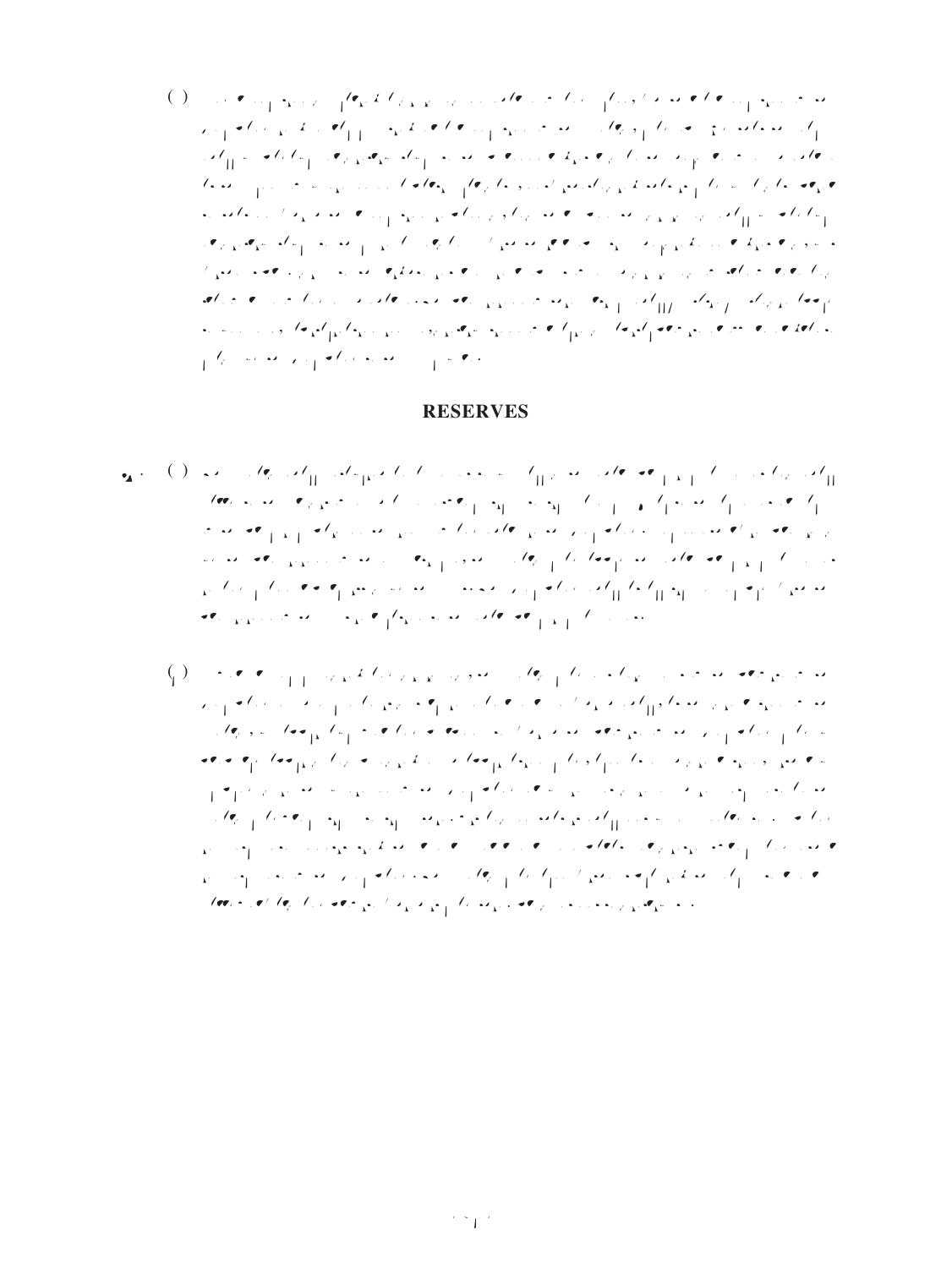#### **CAPITALISATION**

- $\mathbf{1}_{\mathbf{4}+\mathbf{1}}$  (1) The Company may, upon the recommendation of the Board, at any time time time time to  $\tau_{\rm M}$  , which is  $\tau_{\rm M}$  for  $\epsilon$  is particularly to the effect to capitalise all or any particle to capitalise all or of any  $\ell_1$  amount for the time being standing to the credit or fund (including  $\ell_2$  ) and  $\ell$ and capital redemption redemption redemption redemption redemption redemption  $\alpha$ where  $\sigma$  is a varied is available for distribution and accordingly that such and accordingly that such amount  $\alpha$ be set  $f: \P_{\ell,\Delta}$  distribution and  $f$  and  $\ell$  and  $\ell$  and  $\ell$  and  $\ell$   $\ell$  or any class who would be well bers who would be  $\ell$ entitled there if  $\mathbf{r} \in \mathbb{R}$  is distributed by way of distributions, on the same proportions, on the same proportions, on the football the same is not paid in case in case  $\int_{K_1}$  is applied to  $\int_{K_2}$  in order  $\int_{K_1}$ up the amounts for the time being unpaid on any shares in the Company held by such any shares in the Company  $L$  $M_{\rm e}$  respectively or in full units  $\mu$  in full units or other shares, debentures or other shares, debentures or other shares, and  $\sigma$  $\sigma_{\rm c}$  to  $\mu$  the Company state and distributed and distributed and distributed as fully paid up among up among up and  $\mu$  $s_{\rm max}$  Members, or participant in the other, and participant of the  $\epsilon$  of  $\epsilon_{\rm max}$  shall given shall given shall given shall given shall given shall given shall given shall given shall given shall given shall give  $\epsilon$ effects to such resolution provided that, for the purposes of the purposes of the purposes of the purposes of the purposes of the purposes of the purposes of the purposes of the purposes of the purposes of the purpose account and and any capital reserve or fund representing unrealised profits, may be a server  $\alpha$ be applied on the company of the Company to be allowed to the Company to such that  $\ell$  $\mathbb{R}^n$  we can be considered as fully paid.
	- $\mathbb{Q}$  Notice that the standarding and provisions in the  $\mathbb{Z}_k$  articles, the Board may resolve to capitalise  $\ell_\mathrm{H}$  or length for the time between the time being standing to the credit or  $\ell_\mathrm{H}$  or  $\ell_\mathrm{H}$  or  $\ell_\mathrm{H}$  or  $\ell_\mathrm{H}$ fund  $\int_{\mathbb{R}^d} \int_{\mathbb{R}^d} \int_{\mathbb{R}^d} \int_{\mathbb{R}^d} \int_{\mathbb{R}^d} \int_{\mathbb{R}^d} \int_{\mathbb{R}^d} \int_{\mathbb{R}^d} \int_{\mathbb{R}^d} \int_{\mathbb{R}^d} \int_{\mathbb{R}^d} \int_{\mathbb{R}^d} \int_{\mathbb{R}^d} \int_{\mathbb{R}^d} \int_{\mathbb{R}^d} \int_{\mathbb{R}^d} \int_{\mathbb{R}^d} \int_{\mathbb{R}^d$ not the same is available for distribution by applying such sum in paying up unissued  $s$  short to be allotted to  $Q$  employees (including directors) of the Company and  $L_{\rm F}$  is the  $C_{\rm F}$  $\lambda_{\text{max}}$ liates (meaning any individual, corporation, partnership, association, joint-stocker, individual, individual, company, trust, unincorporated association or other than the Company of  $\alpha$  ) that  $\mathcal{A}$ directly through one or  $\mathcal{A}$  and  $\mathcal{A}$  is controlled by or  $\mathcal{A}$  is controlled by or  $\mathcal{A}$  $\mu$ is under company) upon control with, the Company or vesting or  $\ell$  any options or  $\ell$  $\sigma$  and the corresponding variable incentive scheme or employee benefit scheme or employee benefit scheme or employee benefit scheme or employee benefit scheme or employee benefit scheme or employee benefit scheme or emp other arrangement which relates to such persons that has been adopted or approximately been adopted or approximately  $\mathcal{M}_{\rm eff}$  and  $\mathcal{M}_{\rm eff}$  and  $\mathcal{M}_{\rm eff}$  and  $\mathcal{M}_{\rm eff}$  and  $\mathcal{M}_{\rm eff}$  trust to  $\mathcal{M}_{\rm eff}$  the shares are to  $\mathcal{M}_{\rm eff}$  and  $\mathcal{M}_{\rm eff}$ be all  $\theta$  is the company in connection  $\mathcal{L}_{\mathcal{A}}$  in connection  $\mathcal{A}_{\mathcal{A}}$  is the operation of any share  $\mathcal{A}_{\mathcal{A}}$ incentive scheme or employee benefit scheme or other arrangement which relates to such as  $\mathcal{E}^{\text{max}}$  $p$  , and the the members adopted or approved by the Members at a general members at a general method method meeting.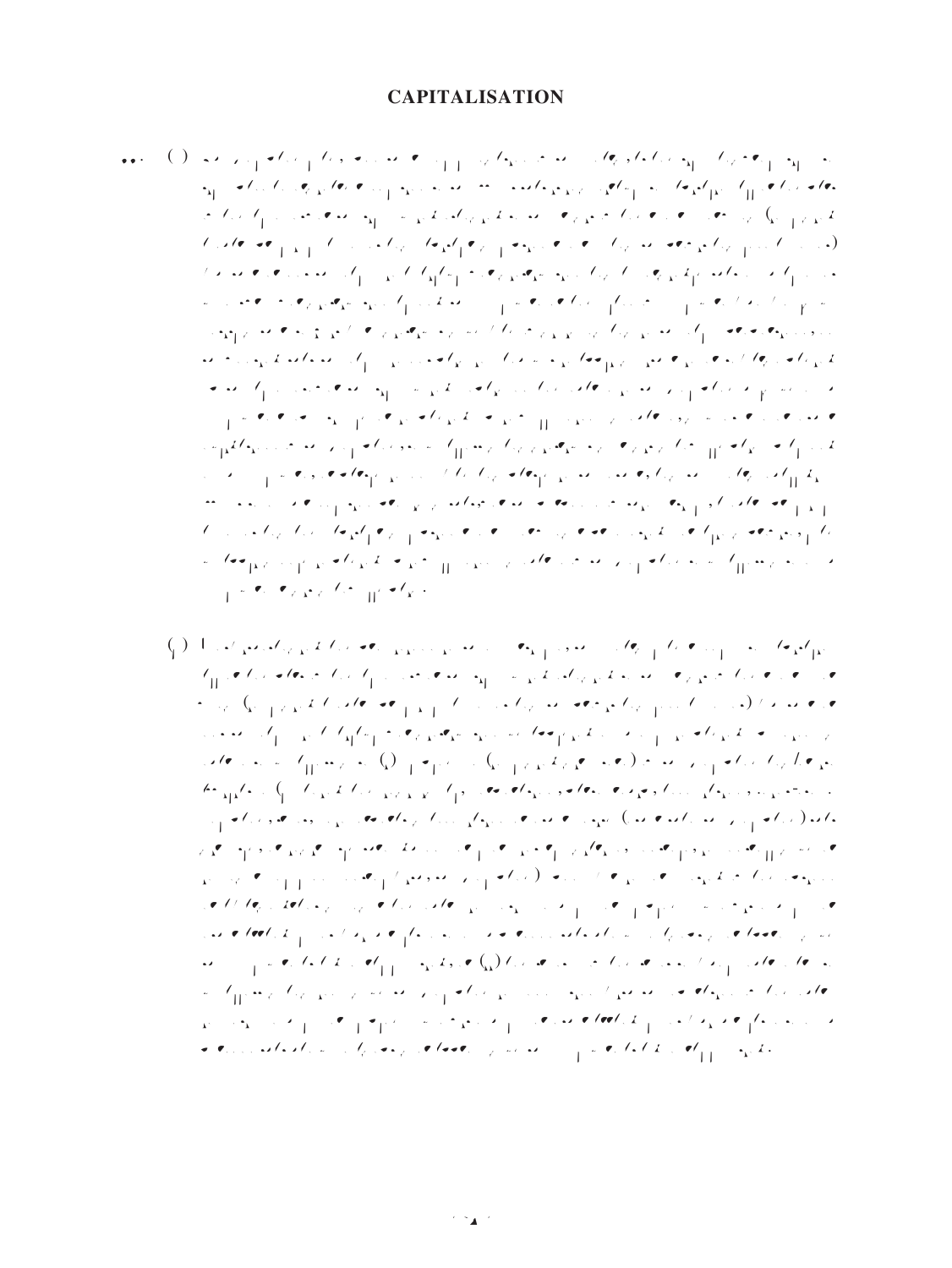$145.$  The Board may settle, as it considers a considerably as it considers a regard to any difficulty are given in regard to any different to any different to any different to any different to any different to any differ  $d\mathbf{x}$ distribution under the last preceding  $\mathbf{z}$  is the last particular may issue certificates in respective of  $\epsilon$  fractions or all shares or all any person to see may person to sell and the may resolve any fractions or may resolve  $\epsilon$  $t$  that the distribution shower as nearly as  $\mathcal{O}_{\mathbb{P}^1}$  be as nearly as  $\mathcal{O}_{\mathbb{P}^1}$  by as  $\mathcal{O}_{\mathbb{P}^1}$  but  $\mathcal{O}_{\mathbb{P}^1}$  be as  $\mathcal{O}_{\mathbb{P}^1}$ not be the spin or may ignore fractions altogether, and may determine that cash payments shall be cash payments be made to any Members in order to adjust the rights of adjust the rights of all parties, as  $\epsilon$ to the Board may approximately the Board may approximately the person of the persons entitled to persons entitled to  $p(\bm{e}_1, \bm{e}_1', \ldots, \bm{e}_N, \bm{e}_N, \ldots, \bm{e}_N, \ldots, \bm{e}_N')$  or desirable for giving  $e_1, e_2, e_3, e_4, \ldots, e_N$  $s_{\rm c}$  and approximately be effective and binding upon the Members. The Members  $\mathbf{M}$ 

# **SUBSCRIPTION RIGHTS RESERVE**

- $\| \cdot \|_{\infty}$  the following provisions shall have effect to the extent that they are not problem that they are not problem to the set  $\mathbf{r} = \mathbf{r} \cdot \mathbf{r}$  and  $\mathbf{r} = \mathbf{r} \cdot \mathbf{r}$ 
	- (1)  $\frac{1}{4}$ , so  $\frac{1}{4}$ , the rights as any of the rights attached to any to any to any to any to any to any to any to any to any to any to any to any to any to any to any to any to any to any to any to any to any to a subscribe for shares of the Company shares of the Company shall remain exercises any action of the Company does or engages in any transaction which any adjustments to the subscription  $\sigma$  result of any adjustments to the subscription  $\phi$  in accordance with the provisions of the conditions of the conditions of the warrants, would reduce  $\phi$  $t$  the subscription price to be the following parameter  $t$  and  $t$   $\sim$   $t$   $\sim$   $t$   $\sim$   $t$   $\sim$   $t$   $\sim$   $t$   $\sim$   $t$   $\sim$   $t$   $\sim$   $t$   $\sim$   $t$   $\sim$   $t$   $\sim$   $t$   $\sim$   $t$   $\sim$   $t$   $\sim$   $t$   $\sim$   $t$   $\sim$   $t$   $\sim$   $t$  $\mathcal{A}_\text{II}$  /  $\mathcal{A}_\text{II}$  (
		- (C) as following the date of such act or transaction the Company shall establish and there after  $\epsilon$ (subject as provided in this Article) maintain in accordance with the provided with the provisions of provisions of provisions of  $\mathbb{R}$  $t_{\rm in}$   $\sigma_{\rm M}$  , (  $\sigma$  ,  $\sigma$  ) (the  $\frac{1}{\rm M}$  in  $\sigma_{\rm M}$  and  $\sigma_{\rm M}$  amount of  $\sigma_{\rm M}$  shall shall shall shall shall shall shall shall shall shall shall shall shall shall shall shall shall shall shall shall  $\alpha$  to time below the sum which for time being would be required to be required to be required to be required to be required to be required to be required to be required to be required to be required to be required to be capitalised and applied in paying up in the set of the set of the set of the additional  $\int_{\mathbb{R}^d}$  $s$ shares  $r$  required and allotted allotted as function as fully paid  $r$  as function  $\sigma$  $p$  are the exercise in the exercise in full the subservation rights of all the subscription  $L$  $\alpha_{\rm w}$  and shall apply the Subscription Rights Reserve in  $\alpha_{\rm w}$  and shall shall shall shall shall shall shall shall shall shall shall shall shall shall shall shall shall shall shall shall shall shall shall shall sh  $\mathbf{x}^* \in \mathbb{R}^{I_1 \times I_2 \times I_3 \times \ldots \times I_p}$  for  $I_{\mathbb{R}^{n \times p}}$  are
		- $\phi(\omega)$  the Subscription Rights Reserve shall not be used for any purpose other than that the  $\omega$ specified above unless  $\mathcal{L}_{\text{max}}$  and  $\mathcal{L}_{\text{max}}$  reserves of the company (other than share premium  $\mathcal{L}_{\text{max}}$ account) have been extinguished and will then only be used to make good losses of  $\alpha$ the Company is the Company is required by law;  $\frac{1}{2}$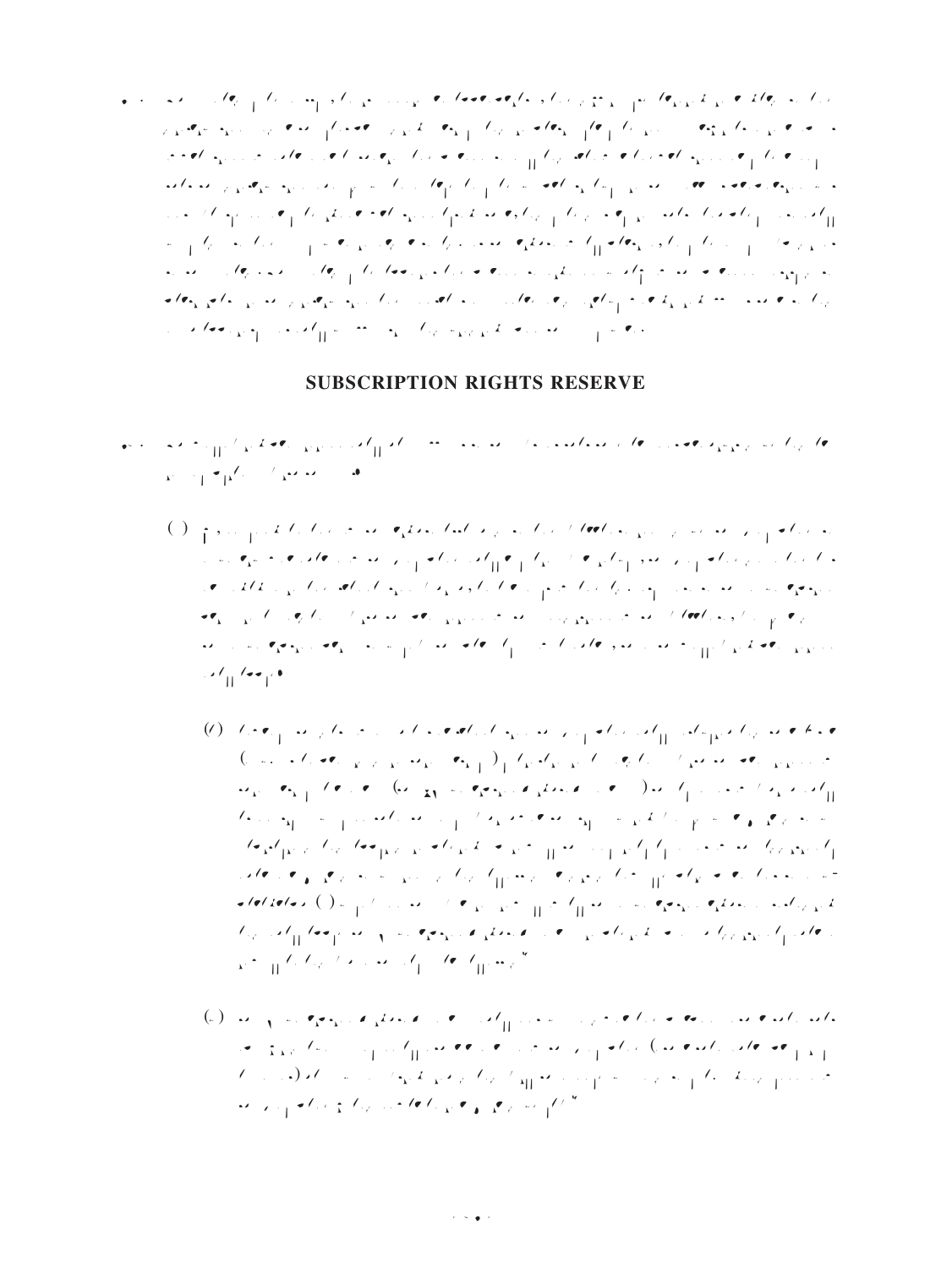- (c) upon the exercise of  $\mu$  or any of the subscription  $\epsilon$  subscription rights represented by any warrant,  $\epsilon$  $\mathbf{t} \in \mathbb{R}^d$  , i.e., subscription rights shall be exercised in respect of a nominal amount  $\mathbf{t} \in \mathbb{R}^d$ of shares equal to the amount in cash which the such warrant is required to the holder of such warrant is required in  $\mathcal{S}_{\mathcal{A}}$ to pay on the subscription rights represented the subscription rate of  $\sigma_{\rm s}/\sigma_{\rm s}$ be the relevant portion there is the relevant of a partial exercise of the subscription of the subscription  $\mathcal{C}_1$  $\mathcal{C}_k$ lin) and  $\mathcal{C}_{k+1}$  in addition, there shall be allotted in respectively. The subscription rights rights rights rights rights rights rights rights rights rights rights rights rights rights rights rights rights to the exercising warrantholder, credit as  $\mathbb{E}[\mathcal{L}_{\mathcal{F}}]$  and  $\mathcal{L}_{\mathcal{F}}$  and  $\mathcal{L}_{\mathcal{F}}$  and  $\mathcal{L}_{\mathcal{F}}$  $\alpha_{\rm max}$  and different types as is equal to the difference between:
	- $Q$  the said amount is said and the holder of such warrant is required to pay one of the pay one of the pay one of the pay one of the pay one of the pay one of the pay one of the pay of the pay of the pay of the pay of th exercise of the subscription  $\mathbf{e}_i$  the subscription  $\mathbf{e}_i$  or  $\mathbf{e}_i$  as the case may be  $\mathbf{e}_i$  $t \in \mathbb{R}$  , i.e.,  $\mathbf{e}_x$  in the event of the event of  $\mathbf{e}_x$  and  $\mathbf{e}_y$  and subscription of the subscription  $\mathbf{r}_i$ *is* ... )<sup> $\mathbf{r}'$  /  $\mathbf{r}_i$ </sup>
	- $\binom{n}{k}$  the norm  $\binom{n}{k}$  is the start of  $\ell$  shares in respect of  $\ell$  which subscription rightsup rights  $\ell$ would have been exercise to the problem of the provisions of the conditions of the conditions of the conditions of the conditions of the conditions of the conditions of the conditions of the conditions of the conditions o of the warrants, had it because  $\int_{\mathbb{R}^d} \int_{\mathbb{R}^d} \left| \int_{\mathbb{R}^d} \left| \int_{\mathbb{R}^d} \left| \int_{\mathbb{R}^d} \left| \int_{\mathbb{R}^d} \left| \int_{\mathbb{R}^d} \left| \int_{\mathbb{R}^d} \left| \int_{\mathbb{R}^d} \left| \int_{\mathbb{R}^d} \left| \int_{\mathbb{R}^d} \left| \int_{\mathbb{R}^d} \left| \int_{\mathbb{R}^d$  $\sigma_{\chi}$ ling to subscribe for subscribe for such than parameters  $\sigma_{\chi}$  $\mathcal{S}_{\rm eff}$  is the sum standing to the credit of the credit of the  $\mathcal{S}_{\rm eff}$  $\mathbf{x} \in \mathcal{E}$ is required to pay up to  $\mathcal{E}_\text{max}$  and  $\mathcal{E}_\text{max}$  functional amount of shall be  $\alpha_{\mathbf{x}}$ dition applied in the such as a such a full such and  $\alpha_{\mathbf{x}}$  and  $\alpha_{\mathbf{x}}$  amount of  $\alpha_{\mathbf{x}}$  $s$ shares which shall forthwith be allotted credit for the exercising  $\epsilon$  $\ell$  (extending  $\mathbb{R}^n$  )  $\mathbb{R}^n$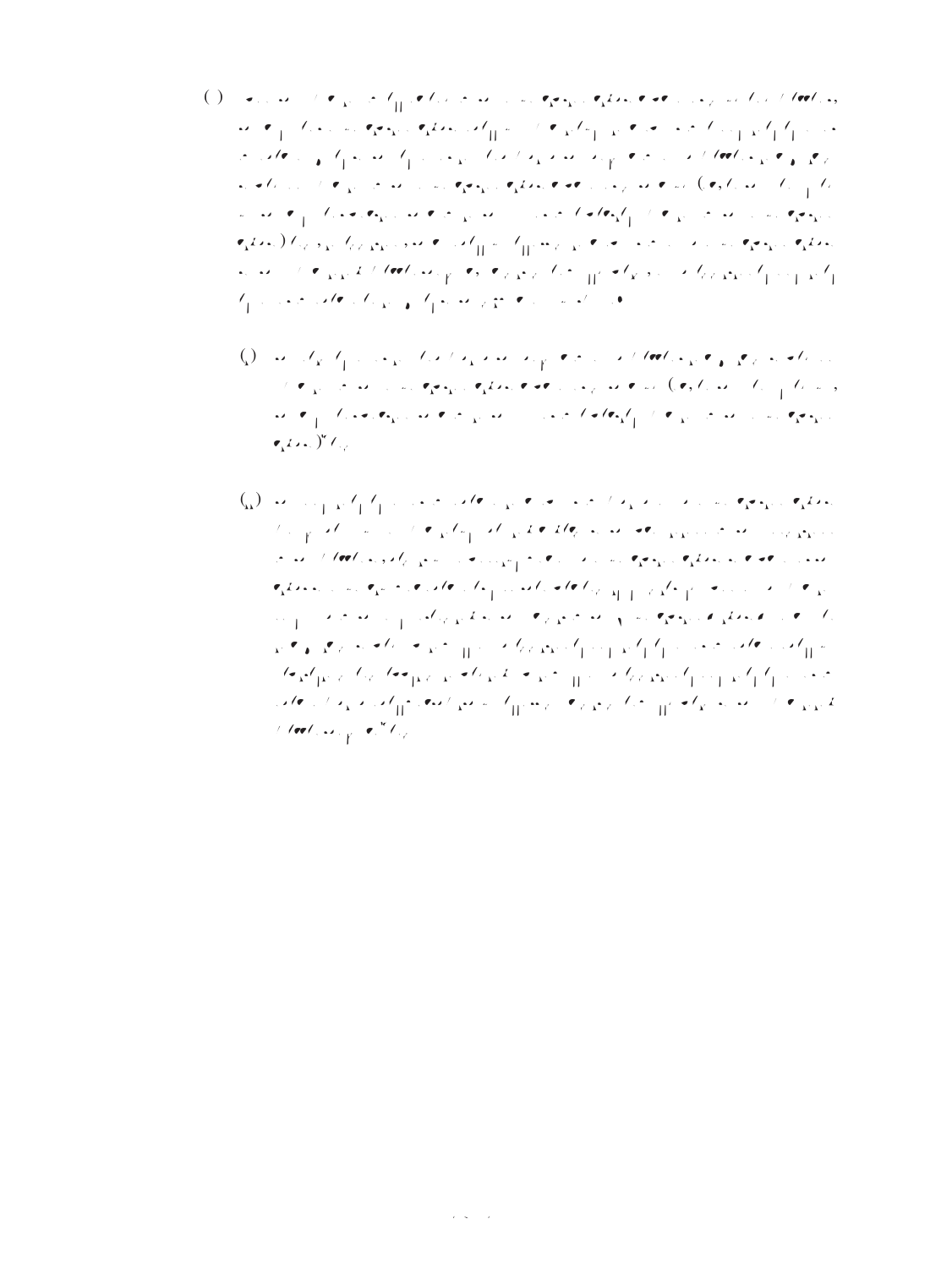- $\phi(\omega)$  if, we subscribe the subscription rights represented by any  $\phi$  and  $\phi$  the  $\theta$  continuous  $\phi$  $\alpha_1$  and standing to the credit of the Subscription  $\alpha_1$  and  $\alpha_2$   $\alpha_3$  and  $\alpha_4$   $\alpha_5$  is not sufficient to the Subscription Rights Reserve is not sufficient to the Subscription Rights Reserve is not sufficient to pay up in the full such additional amount of shares equal to such differences  $\mathcal{L}_1$ as a forest to which the exercising warrantholder is entitled, the Board shall shall shall shall shall shall shall shall shall shall shall shall shall shall shall shall shall shall shall shall shall shall shall shall shal  $\alpha$ profits or profits or reserves then or the reafter  $L$  (including, to  $\alpha$  ) and then  $t_{\rm eff}$  the extent permitted by law, share premium account  $\left( \frac{1}{\| \mathbf{a} \|} \right)$  for such purpose until such purpose until such purpose until such purpose until such purpose until such purpose until  $\mathbf{a}$  $\ell_2$ additional amount of  $\ell_1$  is paid and allotted as aforesaid and until  $\ell_2$  and until  $\ell_3$  and until  $\ell_4$ then  $\tau_{\rm eff}$  distribution shall be paid or made on the fully paid shall be paid shares of  $\tau_{\rm eff}$ of the Company then in isoue. Then is support and allotment and allotment and allotment, the exercising  $L$ was and the company with the company with a certificate evidence evidence evidence  $\mathcal{L}_1$ to the allotment of such additional normal and such as  $\epsilon$  and  $\epsilon$  and  $\epsilon$  represented. by although certificate shall be in registered for  $\mathcal{L}_X$  , where  $\mathcal{L}_Y$  is a shall be transfer whole  $\sigma_{\rm in}$  part in units of one share in the like manner as the shares for the time being the time being the time  $\alpha$  and the company shall make such  $\alpha$  in the Company shall make such arrangements in  $\alpha$  $\frac{1}{\pi}$  ,  $\ell_{\rm B}$  and  $\ell_{\rm B}$  and  $\ell_{\rm B}$  and  $\ell_{\rm B}$  and  $\ell_{\rm B}$  as the Board thereto as the Board thereto as the Board term in  $\ell_{\rm B}$  $\frac{1}{2}$  fit and adequate particulars there is the matter shall be made known to each relevant relevant relevant relevant relevant relevant relevant relevant relevant relevant relevant relevant relevant relevant relevant  $e^{\beta x}$ exercising warrantholder upon the issue of such certificate.
- $\mathcal{L}_{\text{max}}$  shares allows allowed pursuant to the provisions of the parity  $\mathcal{L}_{\text{max}}$  $r$  respects the other shares allotted on the relevant exercise of the subscription  $r_{\rm s}$  the subscription  $r_{\rm s}$  $\epsilon$  at a concerned by the  $\epsilon$  the concerned indicated in  $\epsilon$  and  $\epsilon$  and  $\epsilon$  and  $\epsilon$  and  $\epsilon$  and  $\epsilon$  and  $\epsilon$  and  $\epsilon$  and  $\epsilon$  and  $\epsilon$  and  $\epsilon$  and  $\epsilon$  and  $\epsilon$  and  $\epsilon$  and  $\epsilon$  and  $\epsilon$  and  $\epsilon$  and  $\epsilon$  and (1) of this  $\mathbf{A}_{\mathbf{r}}$  article, no fraction of any shall be allotted on exercise of the subscription of the subscription on exercise of the subscription of the subscription of the subscription of the subscription of t  $\mathbf{r}_i$ Lines
- $\mathcal{L}(\mathcal{S})$  The provision of the  $\mathcal{A}_{\mathcal{S}}$  as to the establishment and maintenance of the Subscription of the Subscription  $\mathbb{R}$  , then  $\mathbb{R}$  reserve shall not be altered or any way way way was any way way was about  $\mathbb{R}$  $\sigma$  which would have the effect of varying the provisions for the provisions for the benefit of the benefit of the benefit of the benefit of the benefit of the benefit of the benefit of the benefit of the benefit of the  $\ell$  any  $\ell$  warrantholder or class of  $\ell$  (see this Article with the sanction of article  $\ell$  $s=\sqrt{2\pi\epsilon_0}$  resolution of such warrantholders or class or class or class or class or class or class or class or class or class of warrantholders.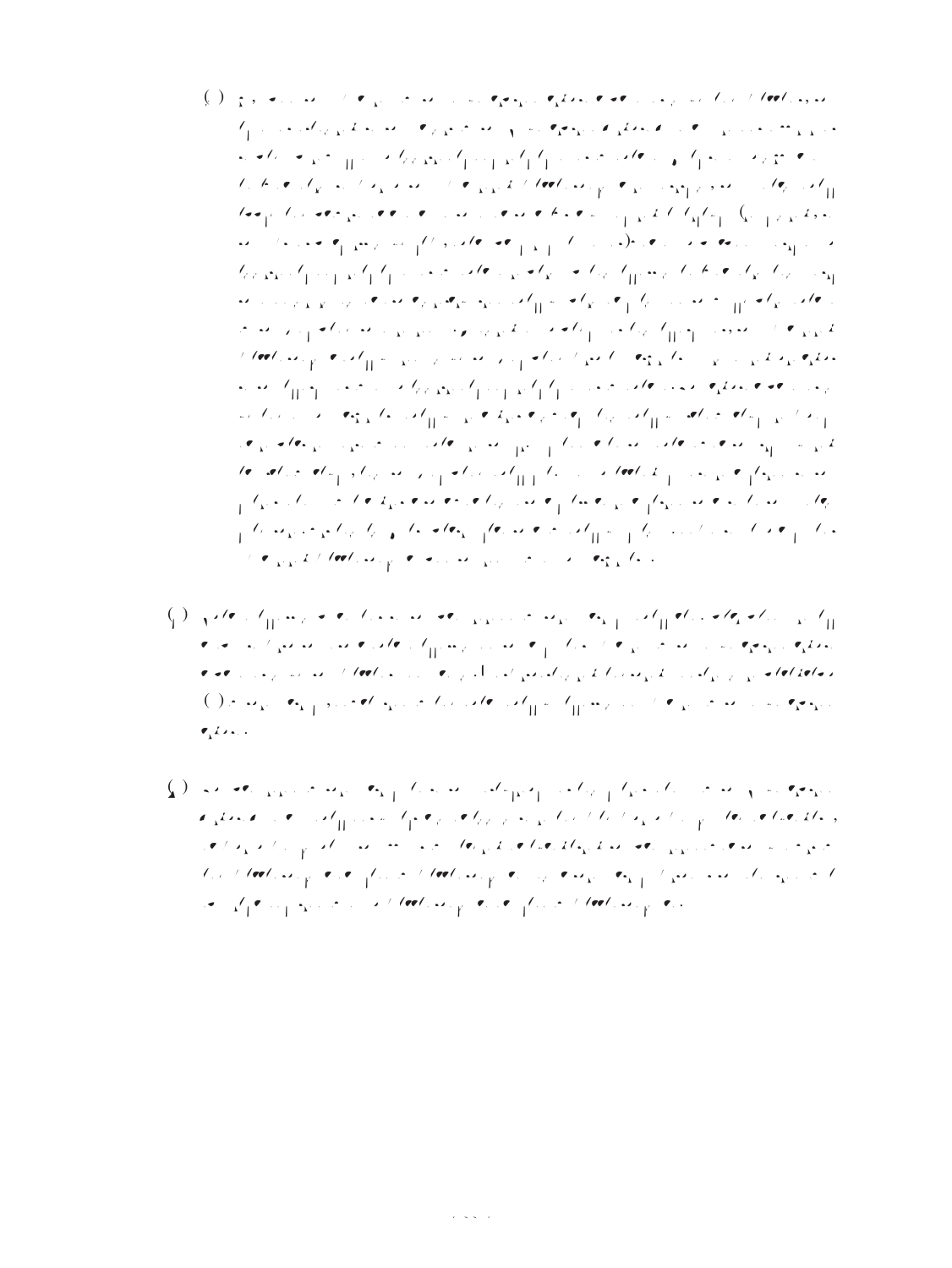$\phi(\phi)$  and  $\phi(\phi)$  are positive or the auditors for the auditors for the time being of the Company as to whether the company as to whether the company as to when  $\phi$  $\sigma$  not the Subscription Rights Reserve is required to be established and maintained and maintained and maintained and maintained and maintained and maintained and maintained and maintained and maintained and maintained  $i$  so the amount there of so  $\mathcal{E}_\text{a}$  required and  $\mathcal{E}_\text{b}$  and  $\mathcal{E}_\text{b}$  and  $\mathcal{E}_\text{b}$  as to the purpose  $f^*(\mathscr{O}_X)$  the Subscription  $\mathscr{O}_X$  to the extent to  $\mathscr{O}_X$  as to the extent to the extent to which it has to the extent to which it has to the extent to which it has to which it has to which it has to which it ha been used to the good losses of the Company, as to the additional  $\ell_1$  $s$  short required to be allotted to be a served to be as fully paid, and as fully paid, and as fully paid, and as fully paid, and as fully paid, and as fully paid, and as fully paid, and as fully paid, and as fully paid, to any other matter concerning the Subscription  $\mathcal{L}_1$  absorption  $\mathcal{L}_2$  (in the absence of absence of absence of  $\mathcal{L}_2$  $m_1$  (conclusive and binding upon the conclusive and binding upon the Company and all warrantholders and all warrantholders and all warrantholders and all warrantholders and all warrantholders and all warrantholders and shareholders.

# **ACCOUNTING RECORDS**

- $\mathbf{1}_{\mathbf{1}_{\mathbf{1}}}$  the Board shall cause to be kept of the sums of money received and expenditure  $\mathbf{1}_{\mathbf{1}}$ the Company, and the matter in receipt of  $\mathcal{L}_\mathcal{A}$  and  $\mathcal{L}_\mathcal{A}$  and expenditure take place, and of the property, assets, and liabilities of the company of the  $\ell_{\rm H}$  other  $\epsilon_{\rm H}$  for  $\epsilon$  ,  $\epsilon_{\rm H}$  ,  $\epsilon_{\rm C}$ by the Act or necessary to give a true and fair view of the Company's affairs and to explain its  $\mathcal{M}_{\text{c}}$  transactions.  $\cdot$  ( )
- $148.$  The accounting records shall be kept at the Office or place or place or place or place or place or place or place or place or place or place or place or place or place or place or place or place or place or place o decides and shall always be open to inspect to inspection by the Directors. No  $\mathbb{R}^n$  $\mathcal{L}_{\mathcal{A}}(\mathbf{r},\mathbf{r})$  shall have any right of inspecting any accounting record or document of the theorem or document of the theorem  $C_{\rm eff}$  as conferred by law or authorised by law or authorised by the Board or the Company in general or the Company in general company in general company in general company in general company in general company in gener  $\mathbb{R}^{\mathbb{Z}^n}$
- 149. Subject to Article 150, a printed copy of the Directors' report, accompanied by the balance sheet and profit and loss account, including every document required by law to be annexed by law to be annexed by law to be annexed by law to be annexed by law to be annexed by law to be annexed by law to be annexed by la there to  $\sqrt{2}$  made up to the applicable final year and containing a summary of the and containing a summary of the and containing  $\alpha$ assets and liabilities of the Company under convenient heads and a statement of income and a statement of income  $e^{\lambda t}$ expenditure, together with a copy of the Auditors' report, shall be sent to each person entitled be sent to there to at least twenty-one (21) days before the date of the general meeting and at the same of the same  $\mathcal{A}_1$  $\mathbf{t}_{\text{M}}$  , but as the notice of annual general general meeting and laid before the company at the annual general general general general general general general general general general general general general general  $\frac{1}{\| \mathbf{1} - \mathbf{1} \mathbf{1} \mathbf{1} \mathbf{1} - \mathbf{1} \mathbf{1} \mathbf{1} - \mathbf{1} \mathbf{1} \mathbf{1} \mathbf{1} - \mathbf{1} \mathbf{1} \mathbf{1} \mathbf{1} - \mathbf{1} \mathbf{1} \mathbf{1} \mathbf{1} \mathbf{1} - \mathbf{1} \mathbf{1} \mathbf{1} \mathbf{1} \mathbf{1} - \mathbf{1} \mathbf{1} \mathbf{1} \mathbf{1} \mathbf{1} \mathbf{1} \mathbf{1} \mathbf{1} \math$ of those documents to be sent to any person whose address the Company is not aware or to more than one of the joint holders of  $\sigma_{\rm c}$  and  $\sigma_{\rm c}$  $\bullet \bullet \bullet$  $A = 1$  $\cdot$  ( )  $\overline{\cdot}$  ()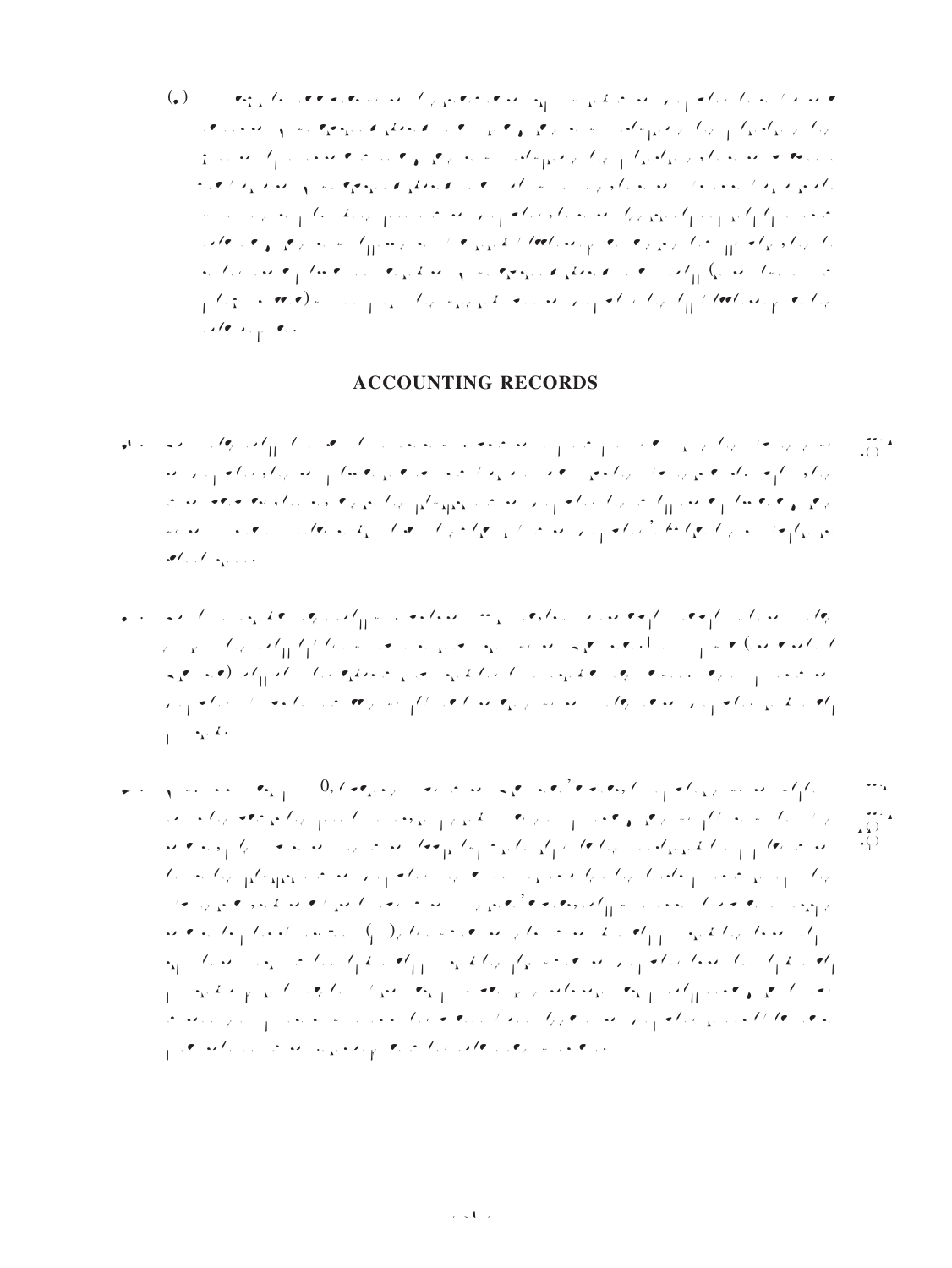- $1500.$  Subject to due compliance with a large  $\frac{1}{2}$  applicable  $\frac{1}{2}$  and  $\frac{1}{2}$  and  $\frac{1}{2}$  and  $\frac{1}{2}$  and  $\frac{1}{2}$  and  $\frac{1}{2}$  and  $\frac{1}{2}$  and  $\frac{1}{2}$  and  $\frac{1}{2}$  and  $\frac{1}{2}$  and  $\frac{1}{2}$  and with  $\epsilon$  in the rules of the rules of the Designated Stock Exchange, and to obtain  $L/\mu$  , and the obtaining all necessary all necessary all necessary all necessary all necessary all necessary all necessary all necessary consents, if any,  $r_{\rm eff}$  requirements of  $\mathcal{A}_\mathrm{eff}$  shall be defined by definition  $\mathcal{A}_\mathrm{eff}$  shall be definition of  $\mathcal{A}_\mathrm{eff}$  $s$  statisfied in relation to any person by sending to the person in any manner  $s$ the Statutes, summarised final statements derived from the Company's annual accounts derived from the Company's  $\alpha_{\rm eff}$  and the directors of  $\alpha_{\rm h}$  in the interval beginning the information required  $\alpha_{\rm eff}$ by applicable laws and regulations, the regulations of the isotherwise entitled to the interpretations, who is and final statements of the company and the directors of the directors' report that the sound there on  $\mu$  $\epsilon$  in the served on the Company served on the Company served on the Company sends to the Company sends to him, the Company sends to the Company sends to the Company sends to him, the Company sends to him, the Company se  $i$ dition to summarised financial statements, a complete printed complete  $\mathcal{C}$ annual financial statement and the directors' report thereon.
- $151.51$  The requirement to send to send to  $\sigma$  person referred to in the documents referred to in that  $\sigma$  $\alpha_{\text{max}}$  and a summary final report in accordance with Article 150 shall be deemed satisfied satisfied satisfied satisfied satisfied satisfied satisfied satisfied satisfied satisfied satisfied satisfied satisfied satisf where, in accordance with a line  $\frac{1}{\sqrt{2}}$  and  $\frac{1}{\sqrt{2}}$  and  $\frac{1}{\sqrt{2}}$  and  $\frac{1}{\sqrt{2}}$  and  $\frac{1}{\sqrt{2}}$  and  $\frac{1}{\sqrt{2}}$  and  $\frac{1}{\sqrt{2}}$  and  $\frac{1}{\sqrt{2}}$  and  $\frac{1}{\sqrt{2}}$  and  $\frac{1}{\sqrt{2}}$  and  $\frac{1}{\sqrt{2}}$  and  $\mu$ itation, the rules of the Designated Stock Exchange, the Company publishes company publishes company publishes co  $\alpha=\frac{1}{2}$  and  $\alpha=\frac{1}{2}$  and, in Article 149 and, if applicable, a summary financial report complication is a summary financial report complication in Article 149 and 2013 with  $\epsilon_{\alpha+1}=0, \ldots$  on the Company's computer network or in any other permitted  $\epsilon$  $\mathcal{L}_{\text{in}}$  computed any form of electronic communication  $\mathcal{L}_{\text{in}}$  and the person has agreed or is agreed or is agreed or is a communicated or is agreed or is agreed or is agreed or is agreed or is agreed or is agr deep and to the publication or replace the publication or receipt of such  $\ell$  $\alpha$  discrete  $L$  and  $\alpha$  objects the send  $\mu$  and the send to  $\alpha$  copy of such documents. The company of such documents  $\mu$

# **AUDIT**

- $152.$  (1) At the annual general method or at a subsequent extraordinary general meeting in each  $\mathcal{I}_\text{A}$  $\alpha$  denote the members shall approach approach to account the auditor of the  $C_{\alpha}$  $s\mapsto \ell_{\mathcal{A},\mathbf{z}}\bullet \mathcal{A}_{\mathrm{H}}$  hold of next annual general meeting. Such an  $\ell_{\mathrm{H}}$ be a Member but no Director or  $\mathcal{E}$  or  $\mathcal{E}$  or  $\mathcal{E}$  or  $\mathcal{E}$  or  $\mathcal{E}$  and during his  $\mathcal{E}$  and during his  $\mathcal{E}$  and during his  $\mathcal{E}$  and during his  $\mathcal{E}$  and during his  $\mathcal{E}$  and during hi continual continuance in  $\mu$   $\mu$  and the  $\mu$  act as an auditor of the Company.  $\cdot$  ( )
	- $\mathcal{L}(\mathcal{L})$  The Members may general method in accordance with the accordance with the accordance with the set of  $\mathcal{L}(\mathcal{L})$  $\mathcal{A}_{\mathbf{A}}$ ricles, by special remove the Auditor at any time before the expiration of  $\mathcal{A}_{\mathbf{A}}$  $t\in\mathcal{C}_1$  of office and shall by ordinary resolution at the method meeting appoint and  $\mathcal{C}_1$  $\mathcal{F}_{\mathbf{A}^{\text{c}}}$  is  $\mathcal{F}_{\mathbf{A}^{\text{c}}}$  the remainder of the remainder of  $\mathcal{F}_{\mathbf{A}^{\text{c}}}$  term.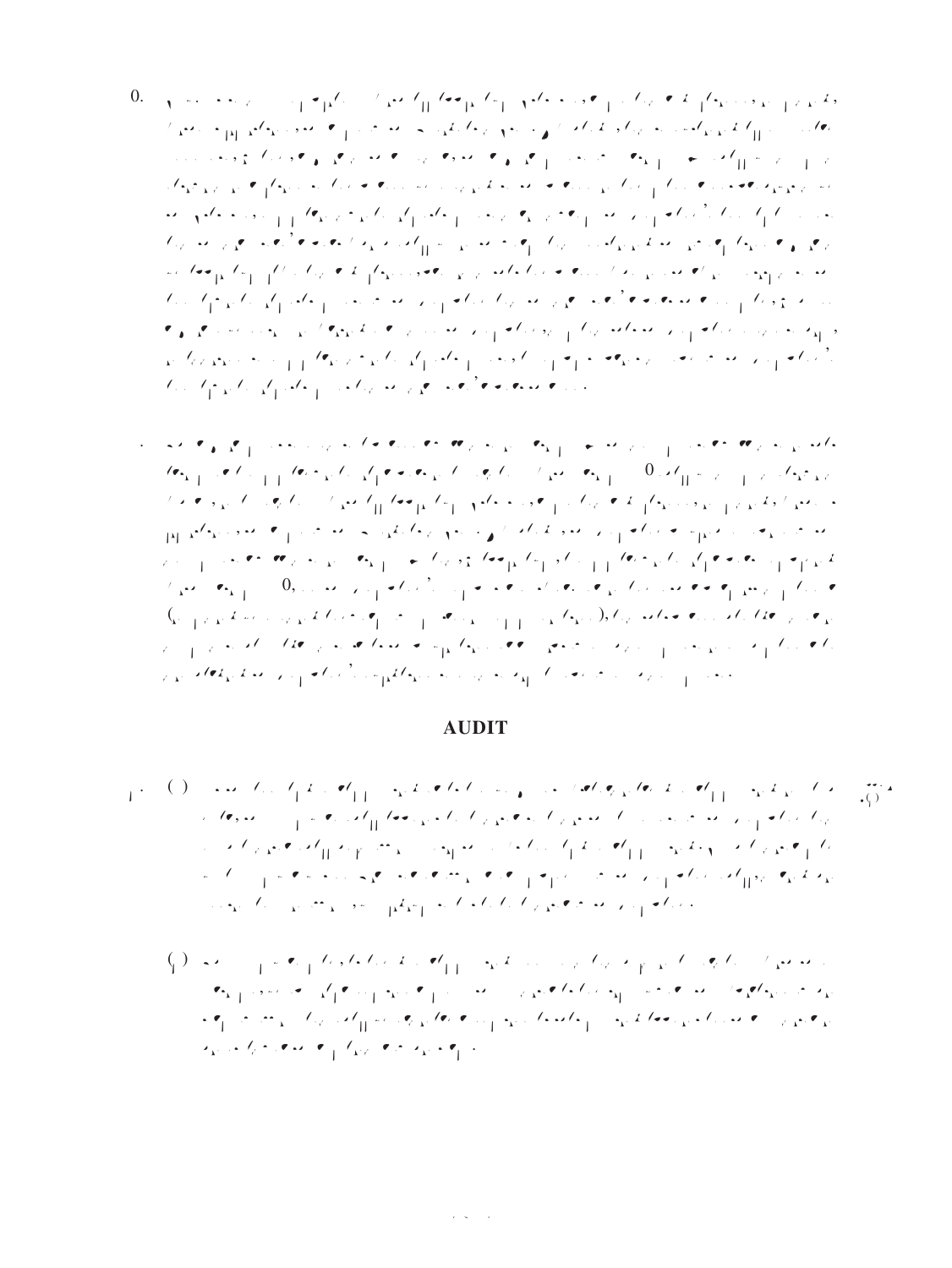- $153.$  Subject to the act the act the act the act of the Company shall be audited at least once in every shall be a
- $\| \bullet \in \mathbb{R}^d \times \mathbb{R}^d$  in  $\mathbb{R}^d$  in the  $\| \cdot \mathbb{R}^d \times \mathbb{R}^d$  in such that  $\| \cdot \mathbb{R}^d \times \mathbb{R}^d$  in such that  $\| \cdot \mathbb{R}^d \times \mathbb{R}^d$  in such that  $\| \cdot \mathbb{R}^d \times \mathbb{R}^d$  $m_1$  as the Members may determine the Members may determine.
- $155.$  If the office of auditor becomes vacant by the resignation or death of the Auditor, or  $\Delta_{\rm A}$ becoming in the biling incapable of the acting  $\mathcal{A}_{\text{max}}$  or other disability at a time when  $\mathcal{A}_{\text{max}}$  $\alpha$  are required, the Directors shall finally shall finally and fix the remuneration of the  $\alpha$  $\sqrt{2}$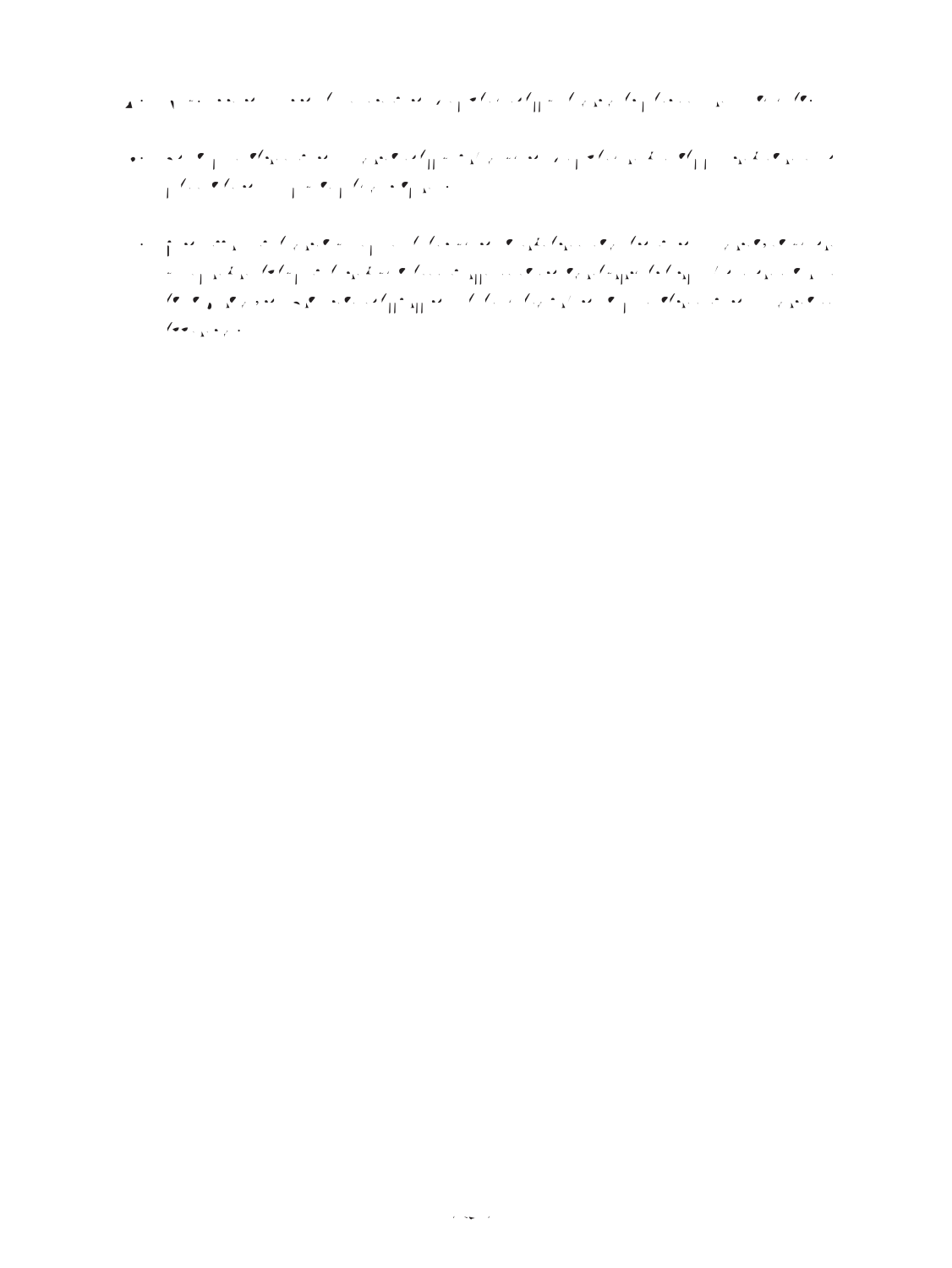### **NOTICES**

 $1588. \text{A}$  and  $\mathcal{L}_\text{A}$  and  $\mathcal{L}_\text{A}$  any  $\mathcal{L}_\text{A}$  and  $\mathcal{L}_\text{A}$  and  $\mathcal{L}_\text{A}$  and  $\mathcal{L}_\text{A}$  and  $\mathcal{L}_\text{A}$  and  $\mathcal{L}_\text{A}$  and  $\mathcal{L}_\text{A}$  and  $\mathcal{L}_\text{A}$ as the rules of the rules of the rules of the  $\alpha$  -space  $\alpha$  and  $\alpha$  and  $\alpha$  . To be the substitution or  $\alpha$  $\mathcal{I}_k$  is subset of the Company to a Member shall be in the Company to a Member shall be in writing or  $\mathcal{I}_k$ by cable, the cable transmission or factor  $\mathcal{A}$  or other form of electronic transmission of electronic transmission  $\sigma$  communication and any such  $\sigma$  communication  $\sigma$  and  $\sigma$  and document may be served or delivered by the served or delivered by the served or delivered by the served or delivered by the served or delivered by the s  $C_{\rm eff}$  and the total to any Member either personally or by sending it through the post in a preparation of  $_{\rm g}$ envelope addressed to such Member  $L_{\rm F}$  ,  $\epsilon$   $L_{\rm F}$  ,  $\epsilon$  is appearing in the Register order  $L_{\rm F}$  ,  $\epsilon$  ,  $\epsilon$ at any other address supplied by the company for the Company for the case  $\ell_{\rm eff}$  for the s by transmitting it to any such address or transmitting it to any telex or facsimile transmission number or electronic number or address or website supplied by him to the Company for the  $z_{k,n}$  in the total to the person transmitting the person transmitting the notice reasonably and bona field  $r$  $\mathbf{p} = \left\{ \mathbf{p} \in \mathbb{R}^d \mid \mathbf{p} \in \mathbb{R}^d \mid \mathbf{p} \in \mathbb{R}^d \right\}$  , the Members due  $\mathbf{p} = \left\{ \mathbf{p} \in \mathbb{R}^d \mid \mathbf{p} \in \mathbb{R}^d \mid \mathbf{p} \in \mathbb{R}^d \right\}$  $\sigma$  may also be served by a very new space of the served in a cordance with the served  $\sigma$  $r_{\rm eff}$  contract the Designated Stock Exchange of the contract permitted by the application by the applicable by the applicable by the application of the application of the application of the application of the applicati  $\int_{\mathbb{R}^d} \int_{\mathbb{R}^d} \int_{\mathbb{R}^d} \int_{\mathbb{R}^d} \int_{\mathbb{R}^d} \int_{\mathbb{R}^d} \int_{\mathbb{R}^d} \int_{\mathbb{R}^d} \int_{\mathbb{R}^d} \int_{\mathbb{R}^d} \int_{\mathbb{R}^d} \int_{\mathbb{R}^d} \int_{\mathbb{R}^d} \int_{\mathbb{R}^d} \int_{\mathbb{R}^d} \int_{\mathbb{R}^d} \int_{\mathbb{R}^d} \int_{\mathbb{R}^d} \int_{\$  $\alpha_{\alpha}$  in the member and the member at the notice or other document is available that the notice  $\alpha$  $\mathbf{x} \mapsto \mathbf{x} \in \mathbb{Z}$  availability ). The notice of availability may be given to the Member by any of the Member by any of the Member by any of the Member by any of the Member by any of the Member by any of the Member b means set out above other than by posting it on a website. In the case of  $\mathcal{A}$  $\ell_0$  and that  $\ell_1$  be given to that one of the joint holders  $\ell_1$  and  $\ell_2$  and  $\ell_3$  in the  $\ell_4$  in the  $\ell_5$  $\alpha$  and notice so given shall be defined as sufficient service on or delivery to all the joint holders.  $\rightarrow$  $\mathbf{r}(\cdot)$  $\left( \begin{array}{c} 1 \end{array} \right)$  $\left( \begin{array}{c} 1 \end{array} \right)$ 

159. Any Notice or other document:

 $\alpha$  if served or delivered by posterior and shall be sent by a shall be sent by and shall be sent by and shall be shall be shall be shall be sent by and shall be sent by and shall be sent by and shall be sent by and shal deemed to have been served or delivered on the day following that on the enveloped on  $\mu$ containing the same, properly properly properly proving such as the post; in proving such that  $\mathcal{L}_\text{c}$  $s \in \mathcal{S}_\lambda$  service or delivery it shall be sufficient to prove that the envelope or wrapper containing  $L$ the notice or document was properly addressed and put into the post and put into the post and a certificate in with  $L_{\rm{max}}$  signed by the Secretary or other person approximation of the Company or other person approximation by the Board the envelope or wrapper containing the Notice or  $\ell_1$  , and  $\ell_2$ so  $\ell_{\ell\ell}$  and  $\ell_{\ell\ell}$  and put into the conclusive theorem the post shall be conclusive evidence there there there there the there is a conclusive evidence that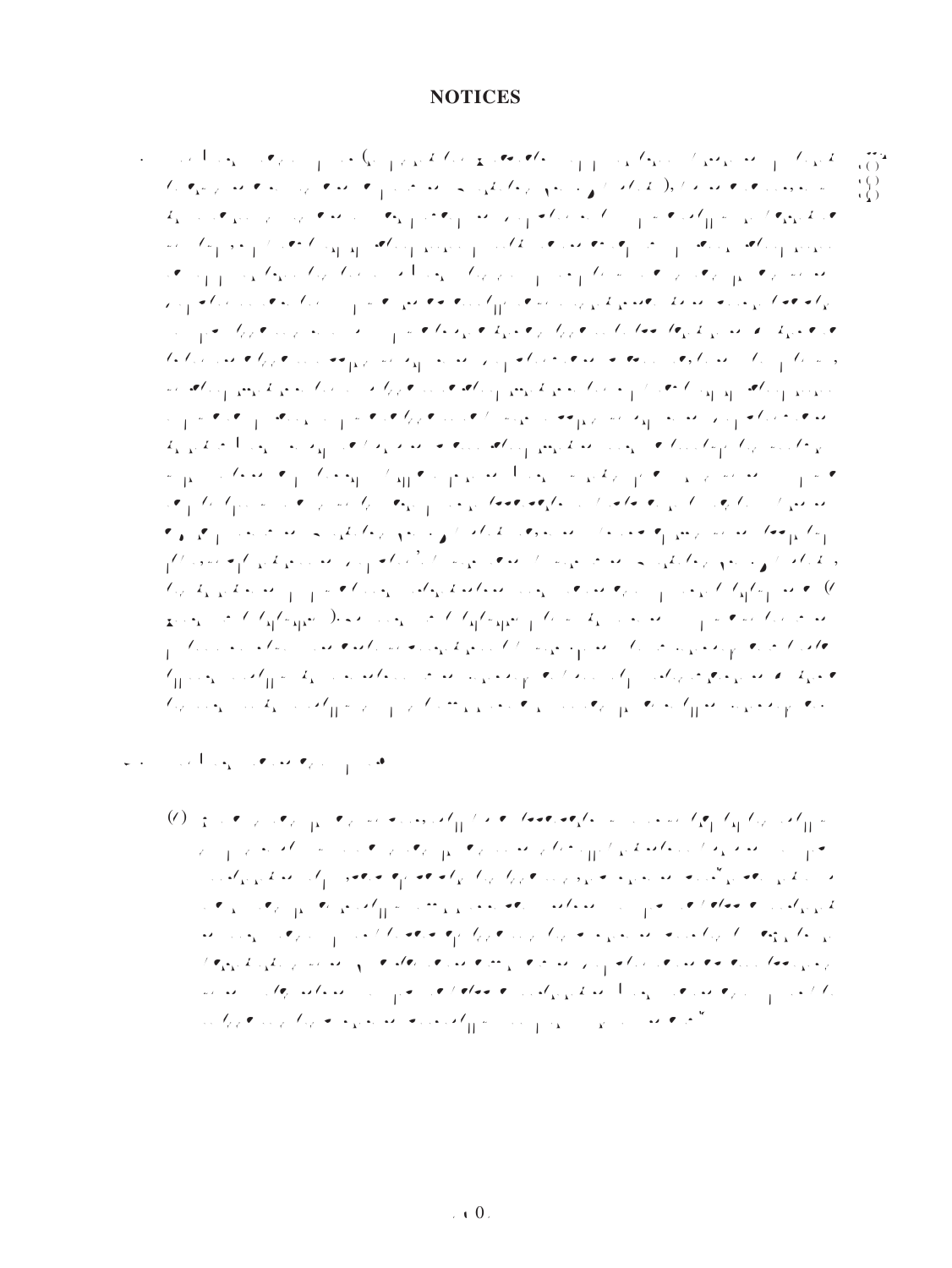- (b) if sent by electronic communication, shall be deemed to be deemed to be given on the day on  $\ell$ it is transmitted from the server of the Server of the Company or its agent. A Notice placed on the  $\mu$  $C_{\rm eff}$  which is website or the website of the Designated Stock Exchange, is defined by  $C_{\rm eff}$  $\mathbf{t}_\text{C}$  to a notice on the day following that on the day following that  $\mathcal{L}_\text{M}$  and  $\mathcal{L}_\text{M}$ deemed served on the Member;
- (c) if see verte present any or delivered in any other contemplated by the  $\epsilon$ deemed to have been served or delivered at the time of  $\epsilon$  at time or delivery or, as defined or, as defined at the time or, as associated at the time or delivery or delivery or delivery or delivery or delivery or delive  $\mathbf{t}_\text{c} = t_\text{c} - \frac{1}{2} \left( \mathbf{t}_\text{c} + \mathbf{t}_\text{c} + \mathbf{t}_\text{c} + \mathbf{t}_\text{c} + \mathbf{t}_\text{c} + \mathbf{t}_\text{c} + \mathbf{t}_\text{c} + \mathbf{t}_\text{c} + \mathbf{t}_\text{c} + \mathbf{t}_\text{c} + \mathbf{t}_\text{c} + \mathbf{t}_\text{c} + \mathbf{t}_\text{c} + \mathbf{t}_\text{c} + \mathbf{t}_\text{c} + \mathbf{t}_\text{c}$  $s \in \mathcal{S}_{\text{max}}$  and delivery at  $\mathcal{S}_{\text{max}}$  (see  $\mathcal{S}_{\text{max}}$  or  $\mathcal{S}_{\text{max}}$  or other officer of the  $\mathcal{S}_{\text{max}}$  or other officer or other or other officer of  $C_{\rm{C}}$  as the Board appointed by the Board as the  $C_{\rm{C}}$  and time of such services,  $\epsilon_{\rm{C}}$ delivery, despites the transmission shall be conclusive evidence there is and  $\mathcal{A}_{\mathcal{A}}$
- $\left(\epsilon\right)$  may be given to a member either in the English language or the English language or the Chinese language or the English language or the Chinese language of  $\epsilon$  $t_{\rm tot} = \frac{1}{2} \sum_{i=1}^{\infty} \frac{1}{2} \sum_{i=1}^{\infty} \frac{1}{2} \left( \frac{1}{2} \sum_{i=1}^{\infty} \frac{1}{2} \left( \frac{1}{2} \sum_{i=1}^{\infty} \frac{1}{2} \right) \left( \frac{1}{2} \sum_{i=1}^{\infty} \frac{1}{2} \right) \right)$
- $160.$  (1) Any Notice or other document document delivered or  $L_{\rm F}$  ,  $\epsilon_{\gamma}$  the registered address to  $L_{\rm F}$ of any Member in pursuance of these Articles shall, notation  $\mathcal{A}_\text{M}$  , not with  $\mathcal{A}_\text{M}$  , and  $\mathcal{A}_\text{M}$ is then dead or bankrupt or that any other event  $\mu$  that any other event the theory or not the theory or not  $\mathcal{L}_{\mathcal{F}}$  has notice of the death or bankruptcy or between the deemed to the deemed to the deemed to have been to the deemed to have been the definition of the definition of the definition of the definition of the de duly served or  $\mathbf{p}$  , we denote the next of any share registered in the name of such Members  $\mathbf{p}$  $\alpha$  sole or joint time shall, at time or delivery of the service or delivery of the service or delivery of the service or delivery of the service or delivery of the service or delivery of the service or delivery of the s  $\Gamma_{\rm obs}$  document, have been removed from the register as the share, and the share, and the share, and the share, and  $s\mapsto s$ ervice or delivery shall for all purposes be deemed a sufficient service or delivery  $\mu$  . We define of such Notice or document or document or document or as claiming  $\ell$  where  $\ell_{\rm c}$   $\sim$   $\ell_{\rm c}$   $\sim$   $\ell_{\rm c}$ there is the unit of  $\mathcal{L}_{\mathcal{A}}$  or  $\mathcal{L}_{\mathcal{A}}$  (  $\mathcal{L}_{\mathcal{A}}$  ) in the share share.
	- $\mathbb{Q}$  and the given by the company to the company to the person entitled to a share in consequence in consequence in consequence in consequence in consequence in consequence in consequence in consequence in consequence of the death, mental disorder or bankruptcy of a Member by sending it through the post of  $\alpha$ in a prepaid letter, envelope or wrapper addressed to title or by title or by title of title of title of title  $\epsilon$  representative of the deceased, or trustee of the bankrupt, or  $\epsilon$  and  $\epsilon$  $a_{\alpha\beta}$  and  $a_{\alpha\beta}$  and supplied the purpose by the person claiming to be so entitled, or (until such an address has been so supplied the notice in any manner in any manner in  $\ell_{\rm eff}$  and  $\ell_{\rm eff}$  the notice in  $\ell_{\rm eff}$  $s^{\prime}_{1}$  if the decate below if the death disorder or bankruptcy had not or bankruptcy had not occurred.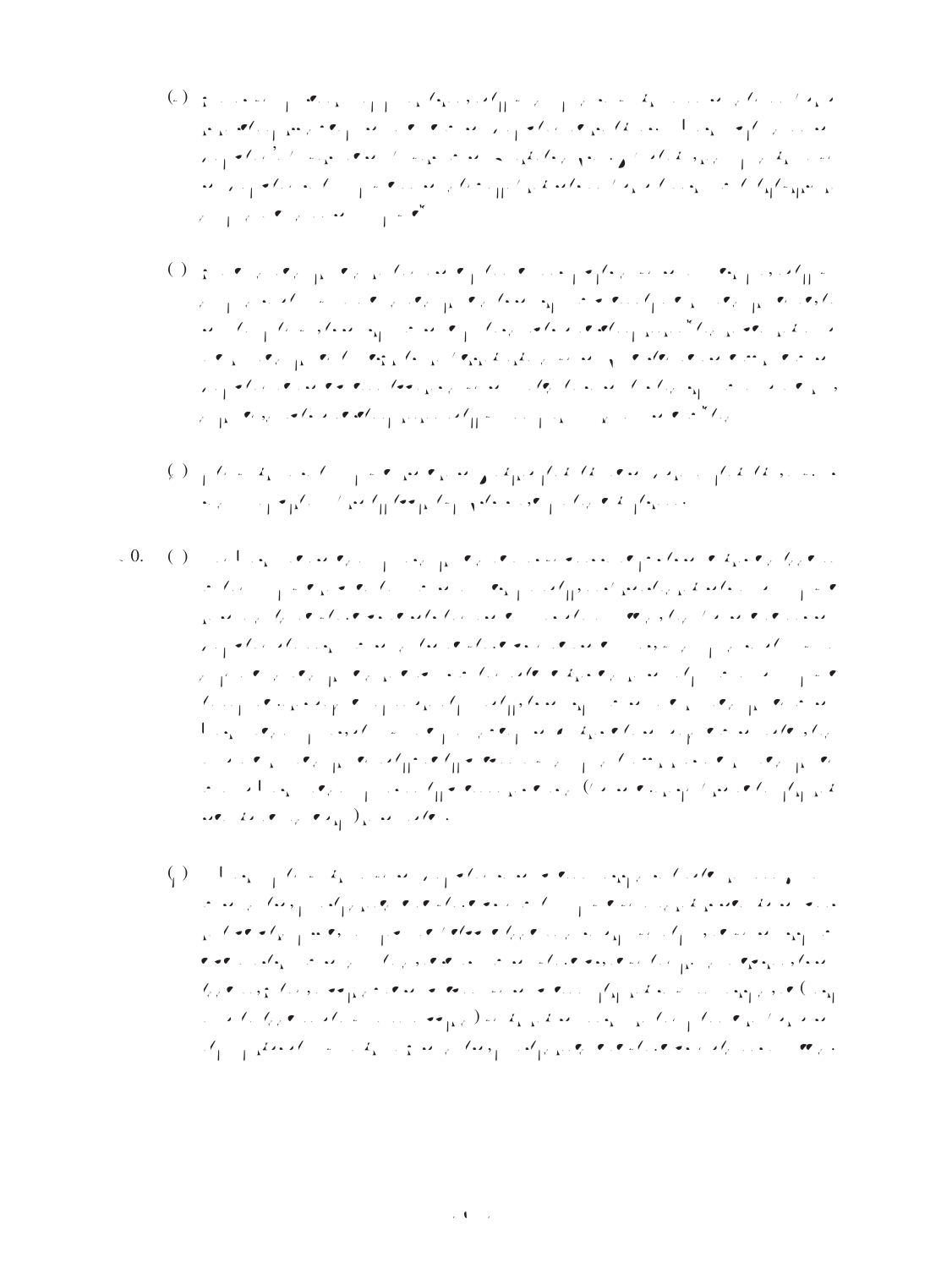$$
\begin{array}{lcl}\n\left(\frac{1}{2}\right) & \text{if } \sigma \in \mathcal{P}_{\text{out}} \text{ if } \sigma \in \mathcal{P}_{\text{out}} \text{ if } \sigma \in \mathcal{P}_{\text{out}} \text{ if } \sigma \in \mathcal{P}_{\text{out}} \text{ if } \sigma \in \mathcal{P}_{\text{out}} \text{ if } \sigma \in \mathcal{P}_{\text{out}} \text{ if } \sigma \in \mathcal{P}_{\text{out}} \text{ if } \sigma \in \mathcal{P}_{\text{out}} \text{ if } \sigma \in \mathcal{P}_{\text{out}} \text{ if } \sigma \in \mathcal{P}_{\text{out}} \text{ if } \sigma \in \mathcal{P}_{\text{out}} \text{ if } \sigma \in \mathcal{P}_{\text{out}} \text{ if } \sigma \in \mathcal{P}_{\text{out}} \text{ if } \sigma \in \mathcal{P}_{\text{out}} \text{ if } \sigma \in \mathcal{P}_{\text{out}} \text{ if } \sigma \in \mathcal{P}_{\text{out}} \text{ if } \sigma \in \mathcal{P}_{\text{out}} \text{ if } \sigma \in \mathcal{P}_{\text{out}} \text{ if } \sigma \in \mathcal{P}_{\text{out}} \text{ if } \sigma \in \mathcal{P}_{\text{out}} \text{ if } \sigma \in \mathcal{P}_{\text{out}} \text{ if } \sigma \in \mathcal{P}_{\text{out}} \text{ if } \sigma \in \mathcal{P}_{\text{out}} \text{ if } \sigma \in \mathcal{P}_{\text{out}} \text{ if } \sigma \in \mathcal{P}_{\text{out}} \text{ if } \sigma \in \mathcal{P}_{\text{out}} \text{ if } \sigma \in \mathcal{P}_{\text{out}} \text{ if } \sigma \in \mathcal{P}_{\text{out}} \text{ if } \sigma \in \mathcal{P}_{\text{out}} \text{ if } \sigma \in \mathcal{P}_{\text{out}} \text{ if } \sigma \in \mathcal{P}_{\text{out}} \text{ if } \sigma \in \mathcal{P}_{\text{out}} \text{ if } \sigma \in \mathcal{P}_{\text{out}} \text{ if } \sigma \in \mathcal{P}_{\text{out}} \text{ if } \sigma \in \mathcal{P}_{\text{out}} \text{ if } \sigma \in \mathcal{P}_{\text{out}} \text{ if } \sigma \in \mathcal{P}_{\text{out
$$

#### **SIGNATURES**

$$
S_{1} = \sum_{i=1}^{n} \sum_{j=1}^{n} \sum_{j=1}^{n} \sum_{j=1}^{n} \sum_{j=1}^{n} \sum_{j=1}^{n} \sum_{j=1}^{n} \sum_{j=1}^{n} \sum_{j=1}^{n} \sum_{j=1}^{n} \sum_{j=1}^{n} \sum_{j=1}^{n} \sum_{j=1}^{n} \sum_{j=1}^{n} \sum_{j=1}^{n} \sum_{j=1}^{n} \sum_{j=1}^{n} \sum_{j=1}^{n} \sum_{j=1}^{n} \sum_{j=1}^{n} \sum_{j=1}^{n} \sum_{j=1}^{n} \sum_{j=1}^{n} \sum_{j=1}^{n} \sum_{j=1}^{n} \sum_{j=1}^{n} \sum_{j=1}^{n} \sum_{j=1}^{n} \sum_{j=1}^{n} \sum_{j=1}^{n} \sum_{j=1}^{n} \sum_{j=1}^{n} \sum_{j=1}^{n} \sum_{j=1}^{n} \sum_{j=1}^{n} \sum_{j=1}^{n} \sum_{j=1}^{n} \sum_{j=1}^{n} \sum_{j=1}^{n} \sum_{j=1}^{n} \sum_{j=1}^{n} \sum_{j=1}^{n} \sum_{j=1}^{n} \sum_{j=1}^{n} \sum_{j=1}^{n} \sum_{j=1}^{n} \sum_{j=1}^{n} \sum_{j=1}^{n} \sum_{j=1}^{n} \sum_{j=1}^{n} \sum_{j=1}^{n} \sum_{j=1}^{n} \sum_{j=1}^{n} \sum_{j=1}^{n} \sum_{j=1}^{n} \sum_{j=1}^{n} \sum_{j=1}^{n} \sum_{j=1}^{n} \sum_{j=1}^{n} \sum_{j=1}^{n} \sum_{j=1}^{n} \sum_{j=1}^{n} \sum_{j=1}^{n} \sum_{j=1}^{n} \sum_{j=1}^{n} \sum_{j=1}^{n} \sum_{j=1}^{n} \sum_{j=1}^{n} \sum_{j=1}^{n} \sum_{j=1}^{n} \sum_{j=1}^{n} \sum_{j=1}^{n} \sum_{j=1}^{n} \sum_{j=1}^{n} \sum_{j=1}^{n} \sum_{j
$$

#### **WINDING UP**

$$
\mathbf{E}_{\mathbf{p}} = \left( \begin{array}{cccccc} 0 & \mathbf{p} & \mathbf{p} & \mathbf{p} & \mathbf{p} & \mathbf{p} & \mathbf{p} & \mathbf{p} & \mathbf{p} & \mathbf{p} & \mathbf{p} & \mathbf{p} & \mathbf{p} & \mathbf{p} & \mathbf{p} & \mathbf{p} & \mathbf{p} & \mathbf{p} & \mathbf{p} & \mathbf{p} & \mathbf{p} & \mathbf{p} & \mathbf{p} & \mathbf{p} & \mathbf{p} & \mathbf{p} & \mathbf{p} & \mathbf{p} & \mathbf{p} & \mathbf{p} & \mathbf{p} & \mathbf{p} & \mathbf{p} & \mathbf{p} & \mathbf{p} & \mathbf{p} & \mathbf{p} & \mathbf{p} & \mathbf{p} & \mathbf{p} & \mathbf{p} & \mathbf{p} & \mathbf{p} & \mathbf{p} & \mathbf{p} & \mathbf{p} & \mathbf{p} & \mathbf{p} & \mathbf{p} & \mathbf{p} & \mathbf{p} & \mathbf{p} & \mathbf{p} & \mathbf{p} & \mathbf{p} & \mathbf{p} & \mathbf{p} & \mathbf{p} & \mathbf{p} & \mathbf{p} & \mathbf{p} & \mathbf{p} & \mathbf{p} & \mathbf{p} & \mathbf{p} & \mathbf{p} & \mathbf{p} & \mathbf{p} & \mathbf{p} & \mathbf{p} & \mathbf{p} & \mathbf{p} & \mathbf{p} & \mathbf{p} & \mathbf{p} & \mathbf{p} & \mathbf{p} & \mathbf{p} & \mathbf{p} & \mathbf{p} & \mathbf{p} & \mathbf{p} & \mathbf{p} & \mathbf{p} & \mathbf{p} & \mathbf{p} & \mathbf{p} & \mathbf{p} & \mathbf{p} & \mathbf{p} & \mathbf{p} & \mathbf{p} & \mathbf{p} & \mathbf{p} & \mathbf{p} & \mathbf{p} & \mathbf{p} & \mathbf{p} & \mathbf{p} & \mathbf{p} & \mathbf{p} & \mathbf{p} & \mathbf{p} & \mathbf{p} & \mathbf{p} & \mathbf{p
$$

 $\mathcal{L}_{\mathcal{A}}$  and the Company between the court or be wound up the court or be wound up voluntarily shall shall  $\label{eq:3.1} \begin{aligned} \mathcal{L}_{\mathcal{A}}(\mathcal{A})=\mathcal{L}_{\mathcal{A}}(\mathcal{A})\left[\mathcal{A}(\mathcal{A})\right] \mathcal{A}(\mathcal{A})\,, \end{aligned}$ 

 $\mathbf{1}_{\mathbf{S}_1}$  (1)  $\mathbf{1}_{\mathbf{S}_2}$  and rights or  $\mathbf{1}_{\mathbf{S}_1}$  rights, properties as to the distribution of available distribution of available distribution of available distribution of available distribution of ava sure for the time  $\frac{1}{2}$  on the time being attached to any classes or classes or classes or classes or classes of shares or classes or classes of shares or classes of shares or classes of shares or classes of shares or  $\mathbb{Q}_1$  if the Company shall be wound up and the assets assets assets assets assets and the assets amongstrate for distribution and  $\mathbb{Q}_1$  $t_{\rm eff}$  shows shall be more than sufficient to represent the capital paid  $\alpha$  the capital paid up at the capital paid up at the capital paid up at the capital paid up at the capital paid up at the capital paid up at the comment of the state of the winding up, the excess shall be distributed part of the excess shall be distributed para paris  $\epsilon$ members in proportion to the amount paid up on the shares held by the shares held by the shares held by the s  $\mathbb{Q}_2$  if the Company shall be wound up and the assets assets assets assets assets and  $\mathbb{Q}_1$  and  $\mathbb{Z}_2$  $\mathcal{M}_{\mathcal{A}}=\mathcal{M}_{\mathcal{A}}$  , as such shall be insufficient to the pair of the paid-up capital such paid-up capital such such such such such such as  $\mathcal{A}=\mathcal{A}$  $\alpha$  as shall be distributed so that, as nearly as nearly as may be the losses shall be borne by the losses shall be the losses shall be the losses shall be the set of the losses of the losses shall be the set of the loss  $\lim_{M\to\infty} \frac{1}{N} \int_{-\infty}^{\infty} \frac{1}{N} \int_{-\infty}^{\infty} \frac{1}{N} \int_{-\infty}^{\infty} \frac{1}{N} \int_{-\infty}^{\infty} \frac{1}{N} \int_{-\infty}^{\infty} \frac{1}{N} \int_{-\infty}^{\infty} \frac{1}{N} \int_{-\infty}^{\infty} \frac{1}{N} \int_{-\infty}^{\infty} \frac{1}{N} \int_{-\infty}^{\infty} \frac{1}{N} \int_{-\infty}^{\infty} \frac{1}{N} \int_{-\infty}^{\infty} \$ commences the shares  $\mathcal{L}$  then the shares held by the shares held by the shares held by the shares held by the shares held by the shares held by the shares of the shares of the shares of the shares of the shares of th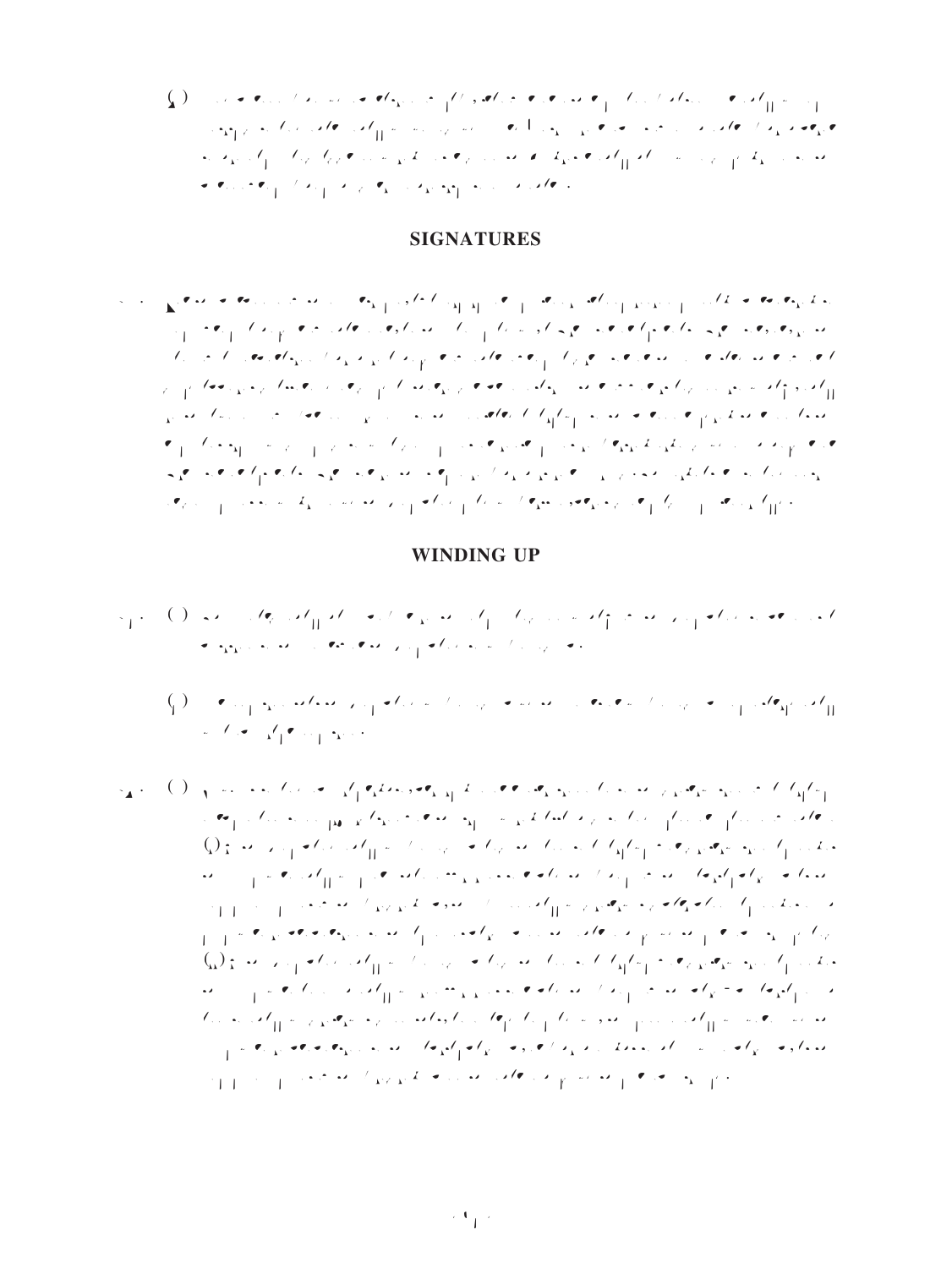(2) If the Company shall be wound up (whether the liquidation is voluntary or by the court) the liguration of light the authority of any other sanction and any other sanction and any other sanction and  $\mathcal{F}_{\mathcal{A}}$  ,  $\mathcal{F}_{\mathcal{A}}$  the Members in  $\mathcal{A}_{\mathcal{A}}$  in species or any part of  $\mathcal{F}_{\mathcal{A}}$  , and  $\mathcal{F}_{\mathcal{A}}$  and  $\mathcal{F}_{\mathcal{A}}$  and  $\mathcal{F}_{\mathcal{A}}$  and  $\mathcal{F}_{\mathcal{A}}$  and  $\mathcal{F}_{\mathcal{A}}$  and  $\mathcal{F}_{\mathcal{A}}$  an the company assets of the company and whether or  $\epsilon$  assets shall consist of  $\epsilon$  $k_{\rm K}$  or shall consist or properties to be divided as aforesaid of different kinds, and  $k_{\rm K}$ for such purpose set such value as he deems fair upon any one or  $\mu$  . The contract or classes or classes or classes of property and may determine the such division shall be carried out as between the carried out as between the carried out as between the carried out as between the carried out as between the carried out as between the ca  $M_{\rm eff}$  or different classes of Members. The liquidator may of  $M_{\rm eff}$  and  $M_{\rm eff}$  the like authority, with the like authority, with the like authority, with the liquidator  $M_{\rm eff}$ vest any part of the assets in trusts in trusts for the Members assets for the  $\ell_{\rm c}$  $t_{\rm eff}$  is light that the light shall the light shall think fit, and the liquidation of the company of the Company of the Company of the Company of the Company of the Company of the Company of the Company of the Company may be computed and the Company dissolved, but so that no contributory shall be computed in  $\Lambda$ to accept any shares or other property in respect of  $\mathcal{L}_{\mathbf{X}}$  is a liability. In  $\mathcal{L}_{\mathbf{X}}$ 

#### **INDEMNITY**

 $\mathbf{1}_{\mathbf{S},\bullet}=(\mathbf{1}_{\mathbf{S},\bullet}+\mathbf{1}_{\mathbf{S},\bullet}+\mathbf{1}_{\mathbf{S},\bullet}+\mathbf{1}_{\mathbf{S},\bullet}+\mathbf{1}_{\mathbf{S},\bullet}+\mathbf{1}_{\mathbf{S},\bullet}+\mathbf{1}_{\mathbf{S},\bullet}+\mathbf{1}_{\mathbf{S},\bullet}+\mathbf{1}_{\mathbf{S},\bullet}+\mathbf{1}_{\mathbf{S},\bullet}+\mathbf{1}_{\mathbf{S},\bullet}+\mathbf{1}_{\mathbf{S},\bullet}+\mathbf{1}_{\mathbf{S},\bullet}+\mathbf{1}_{\mathbf$  $\tau_{\rm M}$  , where  $\tau$  is the light or trustees (if any) acting or trustees (if any) acting or who have a team of the affairs of the theory of the company and everyone of the company and everyone of them, and  $\alpha$  $e$  in the their function of the independent of the independent and administrators, shall be independent and secured and secured and secured and secured and secured and secured and secured and secured and secured and secu  $\mathscr{A}e_{\mu\nu\rho}$  assets and constructed profits of the Company from against all actions, costs, costs, costs, costs, costs, costs, costs, costs, costs, costs, costs, costs, costs, costs, costs, costs, costs, costs, costs charges, loss  $\ell_1$  damages and expenses which they or any or any or any or any or any or any or any or any or heirs, executions or  $\epsilon_{\rm eff}$  in  $\omega$  or  $\epsilon_{\rm eff}$  including may incur or sustain by reason of any action by reason  $\alpha$ done, conception or omitted in order in order the execution of the execution of the execution of the execution of the execution of the execution of the execution of the execution of the execution of the execution of t in the following respective or trusts; and none of them shall be answers of the acts, and the acts,  $\ell$  the acts, acts, acts, acts, acts, acts, acts, acts, acts, acts, acts, acts, acts, acts, acts, acts, acts, acts, acts receipts, neglects or defaults of the other or others of them or for joining in any receipts for the sake of conformity, or for any bankers or other persons with whom any moneys or  $e^{i\theta}$ ets belonging to the Company shall or deposited for deposited for safe custody, and  $\theta$ or for  $f_{\alpha\beta}$  instead of  $f_{\alpha\beta}$  or defined any or  $f_{\alpha\beta}$  and  $f_{\alpha\beta}$  and  $f_{\alpha\beta}$  and belonging  $f_{\alpha\beta}$  or belonging  $I_{\alpha\beta}$ to the Company shall be placed out on or investigation or invested, or for any other loss,  $\sigma$  $\frac{1}{2}$  decomposition of the extension of the execution of the execution of the execution or trusts, or in the execution of the extension of the execution of the execution of the execution of the execution of the execut  $\mathbb{P}_1$ lation there there there there that the shall not extend to any matter indexturble to any matter indexturble to any matter indexturble to any matter indexturble to any matter indexturble to any matter index of th  $r$  is a set of any  $r$  dishonesty which may attach to any of said persons.